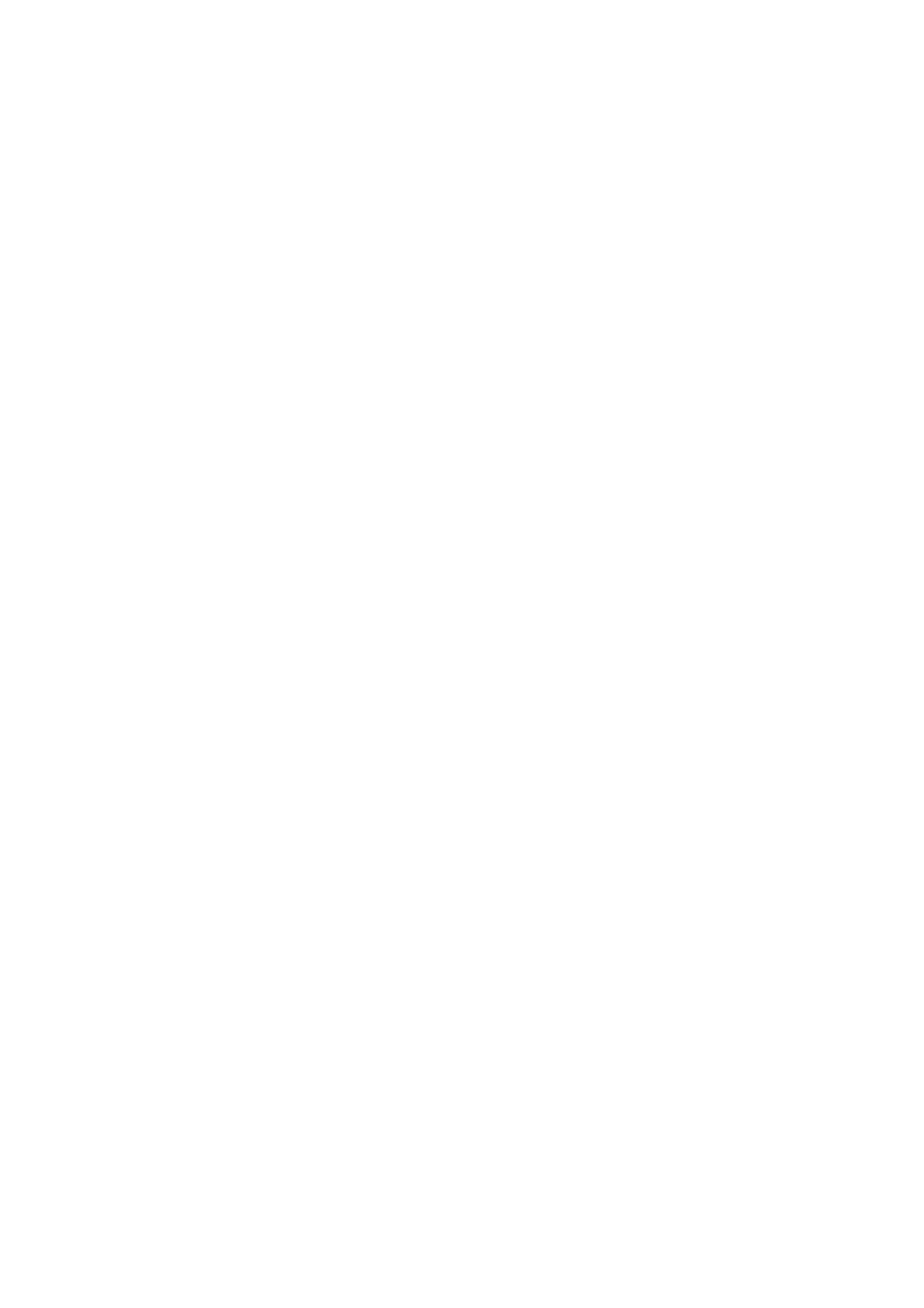# **Senate Standing Committee**

# **for the**

# **Scrutiny of Bills**

**Alert Digest No. 4 of 2008** 

**4 June 2008** 

**ISSN 1329-668X**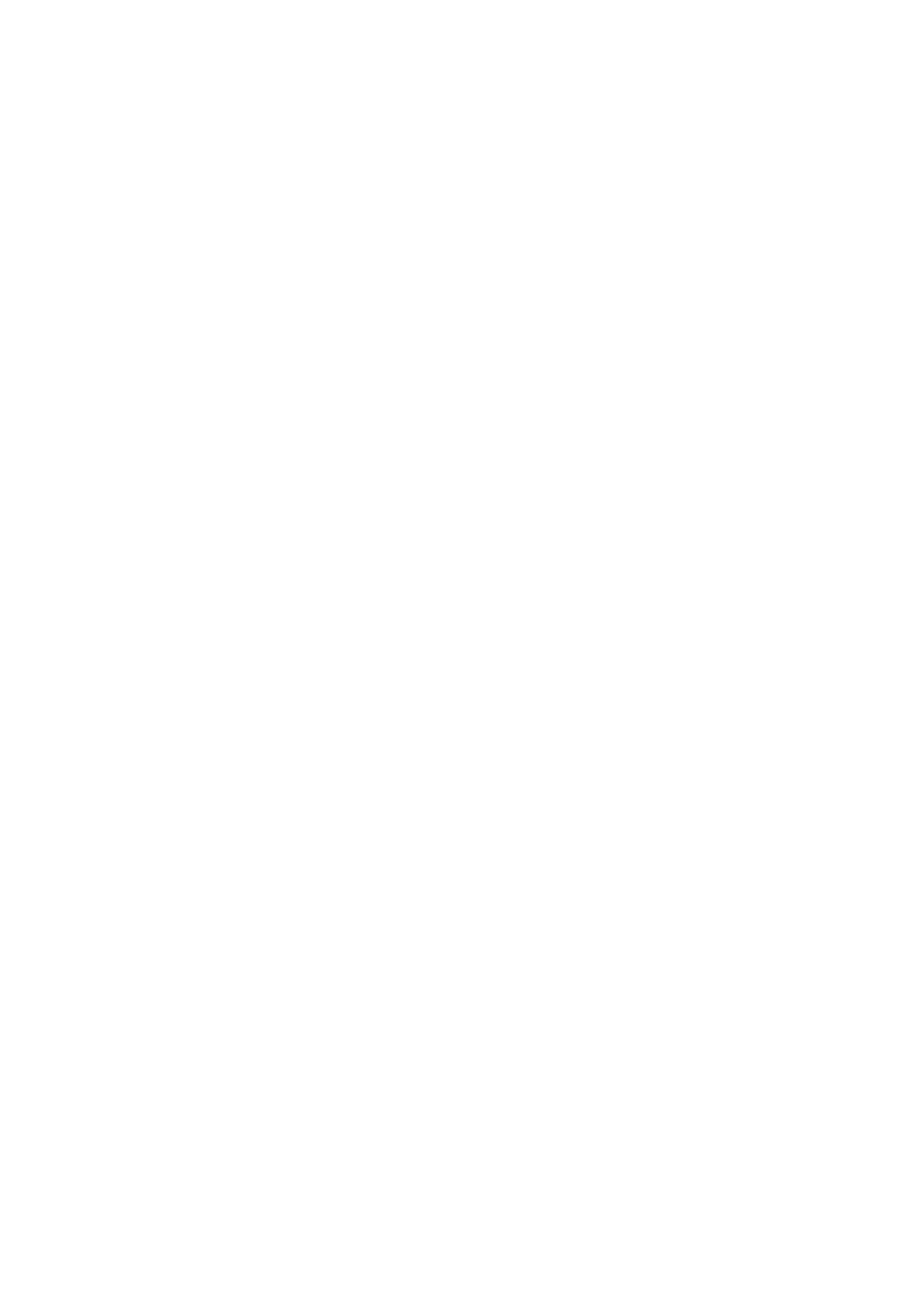### **Senate Standing Committee for the Scrutiny of Bills**

#### **Members of the Committee**

Senator the Hon C Ellison (Chair) Senator M Bishop (Deputy Chair) Senator I Collins Senator A McEwen Senator A Murray Senator the Hon J Troeth

#### **Terms of Reference**

#### Extract from **Standing Order 24**

- (1) (a) At the commencement of each Parliament, a Standing Committee for the Scrutiny of Bills shall be appointed to report, in respect of the clauses of bills introduced into the Senate, and in respect of Acts of the Parliament, whether such bills or Acts, by express words or otherwise:
	- (i) trespass unduly on personal rights and liberties;
	- (ii) make rights, liberties or obligations unduly dependent upon insufficiently defined administrative powers;
	- (iii) make rights, liberties or obligations unduly dependent upon non-reviewable decisions;
	- (iv) inappropriately delegate legislative powers; or
	- (v) insufficiently subject the exercise of legislative power to parliamentary scrutiny.
	- (b) The committee, for the purpose of reporting upon the clauses of a bill when the bill has been introduced into the Senate, may consider any proposed law or other document or information available to it, notwithstanding that such proposed law, document or information has not been presented to the Senate.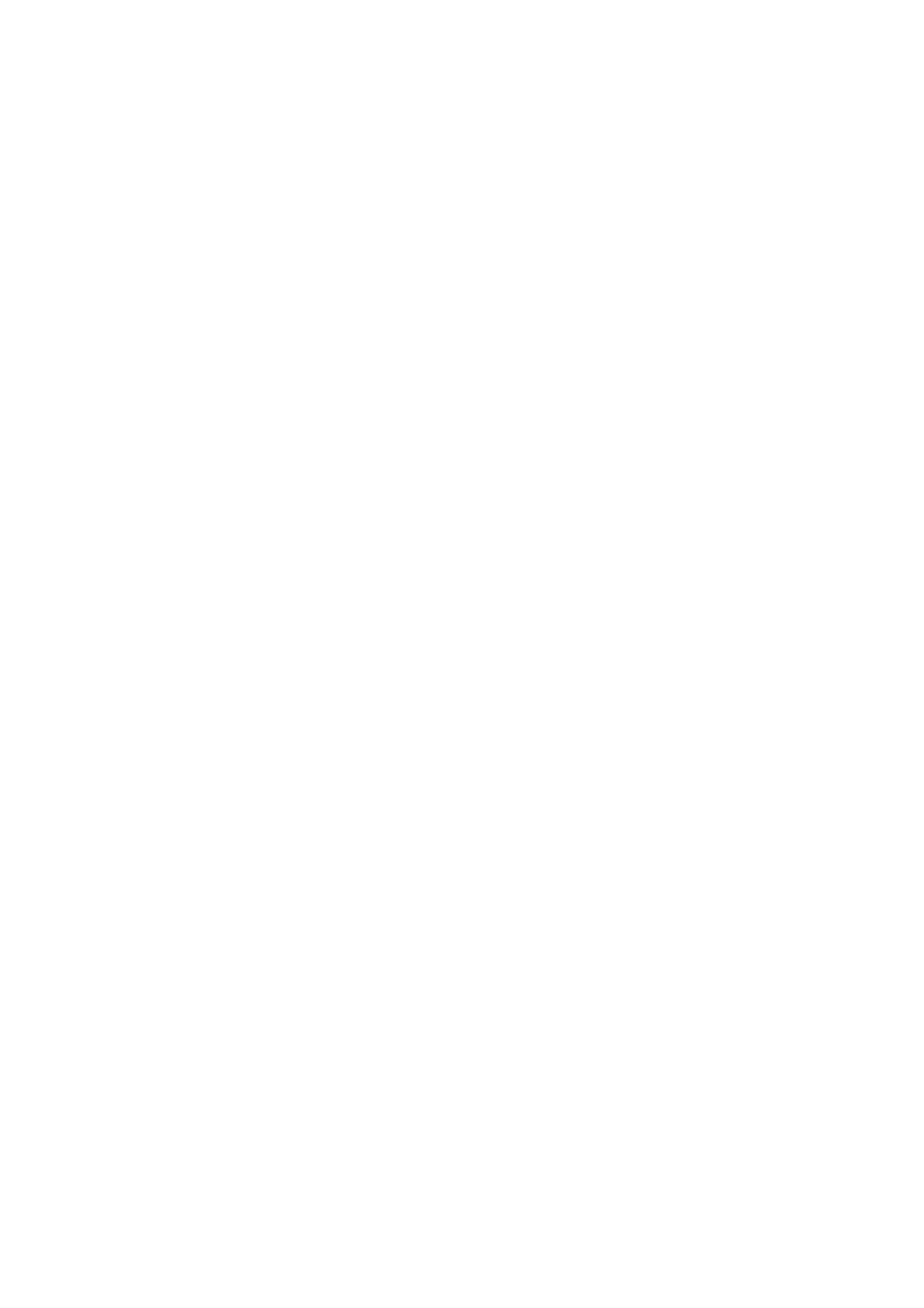#### **Commentary on bills**

|           | A New Tax System (Luxury Car Tax Imposition—<br>Customs) Amendment Bill 2008                  | 5  |
|-----------|-----------------------------------------------------------------------------------------------|----|
|           | A New Tax System (Luxury Car Tax Imposition—<br>Excise) Amendment Bill 2008                   | 6  |
|           | A New Tax System (Luxury Car Tax Imposition—<br>General) Amendment Bill 2008                  | 7  |
|           | Appropriation Bill (No. 5) 2007-2008                                                          | 8  |
|           | Appropriation Bill (No. 6) 2007-2008                                                          | 9  |
|           | Appropriation Bill (No. 1) 2008-2009                                                          | 10 |
|           | Appropriation Bill (No. 2) 2008-2009                                                          | 11 |
|           | Appropriation (Parliamentary Departments) Bill (No. 1)<br>2008-2009                           | 12 |
|           | Commonwealth Electoral (Above-the-Line Voting)<br><b>Amendment Bill 2008</b>                  | 13 |
|           | <b>Commonwealth Electoral Amendment (Political</b><br>Donations and Other Measures) Bill 2008 | 14 |
| $\bullet$ | <b>Customs Tariff Amendment (Tobacco Content) Bill</b><br>2008                                | 16 |
| $\bullet$ | Defence Home Ownership Assistance Scheme Bill 2008                                            | 17 |
|           | Defence Home Ownership Assistance Scheme<br>(Consequential Amendments) Bill 2008              | 19 |
|           | Dental Benefits Bill 2008                                                                     | 20 |
|           | Dental Benefits (Consequential Amendments) Bill 2008                                          | 23 |

#### • **The Committee has commented on these bills**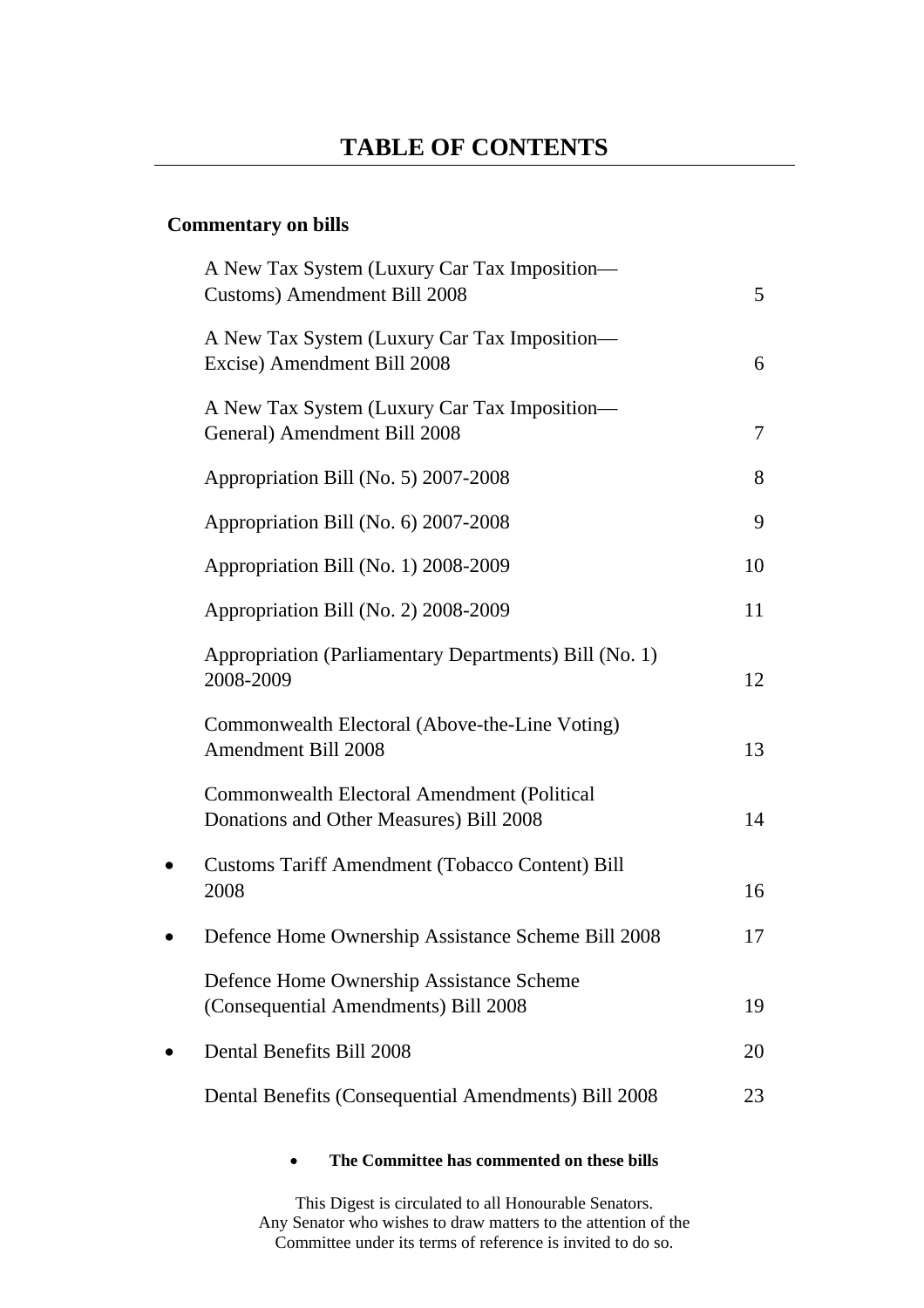|           | Evidence Amendment Bill 2008                                                                                                                  | 24 |
|-----------|-----------------------------------------------------------------------------------------------------------------------------------------------|----|
|           | Excise Legislation Amendment (Condensate) Bill 2008                                                                                           | 26 |
| $\bullet$ | Excise Tariff Amendment (Condensate) Bill 2008                                                                                                | 28 |
|           | Families, Housing, Community Services and Indigenous<br>Affairs and Other Legislation Amendment (2008 Budget<br>and Other Measures) Bill 2008 | 29 |
|           | Family Assistance Legislation Amendment (Child Care<br>Budget and Other Measures) Bill 2008                                                   | 31 |
|           | Farm Household Support Amendment (Additional<br>Drought Assistance Measures) Bill 2008                                                        | 36 |
|           | First Home Saver Accounts Bill 2008                                                                                                           | 40 |
|           | <b>First Home Saver Accounts (Consequential</b><br>Amendments) Bill 2008                                                                      | 45 |
|           | Health Care (Appropriation) Amendment Bill 2008                                                                                               | 46 |
|           | <b>Higher Education Support Amendment (2008 Budget)</b><br>Measures) Bill 2008                                                                | 47 |
|           | Income Tax (First Home Saver Accounts Misuse Tax)<br><b>Bill 2008</b>                                                                         | 48 |
|           | <b>Indigenous Affairs Legislation Amendment Bill 2008</b>                                                                                     | 49 |
|           | <b>Indigenous Education (Targeted Assistance)</b><br>Amendment (2008 Budget Measures) Bill 2008                                               | 50 |
|           | Judiciary Amendment Bill 2008                                                                                                                 | 51 |
|           | Law Officers Legislation Amendment Bill 2008                                                                                                  | 52 |
|           | National Fuelwatch (Empowering Consumers) Bill 2008                                                                                           | 53 |

#### • **The Committee has commented on these bills**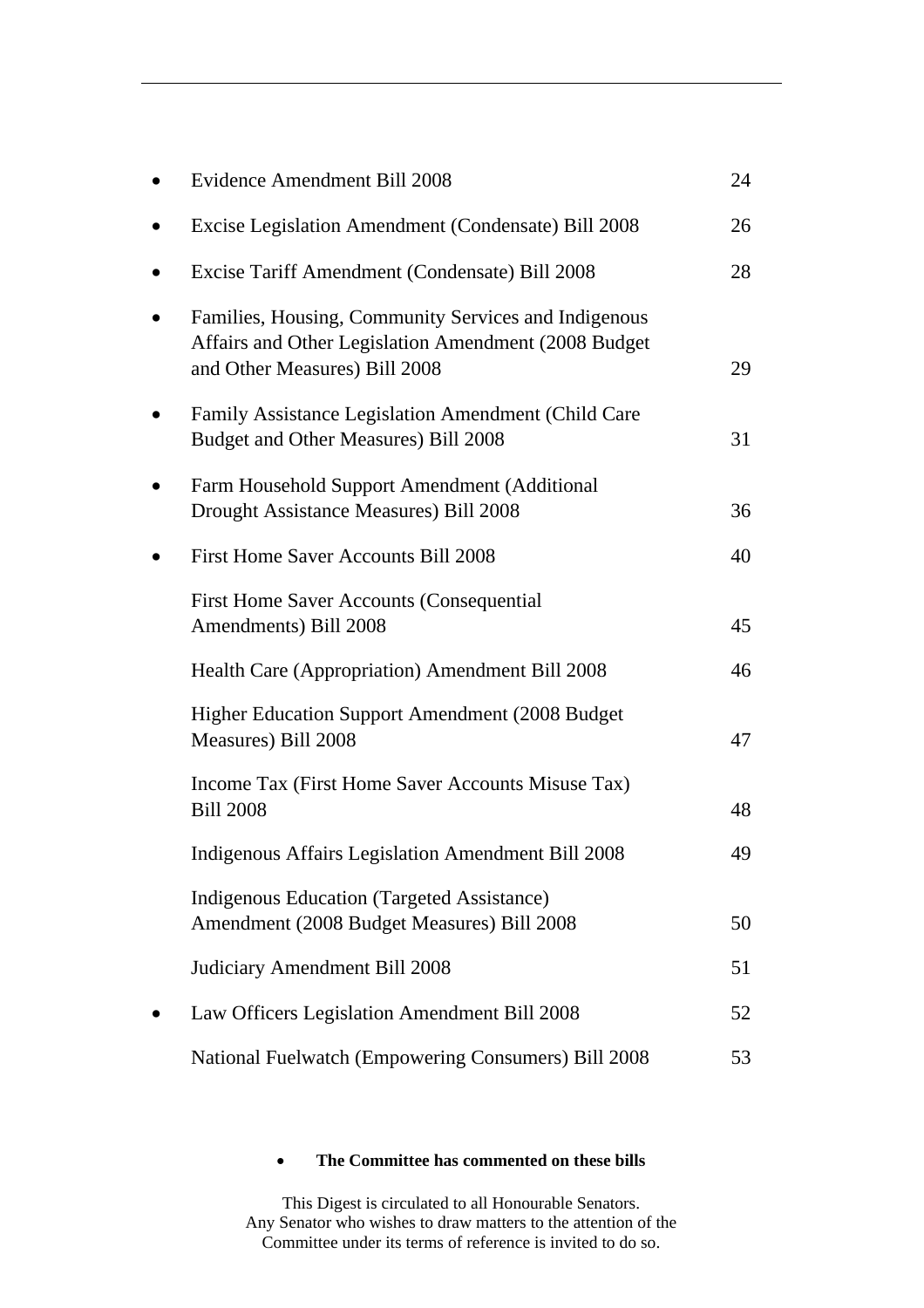| <b>National Fuelwatch (Empowering Consumers)</b><br>(Consequential Amendments) Bill 2008                                      | 54 |
|-------------------------------------------------------------------------------------------------------------------------------|----|
| National Health Amendment (Pharmaceutical and Other<br>Benefits-Cost Recovery) Bill 2008                                      | 57 |
| National Health Amendment (Pharmaceutical Benefits<br>Scheme) Bill 2008                                                       | 58 |
| Passenger Movement Charge Amendment Bill 2008                                                                                 | 59 |
| Private Health Insurance Legislation Amendment Bill<br>2008                                                                   | 60 |
| Renewable Energy (Electricity) Amendment (Feed-in-<br>Tariff) Bill 2008                                                       | 61 |
| Same-Sex Relationships (Equal Treatment in<br>Commonwealth Laws-Superannuation) Bill 2008                                     | 65 |
| Social Security and Other Legislation Amendment<br>(Employment Entry Payment) Bill 2008                                       | 66 |
| Social Security and Veterans' Entitlements Legislation<br>Amendment (One-off Payments and Other Budget<br>Measures) Bill 2008 | 67 |
| Tax Laws Amendment (2008 Measures No. 3) Bill 2008                                                                            | 70 |
| Tax Laws Amendment (Budget Measures) Bill 2008                                                                                | 72 |
| Tax Laws Amendment (Luxury Car Tax) Bill 2008                                                                                 | 74 |
|                                                                                                                               |    |
| Tax Laws Amendment (Medicare Levy and Medicare<br>Levy Surcharge) Bill 2008                                                   | 75 |
| Tax Laws Amendment (Medicare Levy Surcharge<br>Thresholds) Bill 2008                                                          | 76 |

#### • **The Committee has commented on these bills**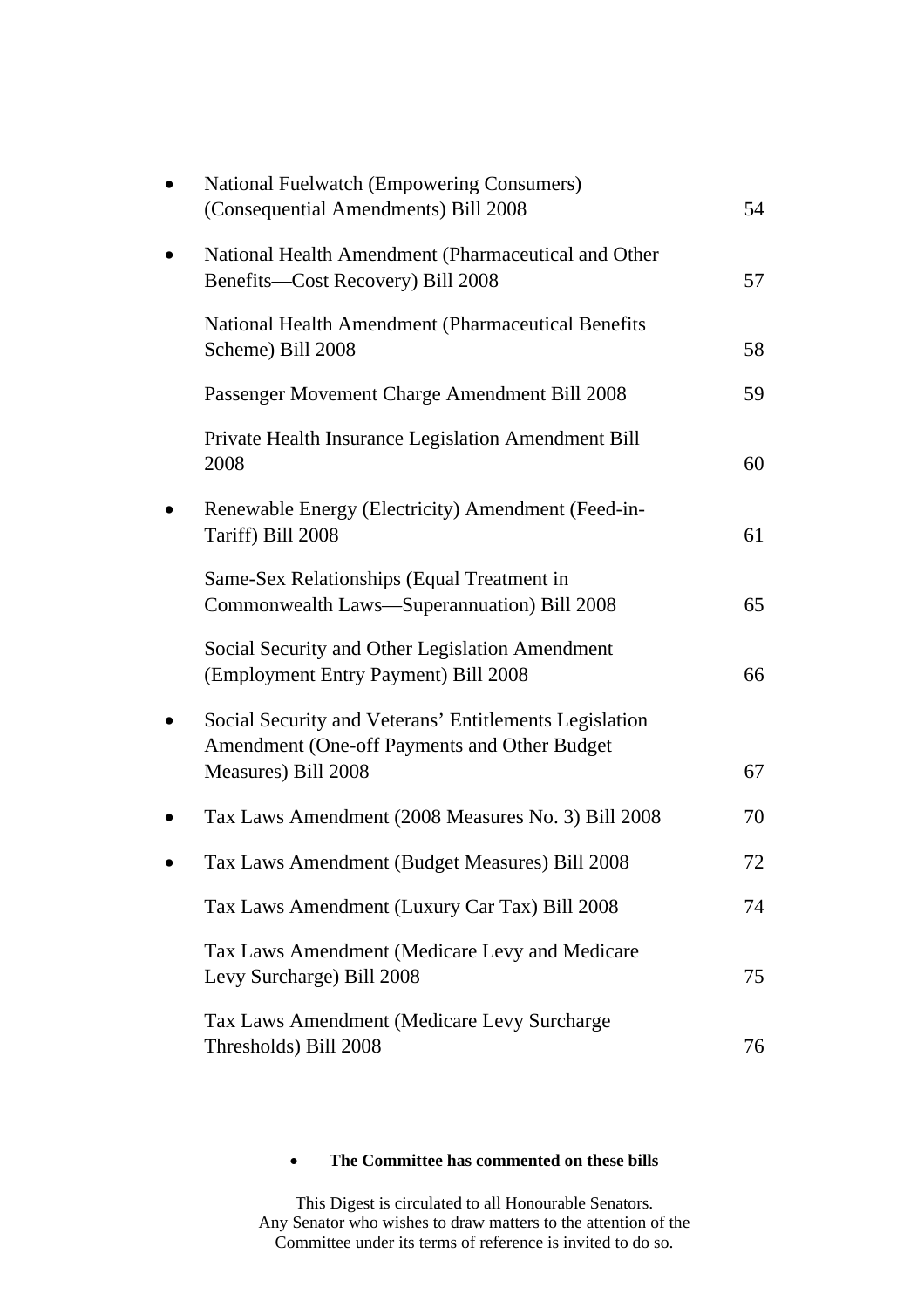| $\bullet$                                | Unit Pricing (Easy comparison of grocery prices) Bill<br>2008                               | 77 |
|------------------------------------------|---------------------------------------------------------------------------------------------|----|
|                                          | Wheat Export Marketing Bill 2008                                                            | 80 |
|                                          | Wheat Export Marketing (Repeal and Consequential<br>Amendments) Bill 2008                   | 83 |
| <b>Commentary on amendments to bills</b> |                                                                                             | 84 |
|                                          | Provisions of bills which impose criminal sanctions for a<br>failure to provide information | 86 |
|                                          | Scrutiny of standing appropriations                                                         | 87 |

#### • **The Committee has commented on these bills**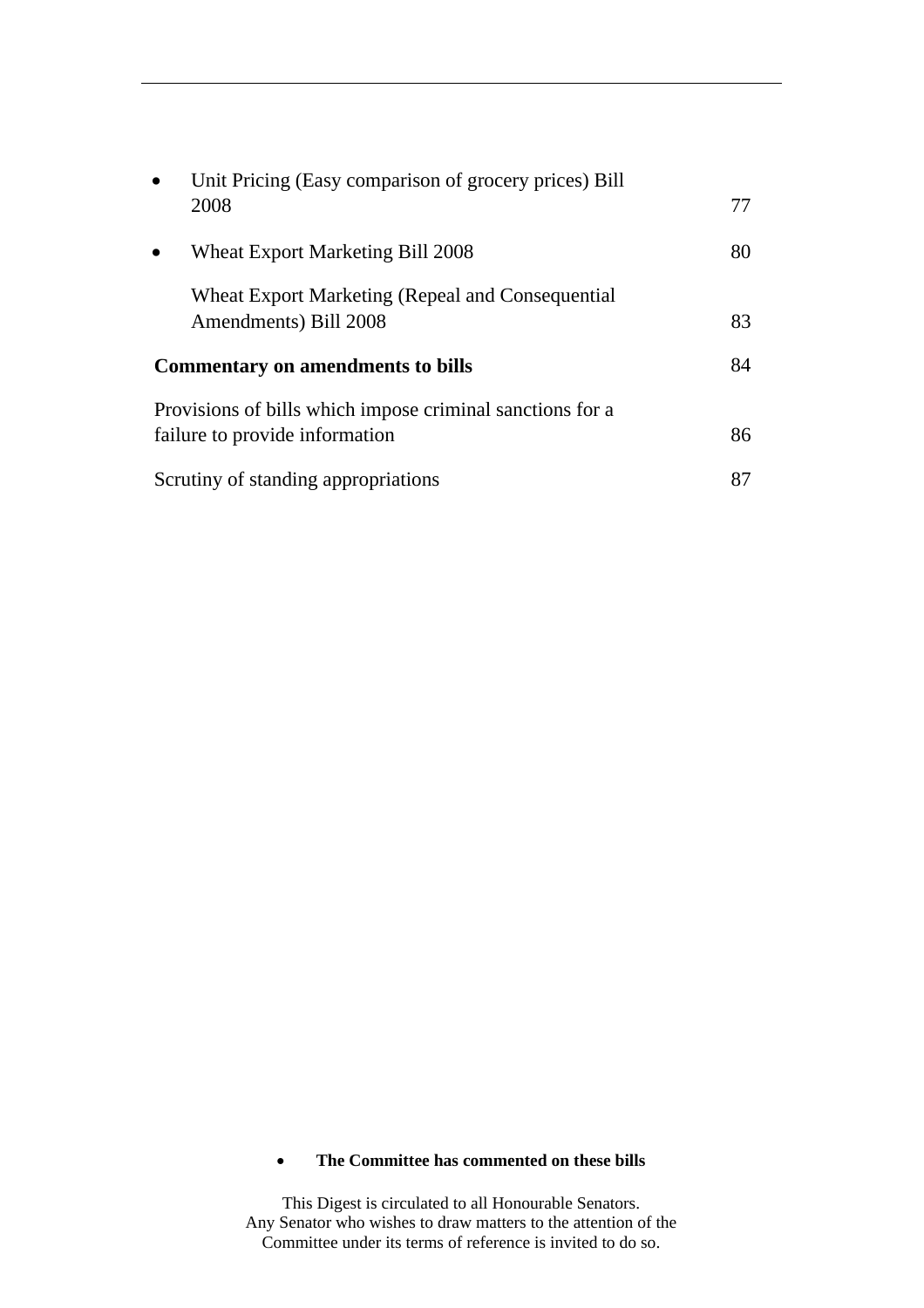### **A New Tax System (Luxury Car Tax Imposition— Customs) Amendment Bill 2008**

Introduced into the House of Representatives on 26 May 2008 Portfolio: Treasury

#### **Background**

Part of a package of four bills, this bill amends the *A New Tax System (Luxury Car Tax Imposition—Customs) Act 1999* to increase the rate of luxury car tax payable from 25 per cent to 33 per cent, effective from 1 July 2008.

The bill also contains application provisions.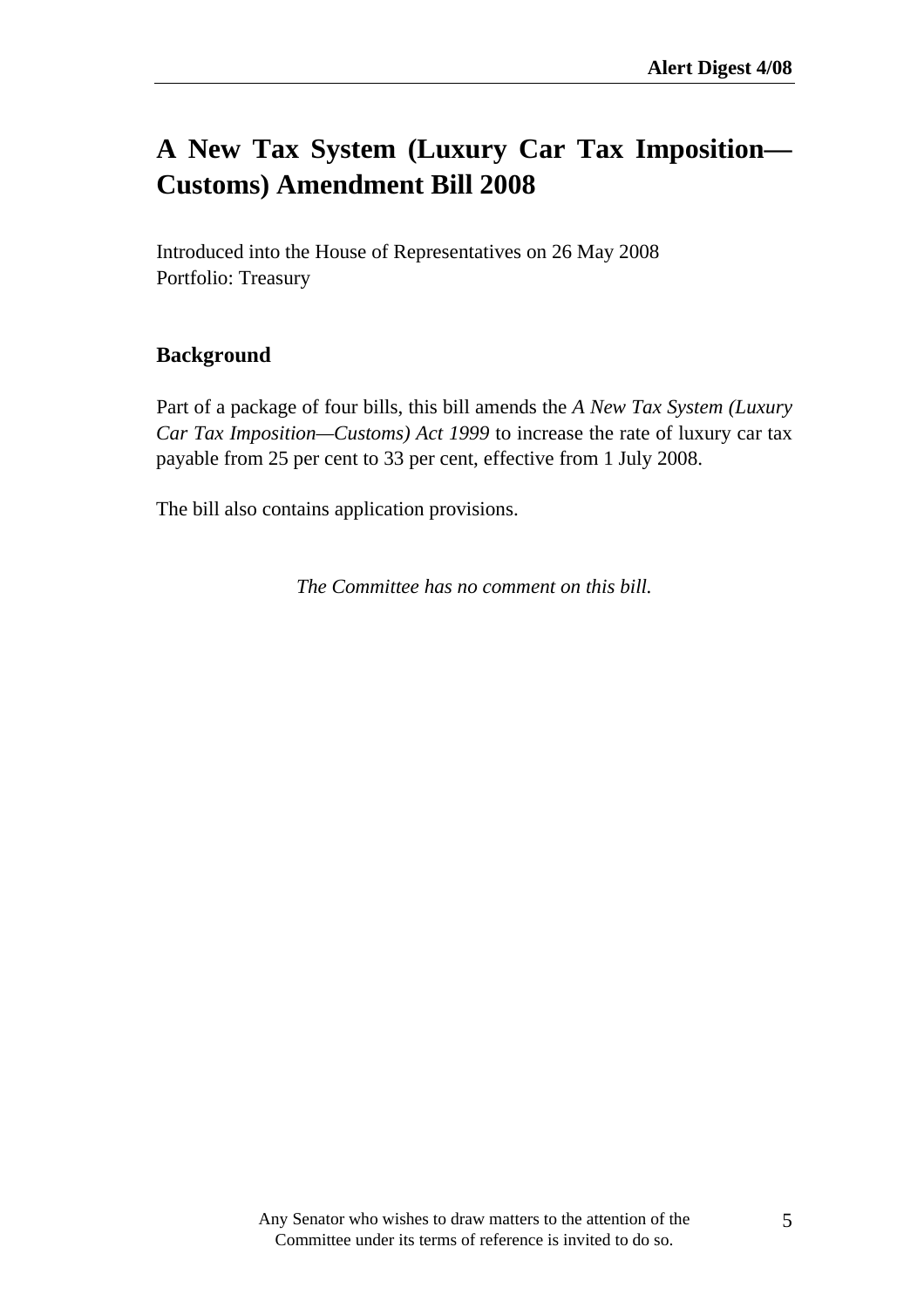## **A New Tax System (Luxury Car Tax Imposition— Excise) Amendment Bill 2008**

Introduced into the House of Representatives on 26 May 2008 Portfolio: Treasury

#### **Background**

Part of a package of four bills, this bill amends the *A New Tax System (Luxury Car Tax Imposition—Excise) Act 1999* to increase the rate of luxury car tax payable from 25 per cent to 33 per cent, effective from 1 July 2008.

The bill also contains application provisions.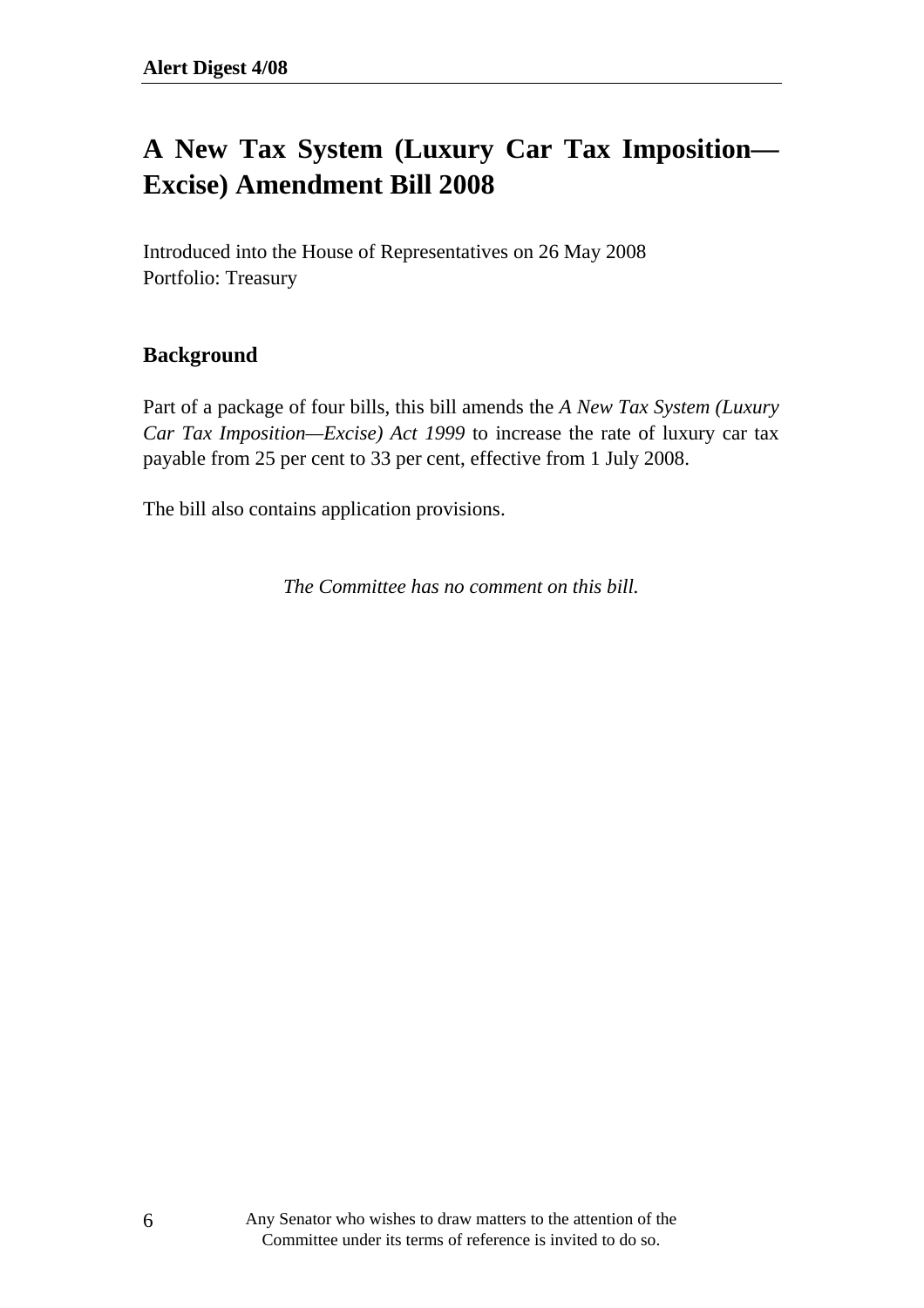### **A New Tax System (Luxury Car Tax Imposition— General) Amendment Bill 2008**

Introduced into the House of Representatives on 26 May 2008 Portfolio: Treasury

#### **Background**

Part of a package of four bills, this bill amends the *A New Tax System (Luxury Car Tax Imposition—General) Act 1999* to increase the rate of luxury car tax, to the extent that it is neither a duty of customs nor a duty of excise, from 25 per cent to 33 per cent, effective from 1 July 2008.

The bill also contains application provisions.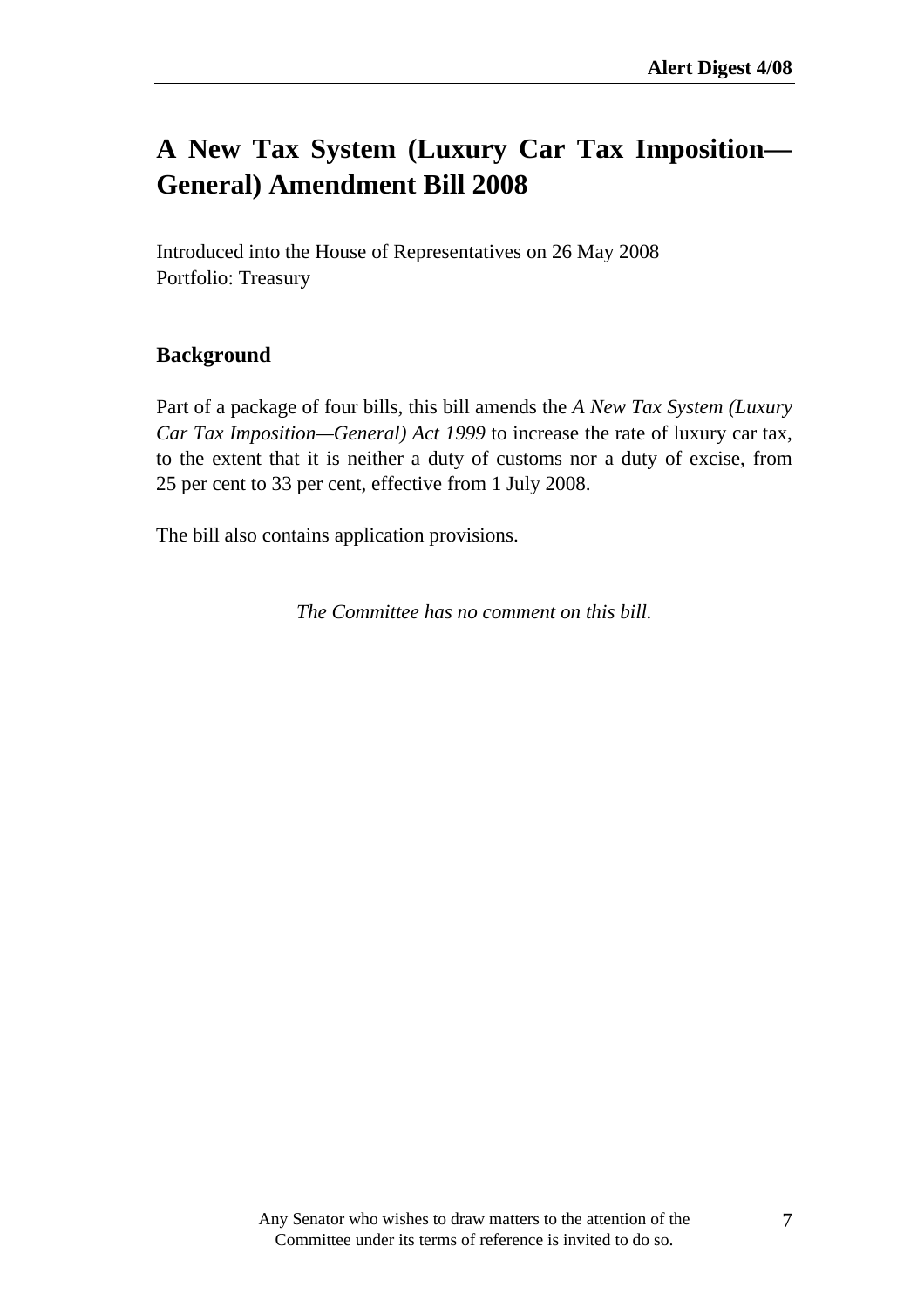### **Appropriation Bill (No. 5) 2007-2008**

Introduced into the House of Representatives on 13 May 2008 Portfolio: Finance and Deregulation

#### **Background**

This bill appropriates additional funding of \$626.54 million, to meet payments for the ordinary annual services of the government for the financial year ending 30 June 2008.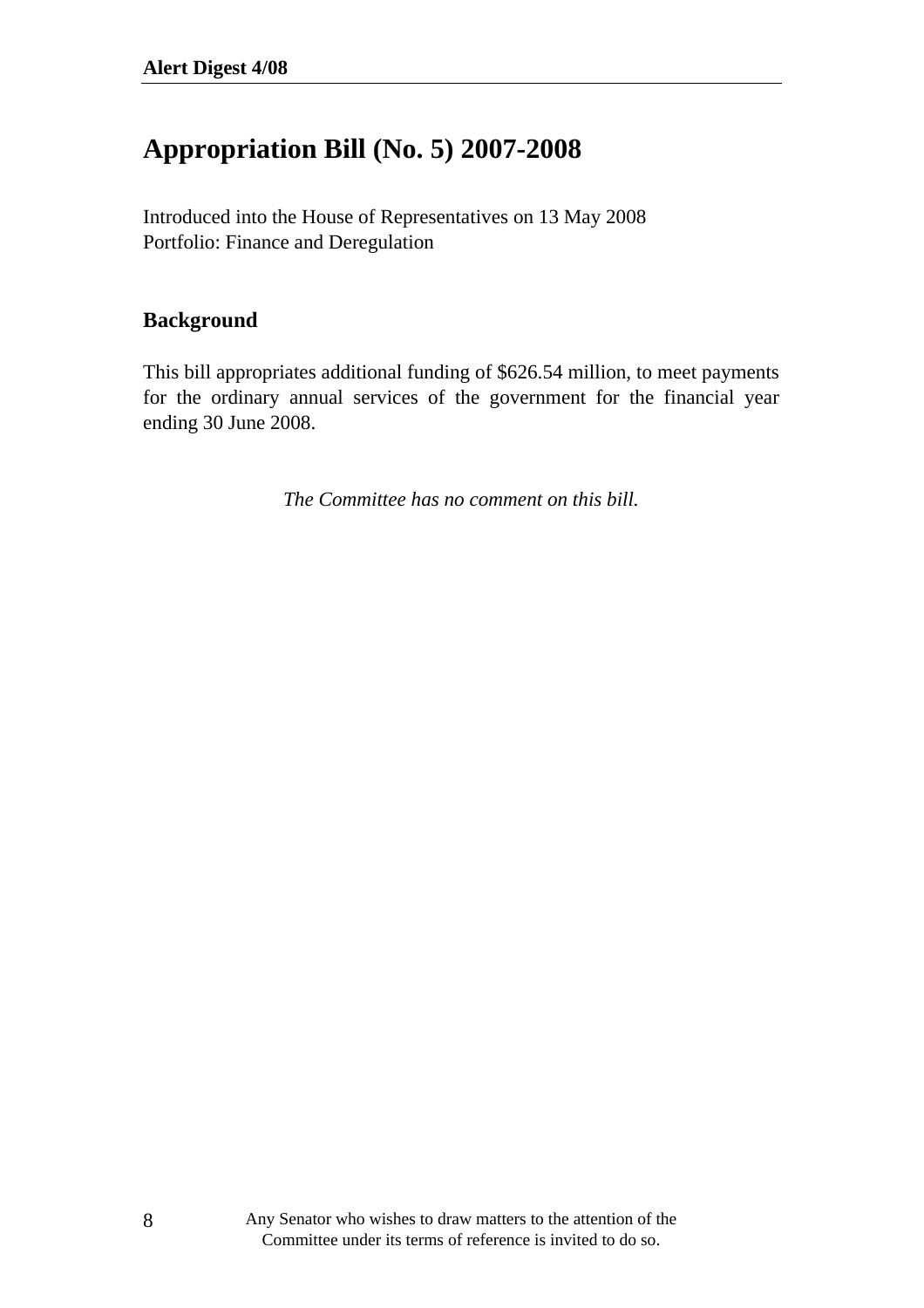### **Appropriation Bill (No. 6) 2007-2008**

Introduced into the House of Representatives on 13 May 2008 Portfolio: Finance and Deregulation

#### **Background**

This bill appropriates additional funding of \$501.90 million to enable agencies to meet payments to or for the states, territories and local government, and for new administered expenses and non-operating expenses for the financial year ending 30 June 2008.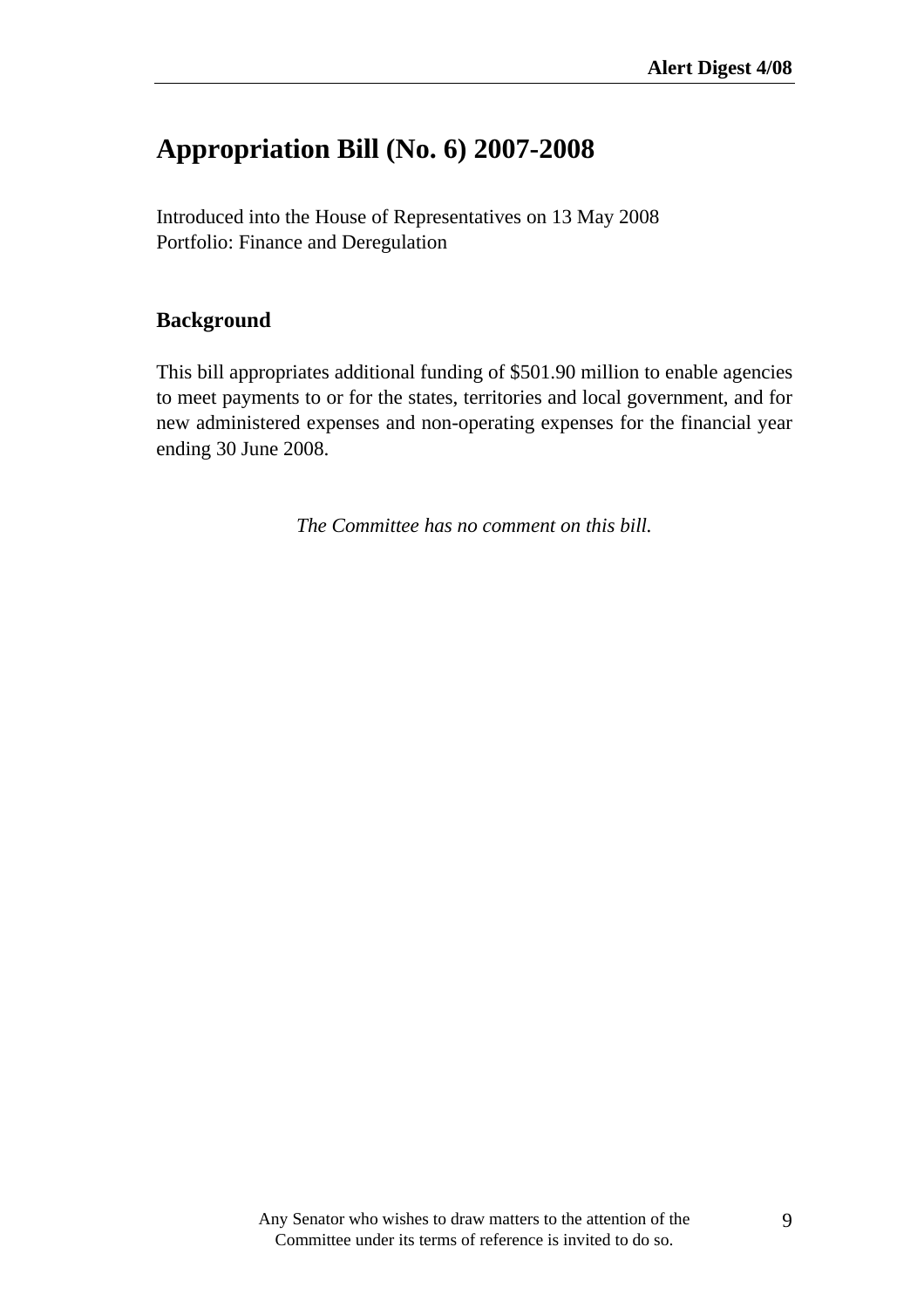### **Appropriation Bill (No. 1) 2008-2009**

Introduced into the House of Representatives on 13 May 2008 Portfolio: Finance and Deregulation

#### **Background**

This bill appropriates \$60.87 billion to meet payments for the ordinary annual services of the government for the financial year ending 30 June 2009.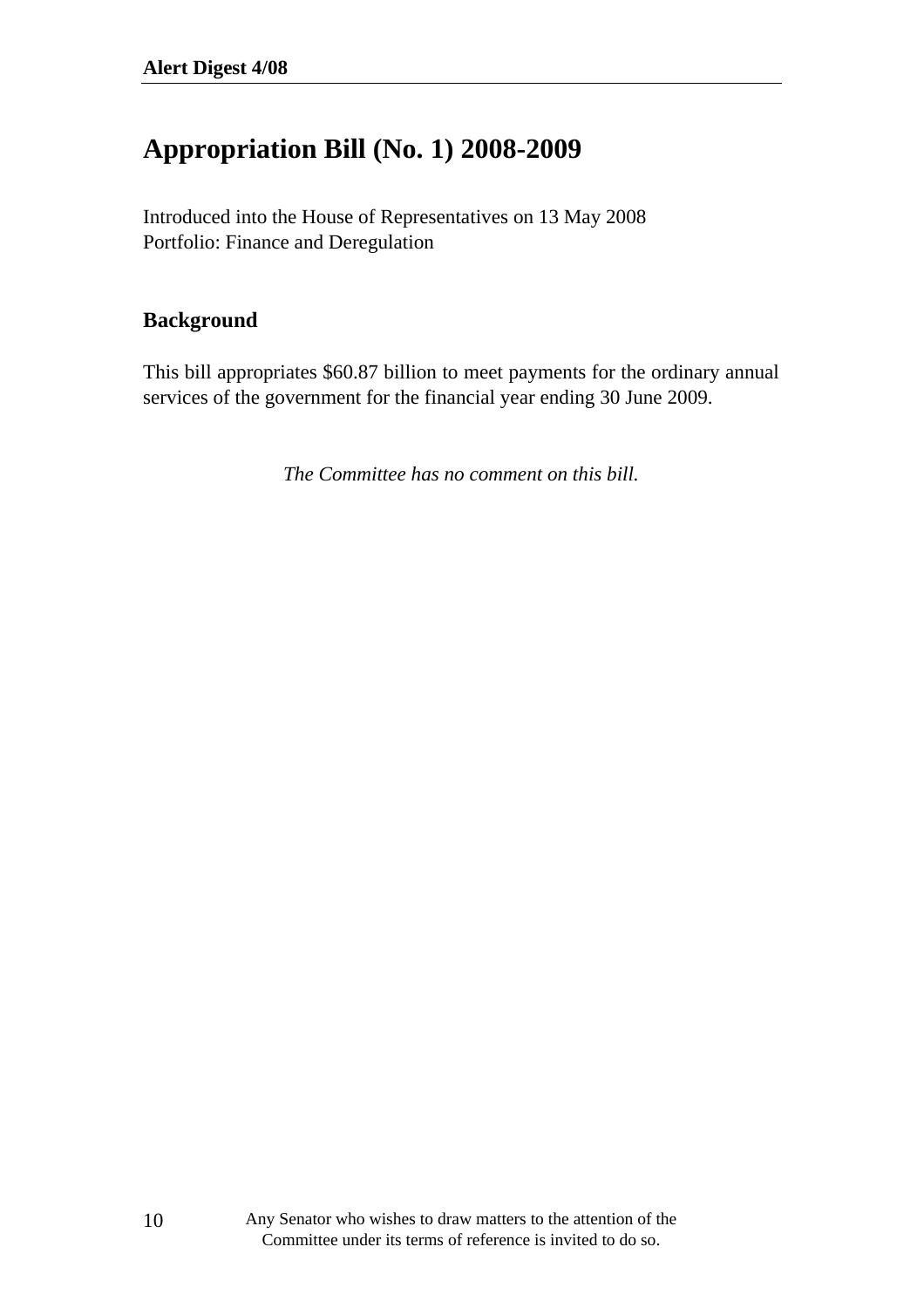### **Appropriation Bill (No. 2) 2008-2009**

Introduced into the House of Representatives on 13 May 2008 Portfolio: Finance and Deregulation

#### **Background**

This bill appropriates \$12.69 billion to meet payments to or for the States, Territories and local government and payments for new administered expenses and non–operating expenses for the financial year ending 30 June 2009.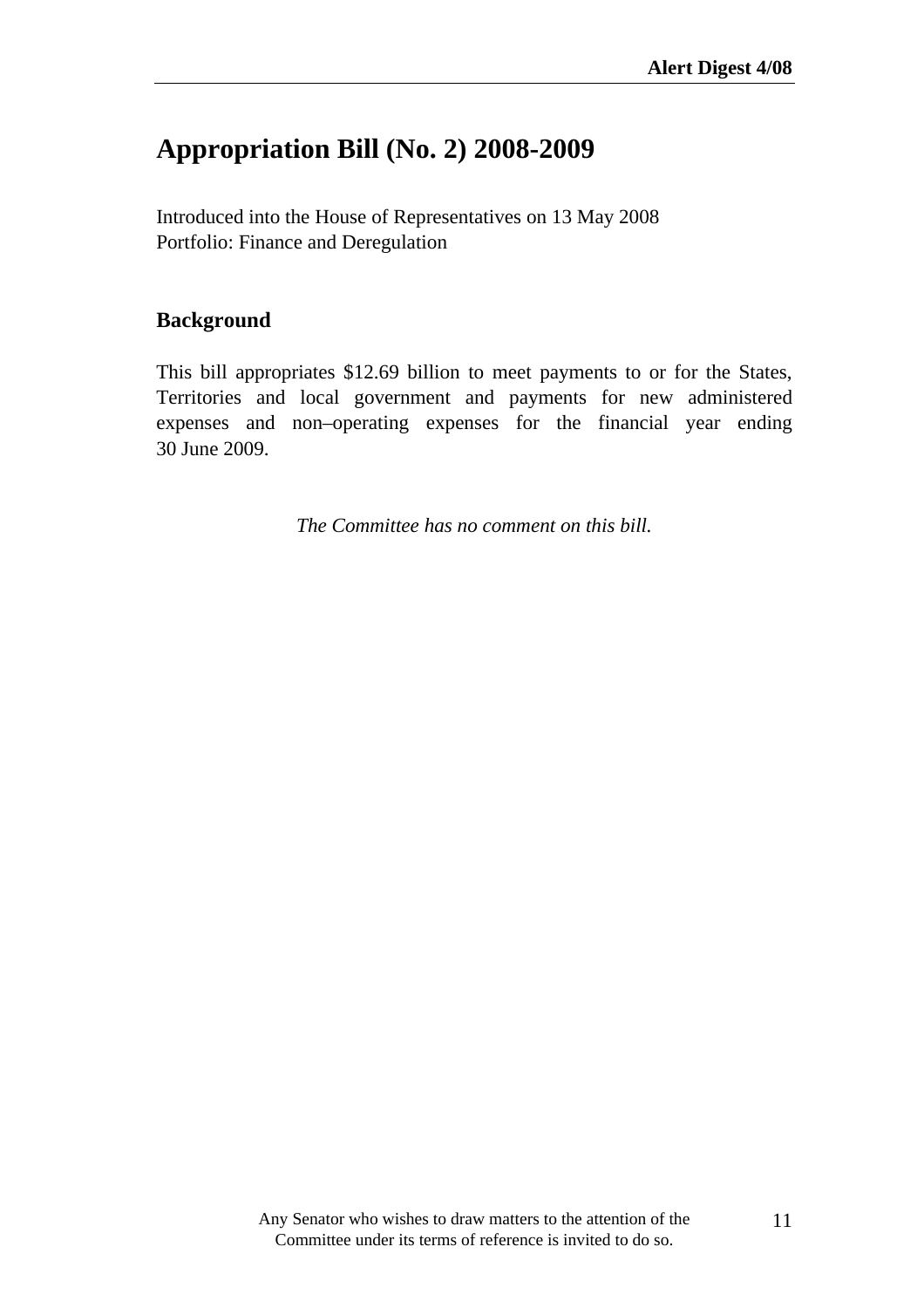## **Appropriation (Parliamentary Departments) Bill (No. 1) 2008-2009**

Introduced into the House of Representatives on 13 May 2008 Portfolio: Finance and Deregulation

#### **Background**

This bill appropriates \$170.96 million to meet the expenses of the parliamentary departments for the financial year ending 30 June 2009.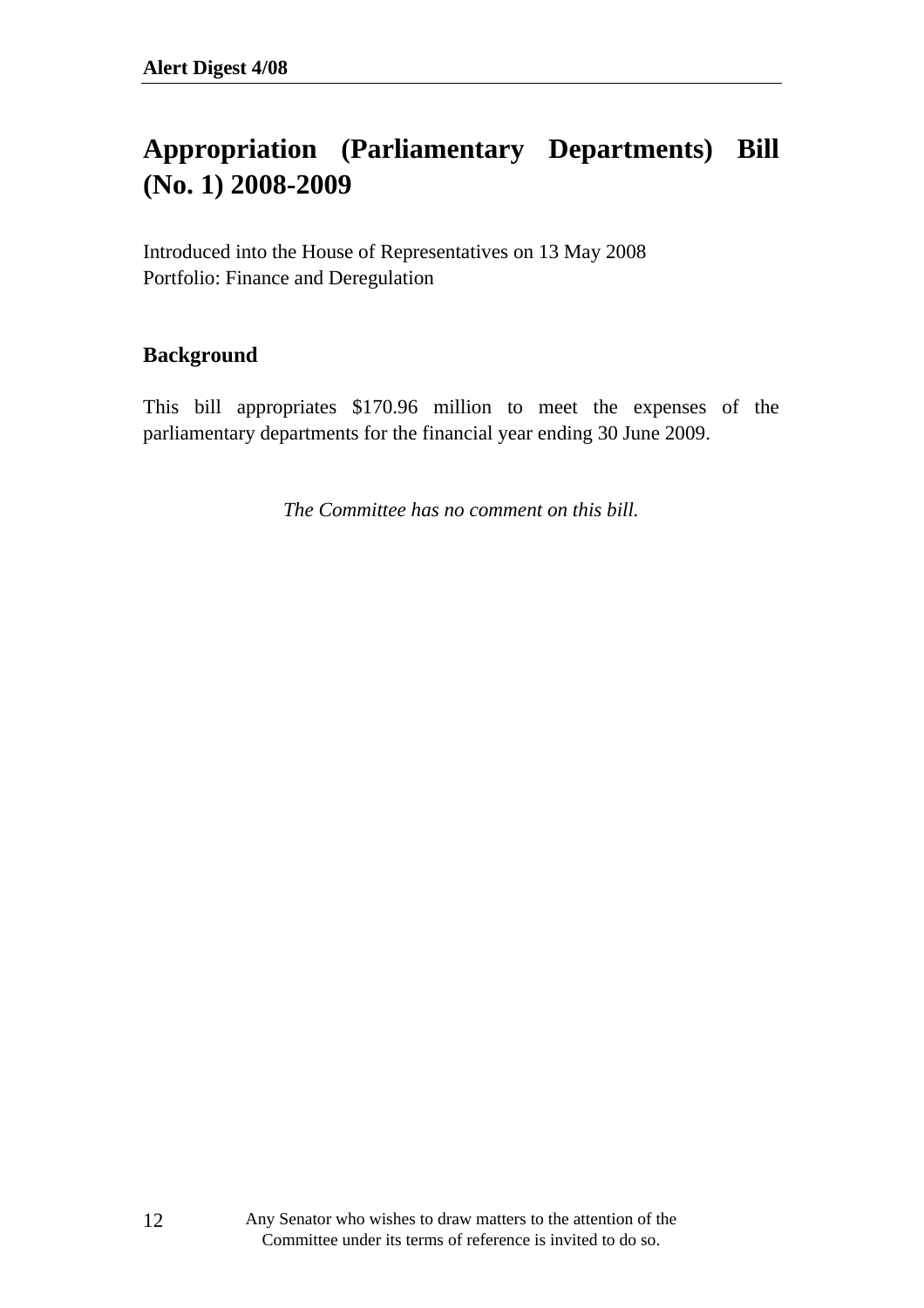## **Commonwealth Electoral (Above-the-Line Voting) Amendment Bill 2008**

Introduced into the Senate on 14 May 2008 By Senator Brown

#### **Background**

This bill amends and repeals provisions in the *Commonwealth Electoral Act 1918* relating to group voting tickets to allow for preferential above-the-linevoting in Senate elections. The bill removes from the parties or groups contesting Senate elections the decision of how preferences are to be allocated and provides the voter with the right to choose the preference flow of their vote.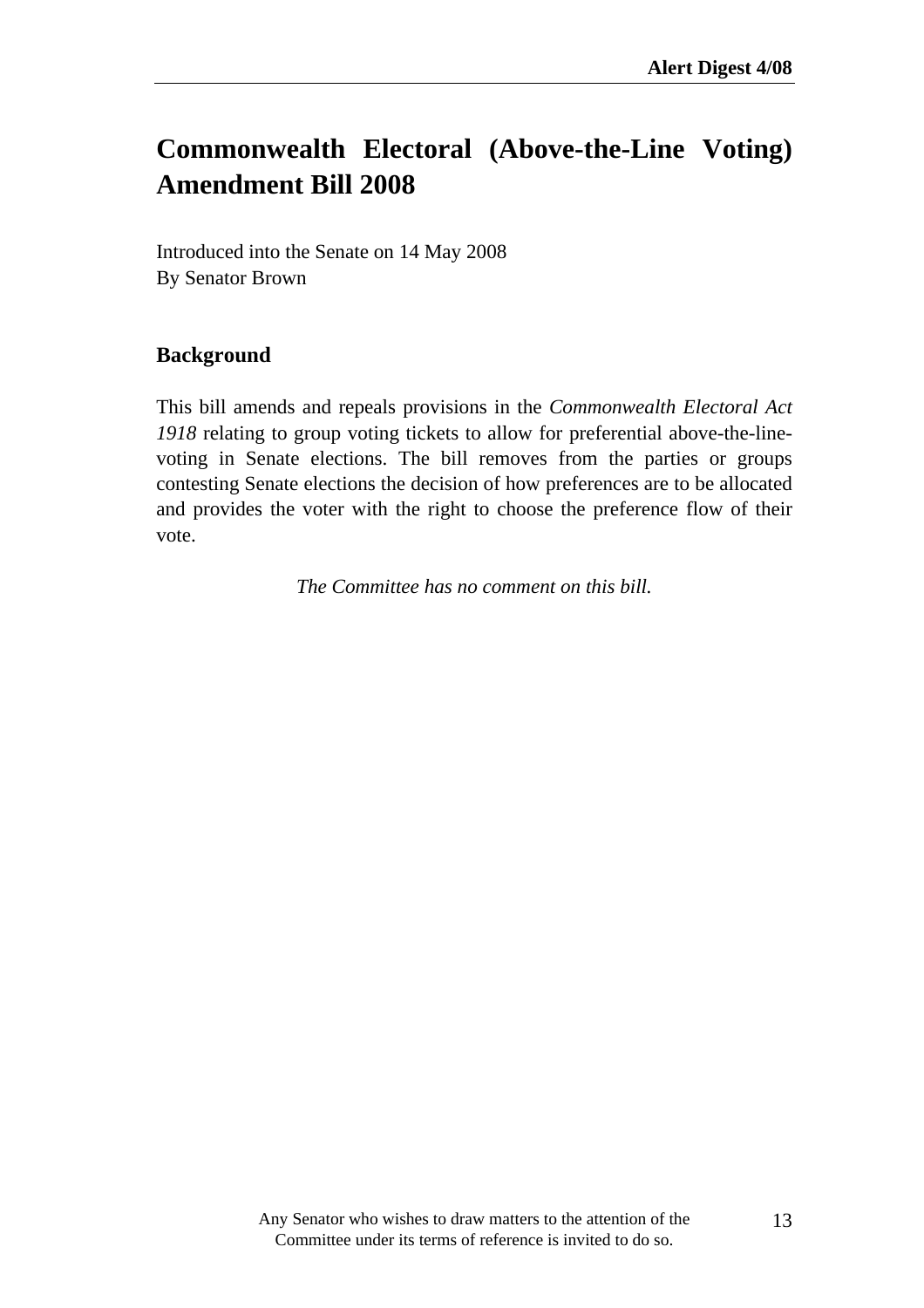# **Commonwealth Electoral Amendment (Political Donations and Other Measures) Bill 2008**

Introduced into the Senate on 15 May 2008 Portfolio: Special Minister of State

#### **Background**

This bill amends the funding and disclosure provisions of the *Commonwealth Electoral Act 1918* to:

- reduce the disclosure threshold for donors, registered political parties, candidates and others involved in incurring political expenditure, from 'more than \$10,000' (indexed to the CPI annually) to \$1,000 (nonindexed);
- reduce the time frames for the making of returns and the disclosure of gifts and expenditure relating to an election, by individual candidates and members of groups and donors who make donations within the election period, from the existing 15 weeks to a period of 8 weeks after polling day;
- ensure that, for the purposes of the \$1,000 threshold and the disclosure of gifts, related political parties are treated as the one entity;
- make it unlawful for registered political parties, candidates and members of a Senate group (and associated entities and people incurring political expenditure in certain circumstances) to accept gifts of foreign property;
- prohibit the receipt of all anonymous gifts by registered political parties, candidates and members of a Senate group (and associated entities and people incurring political expenditure in certain circumstances);
- limit public funding of election campaigning to 'electoral expenditure' incurred and claimed, or to a sum calculated according to a formula outlined in the bill, whichever is the lesser;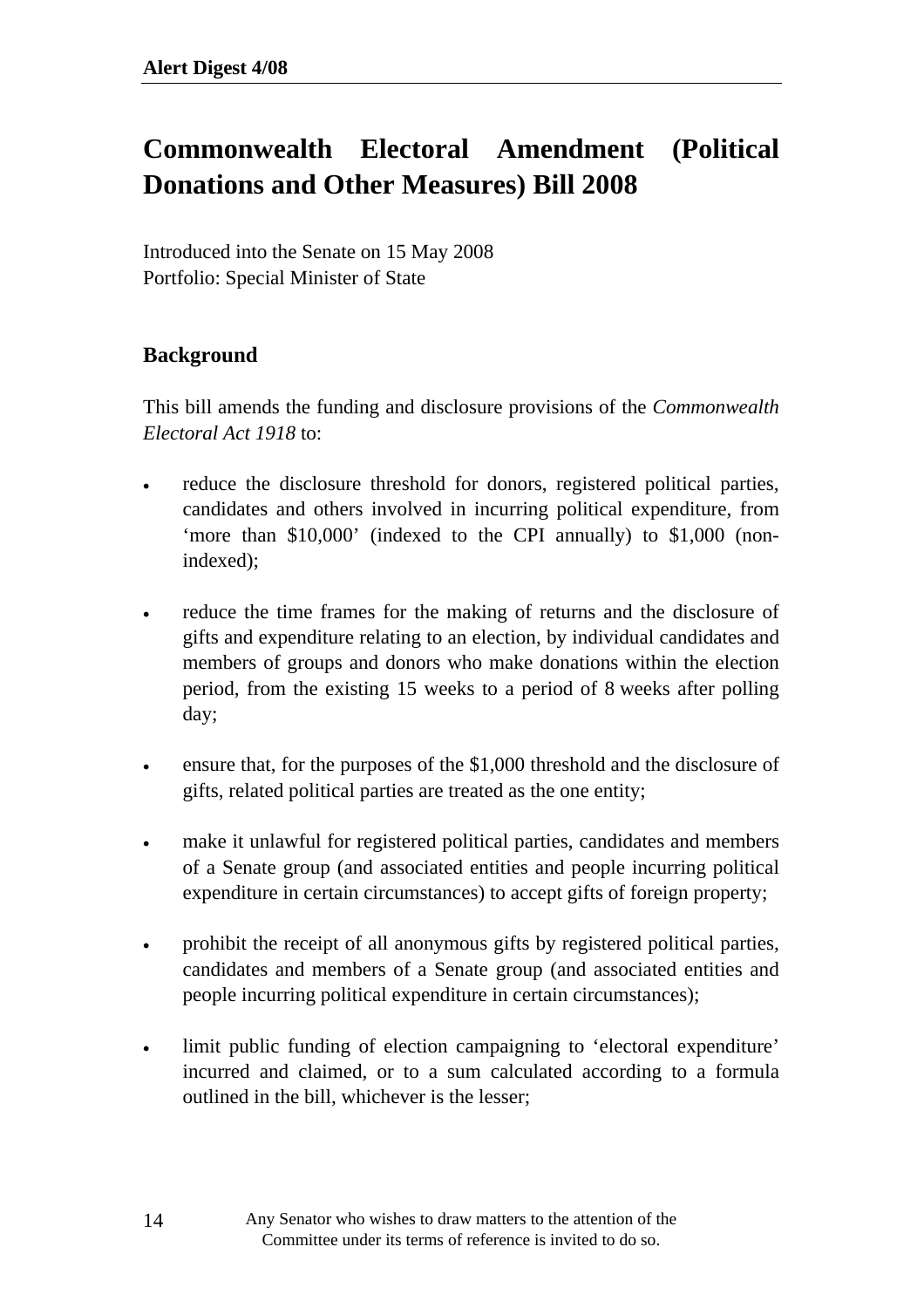- provide for the recovery of gifts of foreign property and anonymous gifts that are not returned and undisclosed gifts; and
- introduce new offences and increase the penalties for existing offences.

The bill also contains application and saving provisions.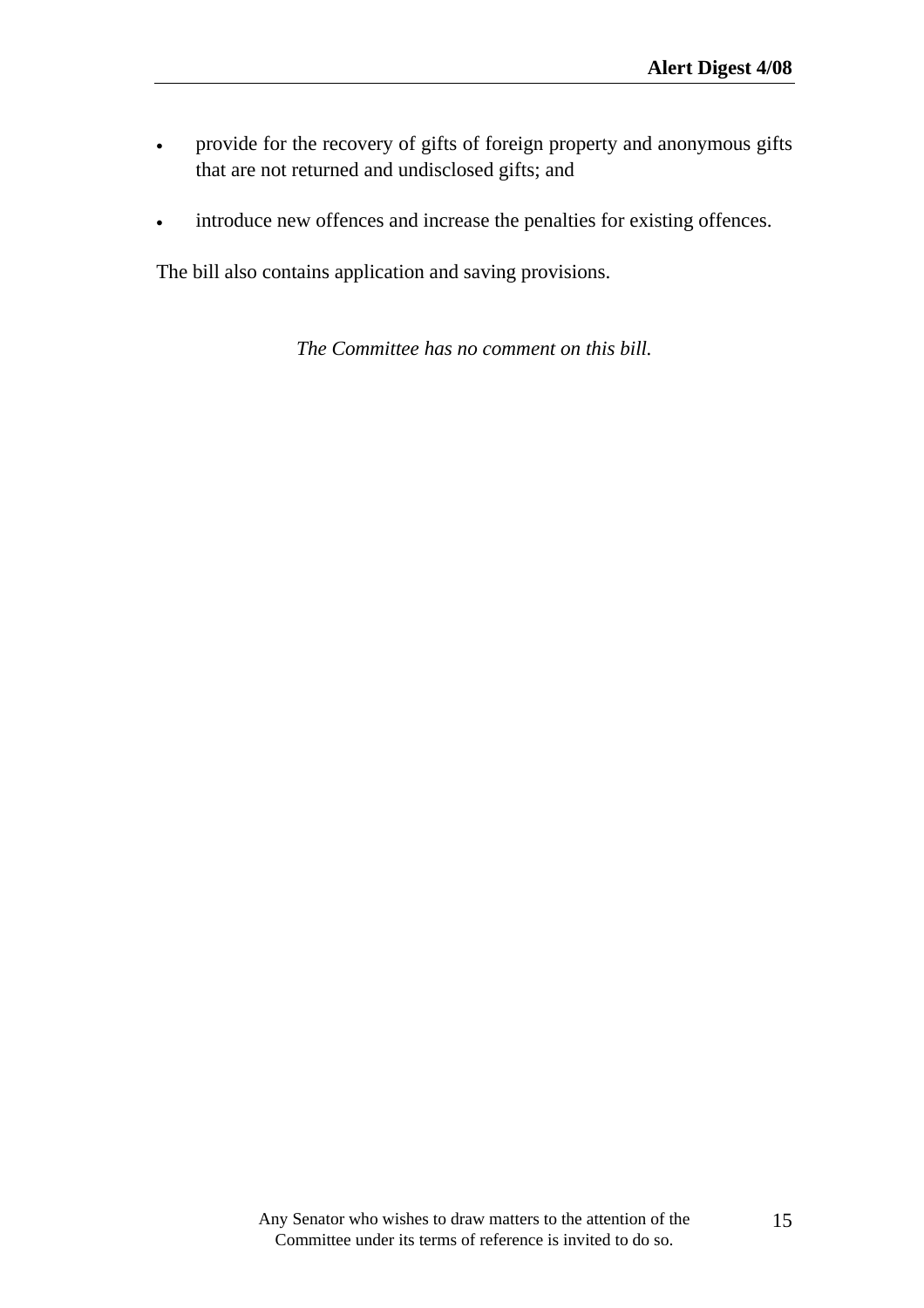## **Customs Tariff Amendment (Tobacco Content) Bill 2008**

Introduced into the House of Representatives on 28 May 2008 Portfolio: Home Affairs

#### **Background**

This bill amends the *Customs Tariff Act 1995* to insert a definition of 'tobacco content' into the Customs Tariff. The purpose of the amendment is to clarify the existing references to 'tobacco content' found within the Customs Tariff.

The amendment confirms that the customs duty payable on tobacco and tobacco products is based on the total weight of the goods, which is consistent with the practice of the Australian Customs Service and industry since the introduction of the term in 1999. The amendment will apply from 1 November 1999, which is when the term 'tobacco content' was first introduced in the Customs Tariff.

### **Retrospective application Schedule 1, item 2**

Item 2 of Schedule 1 to this bill provides that item 1 (the only substantive amendment made by this bill) applies from 1 November 1999. As a matter of practice, the Committee draws attention to any bill that seeks to have retrospective impact and will comment adversely where such a bill has a detrimental effect on people. In this instance, the Committee notes that the explanatory memorandum and the Minister's second reading speech, when read together, indicate that concerns have arisen as to the meaning of the term 'tobacco content' in the *Customs Tariff Act 1995*, a term that was introduced into that Act from 1 November 1999, and that item 1 of Schedule 1 confirms the meaning originally intended when that term was first introduced. Thus, while the amendment will clearly have retrospective effect, it 'reflects what has been the practice of the Australian Customs Service and industry since the introduction of the term in 1999' (Second Reading speech).

*In the circumstances, the Committee makes no further comment on this provision.* 

Any Senator who wishes to draw matters to the attention of the Committee under its terms of reference is invited to do so.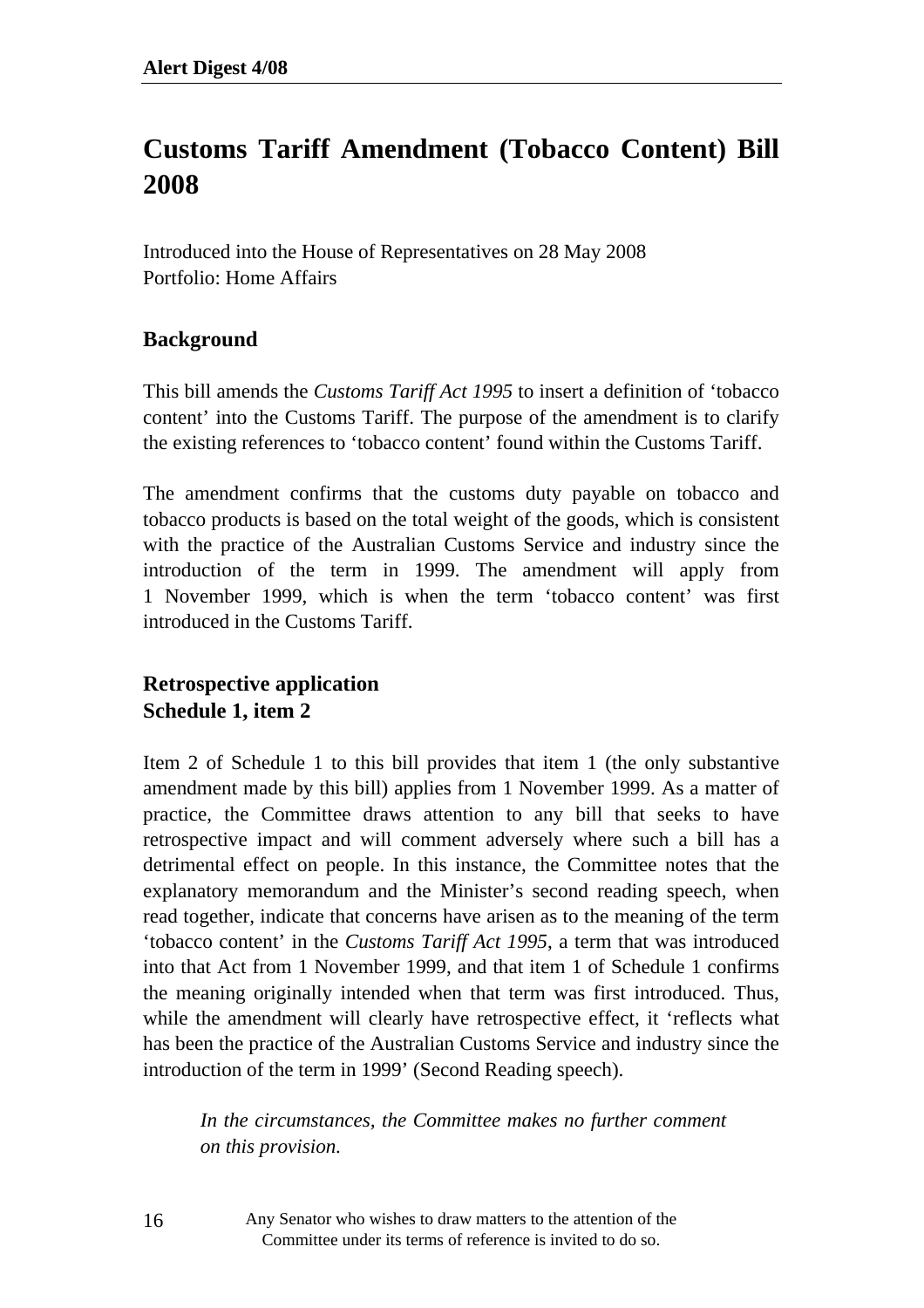## **Defence Home Ownership Assistance Scheme Bill 2008**

Introduced into the House of Representatives on 28 May 2008 Portfolio: Defence

#### **Background**

Introduced with the Defence Home Ownership Assistance Scheme (Consequential Amendments) Bill 2008, this bill provides a home ownership assistance scheme that will be available to eligible members of the Australian Defence Force (ADF) who are serving on or after 1 July 2008. The scheme will provide a subsidy on the home loan interest expense incurred in purchasing a home in which the eligible member or their family will live.

The scheme will provide progressively higher levels of benefits to ADF members as an incentive to remain in active service - higher levels of assistance will become available on completion of 8 and 12 years service for permanent ADF members and 12 and 16 years service for Reserve Force members.

The scheme also provides transitional eligibility for members under existing home loan subsidy schemes. Serving members who are eligible under the *Defence Service Homes Act 1918* may join the new scheme, however those who choose to do so extinguish any entitlement that they have under existing schemes.

The bill also contains application provisions.

#### **Standing (special) appropriation Clause 84**

Clause 84 would appropriate the Consolidated Revenue Fund for the payments of subsidy under this Act, and for any taxes payable in respect of those payments of subsidy. The Committee notes that the bill does not limit the time during which the Consolidated Revenue Fund may be appropriated,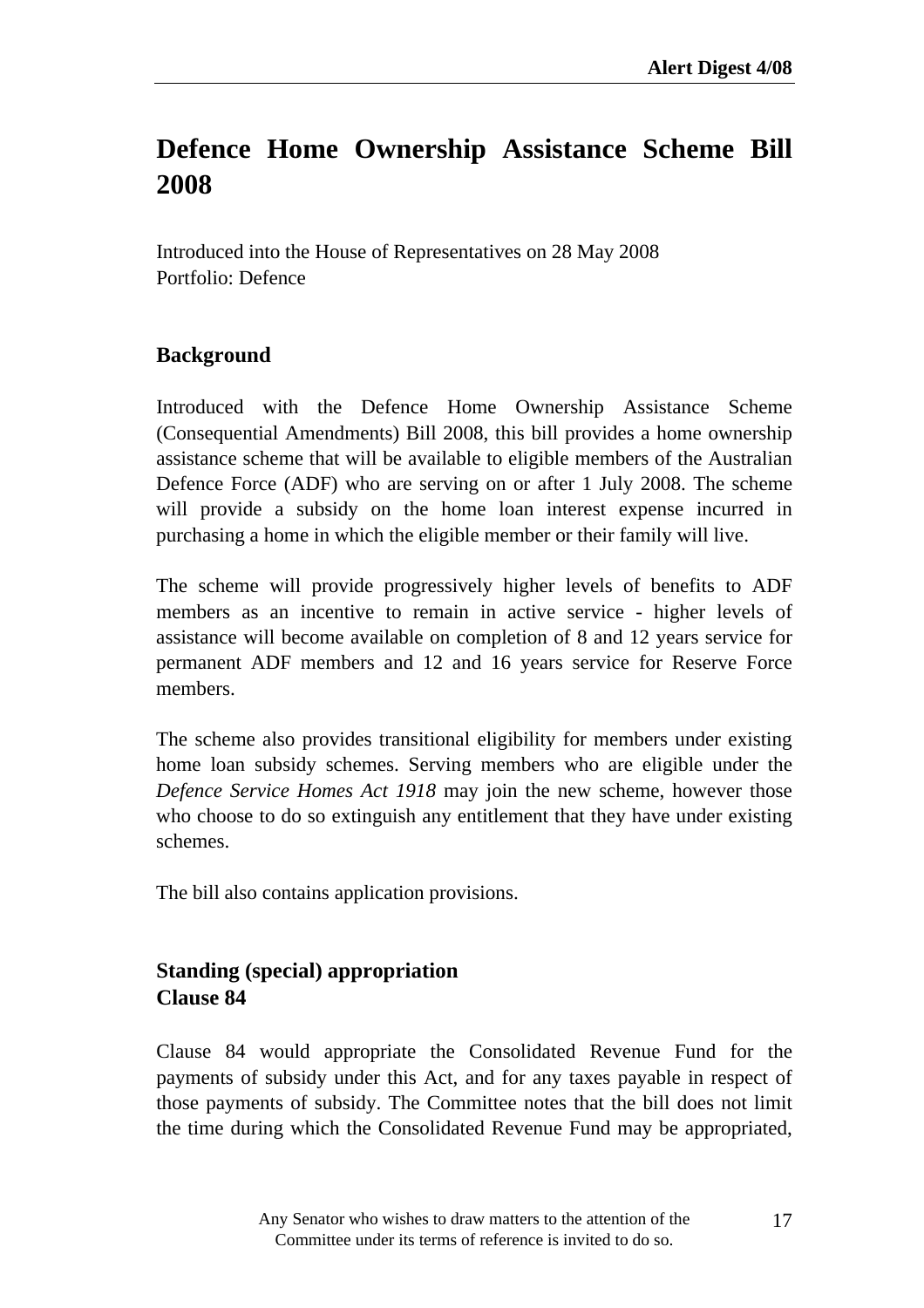but acknowledges that, because of the nature of the subsidy scheme set up by this bill, it would be impossible to set a time frame for its operation.

*In the circumstances, the Committee makes no further comment on this provision.*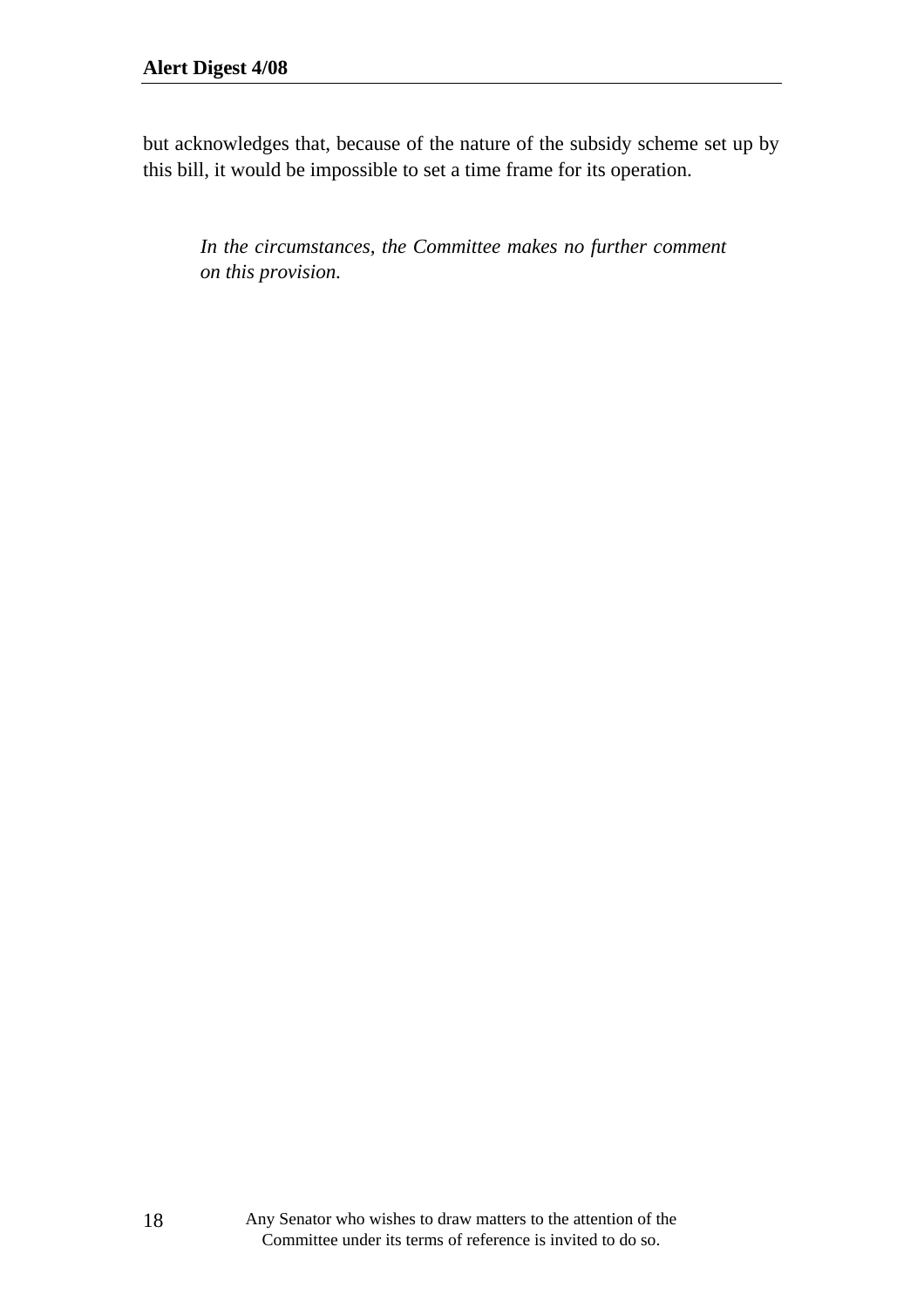## **Defence Home Ownership Assistance Scheme (Consequential Amendments) Bill 2008**

Introduced into the House of Representatives on 28 May 2008 Portfolio: Defence

#### **Background**

Introduced with the Defence Home Ownership Assistance Scheme Bill 2008, this bill makes consequential amendments to the *Defence Force (Home Loans Assistance) Act 1990* and the *Defence Service Homes Act 1918.* The amendments, together with the rules under the Defence Home Ownership Assistance Scheme Bill 2008, will provide for people to transition into the new Defence Home Ownership Assistance Scheme.

Under this bill the scheme established under the *Defence Force (Home Loans Assistance) Act 1990* will be closed: on 30 June 2008 to serving members who have not yet exercised their rights under that scheme; and on 30 June 2010, to other eligible persons. The amendments seek to ensure that a subsidy is payable under only one scheme.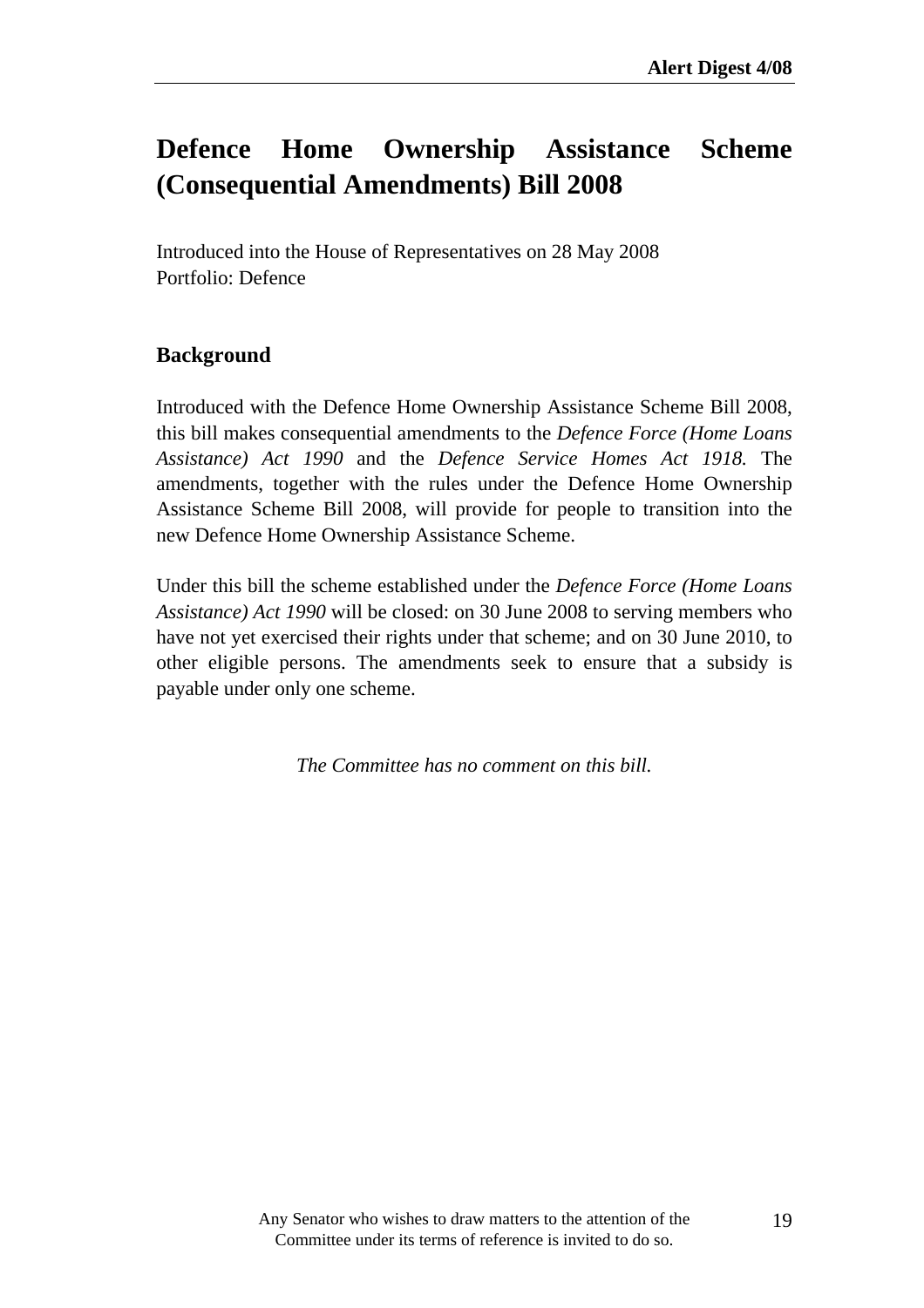### **Dental Benefits Bill 2008**

Introduced into the House of Representatives on 29 May 2008 Portfolio: Health and Ageing

#### **Background**

Introduced with the Dental Benefits (Consequential Amendments) Bill 2008, this bill establishes a legislative framework for the payment of dental benefits under a new government program known as the Teen Dental Plan. The bill:

- establishes an entitlement to dental benefits and provides for the payment of such benefits;
- provides a framework for the issuing of vouchers;
- provides for the protection (and, where authorised, the disclosure) of protected information;
- creates general offence provisions relating to assignment of benefit agreements and the giving of false or misleading information;
- allows the Minister to make Dental Benefits Rules through a legislative instrument; and
- appropriates the Consolidated Revenue Fund to pay for amounts of dental benefits payable under the Act.

### **Strict liability Subclauses 48(2), 49(2), 50(2) and 51(2)**

Subclauses 48(2), 49(2), 50(2) and 51(2) create offences of strict liability. The Committee will generally draw to Senators' attention provisions that create strict liability offences. Where a bill creates such an offence, the Committee considers that the reason for its imposition should be set out in the explanatory memorandum that accompanies the bill.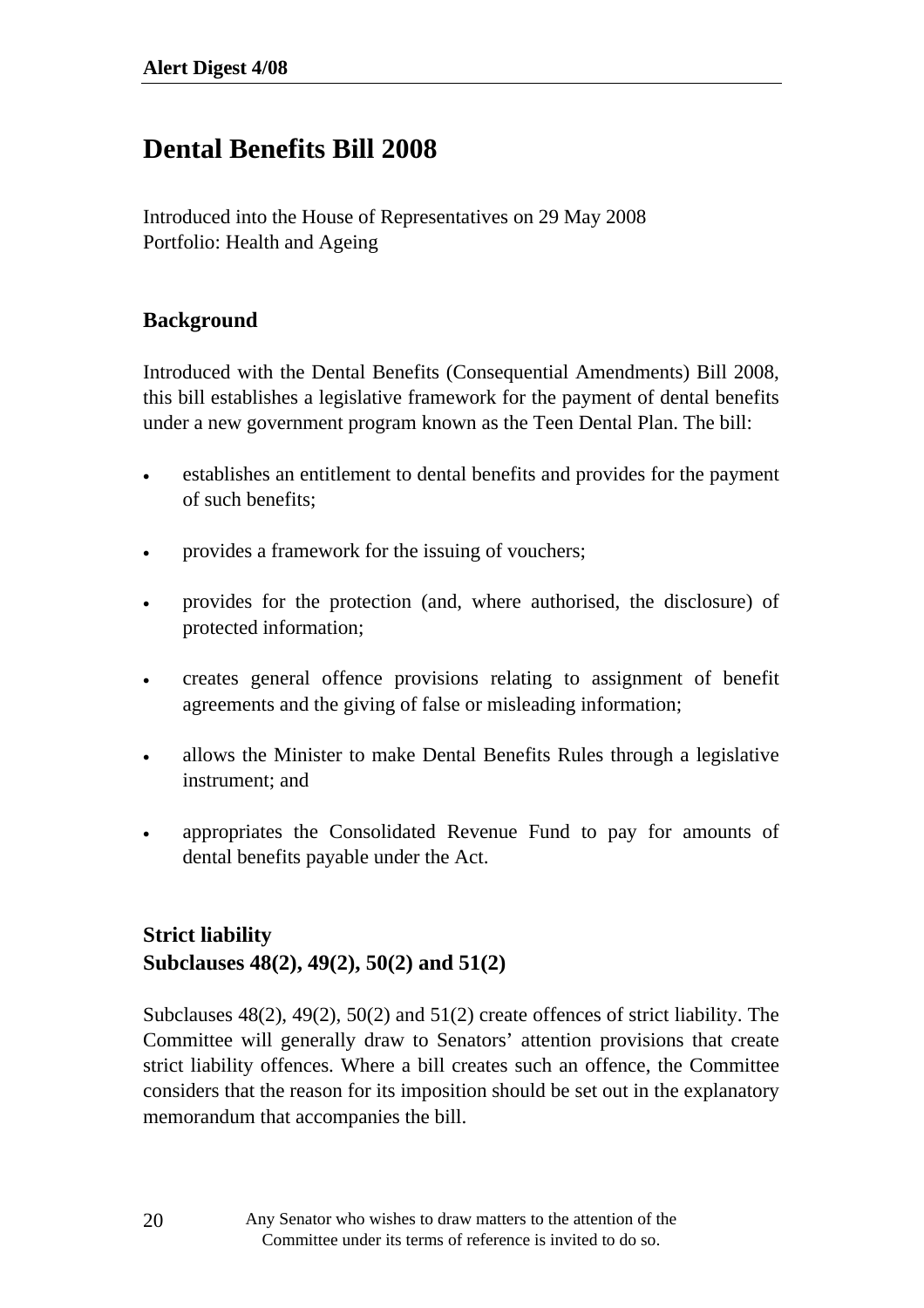The Committee notes that the explanatory memorandum to this bill (pages 19- 20) seeks to justify each of these provisions by asserting that, apart from some minor changes that were made 'to reflect current criminal law policy', the provisions are consistent with the existing strict liability offences in the *Health Insurance Act 1973* relating to offences in relation to Medicare benefits. The Committee **seeks the Minister's advice** whether the 'current criminal law policy' which is referred to is that set out in the *Guide to Framing Commonwealth Offences, Civil Penalties and Enforcement Powers*, and, if so, whether the explanatory memorandum might have made that fact clear.

*Pending the Minister's advice, the Committee draws Senators' attention to the provisions, as they may be considered to trespass unduly on personal rights and liberties, in breach of principle 1(a)(i) of the Committee's terms of reference.*

#### **Incorporation of extrinsic material Subclause 60(3)**

Subclause 60(3) would permit the Dental Benefits Rules – which the Minister is to make by legislative instrument – to apply, adopt or incorporate, with or without modification, any matter contained in any other instrument as in force from time to time, in derogation of subsection 14(2) of the *Legislative Instruments Act 2003*. The Committee routinely draws attention to provisions that seek to incorporate into delegated legislation material 'as in force from time to time' where that incorporation involves material that appears not to be subject to sufficient parliamentary scrutiny.

The Committee notes that the explanatory memorandum (page 27) seeks to justify the incorporation of extrinsic material as in force from time to time on the basis that it 'may be of assistance, for example, if the Dental Benefits Rules should refer to instruments made under State or Territory Acts, or other documents, relating to registration, licensing or accreditation, when specifying a class of persons to be dental providers for the purpose of paragraph  $6(1)(b)$ ' of the bill. The Committee notes, however, that the bill does not place any limits on the extrinsic material that may be applied, adopted or incorporated. That is, it does not limit it to the sorts of material cited in the example.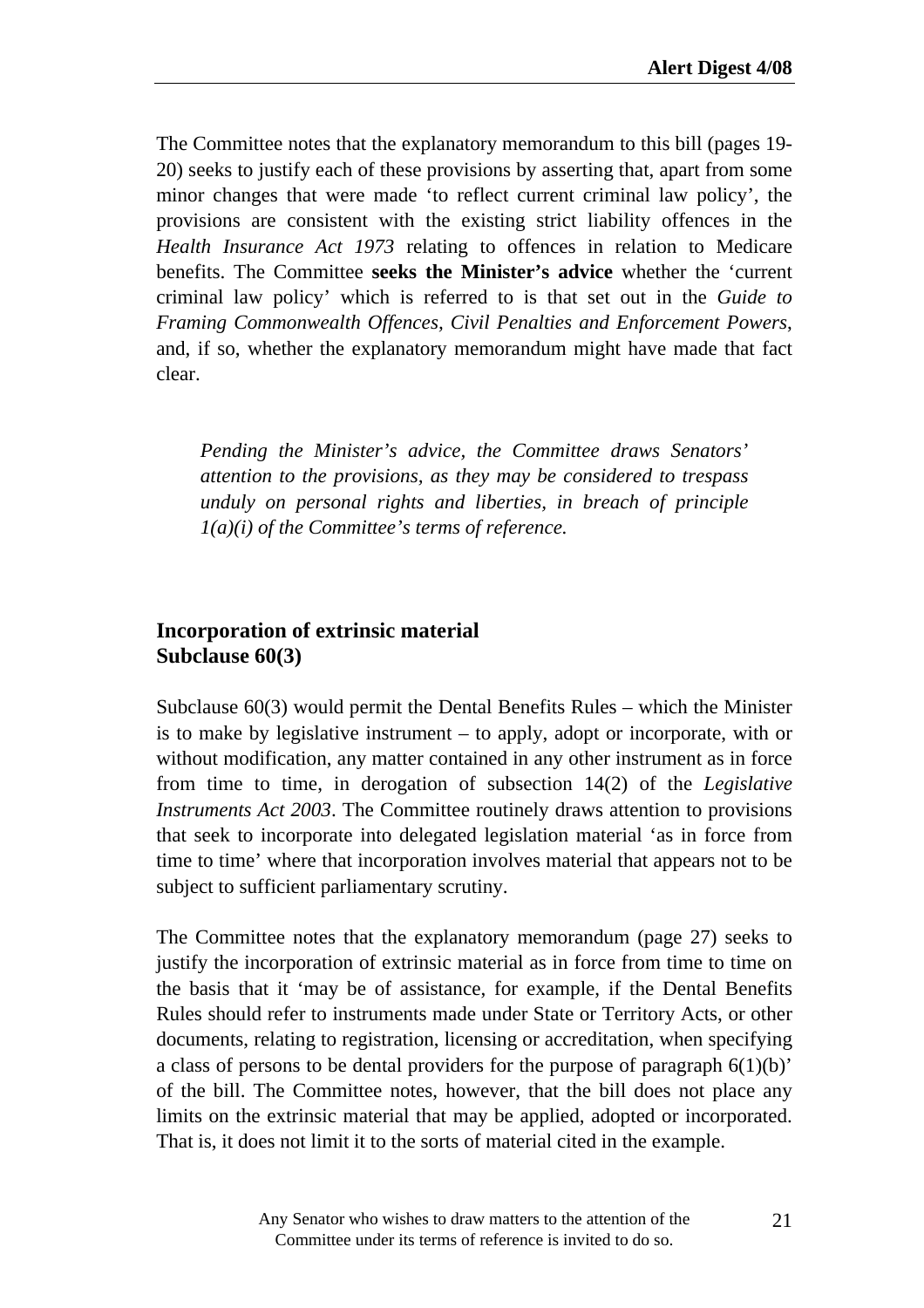As such, the Committee considers that this clause may insufficiently subject the exercise of legislative power to parliamentary scrutiny, and **seeks the Minister's advice** as to whether there might not be some limit put upon the exercise of this power.

*Pending the Minister's advice, the Committee draws Senators' attention to the provision, as it may be considered to insufficiently subject the exercise of legislative power to parliamentary scrutiny,*  in breach of principle  $I(a)(v)$  of the Committee's terms of *reference.* 

#### **Standing (special) appropriation Clause 65**

Clause 65 would appropriate the Consolidated Revenue Fund for the purpose of making payments of dental benefits under this bill. Although the clause does not set a limit to the time during which the Consolidated Revenue Fund may be appropriated, the explanatory memorandum notes, at page 28, that this 'standing appropriation is similar to the standing appropriation contained in section 125 of the *Health Insurance Act 1973* in relation to Medicare benefit.'

*In the circumstances, the Committee makes no further comment on this provision.*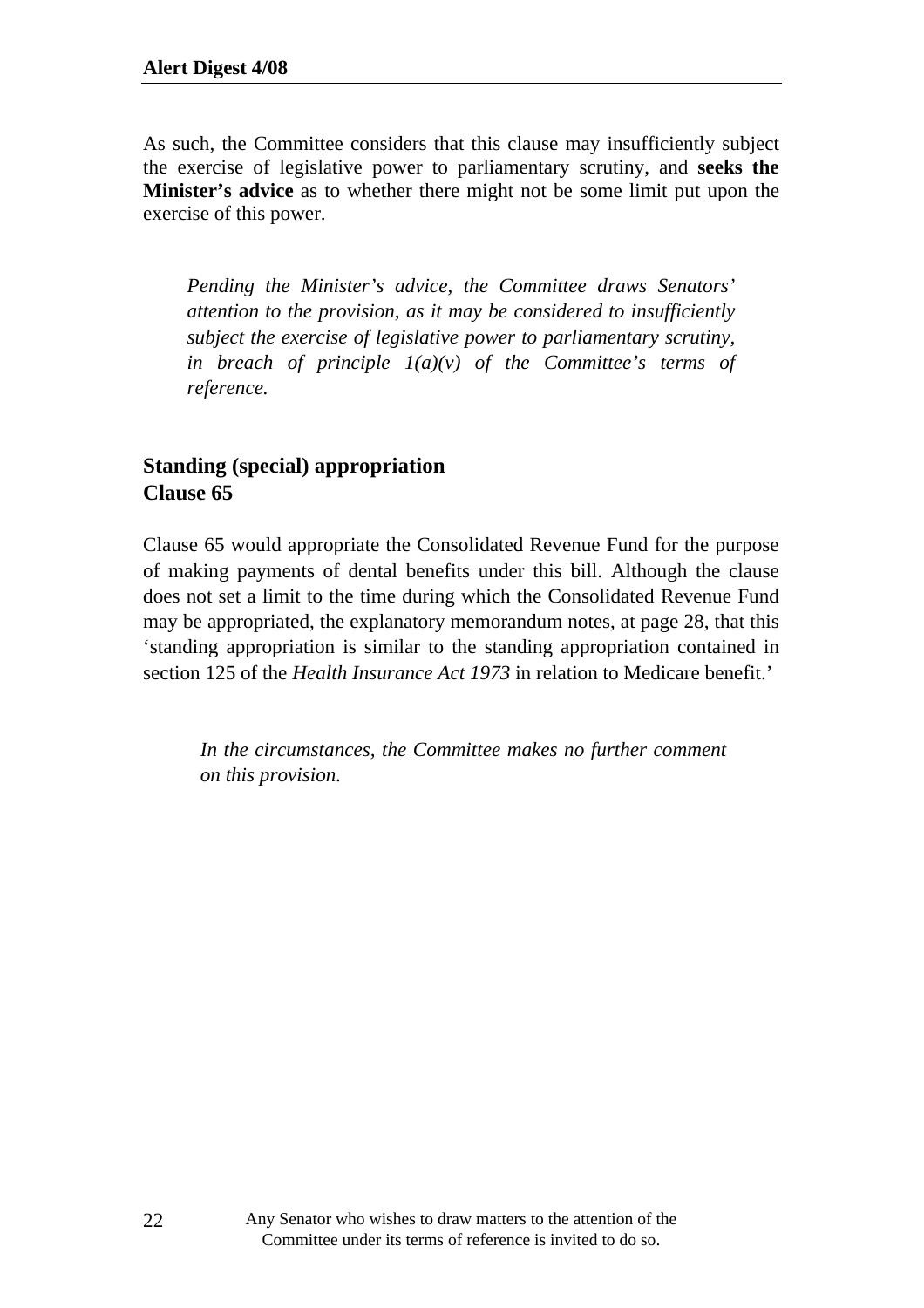### **Dental Benefits (Consequential Amendments) Bill 2008**

Introduced into the House of Representatives on 29 May 2008 Portfolio: Health and Ageing

#### **Background**

Introduced with the Dental Benefits Bill 2008, this bill makes consequential amendments to the *Age Discrimination Act 2004*, the *A New Tax System (Family Assistance) (Administration) Act 1999*, the *Health Insurance Act 1973*, the *Jurisdiction of Courts (Cross-vesting) Act 1987,* the *Medicare Australia Act 1973*, the *Sea Installations Act 1987*, the *Social Security (Administration) Act 1999* and the *Student Assistance Act 1973* to provide for the implementation and administration of the Teen Dental Plan. Some of the amendments allow the payment of dental benefits under the proposed *Dental Benefits Act 2008* to be treated in the same manner as the payment of Medicare benefits under the *Health Insurance Act 1973.*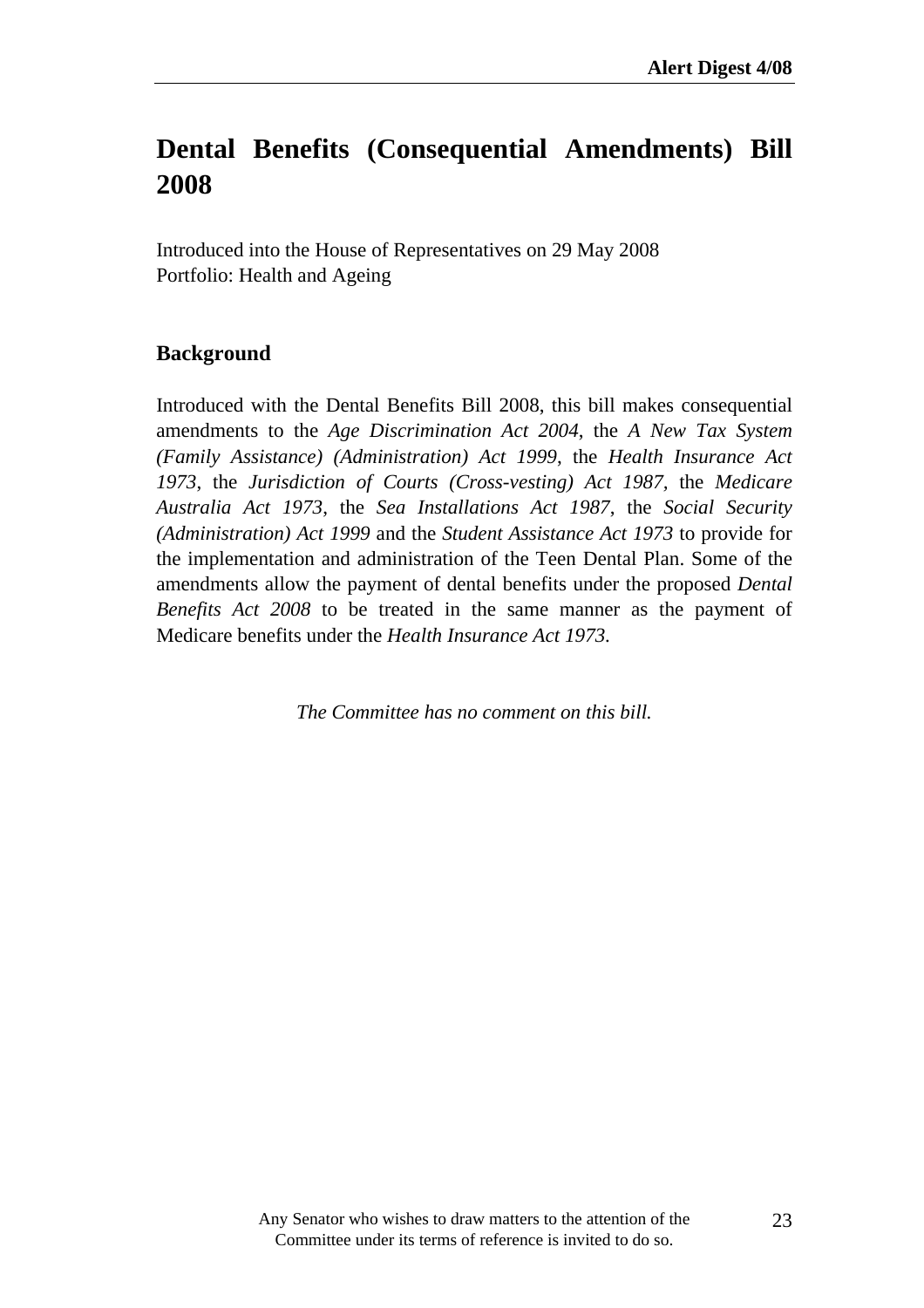### **Evidence Amendment Bill 2008**

Introduced into the House of Representatives on 28 May 2008 Portfolio: Attorney-General

#### **Background**

This bill amends the *Evidence Act 1995* and the *Amendments Incorporation Act 1905*, to implement the majority of recommendations made by the Australian Law Reform Commission, NSW Law Reform Commission, and Victorian Law Reform Commission in their inquiry into the operation of the uniform Evidence Acts. The bill also makes consequential amendments to the *Acts Interpretation Act 1901*, the *Carriage of Goods by Sea Act 1991*, the *Legislative Instruments Act 2003* and the *Workplace Relations Act 1996.* 

The amendments are largely technical in nature, however, the bill does contain a number of reforms, including amendments to: make it easier for children and people with a cognitive impairment to give evidence; promote the use of narrative evidence; and control cross-examination of vulnerable witnesses.

The bill also contains application and transitional provisions.

### **Delayed commencement Schedule 3**

Item 3 in the table to subclause  $2(1)$  of this bill provides that the amendments proposed in Schedule 3 will commence on Proclamation, but must commence in any event 12 months after Assent. The Committee takes the view that Parliament is responsible for determining when laws are to come into force. The Committee will generally not comment where the period of delayed commencement is six months or less. Where the delay is longer the Committee expects that the explanatory memorandum to the bill will provide an explanation, in accordance with Paragraph 19 of Drafting Direction No. 1.3.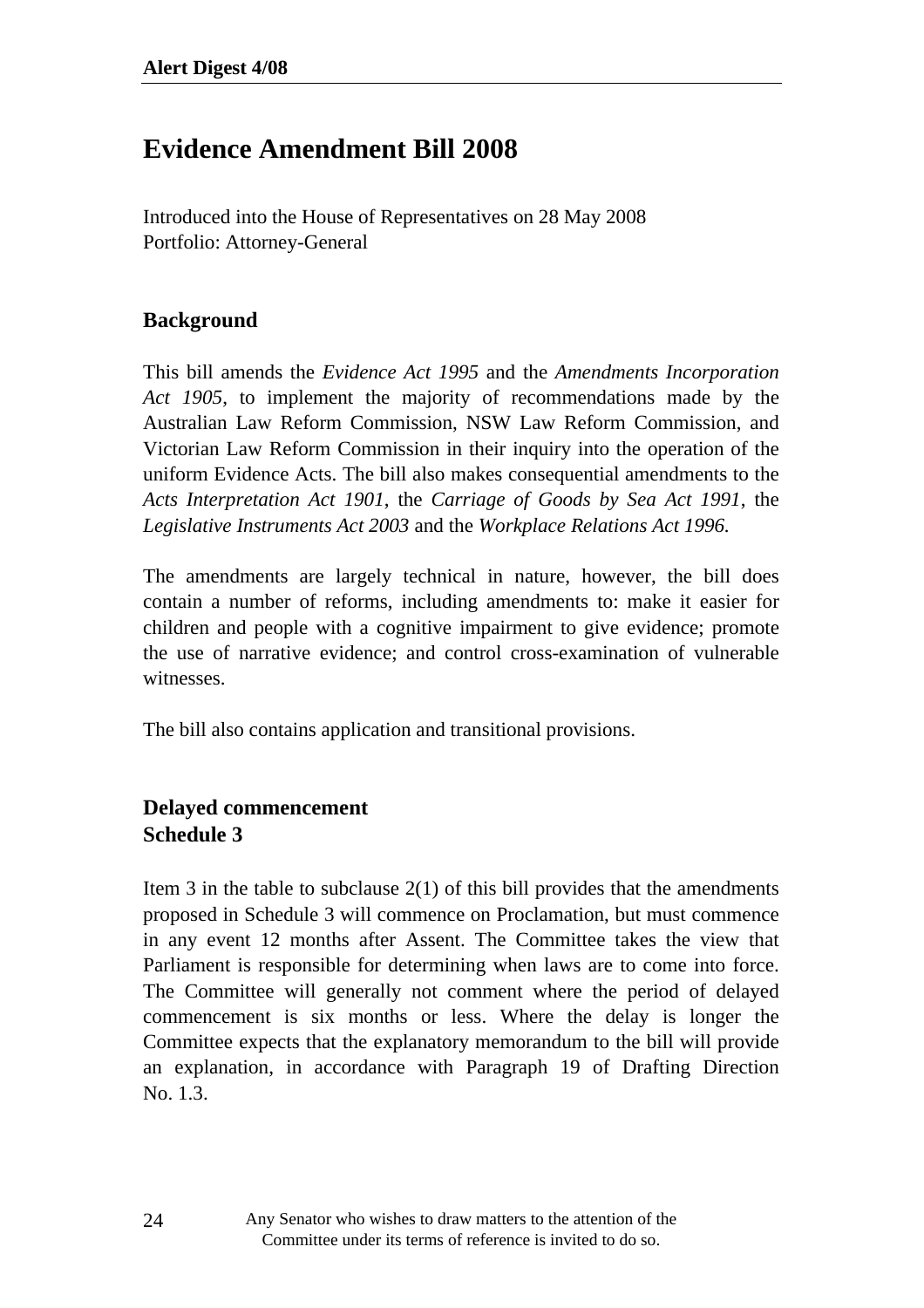In this case, the explanatory memorandum (page 3) points out that the amendments proposed in Schedule 3 provide for certain printed and electronic versions of Acts, (including compilations of Acts) to be taken to be an accurate record of those Acts, unless the contrary is proven. It goes on to observe (page 4) that the delay in commencement of up to 12 months after Assent is 'to ensure that the Office of Legislative Drafting and Publishing has sufficient time to prepare for electronic compilations of Acts to be included in the Acts database.'

*In the circumstances, the Committee makes no further comment on this provision.* 

#### **Abrogation of the privilege against self-incrimination Schedule 1, item 63, subsections 128(4) and 128A(6)**

Subsections 128(4) and 128A(6) of this bill, both to be inserted by item 63 of Schedule 1, provide for a court to require the disclosure of self-incriminating information in certain circumstances. At common law, people can decline to answer questions on the grounds that their replies might tend to incriminate them. Legislation which interferes with this common law privilege trespasses on personal rights and liberties.

The Committee does not see this privilege as absolute, however, recognising that the public benefit in obtaining information may outweigh the harm to civil rights. One of the factors the Committee considers is the subsequent use that may be made of any incriminating disclosures. In this case, the Committee notes that proposed new subsections 128(7) and 128A(8) respectively, limit the circumstances in which information so provided is admissible in evidence in proceedings against the affected person. The committee therefore accepts that these provisions strike a reasonable balance between the competing interests of obtaining information and protecting individual rights.

*In the circumstances, the Committee makes no further comment on these provisions.*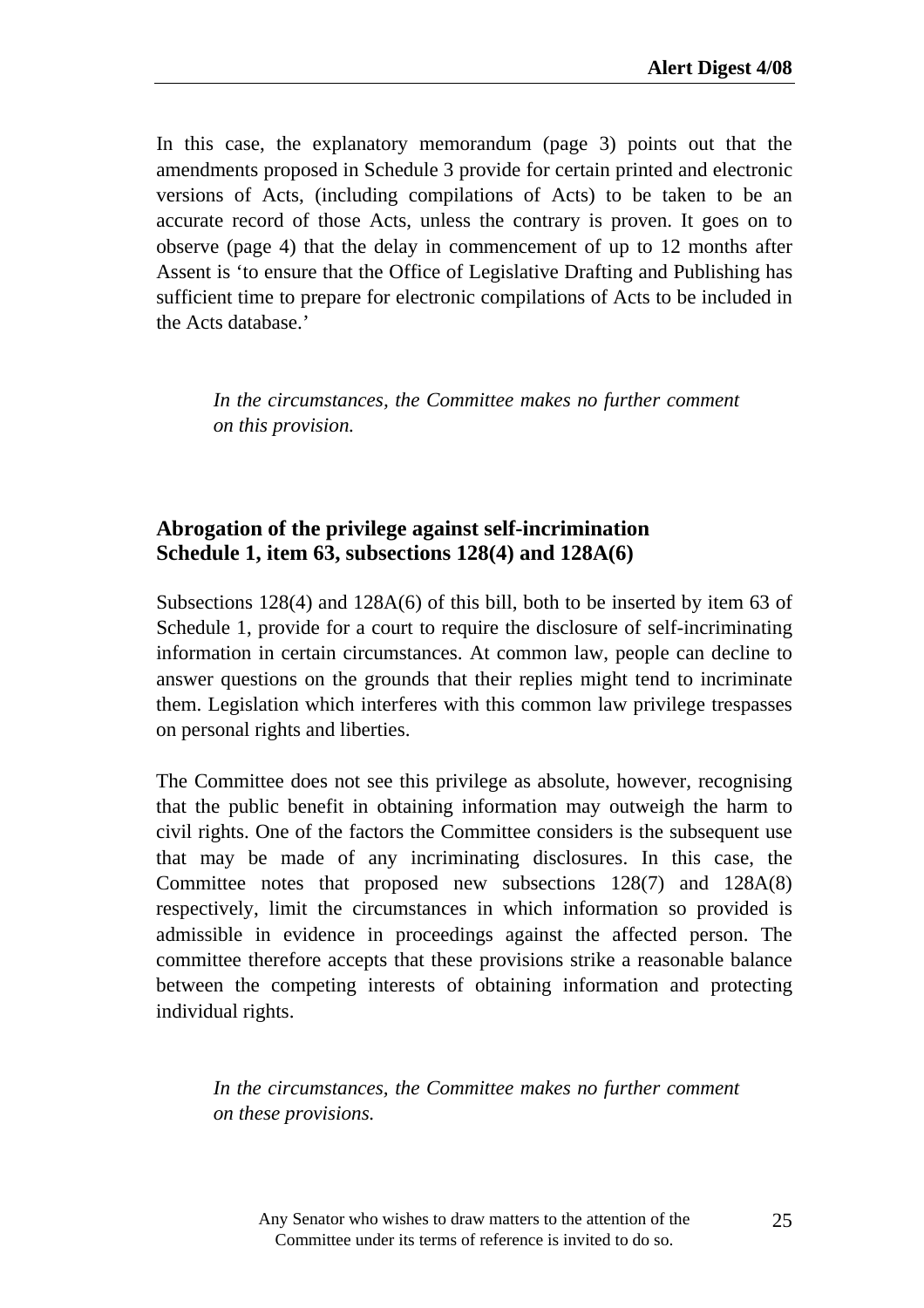## **Excise Legislation Amendment (Condensate) Bill 2008**

Introduced into the House of Representatives on 15 May 2008 Portfolio: Treasury

#### **Background**

This bill amends the *Excise Act 1901*, the *Petroleum Excise (Prices) Act 1987,* and the *Petroleum Revenue Act 1985* to facilitate a policy change, outlined in the Excise Tariff Amendment (Condensate) Bill 2008, to apply the Crude Oil Excise regime to condensate produced in the North West Shelf project area and onshore Australia.

The bill also contains application and transitional provisions.

### **Retrospective application Schedule 1, items 3 and 6**

Proposed new subsection 164A(1) of the *Excise Act 1901*, to be inserted by item 3 of Schedule 1, would permit regulations made for the purposes of that Act to take effect from a date prior to their registration under the *Legislative Instruments Act 2003,* which is the date on which such regulations would normally take effect. Similarly, proposed new subsection 4(1C) of the *Petroleum Excise (Prices) Act 1997*, to be inserted by item 6 of Schedule 1, would permit regulations made for the purposes of that Act to take effect from a date prior to their registration under the *Legislative Instruments Act 2003*.

As a matter of practice, the Committee draws attention to any bill that seeks to have retrospective impact and will comment adversely where such a bill has a detrimental effect on people. The Committee notes that the explanatory memorandum (paragraph 1.23) describes the effect of these proposed provisions and provides an assurance that the bill will not allow the making of regulations that apply retrospectively to make a person liable to an offence or civil penalty. However, the explanatory memorandum provides no rationale for why it is considered necessary for these regulations to apply from a date prior to their registration under the *Legislative Instruments Act 2003*, nor does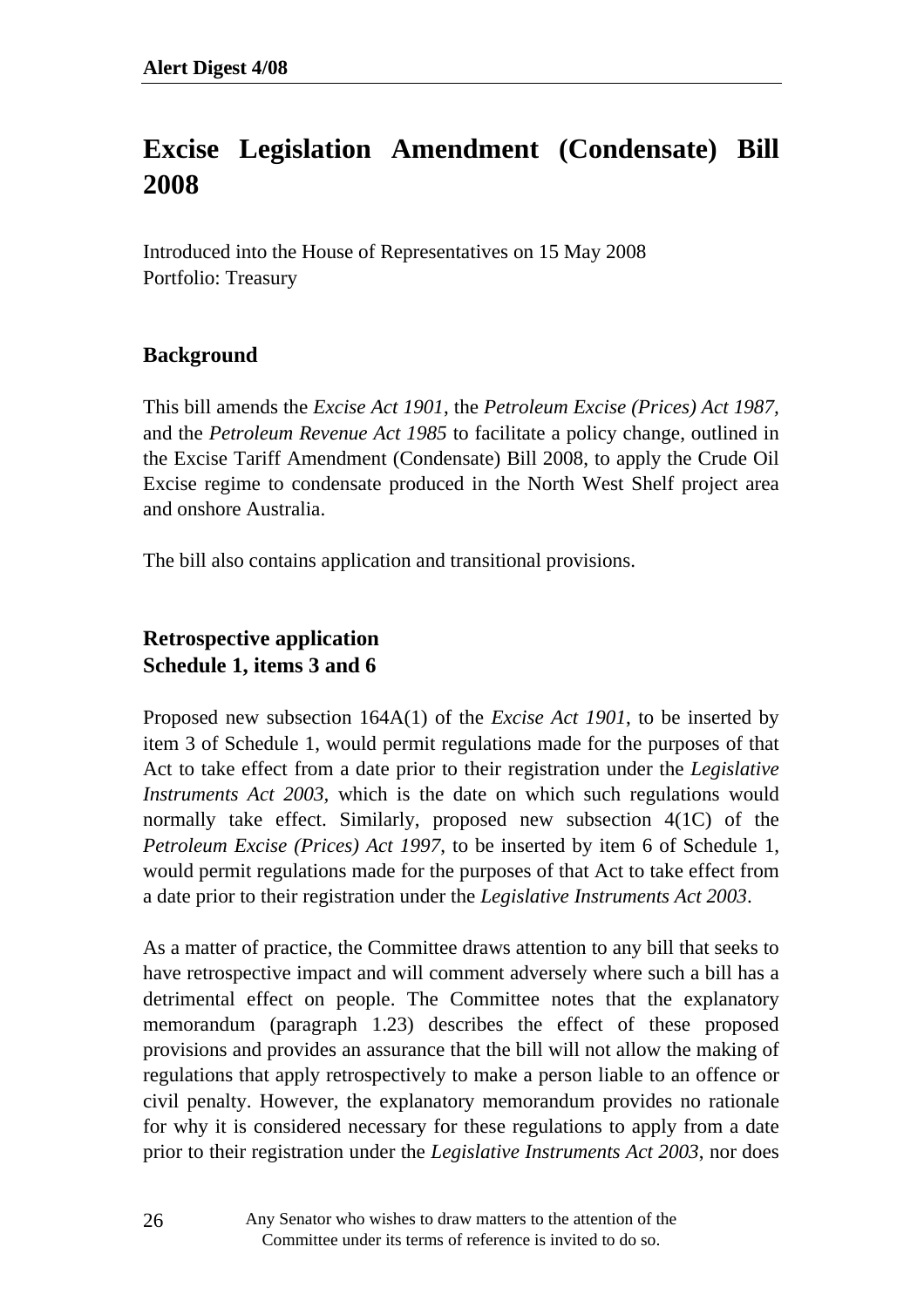it provide an assurance that their retrospective application will not be detrimental to any person.

The Committee **seeks the Treasurer's advice** as to the rationale for requiring these regulations to take effect from a date prior to their registration under the *Legislative Instruments Act 2003,* and whether this retrospective application will be detrimental to any person.

*Pending the Treasurer's advice, the Committee draws Senators' attention to the provisions, as they may be considered to trespass unduly on personal rights and liberties, in breach of principle 1(a)(i) of the Committee's terms of reference.*

#### **Retrospective application Schedule 1**

Item 13 of Schedule 1 would apply the amendments made by that Schedule from the end of 13 May 2008, and therefore to some extent retrospectively. This was the date on which the measure was announced by the Treasurer.

As a matter of practice, the Committee draws attention to any bill that seeks to have retrospective impact and will comment adversely where such a bill has a detrimental effect on people. The Committee will not generally comment adversely, however, where the bill implements a tax or revenue measure in respect of which the relevant Minister has published a date from which the measure is to apply, the publication took place prior to the date of application, and the legislation is introduced into the parliament within six months. This is the case in respect of the current bill.

*In the circumstances, the Committee makes no further comment on this provision.*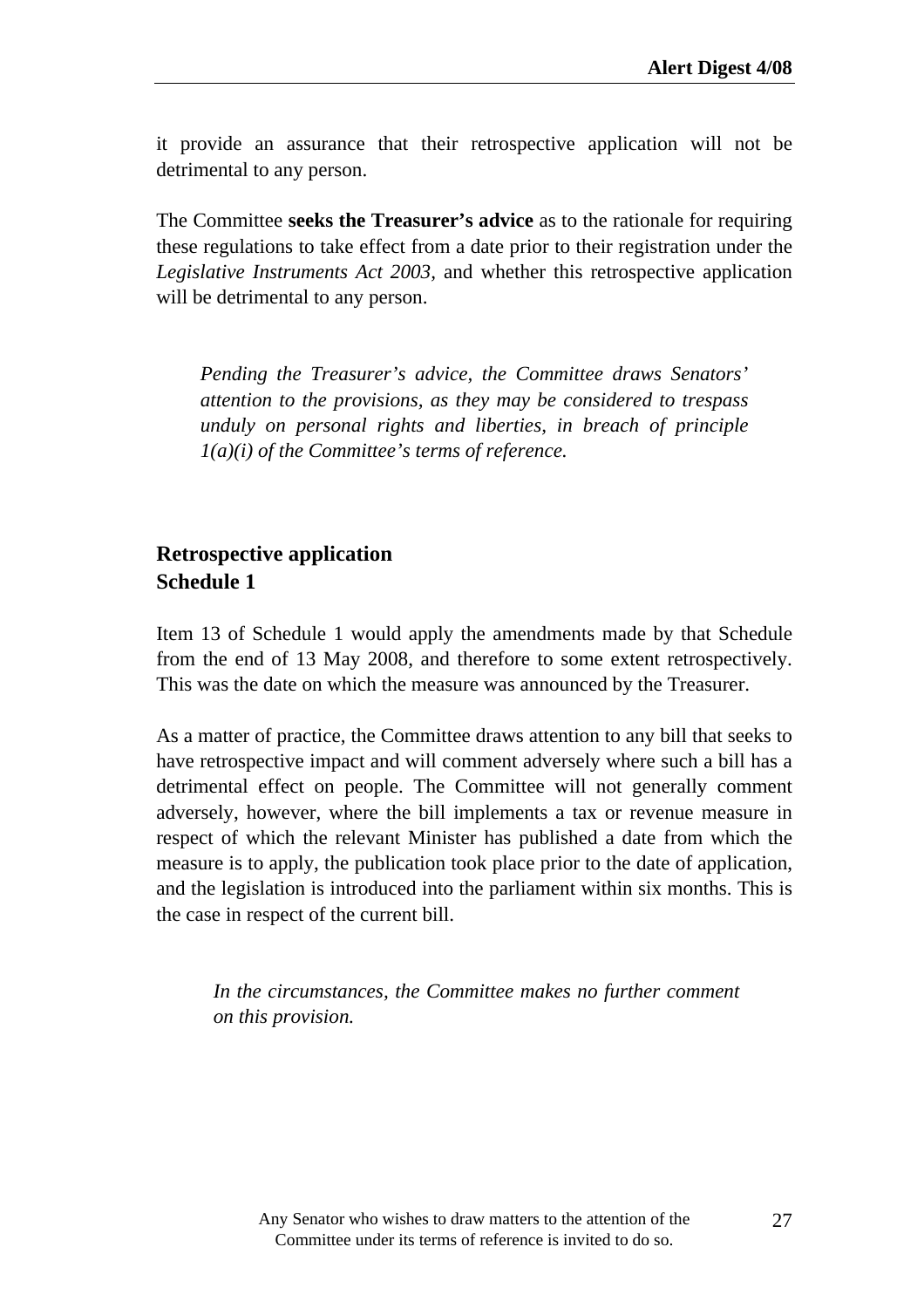### **Excise Tariff Amendment (Condensate) Bill 2008**

Introduced into the House of Representatives on 15 May 2008 Portfolio: Treasury

#### **Background**

Introduced with the Excise Legislation Amendment (Condensate) Bill 2008, this bill amends the *Excise Tariff Act 1921* to apply the Crude Oil Excise regime to condensate produced in the North West Shelf project area and onshore Australia, which has the effect of removing the current exemption of condensate from the Crude Excise Oil regime.

The bill also contains application and transitional provisions.

### **Retrospective application Schedule 1**

Item 31 of Schedule 1 would apply the amendments made by that Schedule from after midnight on 13 May 2008, and therefore to some extent retrospectively. This was the date on which the measure was announced by the Treasurer.

As a matter of practice, the Committee draws attention to any bill that seeks to have retrospective impact and will comment adversely where such a bill has a detrimental effect on people. The Committee will not generally comment adversely, however, where the bill implements a tax or revenue measure in respect of which the relevant Minister has published a date from which the measure is to apply, the publication took place prior to the date of application, and the legislation is introduced into the parliament within six months. This is the case in respect of the current bill.

*In the circumstances, the Committee makes no further comment on this provision.* 

Any Senator who wishes to draw matters to the attention of the Committee under its terms of reference is invited to do so.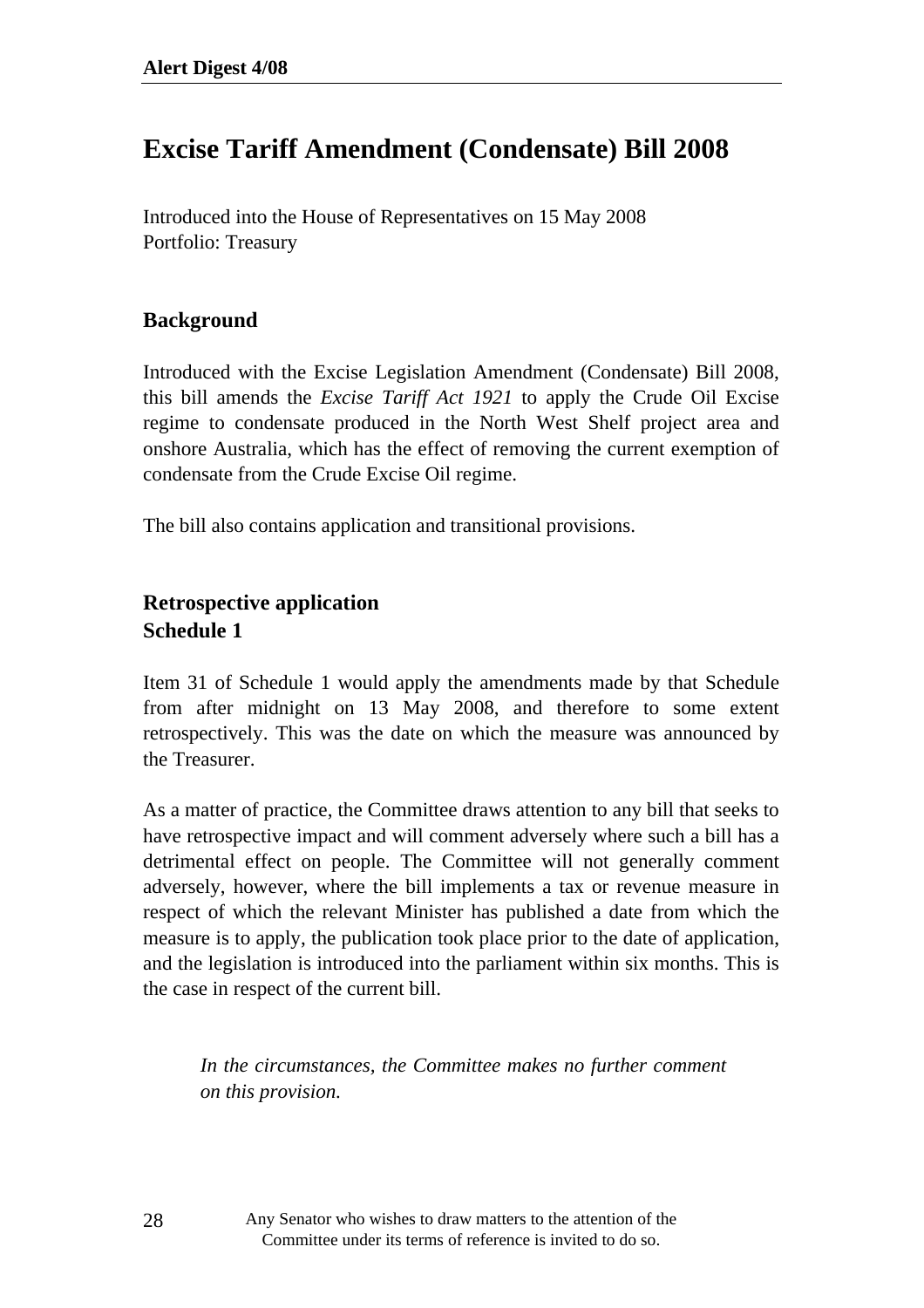# **Families, Housing, Community Services and Indigenous Affairs and Other Legislation Amendment (2008 Budget and Other Measures) Bill 2008**

Introduced into the House of Representatives on 29 May 2008 Portfolio: Families, Housing, Community Services and Indigenous Affairs

#### **Background**

This bill amends a number of Acts in relation to social security law, the family assistance law and related Acts to implement certain 2008 Budget measures. The bill:

- establishes a \$150,000 limit on primary earner income for family tax benefit Part B and related tax offsets;
- introduces an income test for the baby bonus from 1 January 2009, changes the indexation date to 1 July each year, and provides for the baby bonus to be paid by instalment, rather than by lump sum;
- extends eligibility for the baby bonus to parents who adopt children under the age of 16 and allows an adoptive parent to access the full amount of baby bonus, even if it has been previously paid for the child;
- establishes a compliance regime for the Commonwealth seniors health card (CSHC) which allows the Secretary to collect tax file numbers both from current holders of, and claimants for, CSHC to ensure eligibility under the CSHC income test;
- provides for a person to enter voluntarily into an agreement with the Secretary, under which the person agrees to be subject to the income management regime under Part 3B of the *Social Security (Administration) Act 1999;* and
- increases the eligible age for a partner service pension to qualifying age.

The bill also contains application and transitional provisions and minor technical amendments.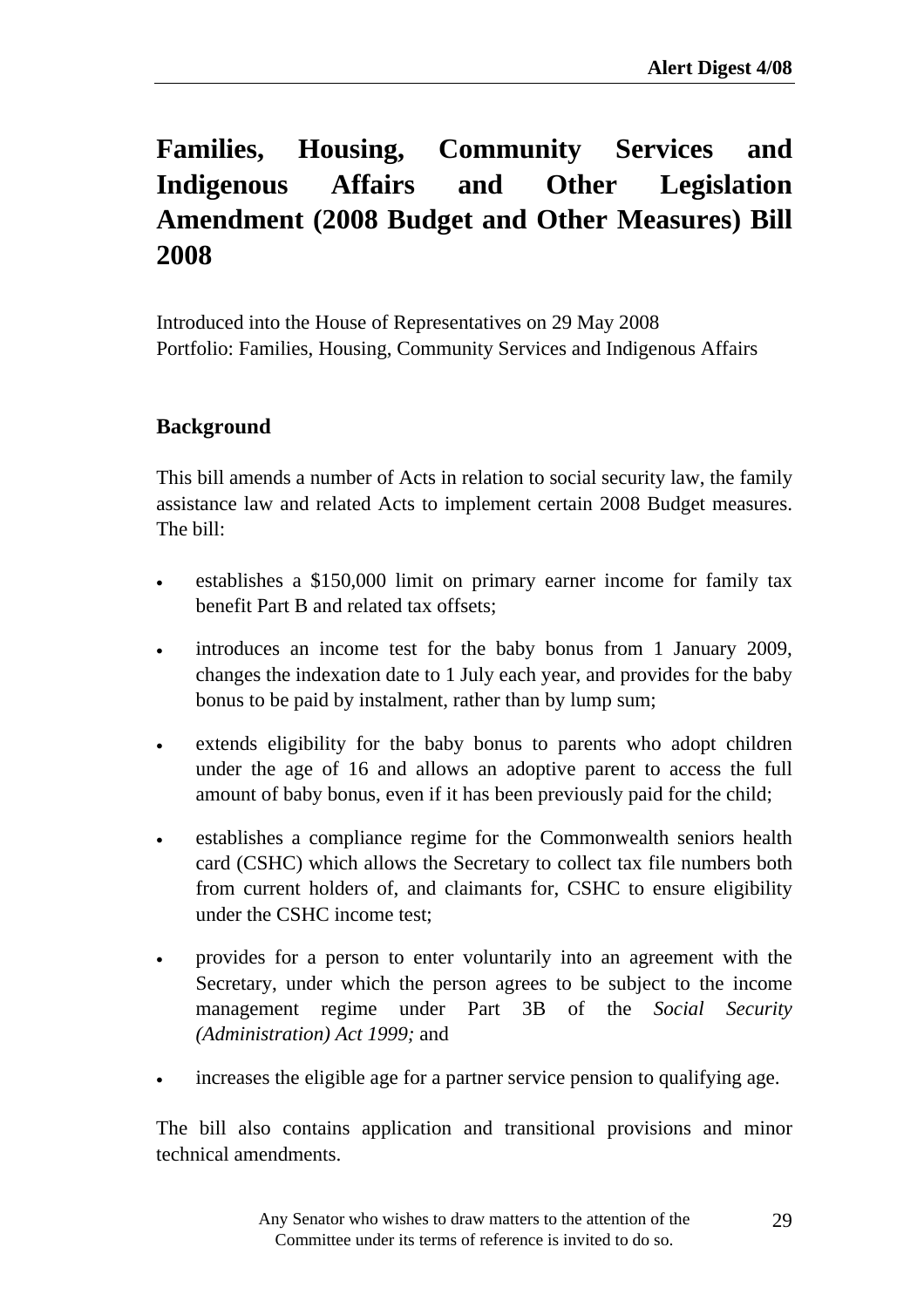#### **Retrospective commencement Schedule 6, items 16 and 17**

Item 21 in the table to subclause  $2(1)$  of this bill provides that the amendments proposed in items 16 and 17 of Schedule 6 will commence immediately after the commencement of items 73 and 74 of Schedule 5 to the *Child Support Legislation Amendment (Reform of the Child Support Scheme – New Formula and Other Measures) Act 2006*, which occurred on 6 December 2006.

As a matter of practice, the Committee draws attention to any bill that seeks to have retrospective impact and will comment adversely where such a bill has a detrimental effect on people. In this instance, however, the Committee notes that the explanatory memorandum (page 40) assures readers that 'No person's rights will be adversely affected by [this] retrospectivity because the changes [to be made by items 16 and 17 of Schedule 6] only relate to activities which will take place after 1 July 2008.'

*In the circumstances, the Committee makes no further comment on this provision.*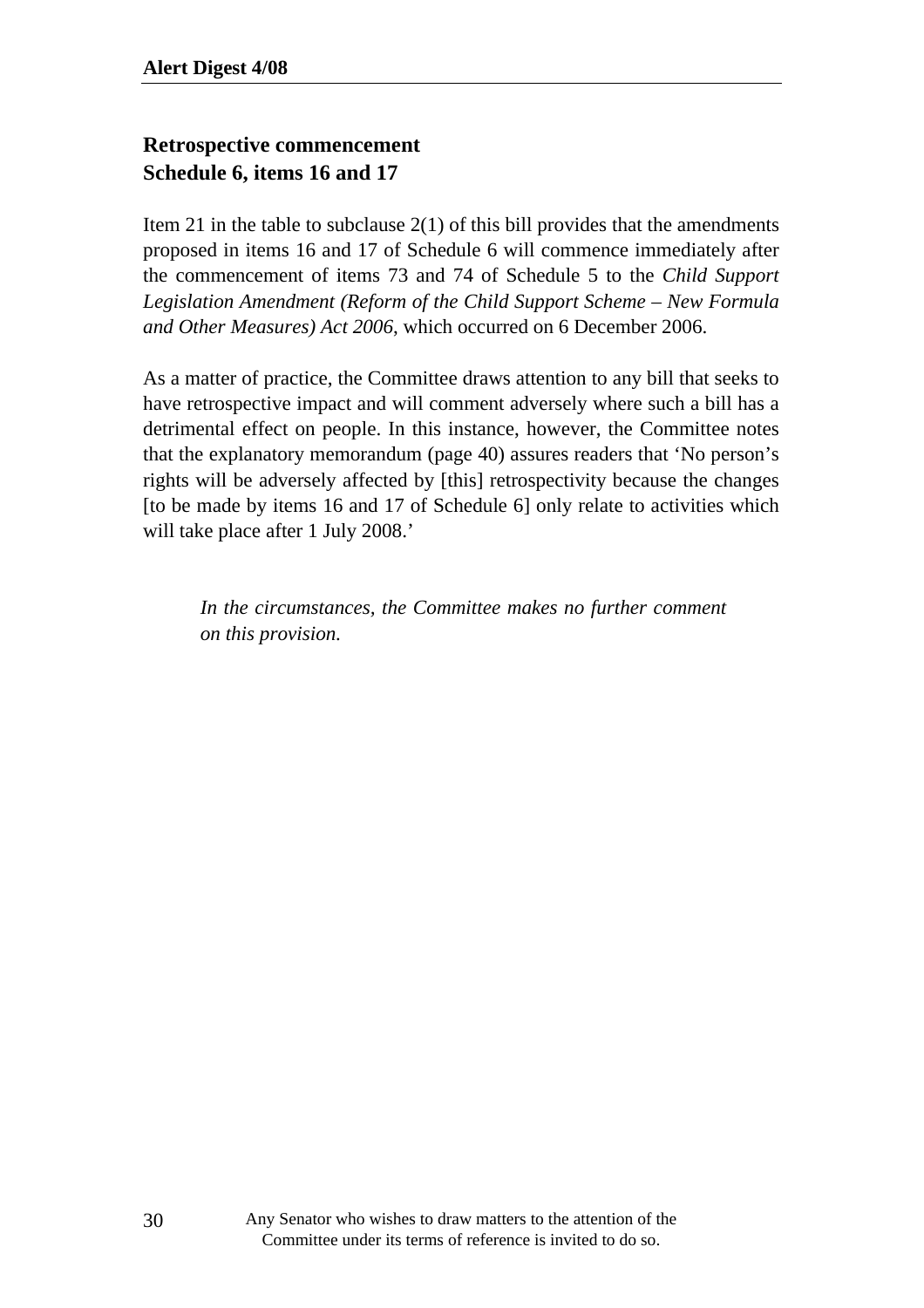# **Family Assistance Legislation Amendment (Child Care Budget and Other Measures) Bill 2008**

Introduced into the House of Representatives on 29 May 2008 Portfolio: Education, Employment and Workplace Relations

#### **Background**

This bill amends the *A New Tax System (Family Assistance) Act 1999* and the *A New Tax System (Family Assistance) (Administration) Act 1999* to give effect to a number of government commitments. The bill:

- increases, from 1 July 2008, the percentage of allowable out-of-pocket child care expenses that an individual can be paid per income year as a child care tax rebate (CCTR), from 30 per cent to 50 per cent;
- increases the annual CCTR limit for a child from \$4,354 to \$7,500, commencing 2008-09;
- allows the CCTR to be paid quarterly in certain circumstances;
- clarifies the nature of family assistance amounts that can be set off against debts and provides that child care benefit (CCB) amounts, which are currently available only for recovery of CCB debts, are also available for recovery of CCTR debts;
- establishes a civil penalties scheme which will regulate approved child care services and former approved child care services, with the aim of ensuring that they comply with a range of obligations under the family assistance law; and
- expands the purposes for which authorised officers may enter premises of approved child care services.

The bill also contains application and transitional provisions.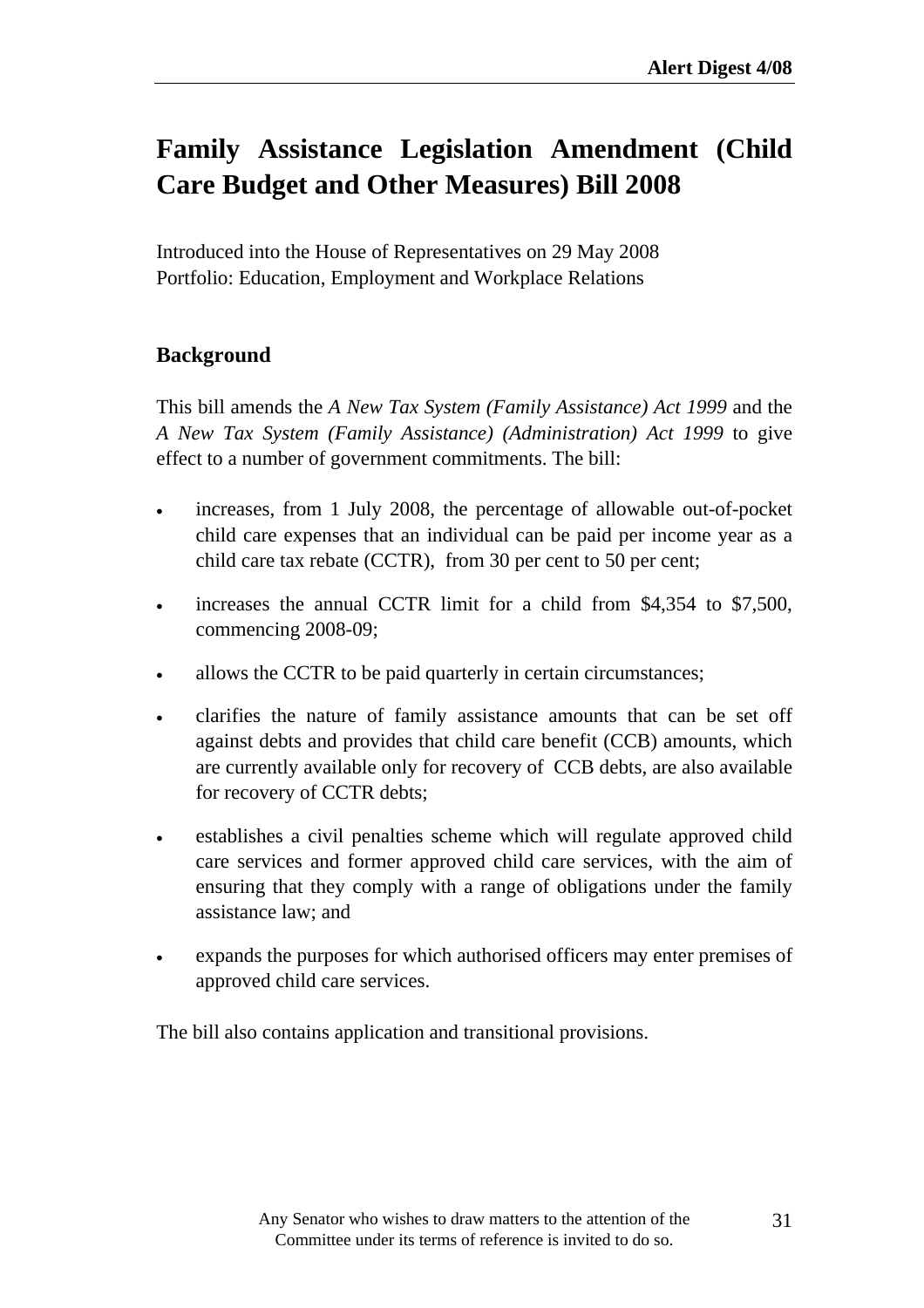### **Strict liability Schedule 4, items 13, 17, 20, 23, 27, 32, 37, 40 and 43**

Various amendments in Schedule 4 create offences of strict liability. They are proposed new subsection 219B(2A) of the *A New Tax System (Family Assistance) (Administration) Act 1999*, to be added by item 13 of Schedule 4, proposed new subsection 219BB(3), to be added by item 17, proposed new subsection 219BC(3), to be added by item 20, proposed new subsection 219BD(1B), to be added by item 23, proposed new subsection 219E(1B), to be added by item 27, proposed new subsection 219F(1B), to be added by item 32, proposed new subsection 219G(1B), to be added by item 37, proposed new subsection 219G(3B), to be added by item 40, and proposed new subsection 219G(4B), to be added by item 43.

The Committee will generally draw to Senators' attention provisions that create strict liability offences. Where a bill creates such an offence, the Committee considers that the reason for its imposition should be set out in the explanatory memorandum which accompanies the bill. In respect of these provisions, the Committee notes from the explanatory memorandum (pages 48 to 50) that Schedule 4 of the bill provides for a new civil penalty regime for approved child care service providers and that where 'the current criminal penalty… has been repealed and replaced in order to re-frame the provisions in modern penalty terminology', or where a criminal penalty is being supplemented by a civil penalty, the bill ensures that the criminal offences already in the Act 'remain ones of strict liability.'

*In the circumstances, the Committee makes no further comment on these provisions.* 

### **Strict liability Schedule 4, item 33**

Proposed new subsection 219F(2B) of the *A New Tax System (Family Assistance) (Administration) Act 1999*, to be added by item 33 of Schedule 4, creates an offence of strict liability. The Committee will generally draw to Senators' attention provisions that create strict liability offences. Where a bill creates such an offence, the Committee considers that the reason for its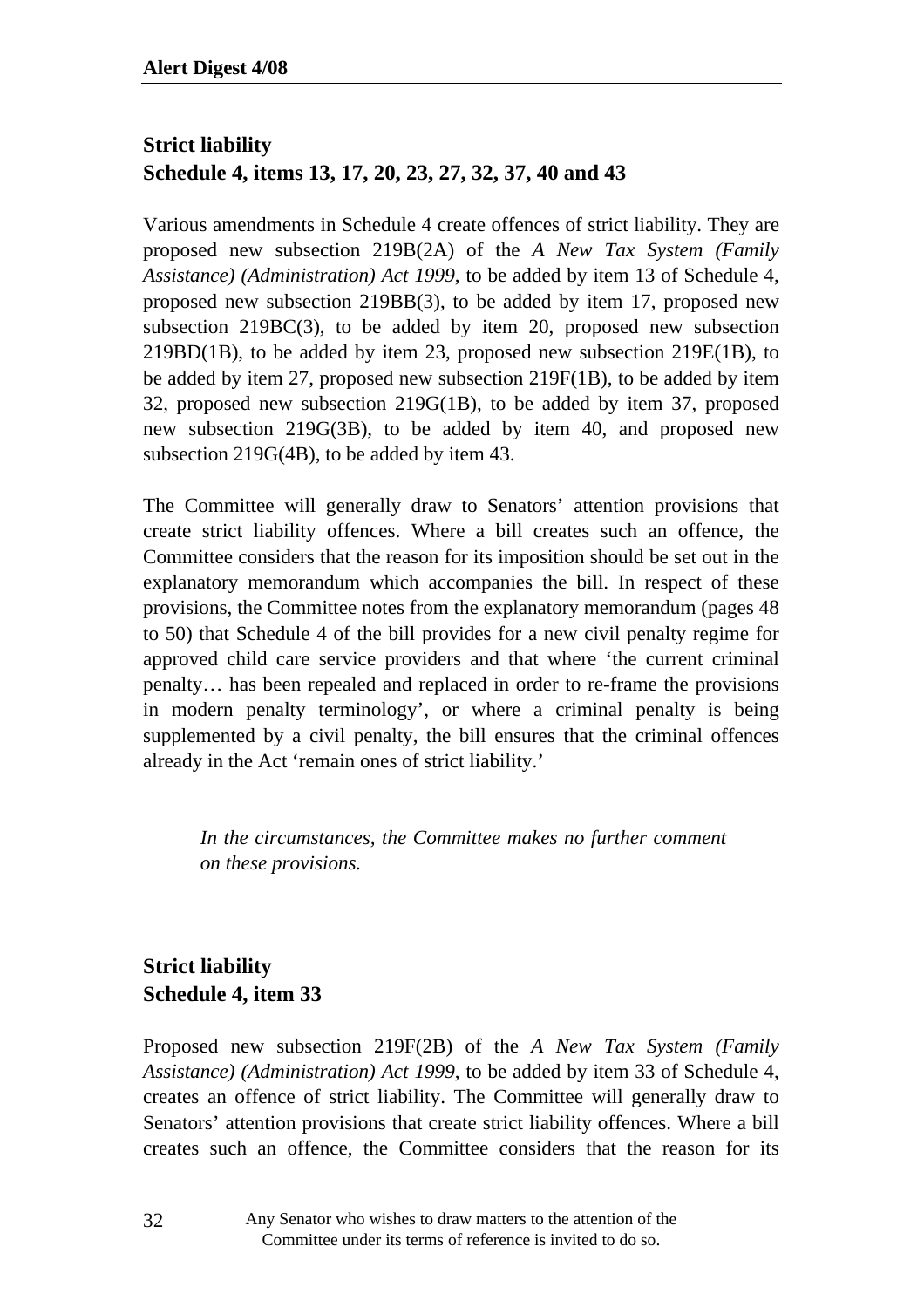imposition should be set out in the explanatory memorandum which accompanies the bill.

In this case, the Committee notes that the explanatory memorandum (page 50) merely states that this new subsection 'ensures that the offence [created by subsection 219F(2A)] is one of strict liability.' There is no indication as to why it is considered necessary for the offence to be one of strict liability. Nor does the explanatory memorandum provide advice on whether the imposition of strict liability in this case is consistent with the *Guide to Framing Commonwealth Offences, Civil Penalties and Enforcement Powers*.

The Committee **seeks the Minister's advice** as to whether the imposition of strict liability is justified in these circumstances and whether the *Guide* was taken into account in framing this provision.

*Pending the Minister's advice, the Committee draws Senators' attention to the provision, as it may be considered to trespass unduly on personal rights and liberties, in breach of principle 1(a)(i) of the Committee's terms of reference.*

### **Strict liability Schedule 4, item 45**

Proposed new subsection 219J(4) of the *A New Tax System (Family Assistance) (Administration) Act 1999*, to be added by item 45 of Schedule 4, creates an offence of strict liability. The Committee will generally draw to Senators' attention provisions that create strict liability offences. Where a bill creates such an offence, the Committee considers that the reason for its imposition should be set out in the explanatory memorandum which accompanies the bill.

The Committee notes that, in respect of this provision, the explanatory memorandum (page 50) makes no reference to the fact that the provision creates an offence of strict liability. Consequently, there is no indication of why it is considered necessary for the offence to be one of strict liability, nor whether the *Guide to Framing Commonwealth Offences, Civil Penalties and Enforcement Powers* was consulted in the course of framing this offence.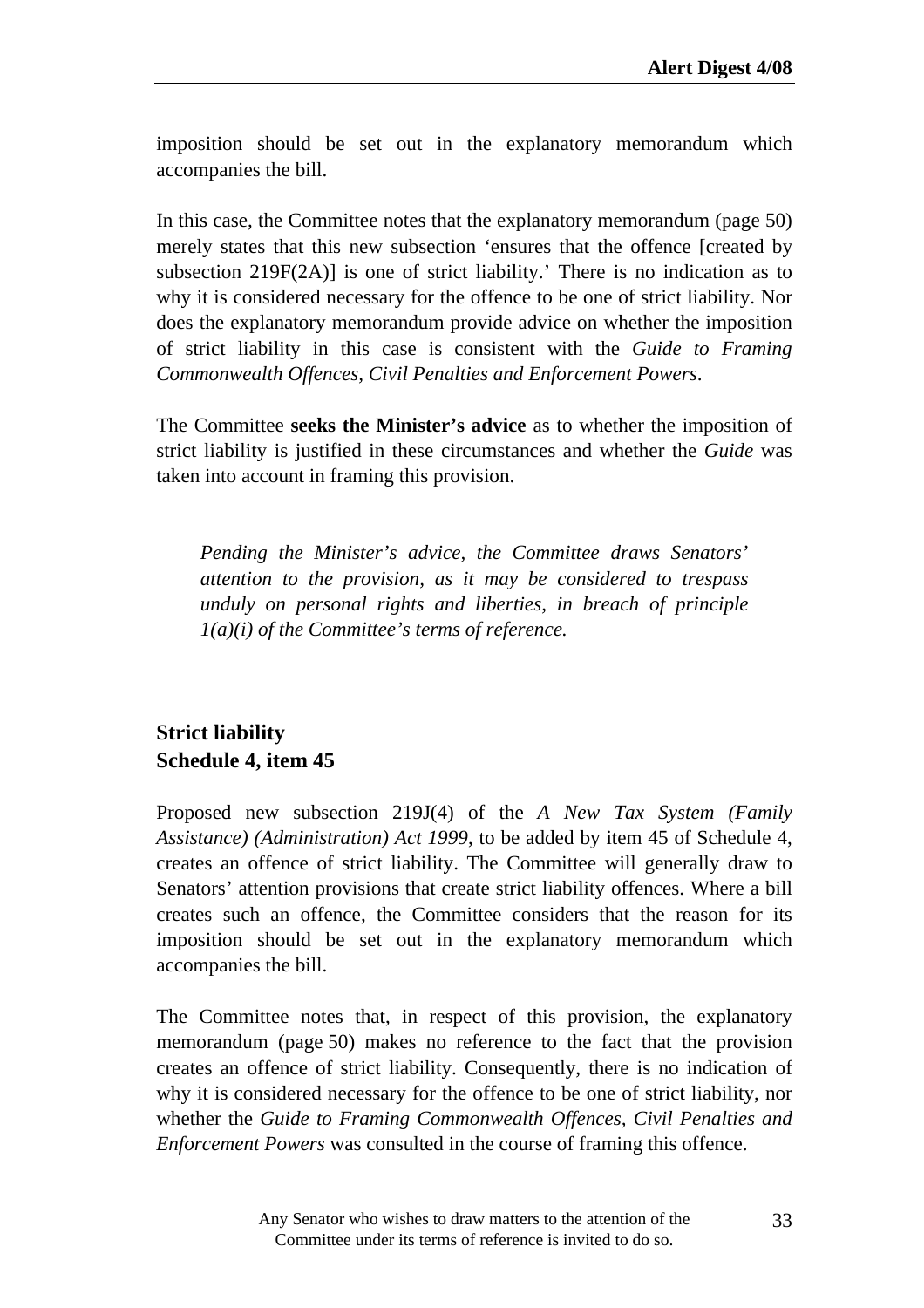The Committee **seeks the Minister's advice** as to whether the imposition of strict liability is justified in these circumstances and whether the *Guide* was taken into account in framing this provision.

*Pending the Minister's advice, the Committee draws Senators' attention to the provision, as it may be considered to trespass unduly on personal rights and liberties, in breach of principle 1(a)(i) of the Committee's terms of reference.*

### **Strict liability Schedule 4, items 50, 53 and 57**

Proposed new subsection 219L(1B) of the *A New Tax System (Family Assistance) (Administration) Act 1999*, to be added by item 50 of Schedule 4, proposed new subsection 219L(2B), to be added by item 53 and proposed new subsection 219L(3B), to be added by item 57, create offences of strict liability. The Committee will generally draw to Senators' attention provisions that create strict liability offences. Where a bill creates such an offence, the Committee considers that the reason for its imposition should be set out in the explanatory memorandum which accompanies the bill.

In this case, the Committee notes that the explanatory memorandum (page 52) advises that, in each of these cases, the legislation ensures that the criminal offences already in the Act 'remain ones of strict liability.'

*In the circumstances, the Committee makes no further comment on these provisions.* 

### **Strict liability Schedule 5, item 23**

Proposed new subsection 219E(3) of the *A New Tax System (Family Assistance) Act 1999*, to be added by item 23 of Schedule 5, creates an offence of strict liability. The Committee will generally draw to Senators'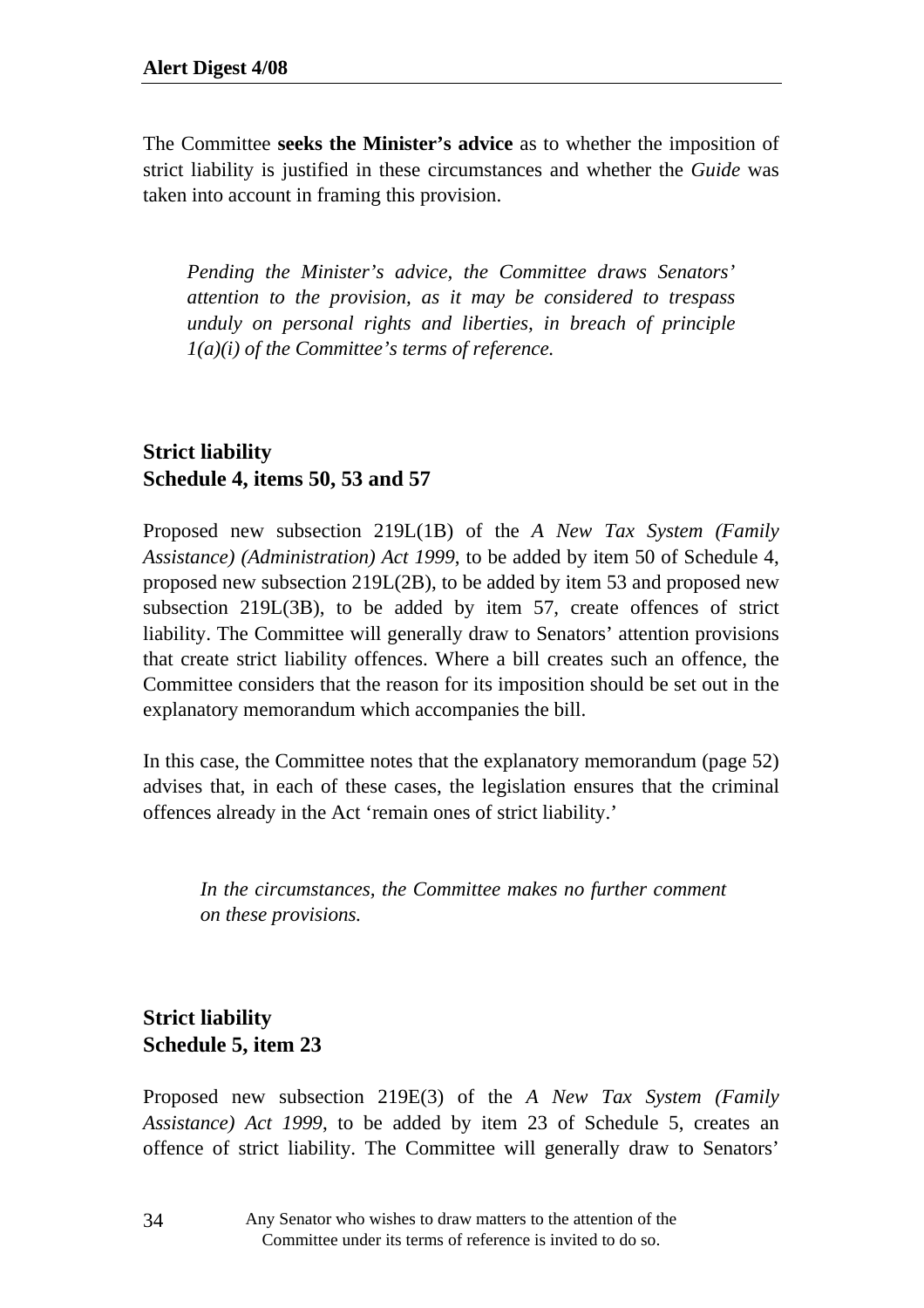attention provisions that create strict liability offences. Where a bill creates such an offence, the Committee considers that the reason for its imposition should be set out in the explanatory memorandum which accompanies the bill.

In this case, the Committee notes that the explanatory memorandum (page 68) advises that 'the current subsection 219E makes it an offence for a service not to issue a receipt. The offence is of strict liability and carries a penalty of 60 penalty units. New subsection 219E(3) makes the offence in new subsection 219E(2) an offence of strict liability', consistent with the existing offence provision.

*In the circumstances, the Committee makes no further comment on the provision.* 

#### **Retrospective application Schedule 5, item 28**

In part 2 of Schedule 5, item 28 provides that the amendment made by item 3 of that Schedule applies to care provided by an approved child care service on or after 1 July 2006. As a matter of practice, the Committee draws attention to any bill that seeks to have retrospective impact and will comment adversely where such a bill has a detrimental effect on people.

In this instance, the Committee notes that the explanatory memorandum does not indicate whether the amendment made by item 3 is beneficial or adverse to recipients of child care services and, therefore, **seeks the Minister's advice** whether this retrospective application will adversely affect any individual.

*Pending the Minister's advice, the Committee draws Senators' attention to the provision, as it may be considered to trespass unduly on personal rights and liberties, in breach of principle 1(a)(i) of the Committee's terms of reference.*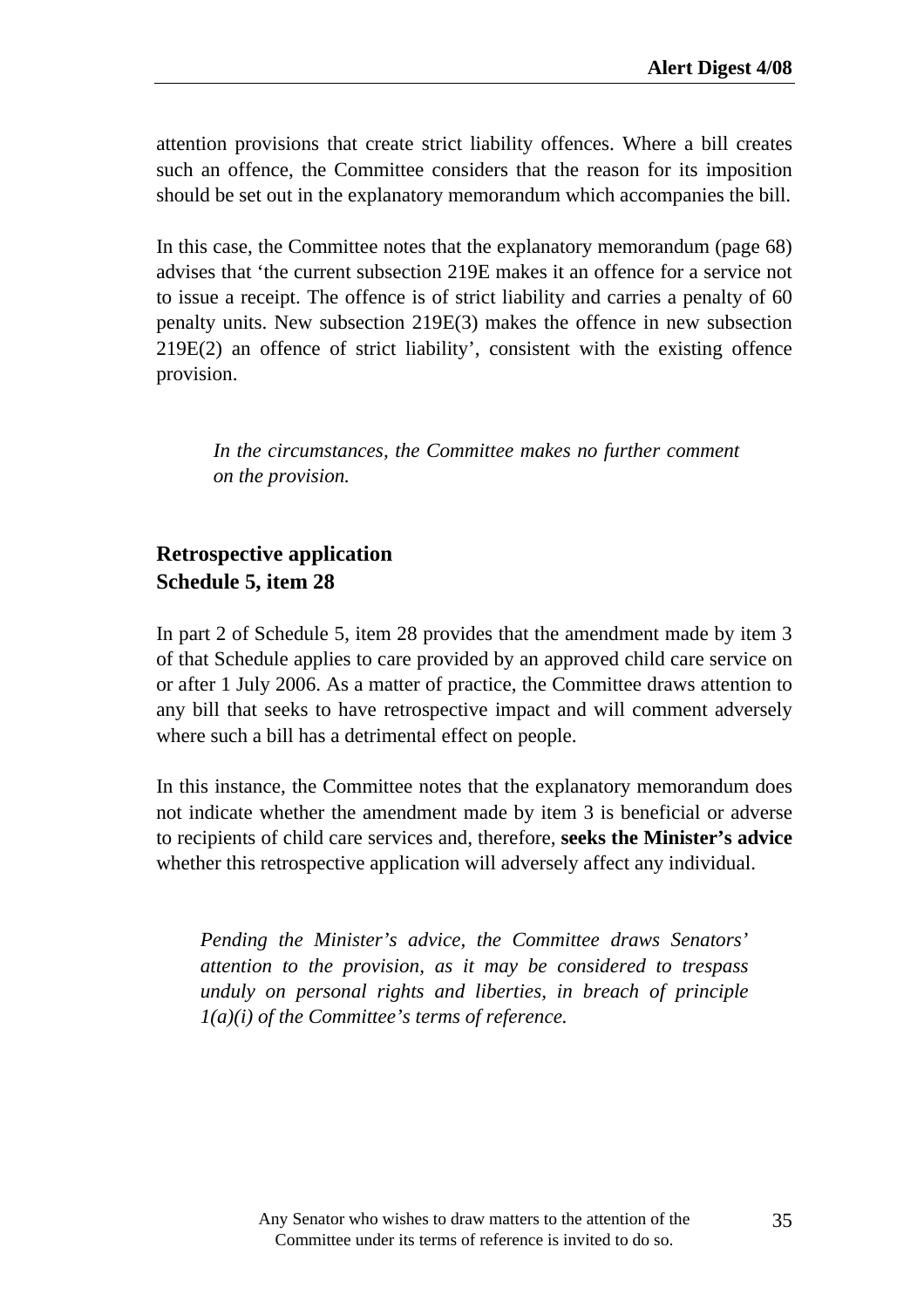# **Farm Household Support Amendment (Additional Drought Assistance Measures) Bill 2008**

Introduced into the House of Representatives on 29 May 2008 Portfolio: Agriculture, Fisheries and Forestry

#### **Background**

This bill amends the *Farm Household Support Act 1992* and the *Social Security Act 1991* to introduce new eligibility criteria for the Exceptional Circumstances Relief Payment (ECRP). The bill:

- increases the income exemption for the ECRP income test from \$10,000 to \$20,000;
- extends the ECRP in certain circumstances to include the operators of small businesses that are located in towns that are substantially reliant on farm income, have a population of 10,000 or less, and are wholly or partially located in an Exceptional Circumstances declared area; and
- allows recipients of ECRP to travel overseas in certain circumstances, without losing their ECRP.

The bill also contains application and transitional provisions.

#### **Explanatory Memorandum**

In considering the bills that come before it, the Committee places considerable reliance on the explanatory material that accompanies each bill, in particular the explanatory memorandum. If this material does not clearly explain the operation and impact of the legislative proposal under consideration then the work of both the Committee and the Senate is made more difficult.

The Committee was disappointed with the quality of the explanatory memorandum that accompanied this bill, which failed to explain the intent and operation of several provisions.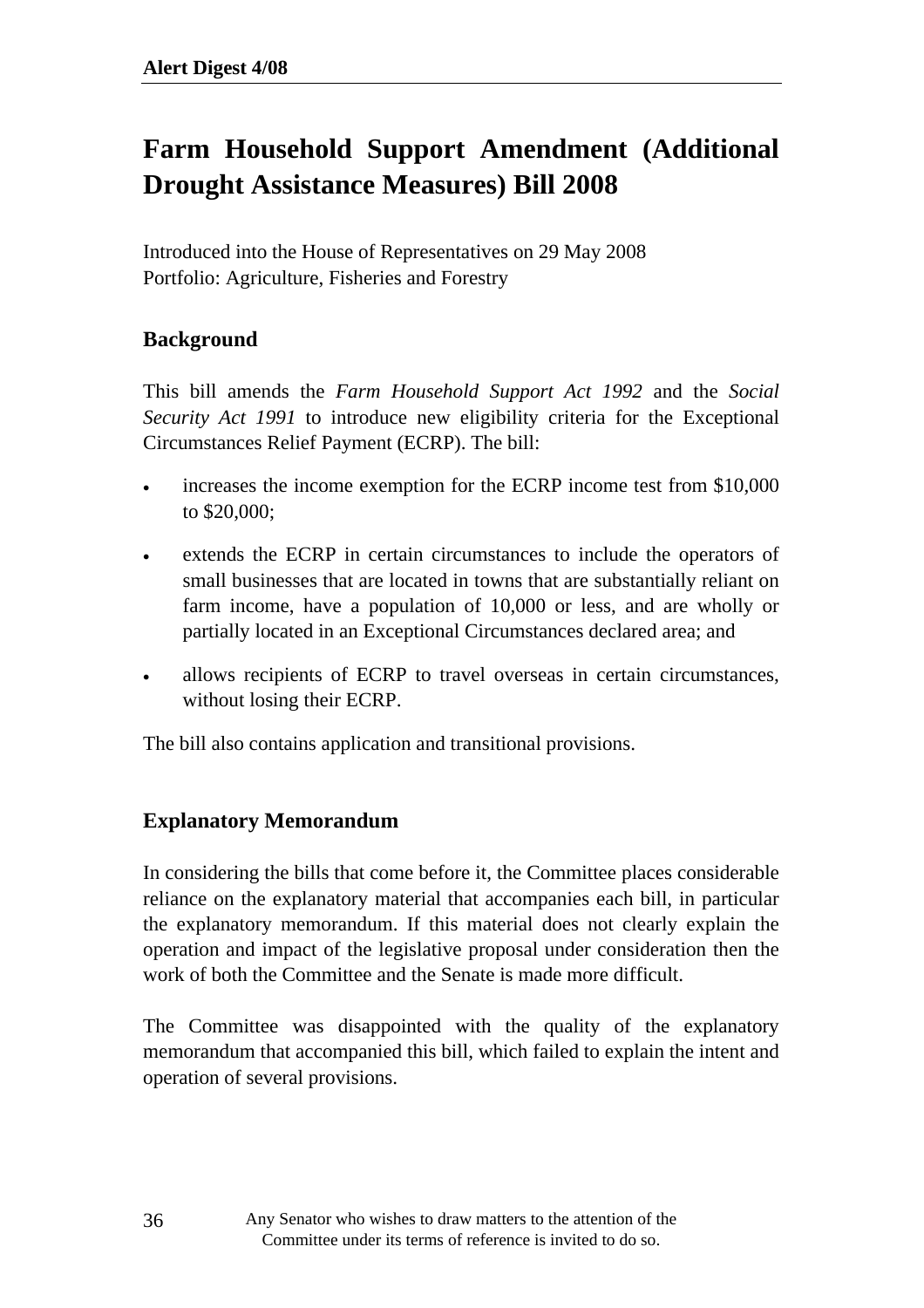### **Retrospectivity Schedule 1, item 4**

Proposed new subsection 8A(7) of the *Farm Household Support Act 1992*, to be inserted by item 4 of Schedule 1, applies from 25 September 2007, and is therefore retrospective to some extent. As a matter of practice, the Committee draws attention to any bill which seeks to have retrospective impact and will comment adversely where such a bill has a detrimental effect on people. In this instance, the Committee notes that the purpose of this bill is to extend the classes of people eligible for Exceptional Circumstances Relief Payment and is, therefore, beneficial to some parts of the rural industry.

*In the circumstances, the Committee makes no further comment on this provision.* 

#### **Legislative Instruments Act—determination Schedule 1, item 4 and subitem 23(5)**

Proposed new subsection 8A(9) of the *Farm Household Support Act 1992*, to be inserted by item 4 of Schedule 1, states that a determination made by the Minister under paragraph  $8A(7)(c)$  is not a legislative instrument. Similarly, subitem 23(5) of Schedule 1, which is a transitional provision relating to the circumstances dealt with in proposed new section 8A, states that a Ministerial determination made under that item is not a legislative instrument.

As outlined in Drafting Direction No. 3.8, where a provision specifies that an instrument is *not* a legislative instrument, the Committee would expect the explanatory memorandum to explain whether the provision is merely declaratory (and included for the avoidance of doubt) or expresses a policy intention to exempt an instrument (which *is* legislative in character) from the usual tabling and disallowance regime set out in the *Legislative Instruments Act 2003.* Where the provision is a substantive exemption, the Committee would expect to see a full explanation justifying the need for the provision.

The Committee notes that, in respect of both of the above-mentioned provisions, the explanatory memorandum does not acknowledge their existence and, as such, there is no indication of whether they are no more than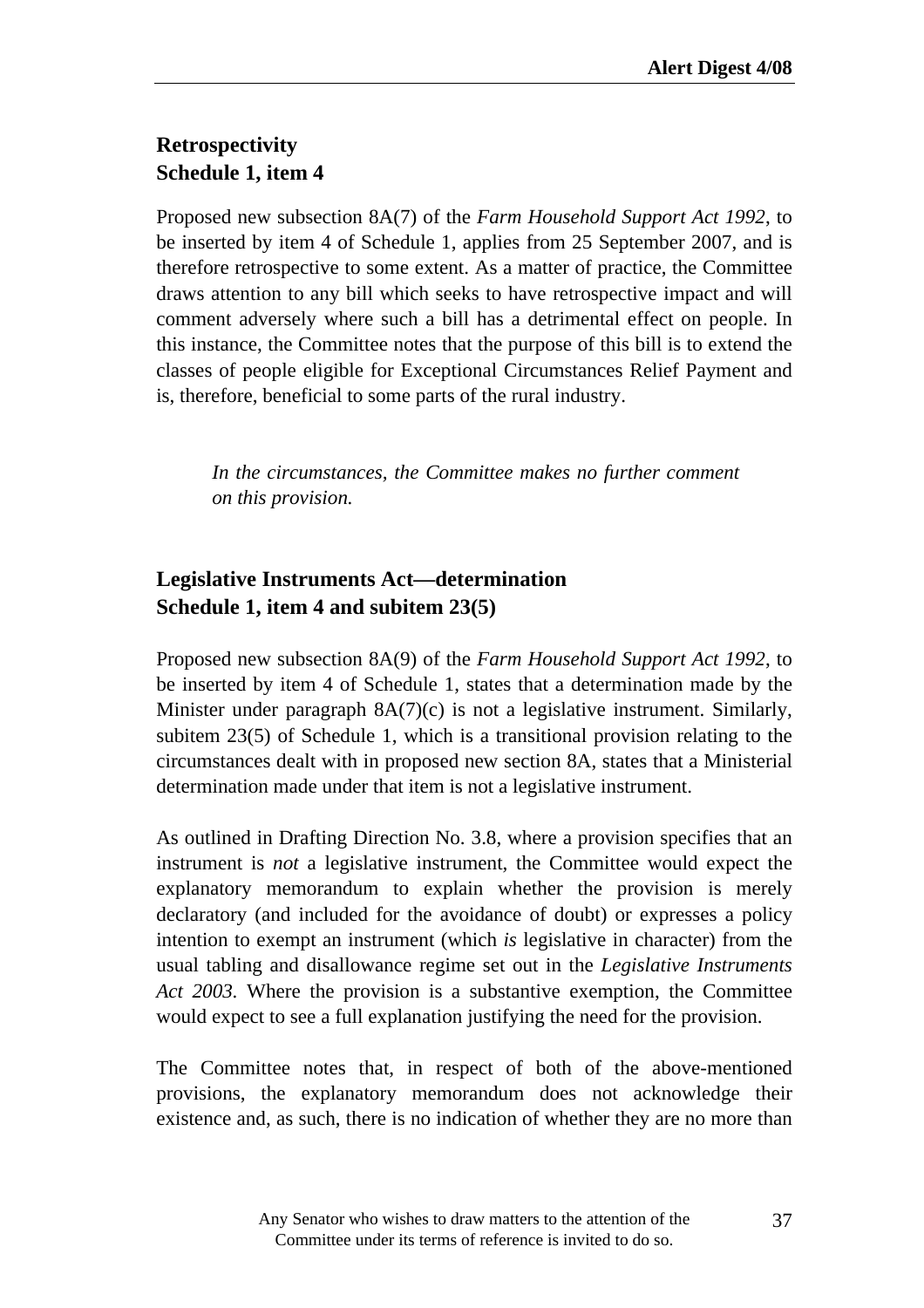declaratory of the law or seek to create an exemption from the usual tabling and disallowance regime set out in the *Legislative Instruments Act 2003.* 

The Committee **seeks the Minister's advice** whether these provisions are declaratory in nature or provide for a substantive exemption and whether it would be possible to include this information, together with a rationale for any substantive exemption, in the explanatory memorandum.

*Pending the Minister's advice, the Committee draws Senators' attention to the provisions, as they may be considered to insufficiently subject the exercise of legislative power to parliamentary scrutiny, in breach of principle 1(a)(v) of the Committee's terms of reference.* 

#### **Retrospective operation Schedule 1, item 10**

Proposed new paragraphs 24A(4)(a) and (b) of the *Farm Household Support Act 1992*, to be inserted by item 10 of Schedule 1, substitute paragraphs referring to the period from 1 July 2005 to 30 June 2006 with paragraphs referring to the period from 1 July 2007 to 30 June 2009. The new paragraphs are, therefore, to some extent retrospective in operation.

As a matter of practice, the Committee draws attention to any bill that seeks to have retrospective impact and will comment adversely where such a bill has a detrimental effect on people. The Committee notes that, in this instance, the explanatory memorandum does not acknowledge the existence of item 10 of Schedule 1, and therefore provides no explanation of the change proposed by that item. The Committee **seeks the Minister's advice** whether this retrospectivity will be detrimental to any person and whether this information could be included in the explanatory memorandum.

*Pending the Minister's advice, the Committee draws Senators' attention to the provision, as it may be considered to trespass unduly on personal rights and liberties, in breach of principle 1(a)(i) of the Committee's terms of reference.*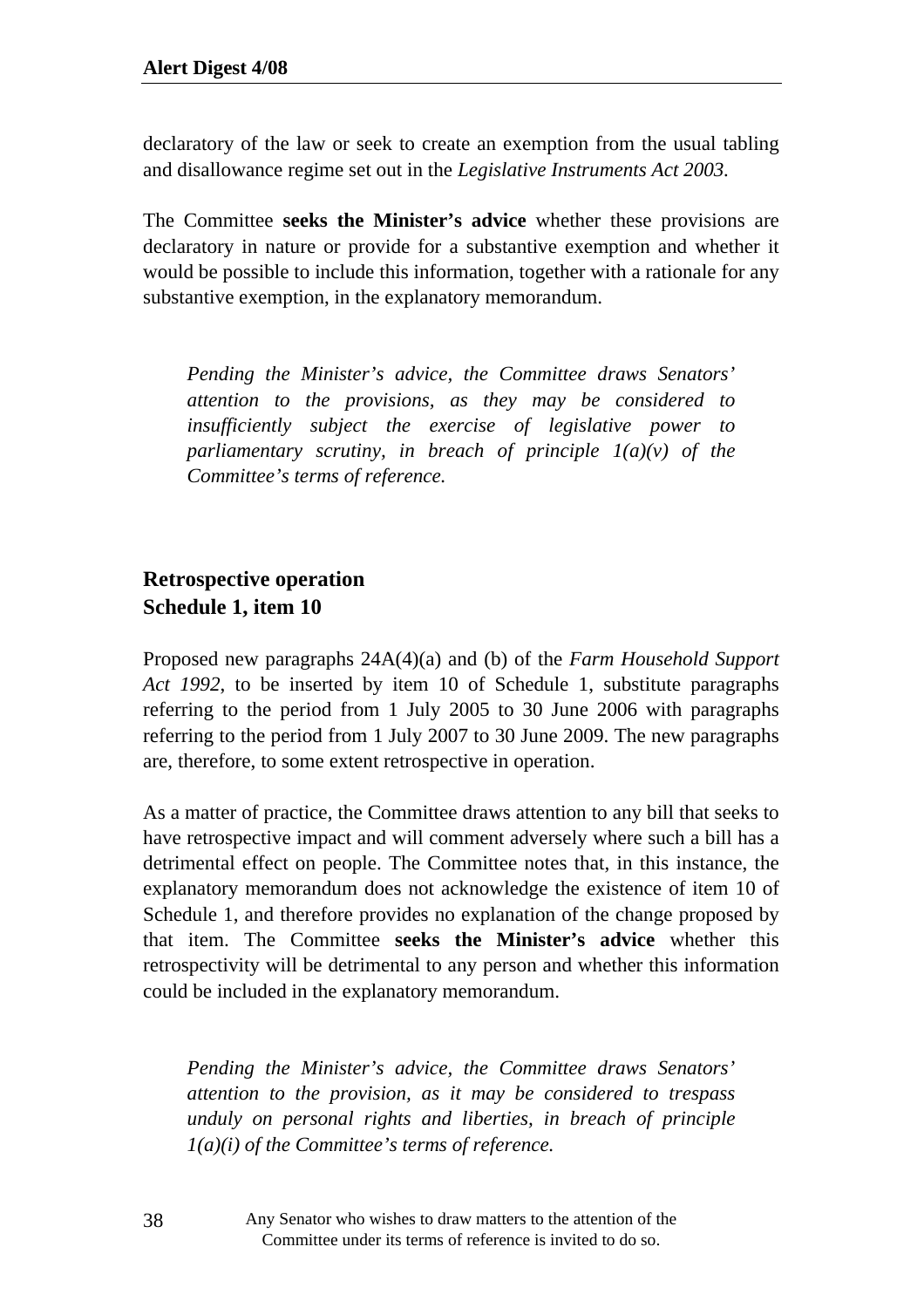### **Retrospective operation Schedule 1, part 3**

Part 3 of Schedule 1 provides for the validation of payments purported to have been made under the *Farm Household Support Act 1992* since 25 September 2007 and is, therefore, retrospective in operation. As a matter of practice, the Committee draws attention to any bill which seeks to have retrospective impact and will comment adversely where such a bill has a detrimental effect on people. The Committee notes, however, that whilst this part is clearly retrospective in operation, it is beneficial to recipients of the payments.

*In the circumstances, the Committee makes no further comment on this provision.*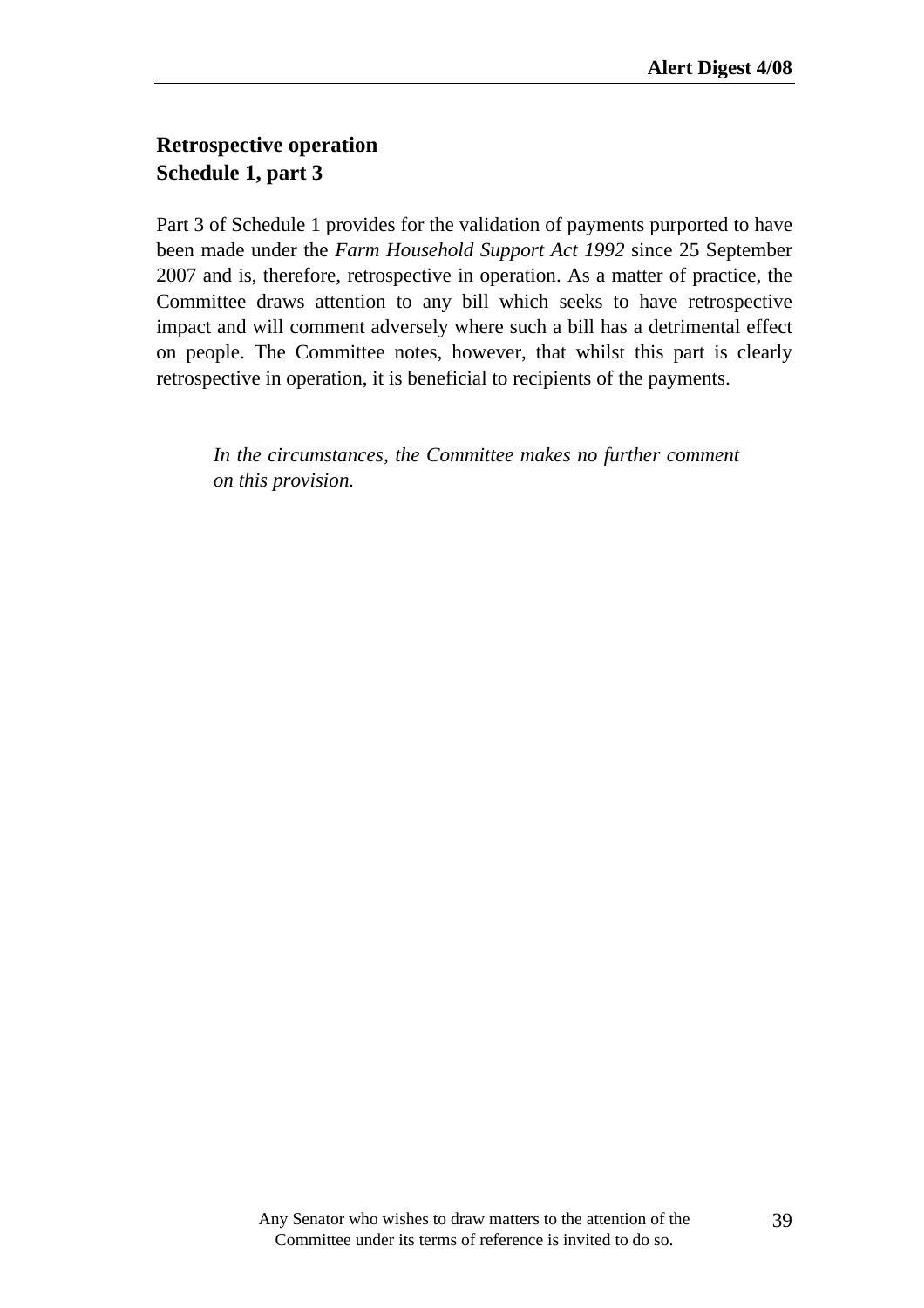## **First Home Saver Accounts Bill 2008**

Introduced into the House of Representatives on 28 May 2008 Portfolio: Treasury

#### **Background**

This bill, along with two supporting bills, the First Home Saver Accounts (Consequential Amendments) Bill 2008 and the Income Tax (First Home Saver Accounts Misuse Tax) Bill 2008, aims to implement the Government's election commitment to introduce First Home Saver Accounts (FHSA). The bill:

- provides for the general operation of the FHSA, outlines the eligibility rules for opening and issuing FHSA, and establishes the rules for making contributions into these accounts;
- provides for a Government contribution of 17 per cent on the first \$5,000 of personal contributions made into the account each year;
- outlines the prudential regulatory framework that applies to FHSA providers;
- establishes an enforcement regime, including providing for the appointment of authorised persons and defining the powers of such persons; and
- establishes a range of offences under the Act.

The bill also contains application and transitional provisions.

#### **Strict liability offences Subclauses 58(5), 60(9), 61(5), 111(4) and 112(3)**

Various clauses in this bill impose strict criminal liability. They are subclauses 58(5), 60(9), 61(5), 111(4) and 112(3). The Committee will generally draw to Senators' attention provisions that create strict liability offences. Where a bill creates such an offence, the Committee considers that the reason for its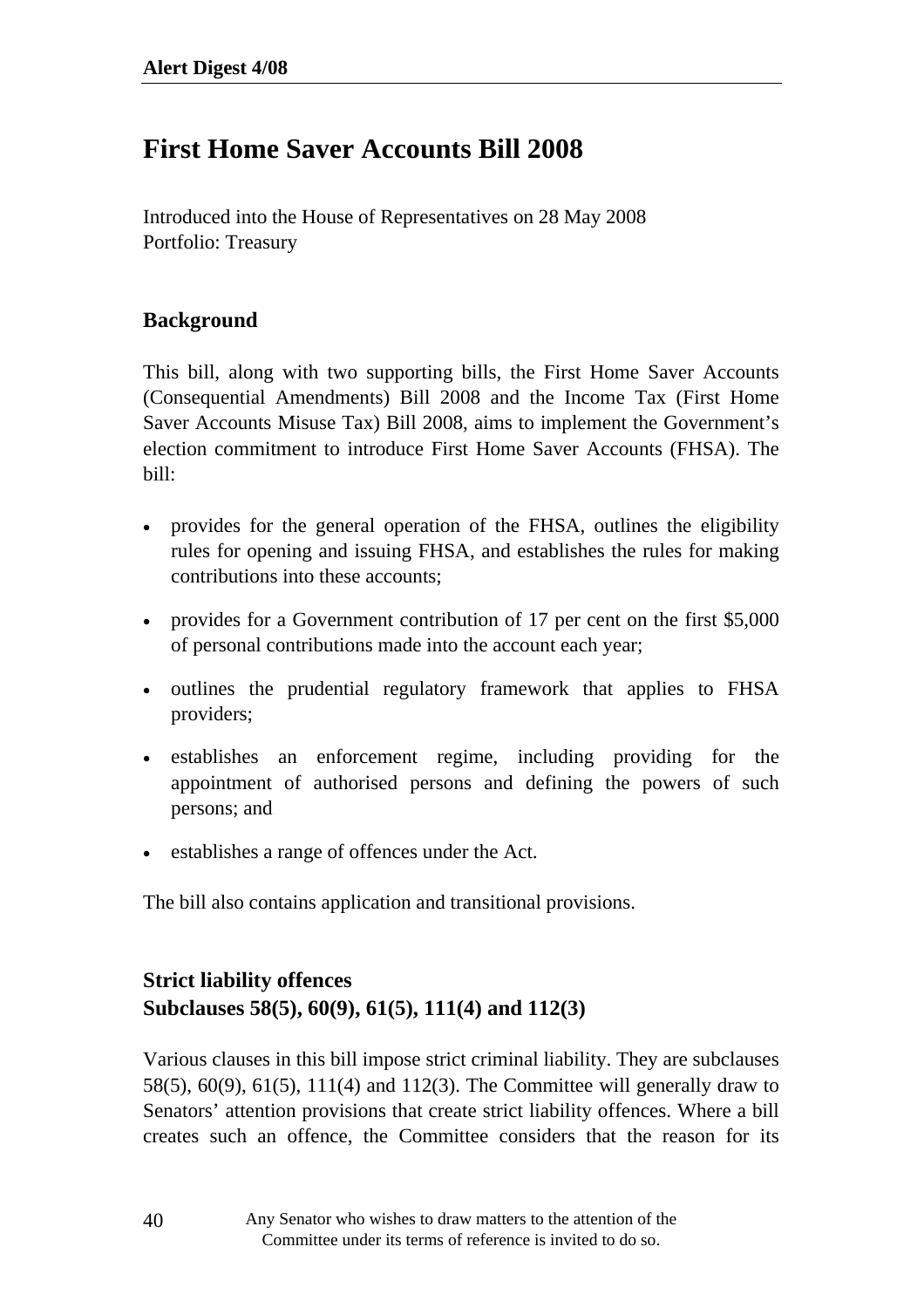imposition should be set out in the explanatory memorandum which accompanies the bill.

The Committee notes that with regard to the first three of these provisions (subclauses 58(5), 60(9) and 61(5)), the only reference to them in the explanatory memorandum is at paragraph 8.94 which states, in full: 'Where an offence of strict liability (requiring no fault element) is proven the FHSA provider is liable for a penalty of up to 50 penalty units.' There is no reference to the reason for the imposition of strict liability, nor to the *Guide to Framing Commonwealth Offences, Civil Penalties and Enforcement Powers*, issued by the Minister for Justice and Customs in February 2004.

With regard to the fourth and fifth of the above provisions (111(4) and 112(3) respectively), the explanatory memorandum is slightly more helpful, but only marginally so. Paragraph 4.49, which relates to subclause 111(4), states: 'Consistent with the [*Superannuation Industry (Supervision) Act 1993*], this offence is a strict liability offence punishable by 50 penalty units. These offences are ones of strict liability because they are basic, objective requirements of APRA's prudential supervision functions, and should be complied with by all persons.'

The Committee notes that this commentary is very similar to that provided by the explanatory memorandum to the Financial Sector Legislation Amendment (Simplifying Regulation and Review) Bill 2007, on which the Committee commented in *Alert Digest No. 8 of 2007*. The Committee reiterates the view that it expressed at that time, that is, that it could be argued that all laws, by their very nature, 'should be complied with by all persons' and that this is not, in and of itself, justification for applying strict liability to these particular offences.

The Committee **seeks the Treasurer's advice** whether consideration was given to the matters listed at Part 4.5 of the *Guide to Framing Commonwealth Offences, Civil Penalties and Enforcement Powers* in the framing of these offences and, if so, whether the justifications used to support the imposition of strict liability in the context of the *Guide* could be included in the explanatory memorandum.

*Pending the Treasurer's advice, the Committee draws Senators' attention to the provisions, as they may be considered to trespass unduly on personal rights and liberties, in breach of principle 1(a)(i) of the Committee's terms of reference.*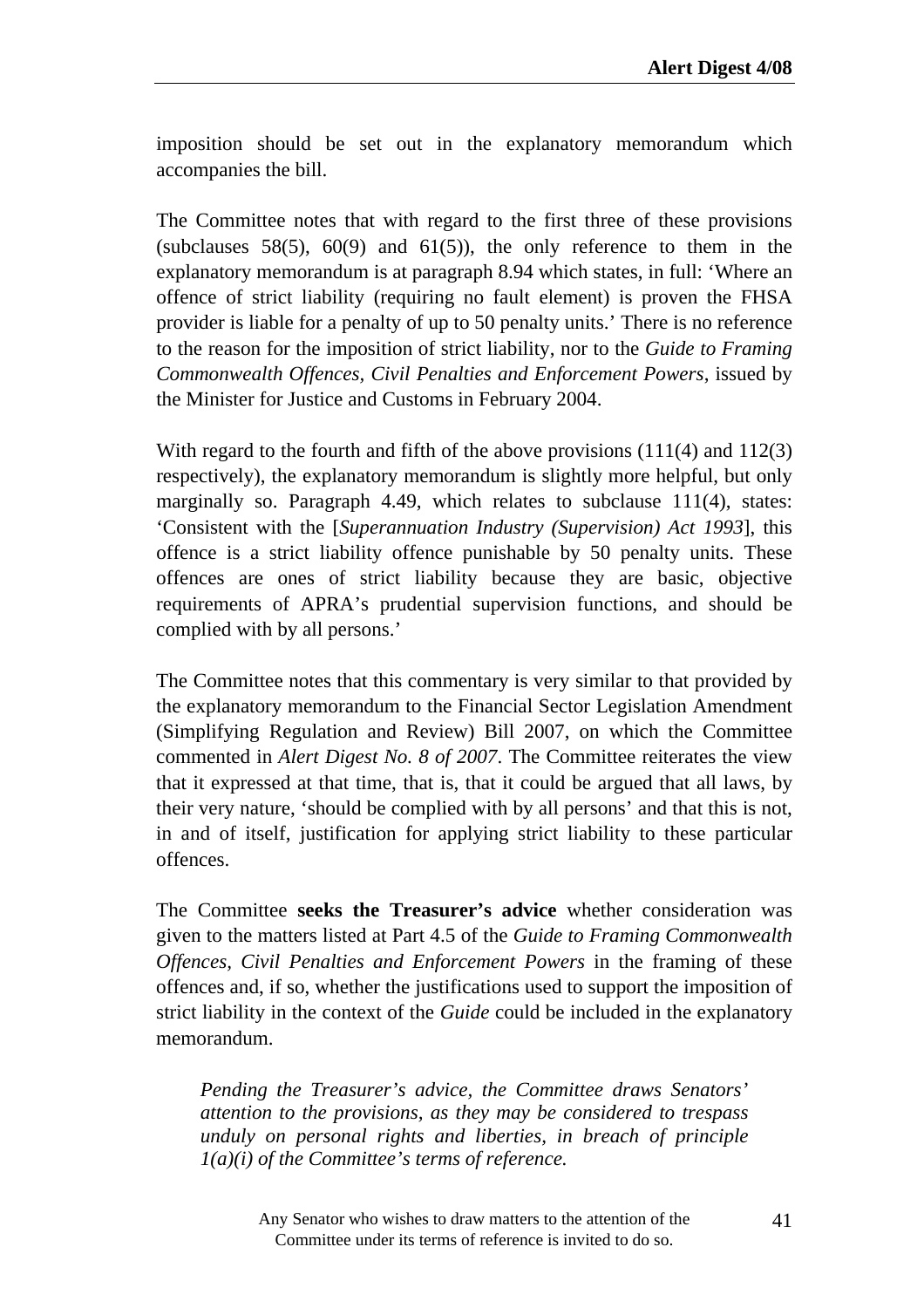### **Abrogation of the privilege against self-incrimination Subclause 79(1)**

Subclause 79(1) would abrogate the privilege against self-incrimination for a person required to provide information to the Commissioner of Taxation under clauses 77 or 78. At common law, people can decline to answer questions on the grounds that their replies might tend to incriminate them. Legislation which interferes with this common law privilege trespasses on personal rights and liberties.

The Committee does not see this privilege as absolute, however, recognising that the public benefit in obtaining information may outweigh the harm to civil rights. One of the factors the Committee considers is the subsequent use that may be made of any incriminating disclosures.

The Committee notes that, in this instance, subclause 79(2) would limit the circumstances in which information so provided is admissible in evidence in proceedings against the affected person. The Committee therefore accepts that these provisions strike a reasonable balance between the competing interests of obtaining information and protecting individual rights.

*In the circumstances, the Committee makes no further comment on this provision.* 

### **Personal rights and liberties 91(4) and 102(4)**

Subclause 91(1) requires APRA to decide an application for a body to be authorised as a provider of a first home saver account within 30 days of receiving the application, with an extension of a further 14 days provided for by subclause 91(2). Subclause 91(4) provides that if APRA has not decided the application within the required period, 'APRA is taken to have decided… to refuse the application.' Clause 102 is in very similar terms.

The Committee is concerned that under these clauses a body could be refused authorisation as a provider of a first home account (clause 91), or refused to have a condition applied by APRA to such an authorisation varied or removed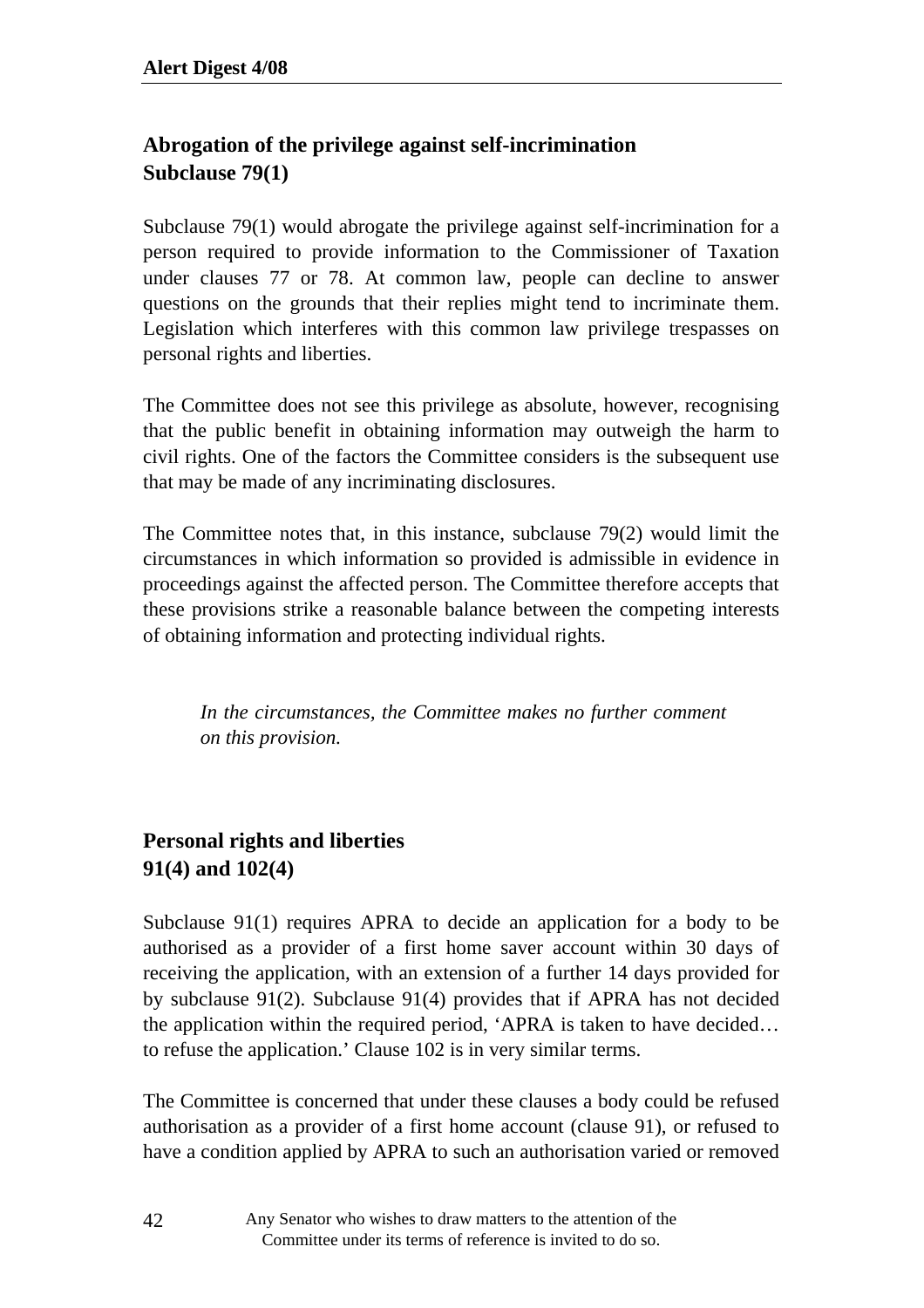(clause 102), not because of any failing on their part, but rather because the APRA had failed to make a decision within the allotted timeframe. The Committee notes that the explanatory memorandum, at paragraphs 4.23 and 4.38 respectively, summarises the effect of these clauses, but gives no explanation for why it is considered appropriate that the consequences of any inaction on APRA's part will be born by the applicant, rather than by APRA.

The Committee **seeks the Treasurer's advice** on this matter, including what safeguards will be put in place to ensure that the APRA makes a decision on these matters within the required timeframe and what recourse will be available to bodies who may have their application deemed to be unsuccessful as a result of inaction by the APRA.

*Pending the Treasurer's advice, the Committee draws Senators' attention to the provisions, as they may be considered to trespass unduly on personal rights and liberties, in breach of principle 1(a)(i) of the Committee's terms of reference.* 

#### **Setting the rate of a fee by regulation Paragraph 131(2)(a)**

Paragraph 131(2)(a) of this bill provides that the Governor-General may make regulations that 'prescribe fees in respect of any matter under this Act'. The Committee has consistently drawn attention to legislation that provides for the rate of a fee or levy to be set by regulation. This creates a risk that the fee may, in fact, become a tax. In the Committee's opinion, it is for Parliament, rather than the makers of subordinate legislation, to set a rate of tax.

Where a fee is to be set by subordinate legislation, the Committee expects that there will be some limits imposed on the exercise of this power. The vice to be avoided is delegating an unfettered power to impose fees. In this instance, the Committee notes that the primary legislation does not provide for any limits on this power to impose fees.

The Committee further notes that the explanatory memorandum, at paragraph 8.108, merely states that 'the main Bill includes a standard power permitting the Governor-General to make regulations', but provides no explanation of why it is necessary to be able to prescribe fees by regulation. Similarly, the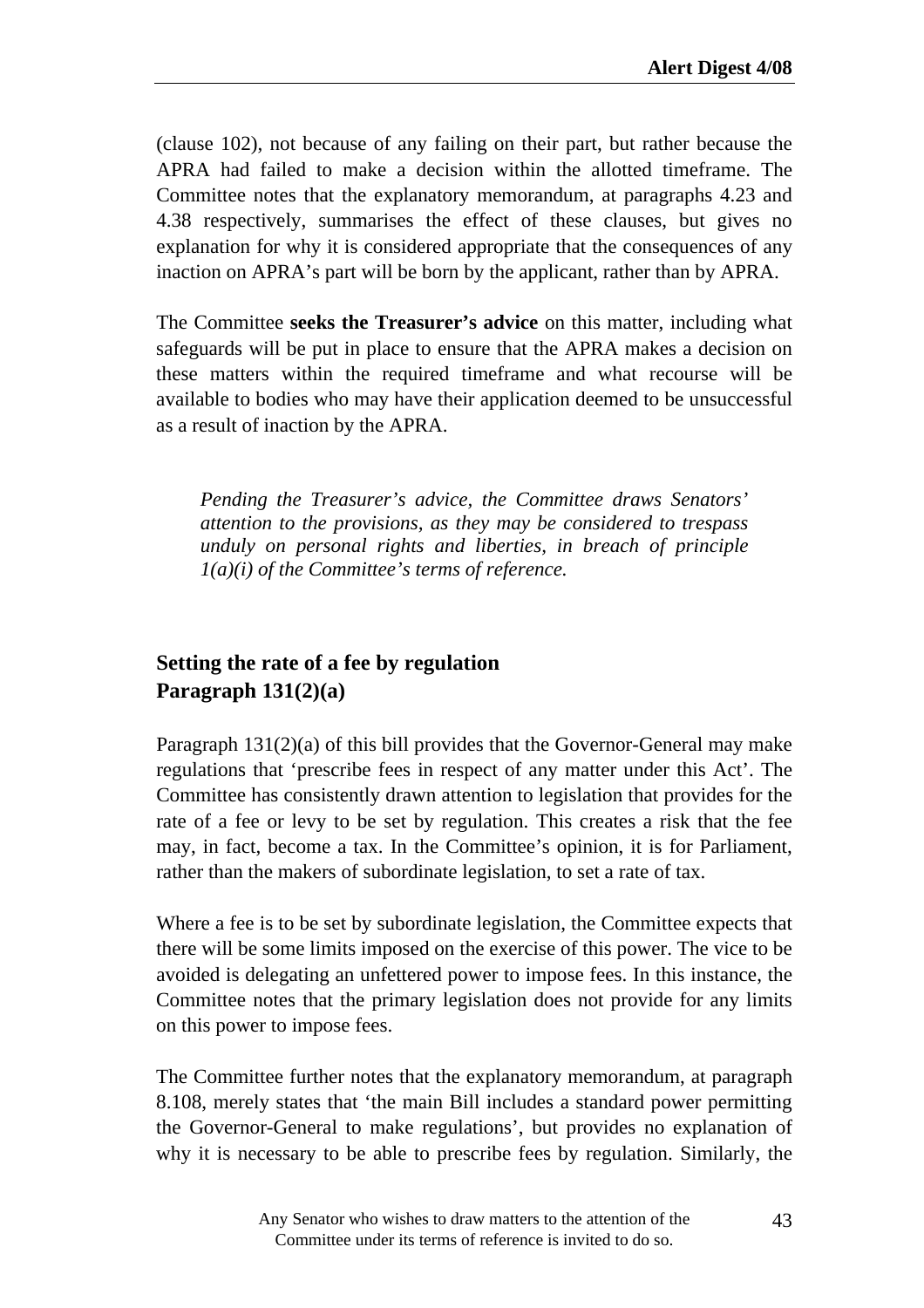explanatory memorandum gives no explanation of why the primary legislation does not provide some limits on the exercise of this power. The Committee **seeks the Treasurer's advice** in respect of these matters.

*Pending the Treasurer's advice, the Committee draws Senators' attention to the provision, as it may be considered to delegate legislative powers inappropriately, in breach of principle 1(a)(iv) of the Committee's terms of reference.*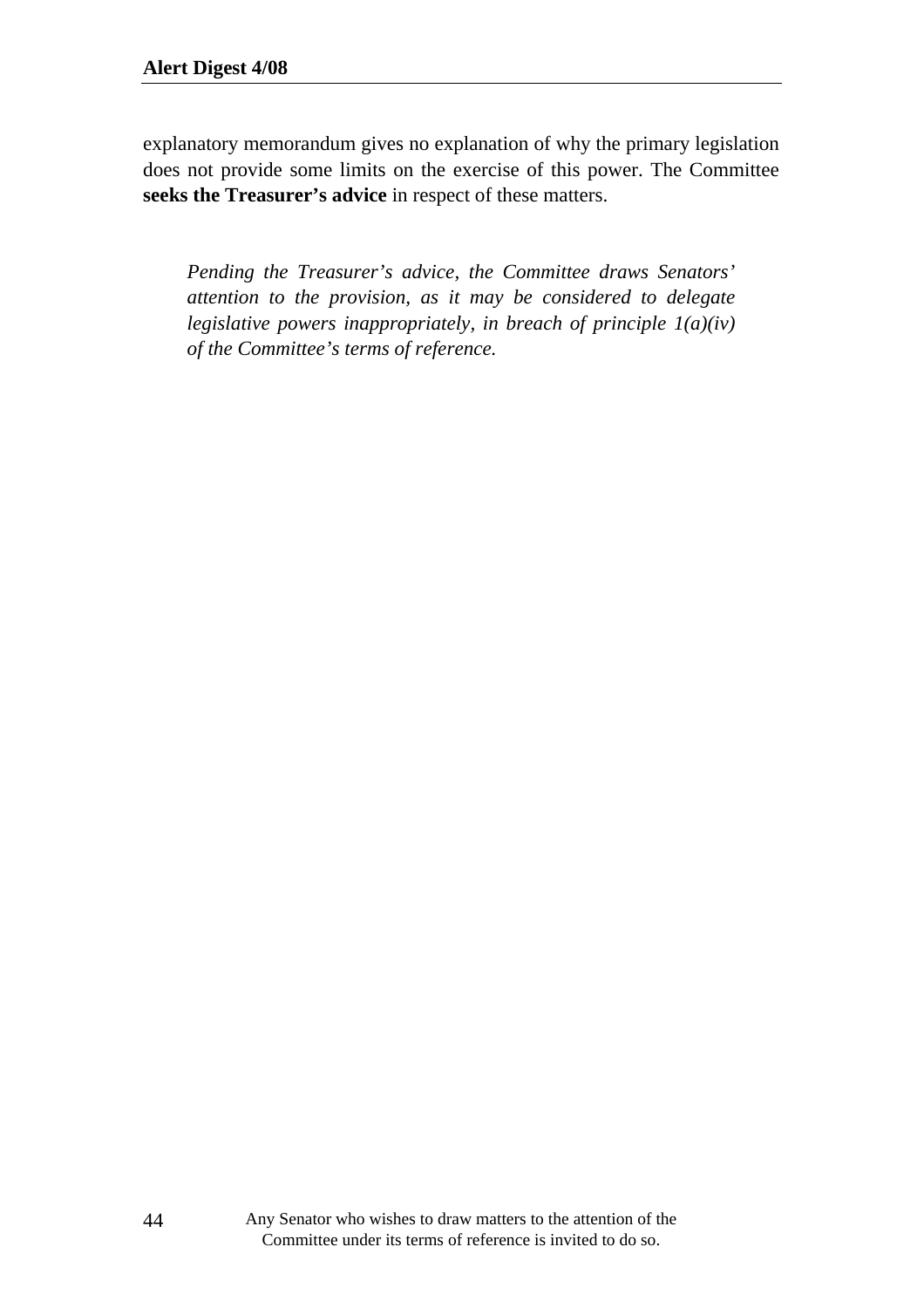# **First Home Saver Accounts (Consequential Amendments) Bill 2008**

Introduced into the House of Representatives on 28 May 2008 Portfolio: Treasury

#### **Background**

Introduced with the First Home Saver Accounts Bill 2008 and the Income Tax (First Home Saver Accounts Misuse Tax) Bill 2008, this bill makes consequential amendments to a range of legislation, including the *Income Tax Act 1986*, the *Income Tax Assessment Act 1936*, the *Income Tax Assessment Act 1997*, the *Income Tax Rates Act 1986*, and the *Taxation Administration Act 1953,* necessary to implement the First Home Saver Accounts (FHSA).

The taxation amendments outlined in the bill establish the tax treatment of First Home Saver Accounts including that:

- individual contributions to FHSA are not taxed as they will be made from post-tax income;
- Government contributions are not taxed:
- withdrawals to purchase a first home are not taxed; and
- other withdrawals are generally not taxed.

The bill also amends the *Corporations Act 2001* and the *Australian Securities and Investments Commission Act 2001* to ensure that the financial services licensing, conduct, advice and disclosure rules apply appropriately to FHSA..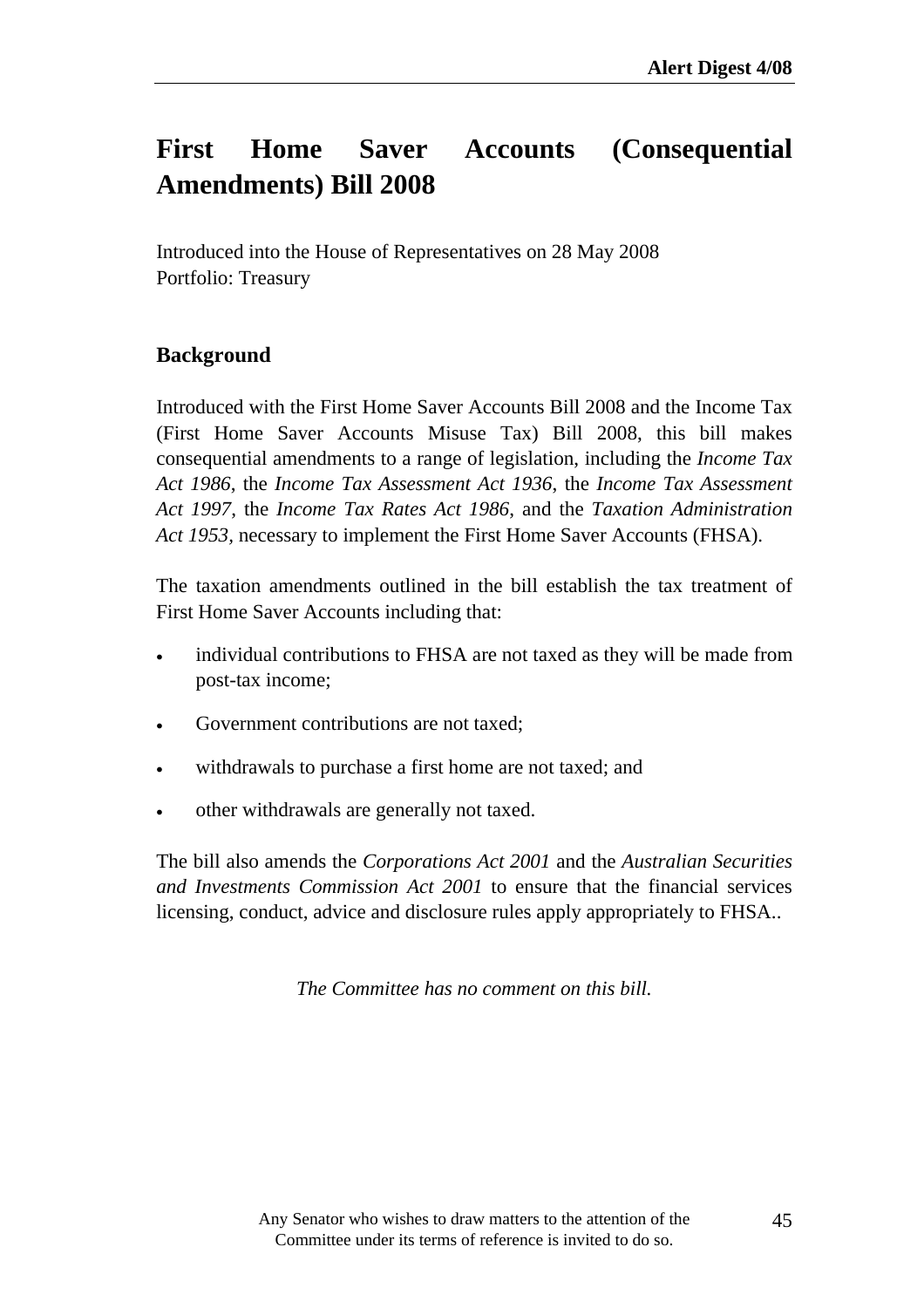## **Health Care (Appropriation) Amendment Bill 2008**

Introduced into the House of Representatives on 15 May 2008 Portfolio: Health and Ageing

#### **Background**

This bill amends the *Health Care (Appropriation) Act 1998* to:

- extend the current 5 year appropriation period for the 2003-08 Australian Health Care Agreements to 6 years; and
- increase the total amount that may be paid by way of financial assistance to the States and Territories for public hospital services under section 4 of the Act from \$42.01 billion to \$52.26 billion.

The amendments will enable the transitional health funding arrangements, agreed by the Council of Australian Governments on 26 May 2008, to be implemented.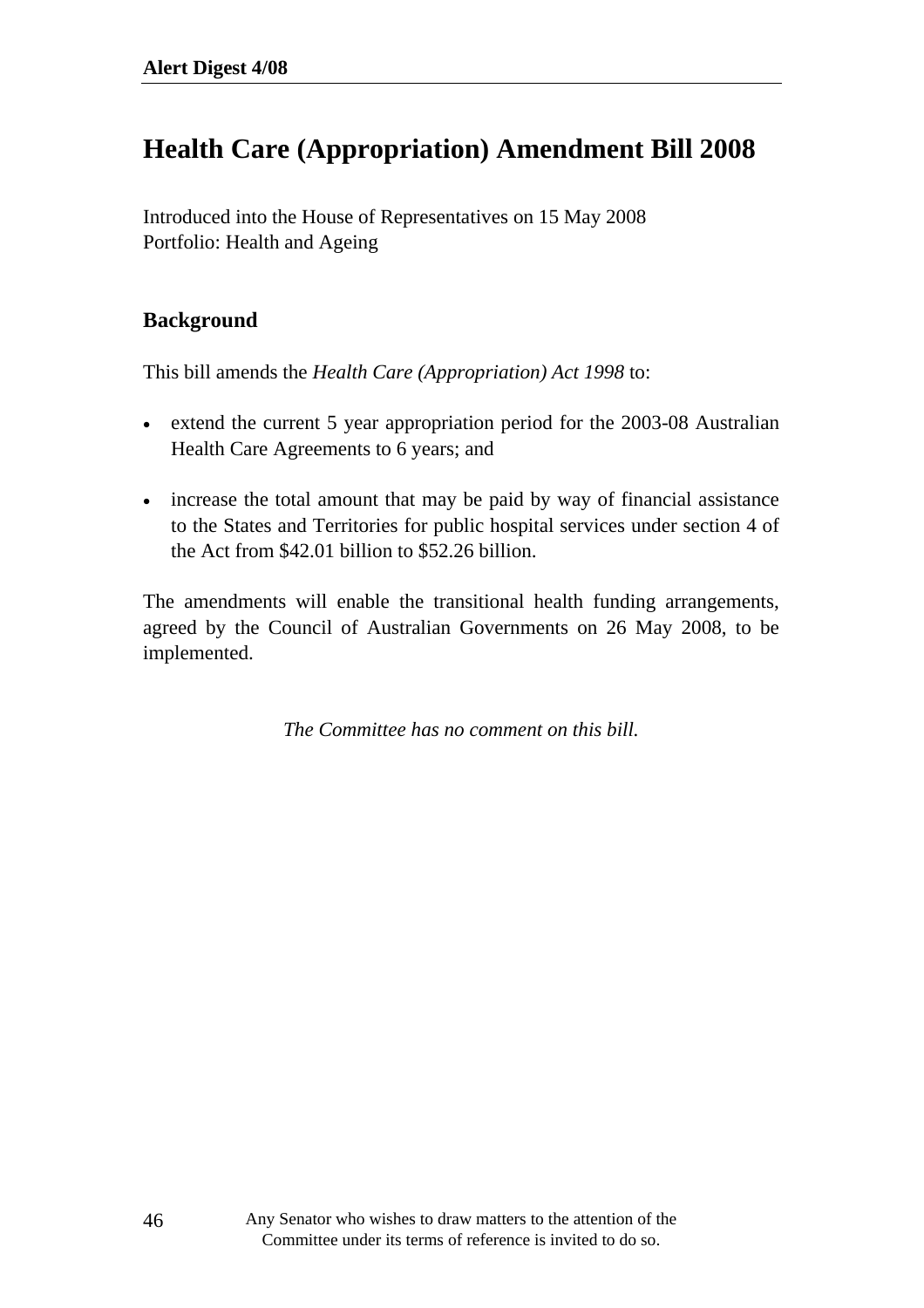# **Higher Education Support Amendment (2008 Budget Measures) Bill 2008**

Introduced into the House of Representatives on 29 May 2008 Portfolio: Education

#### **Background**

This bill amends the *Higher Education Support Act 2003* to revise the maximum funding amounts (for the years 2009 to 2012) in relation to the Commonwealth Grant Scheme, Other Grants, and Commonwealth Scholarships, to facilitate the implementation of a range of measures announced in the 2008-09 Budget.

The bill also makes amendments to the Act to provide:

- for a reduction in compulsory Higher Education Loan Program repayments;
- that commencing undergraduate domestic students at public universities may not be enrolled on a full fee paying basis from 2009, with certain exceptions; and
- for a reduction in the maximum annual student contribution for certain courses, and for a transitional loading, under the Commonwealth Grant Scheme, to provide higher education providers with funding for the reduction in revenue due to the lower maximum student contribution.

The bill also contains application provisions.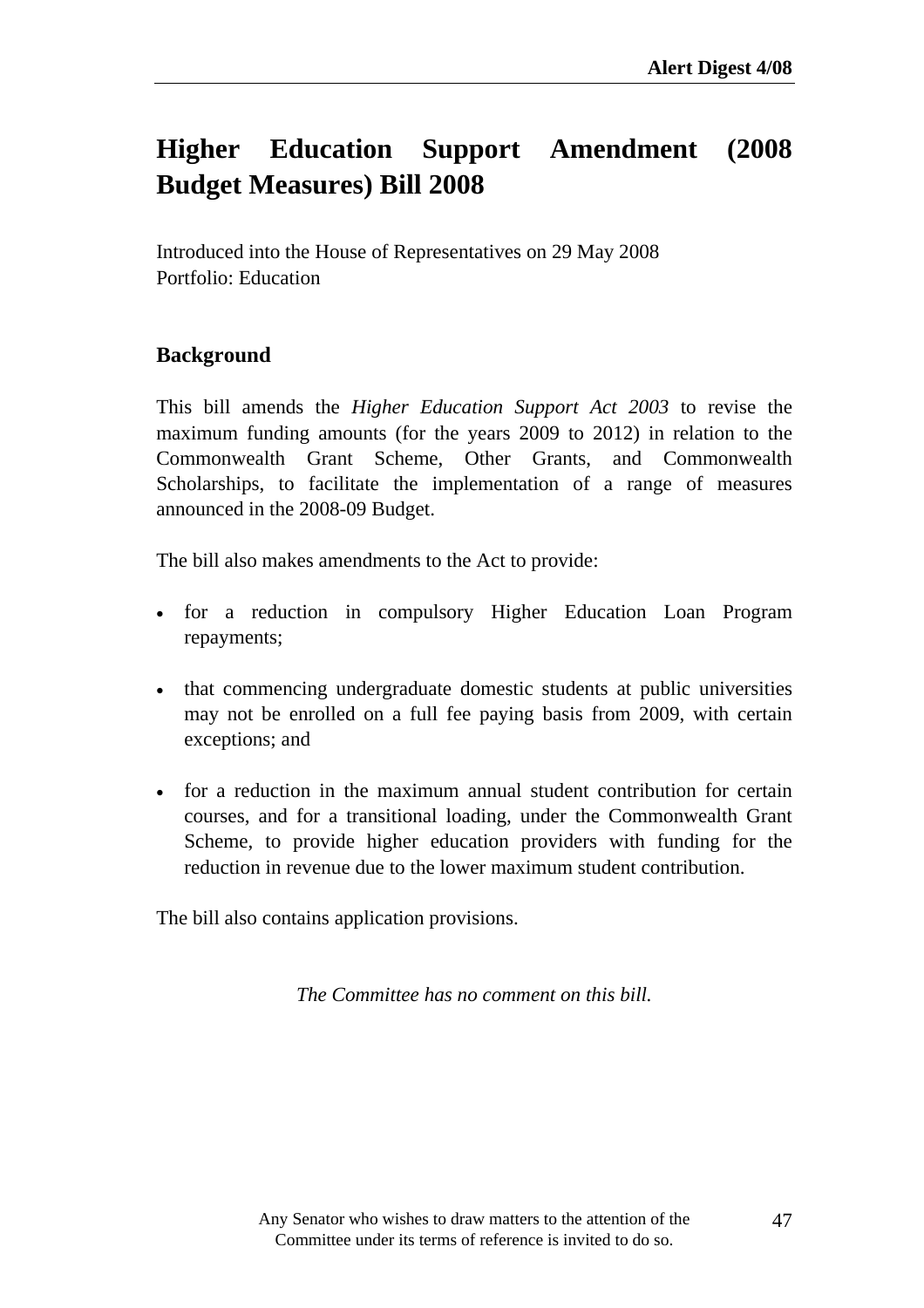## **Income Tax (First Home Saver Accounts Misuse Tax) Bill 2008**

Introduced into the House of Representatives on 28 May 2008 Portfolio: Treasury

#### **Background**

Introduced with the First Home Saver Accounts Bill 2008 and the First Home Saver Accounts (Consequential Amendments) Bill 2008, this bill provides for a First Home Saver Accounts Misuse Tax to be applied in specified circumstances, to claw back benefits account holders have obtained in the improper use of their accounts.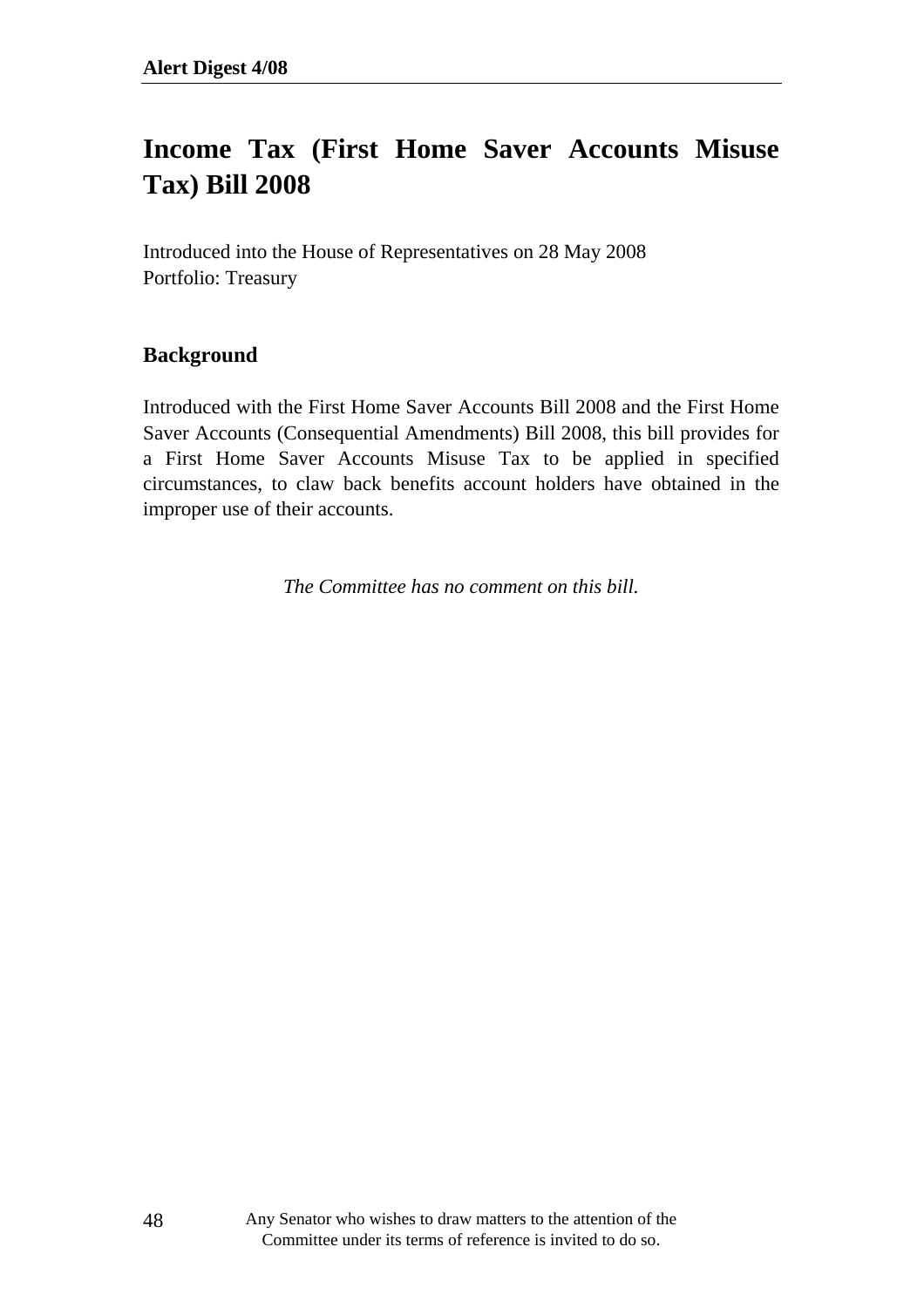## **Indigenous Affairs Legislation Amendment Bill 2008**

Introduced into the House of Representatives on 29 May 2008 Portfolio: Families, Housing, Community Services and Indigenous Affairs

#### **Background**

This bill makes amendments to the emergency measures to protect Aboriginal children in the Northern Territory, through amendments to the *Aboriginal Land Rights (Northern Territory) Act 1976* and the *Northern Territory National Emergency Response Act 2007.* The amendments include provisions:

- allowing township leases to be made for a period of between 40 and 99 years;
- granting the Executive Director of Township Leasing additional functions;
- allowing the Commonwealth and certain persons to agree on amounts to be paid in respect of the five-year leases and certain other payments; and
- allowing for the grant of 13 further areas of Aboriginal land, which will be operated as national parks.

The bill also contains application and technical provisions.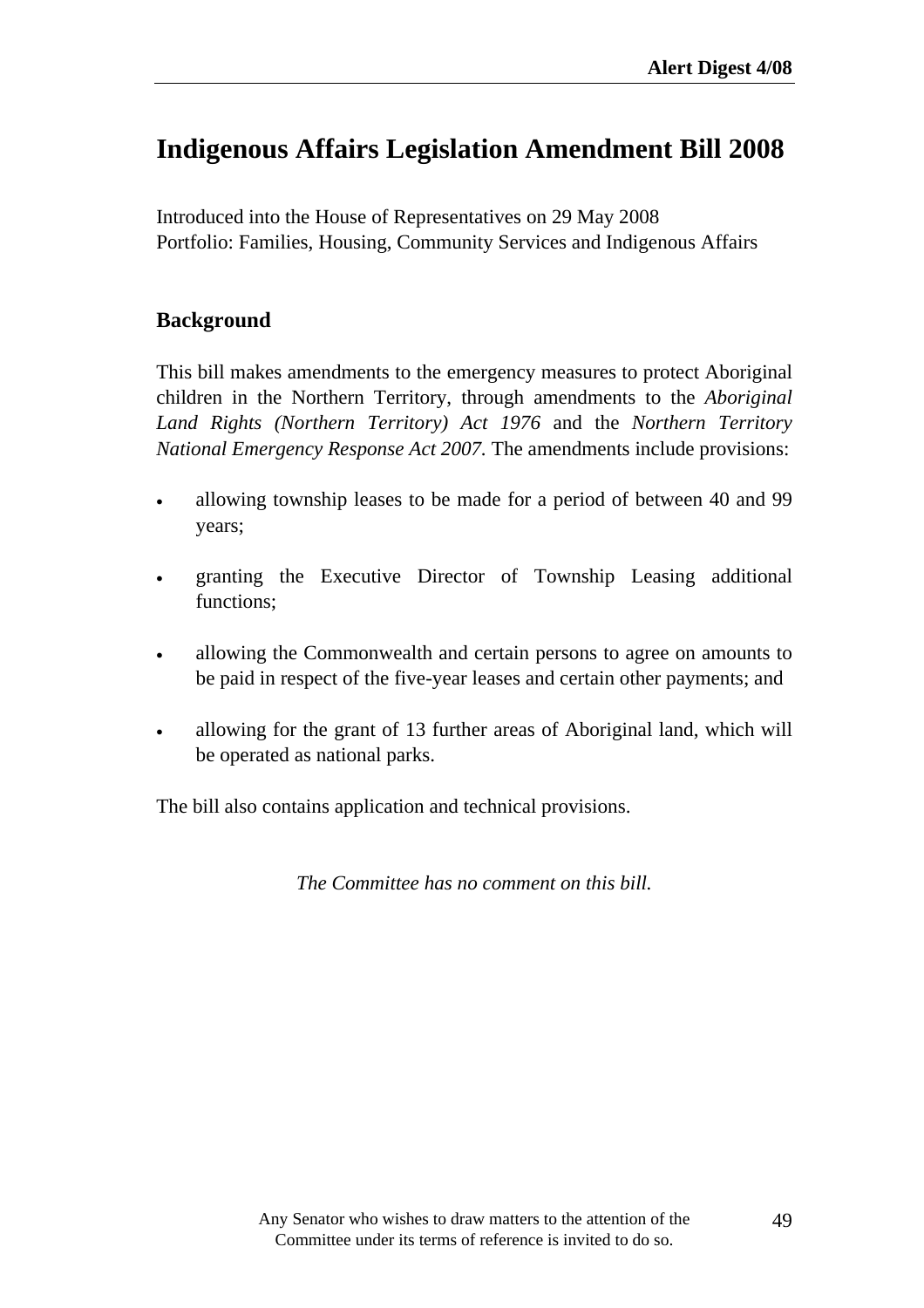# **Indigenous Education (Targeted Assistance) Amendment (2008 Budget Measures) Bill 2008**

Introduced into the House of Representatives on 29 May 2008 Portfolio: Education

#### **Background**

This bill amends the *Indigenous Education (Targeted Assistance) Act 2000* to appropriate additional funding of \$8.353 million in the 2008 calendar year to:

- provide initial funding to expand intensive literacy and numeracy programs to assist Indigenous students;
- support teachers to develop individual learning plans with Indigenous students; and
- build and contribute to the operations of three new boarding accommodation facilities for Indigenous secondary students in the Northern Territory.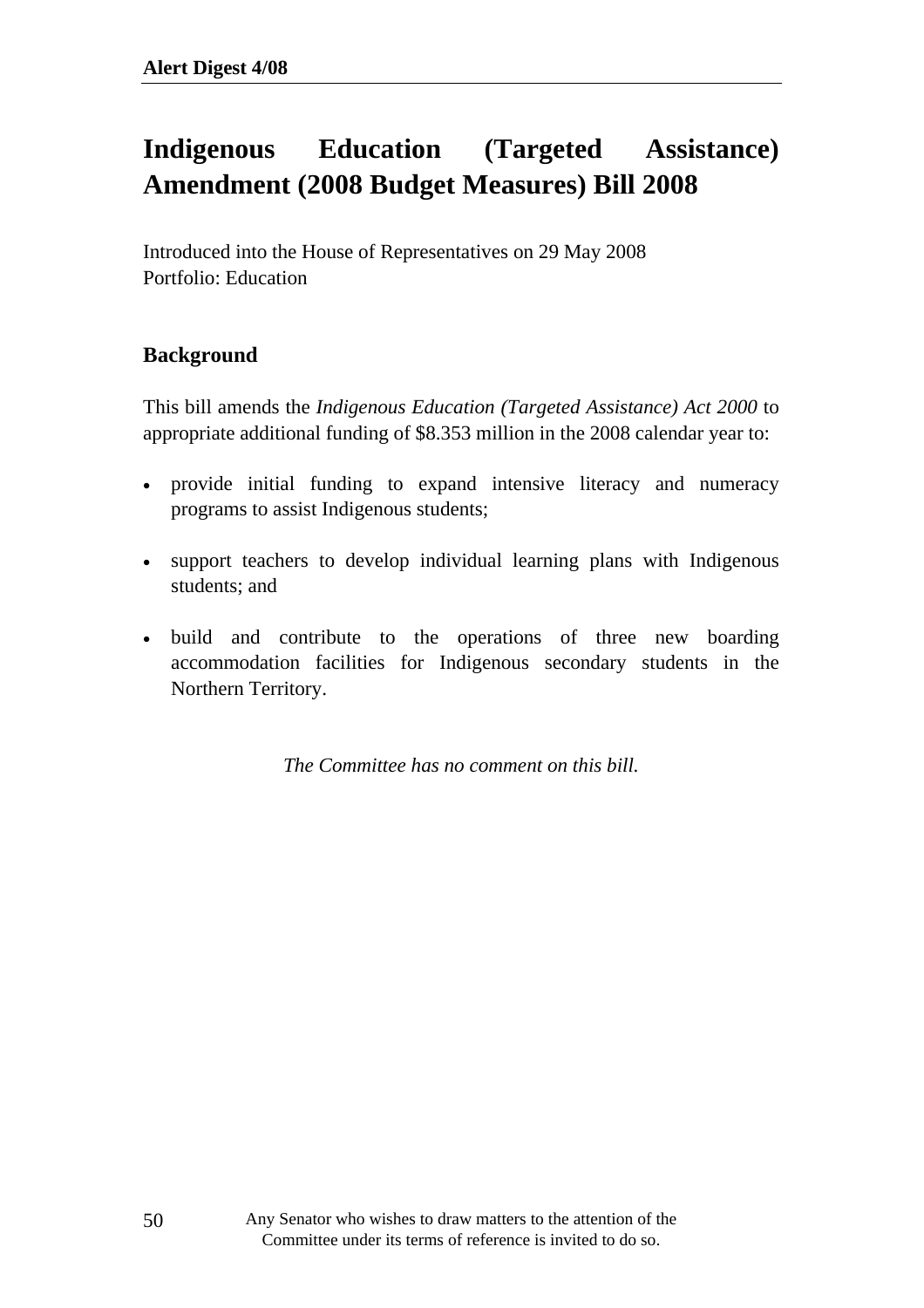### **Judiciary Amendment Bill 2008**

Introduced into the House of Representatives on 28 May 2008 Portfolio: Attorney-General

#### **Background**

This bill amends the *Judiciary Act 1903* to implement recommendations of the Standing Committee of Attorneys-General in response to the High Court decision in *British American Tobacco v Western Australia* [2003 HCA 47] (BAT case) in relation to the recovery of invalid taxes paid under Western Australian law.

The bill assists in restoring the States and Territories to the position it was thought they were in prior to the BAT case, by amending section 79 of the Judiciary Act to provide that nothing in the Judiciary Act prevents State and Territory laws, related to the recovery of invalid State and Territory taxes, from applying in federal jurisdiction in proceedings for the recovery of a tax (or an amount paid in connection with a tax) invalidly imposed by a law of a State or Territory.

The bill also contains an application provision.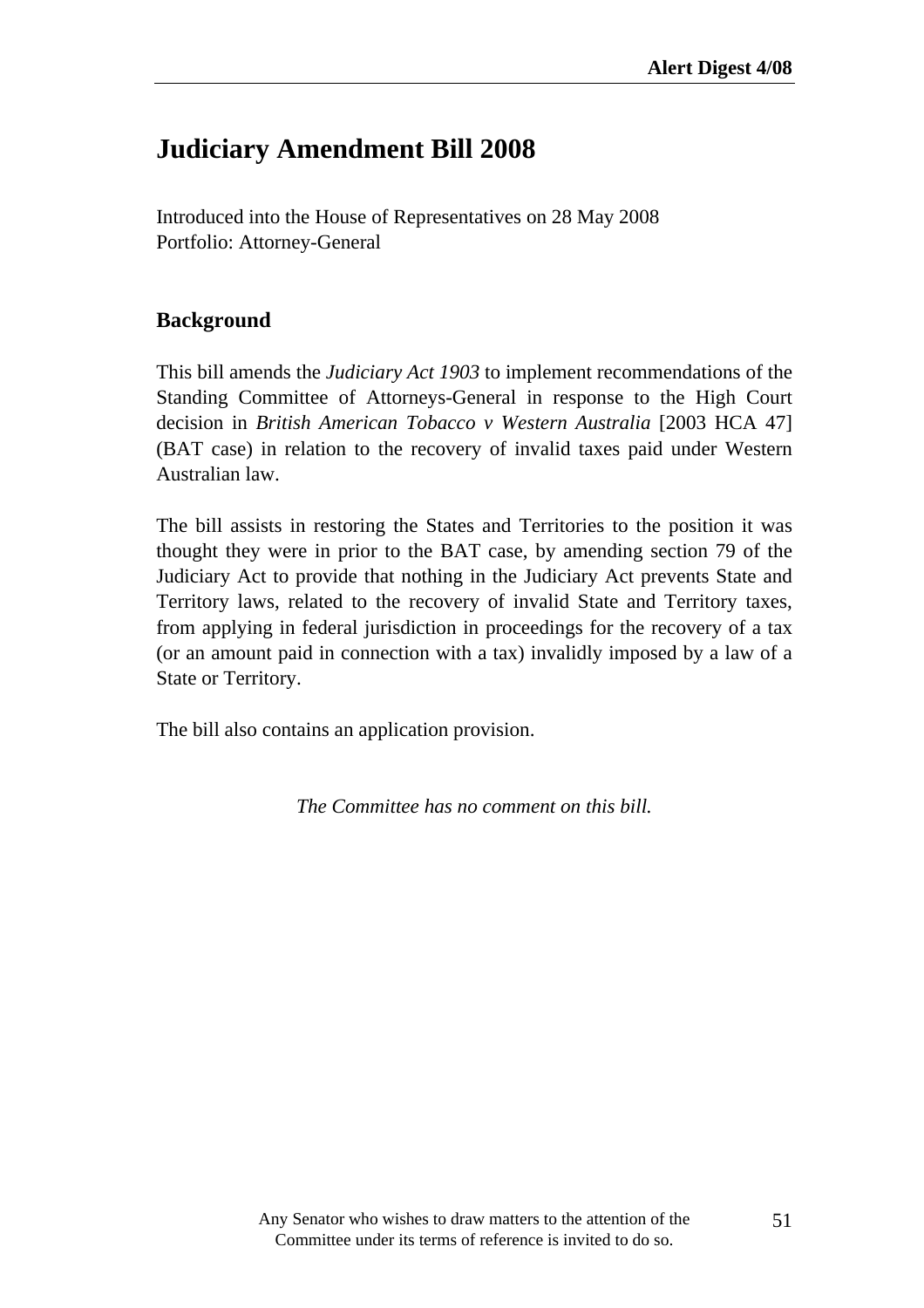### **Law Officers Legislation Amendment Bill 2008**

Introduced into the House of Representatives on 28 May 2008 Portfolio: Attorney-General

#### **Background**

This bill amends the *Law Officers Act 1964* and the *Long Service Leave (Commonwealth Employees) Act 1976* to provide holders of the office of the Solicitor-General with an entitlement to long service leave. This corrects an oversight which occurred when legislation was amended in 1997, which unintentionally left the Solicitor-General with no coverage for long service leave.

The bill also contains an application provision.

#### **Retrospective application Schedule 1**

Item 5 of Schedule 1 provides that the amendments made by this bill to the *Long Service Leave (Commonwealth Employees) Act 1976* apply from 31 December 1997, and are therefore retrospective. As a matter of practice, the Committee draws attention to any bill that seeks to have retrospective impact and will comment adversely where such a bill has a detrimental effect on people. The Committee has long taken the view that the explanatory memorandum to a bill should set out in detail the reasons that retrospectivity is sought and whether it adversely effects any person other than the Commonwealth.

The Committee notes that, in this instance, the explanatory memorandum makes it clear that the purpose of the bill is to ensure that the Solicitor-General has the same long service leave entitlements as senior members of the Australian Public Service. The retrospectivity is, therefore, of benefit to the Solicitor-General.

*In the circumstances, the Committee makes no further comment on the provision.* 

Any Senator who wishes to draw matters to the attention of the Committee under its terms of reference is invited to do so.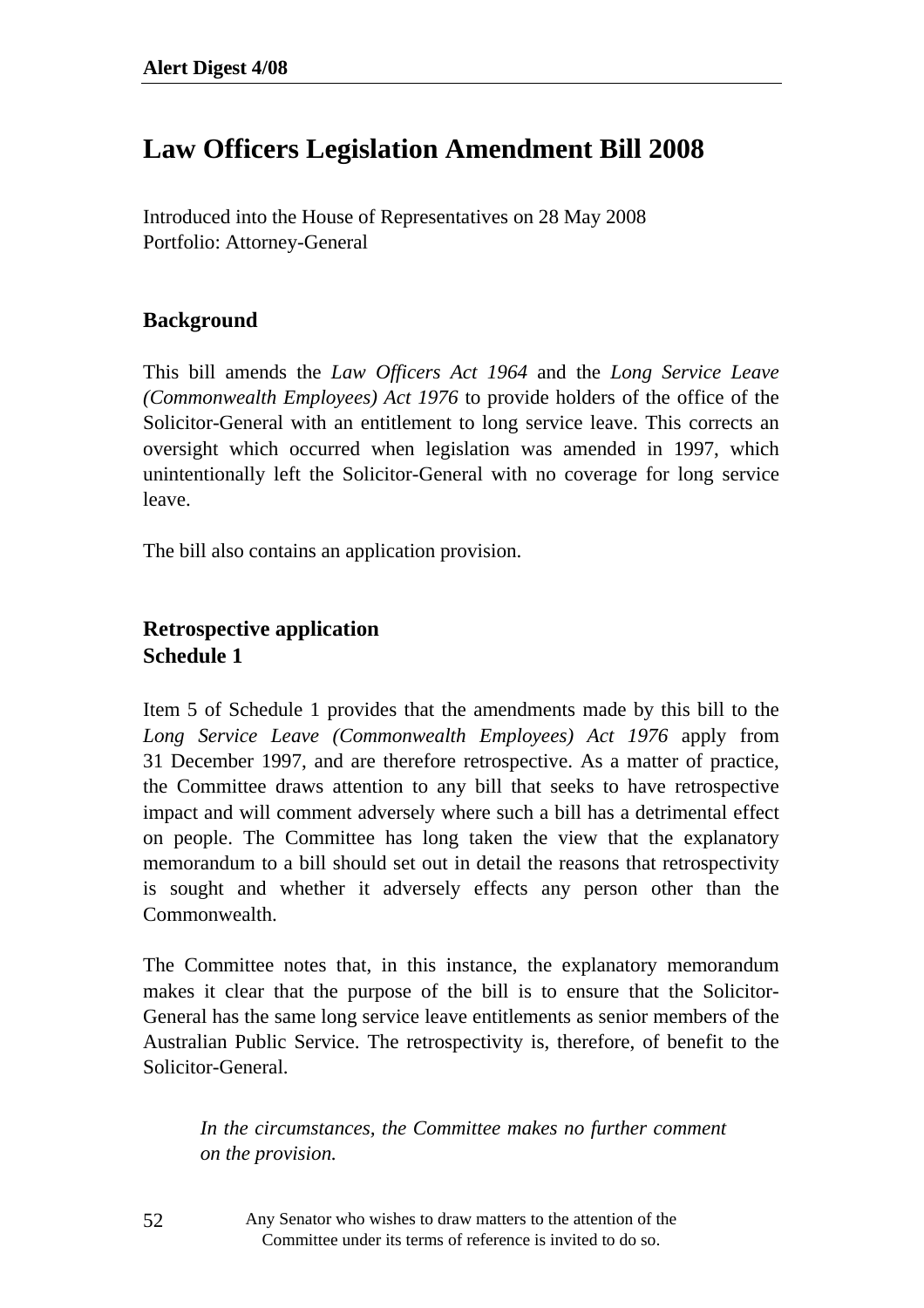# **National Fuelwatch (Empowering Consumers) Bill 2008**

Introduced into the House of Representatives on 29 May 2008 Portfolio: Treasury

#### **Background**

Introduced with the National Fuelwatch (Empowering Consumers) (Consequential Amendments) Bill 2008, this bill establishes a National Fuelwatch Scheme. The bill:

- requires that specified petrol retailers must notify the Australian Competition and Consumer Commission (ACCC) of their next day's fuel prices by 2pm each day and that the ACCC must publish this information by 4pm each day;
- requires that specified petrol retailers must sell at their notified prices from 6.00am the next day and maintain these notified prices for a 24-hour period; and
- establishes a civil penalty regime for breaches of the Act.

The bill also contains application provisions.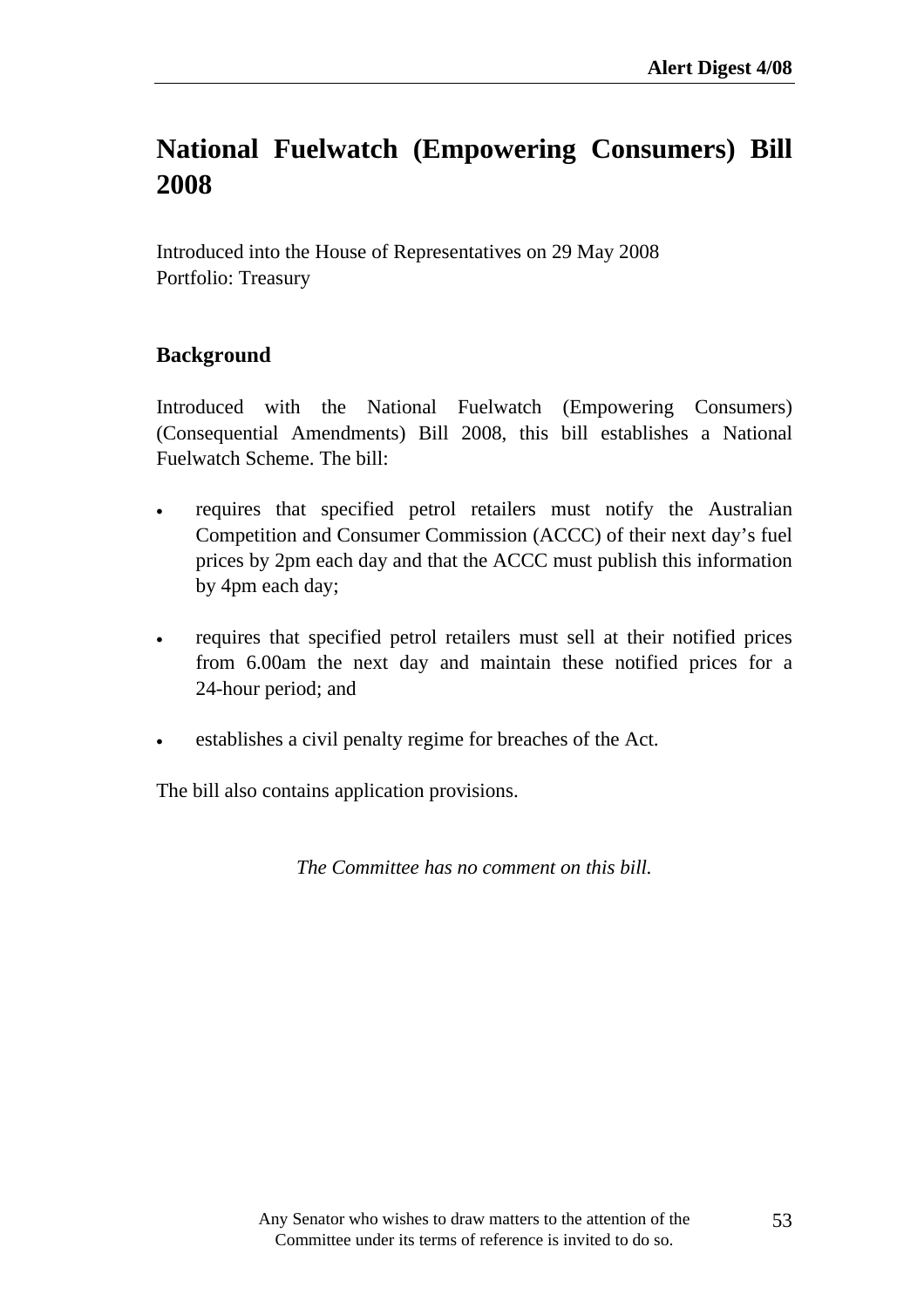# **National Fuelwatch (Empowering Consumers) (Consequential Amendments) Bill 2008**

Introduced into the House of Representatives on 29 May 2008 Portfolio: Treasury

### **Background**

Introduced with the National Fuelwatch (Empowering Consumers) Bill 2008, this bill makes amendments to the *Trade Practices Act 1974* (TPA) consequential to the implementation of a National Fuelwatch scheme. The bill:

- allows the Australian Consumer and Competition Commission (ACCC) to delegate to a member of the ACCC any of its powers under the National Fuelwatch (Empowering Consumers) Bill 2008;
- enables the Minister to give a direction to the ACCC connected with the performance of its functions or the exercise of its powers under the National Fuelwatch (Empowering Consumers) Bill 2008;
- provides for the ACCC to seek and execute a search warrant in relation to suspected contraventions of the National Fuelwatch (Empowering Consumers) Bill 2008;
- enables the ACCC to require a person to provide information or documents, or answer any question put to the person it has reason to believe they are capable of providing in relation to a contravention of the National Fuelwatch (Empowering Consumers) Bill 2008; and
- provides for the protection of information obtained by the ACCC in the course of administering and enforcing the National Fuelwatch (Empowering Consumers) Bill 2008 against unauthorised disclosure.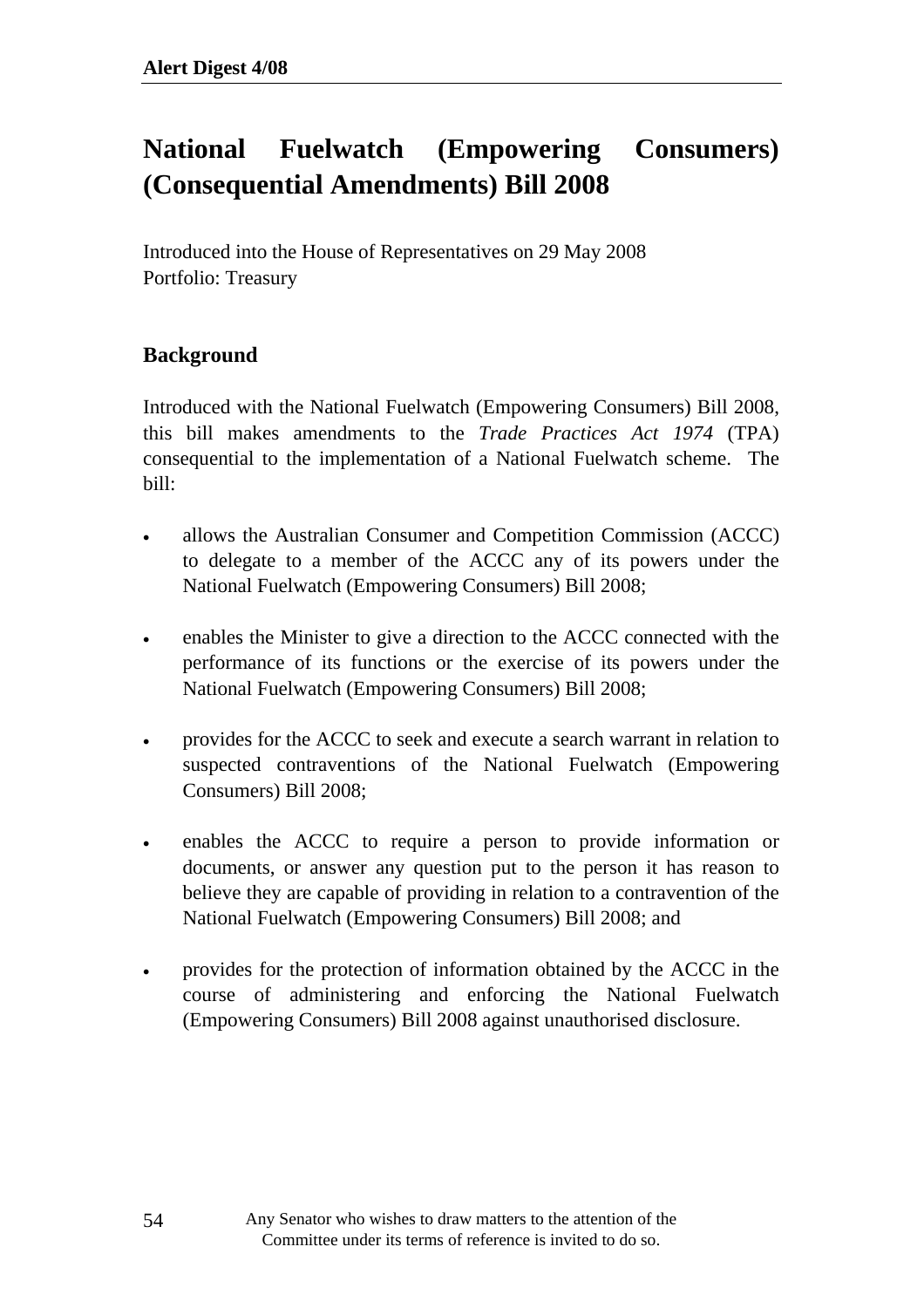#### **Abrogation of the privilege against self-incrimination Schedule 1, item 6**

Section 155 of the *Trade Practices Act 1974* enables the ACCC to require a person to provide information, produce documents, or appear before the ACCC in relation to a suspected contravention of the Trade Practices Act, or other Acts, as listed in subsection 155(1). Item 6 of Schedule 1 of this bill provides that a reference to 'the *National Fuelwatch (Empowering Consumers) Act 2008* be inserted into subsection 155(1) of the *Trade Practices Act 1974.* Subsection 155(7) of the Trade Practices Act, provides that 'a person is not excused from furnishing information or producing a document in pursuance of this section on the ground that the information or document may tend to incriminate the person…'

The effect of this amendment is, therefore, to abrogate the privilege against self–incrimination for a person required to provide information under subsection 155(1) of the Trade Practices Act, in relation to a suspected contravention of the National Fuelwatch (Empowering Consumers) Bill 2008. At common law, people can decline to answer questions on the grounds that their replies might tend to incriminate them. Legislation which interferes with this common law privilege trespasses on personal rights and liberties.

The Committee does not see this privilege as absolute, however, recognising that the public benefit in obtaining information may outweigh the harm to civil rights. One of the factors the Committee considers is the subsequent use that may be made of any incriminating disclosures. In this case, the Committee notes that subsection 155(7) of the *Trade Practices Act 1974* limits the circumstances in which information so provided is admissible in evidence in proceedings against an affected person or body corporate. However, that limitation applies only to information directly supplied by the person, and not to information gained indirectly from the statement or document provided by the person. The immunity is, in other words, only a 'use immunity' and not a 'derivative use immunity'.

The Committee notes that the explanatory memorandum does not provide any information on why the bill provides only a 'use immunity' and not a 'derivative use immunity' in respect of information or documents required to be furnished under these provisions. The Committee **seeks the Treasurer's advice** as to the reasons why use immunity, rather than both use and derivative use immunity, applies in these circumstances.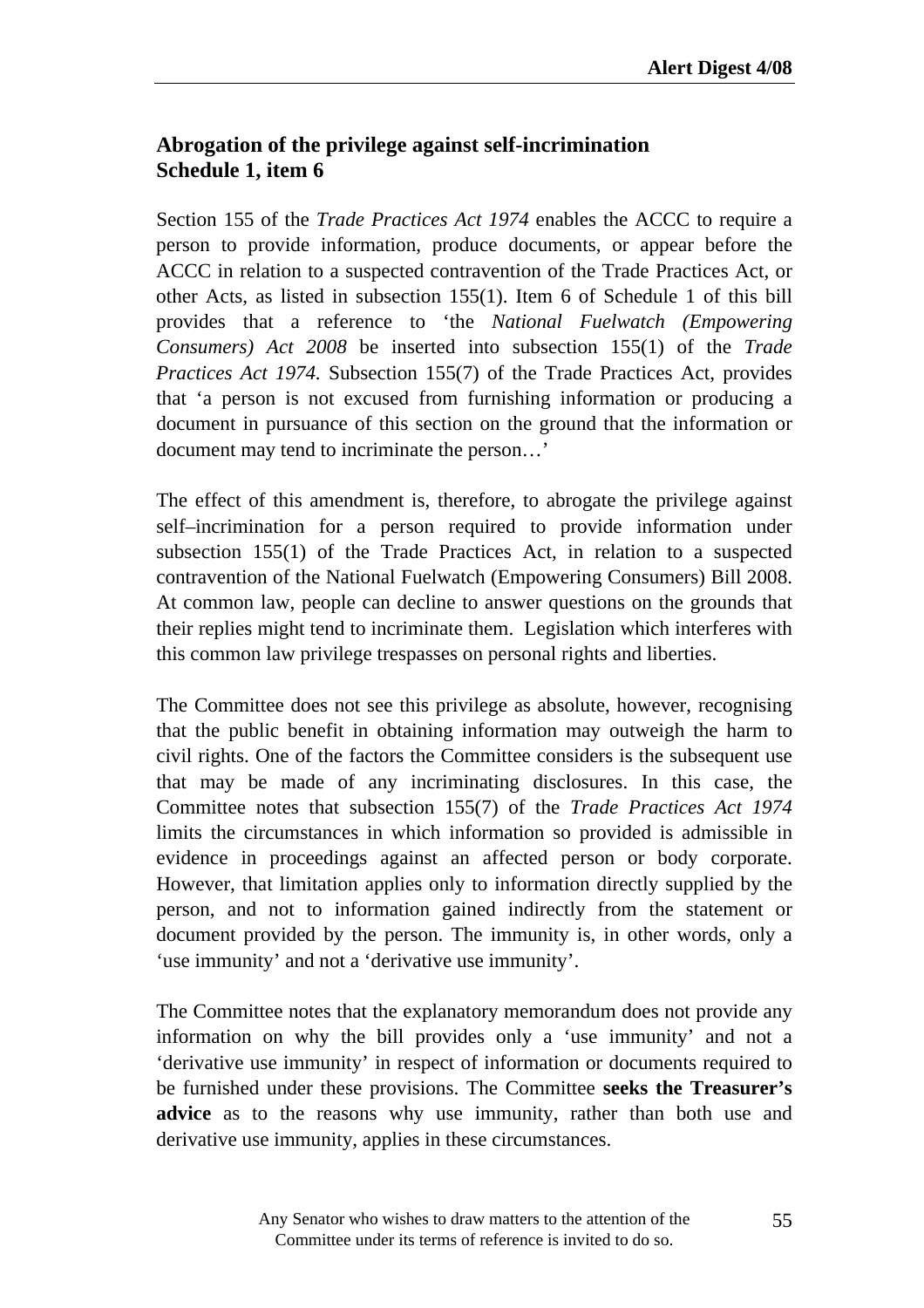*Pending the Treasurer's advice, the Committee draws Senators' attention to the provision, as it may be considered to trespass unduly on personal rights and liberties, in breach of principle 1(a)(i) of the Committee's terms of reference.*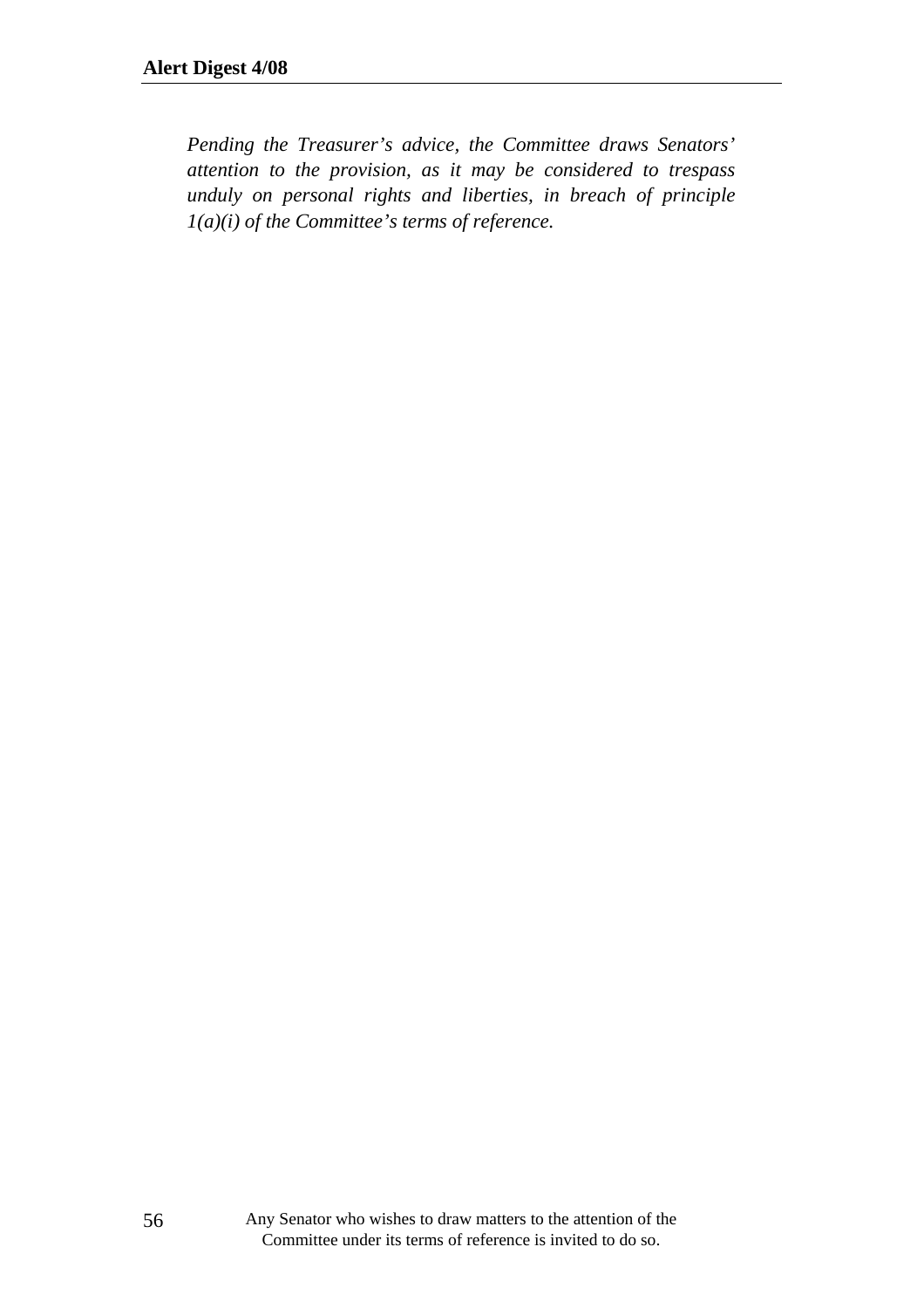## **National Health Amendment (Pharmaceutical and Other Benefits—Cost Recovery) Bill 2008**

Introduced into the House of Representatives on 29 May 2008 Portfolio: Health and Ageing

#### **Background**

Introduced with the National Health Amendment (Pharmaceutical Benefits Scheme) Bill 2008, this bill amends the *National Health Act 1953* to enable regulations to be made with respect to services provided by the Commonwealth associated with the exercise of powers by the Minister for the Pharmaceutical Benefits Scheme and the National Immunisation Program.

The bill provides that the regulations may include prescription of fees payable in relation to those services provided by the Commonwealth, such as the making of declarations, determinations, agreements and arrangements and that the Minister may refuse to exercise powers under section 9B and Part VII of the *National Health Act 1953* until a fee is paid.

#### **Setting the rate of a fee by regulation Schedule 1, item 1**

Proposed new paragraph 99YBA(2)(b) of the *National Health Act 1953,* to be inserted by item 1 of Schedule 1, provides that 'regulations may make provision in relation to the…prescribing of fees for those services…'. The Committee has consistently drawn attention to legislation that provides for the rate of a fee or levy to be set by regulation. Where the rate of a fee is to be set by subordinate legislation, the Committee expects that there will be some limits imposed on the exercise of this power. In this case, the Committee notes that proposed new subsection 99YBA(3) provides that 'a prescribed fee must not be such as to amount to taxation', thus implying a limit on the amount of the fees.

*In the circumstances, the Committee makes no further comment on this provision.*

Any Senator who wishes to draw matters to the attention of the Committee under its terms of reference is invited to do so.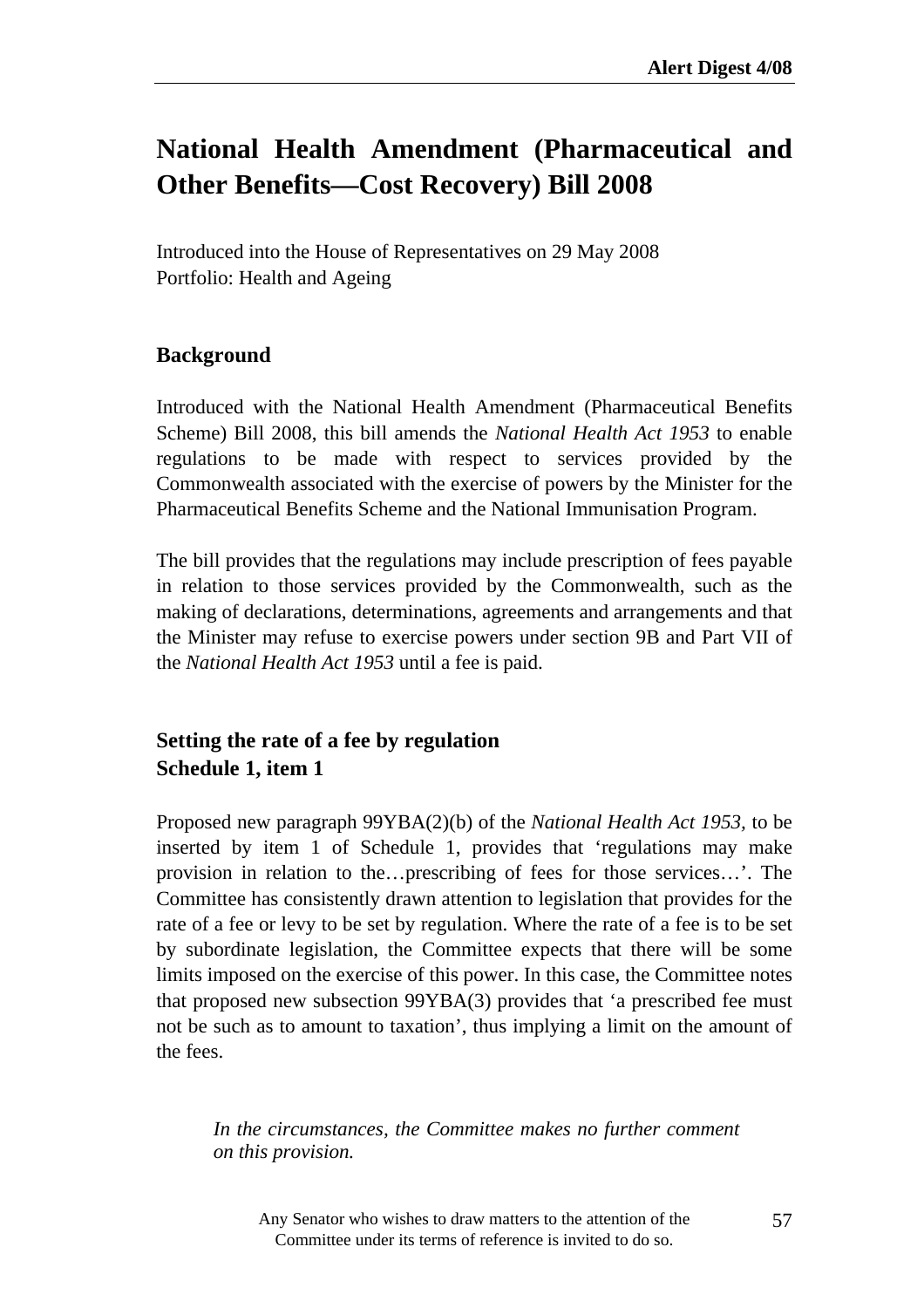# **National Health Amendment (Pharmaceutical Benefits Scheme) Bill 2008**

Introduced into the House of Representatives on 29 May 2008 Portfolio: Health and Ageing

#### **Background**

Introduced with the National Health Amendment (Pharmaceutical and Other Benefits—Cost Recovery) Bill 2008, this bill amends the *National Health Act 1953* in relation to certain aspects of the Pharmaceutical Benefits Scheme (PBS).

Schedule 1 expands the criteria for determining that brands of pharmaceutical items are co-marketed and provides that the Minister may determine that comarketed brands cease to be co-marketed.

Schedule 2 provides for people who are otherwise eligible for pharmaceutical benefits to access those benefits while working outside Australia as officers of the Commonwealth, or of a State or Territory (and for their accompanying spouses and dependent children).

Schedule 3 allows the same PBS safety net arrangements to apply for legally married and de facto couples living apart due to illness or infirmity as apply for legally married and de facto couples living together.

Schedule 4 makes minor changes to two PBS-related definitions and removes provisions for the gazettal of determinations made in relation to pharmaceutical benefits that may be prescribed by participating dental practitioners and authorised optometrists.

The bill also contains application provisions.

*The Committee has no comment on this bill.* 

Any Senator who wishes to draw matters to the attention of the Committee under its terms of reference is invited to do so.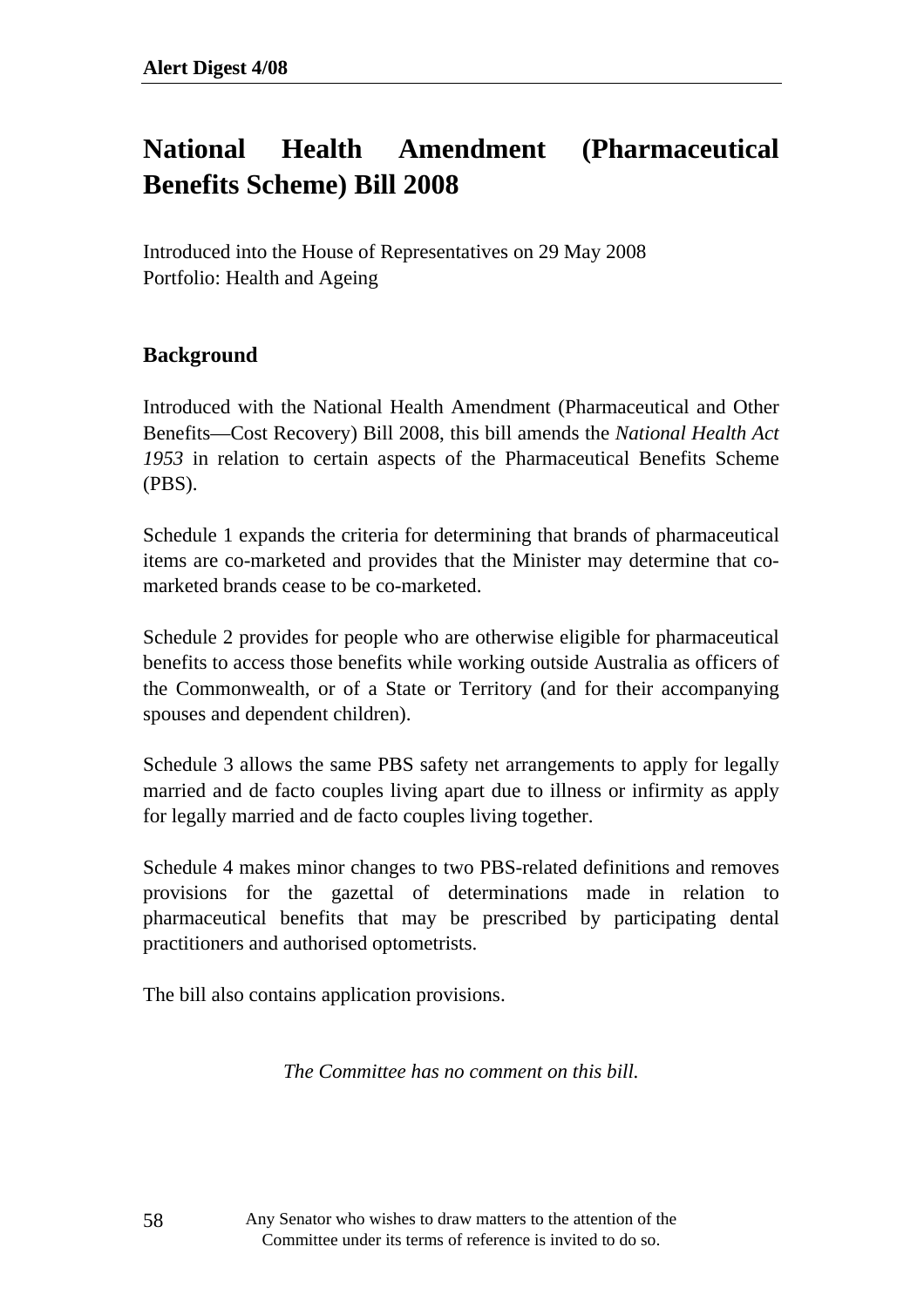### **Passenger Movement Charge Amendment Bill 2008**

Introduced into the House of Representatives on 28 May 2008 Portfolio: Home Affairs

#### **Background**

This bill amends the *Passenger Movement Charge Act 1978* to increase the rate of the Passenger Movement Charge by \$9, to \$47, with effect from 1 July 2008. Departures made by a person using a ticket or equivalent authority, where the ticket or authority was sold or issued before 1 July 2008, will be exempt from the increase in the rate of the Charge.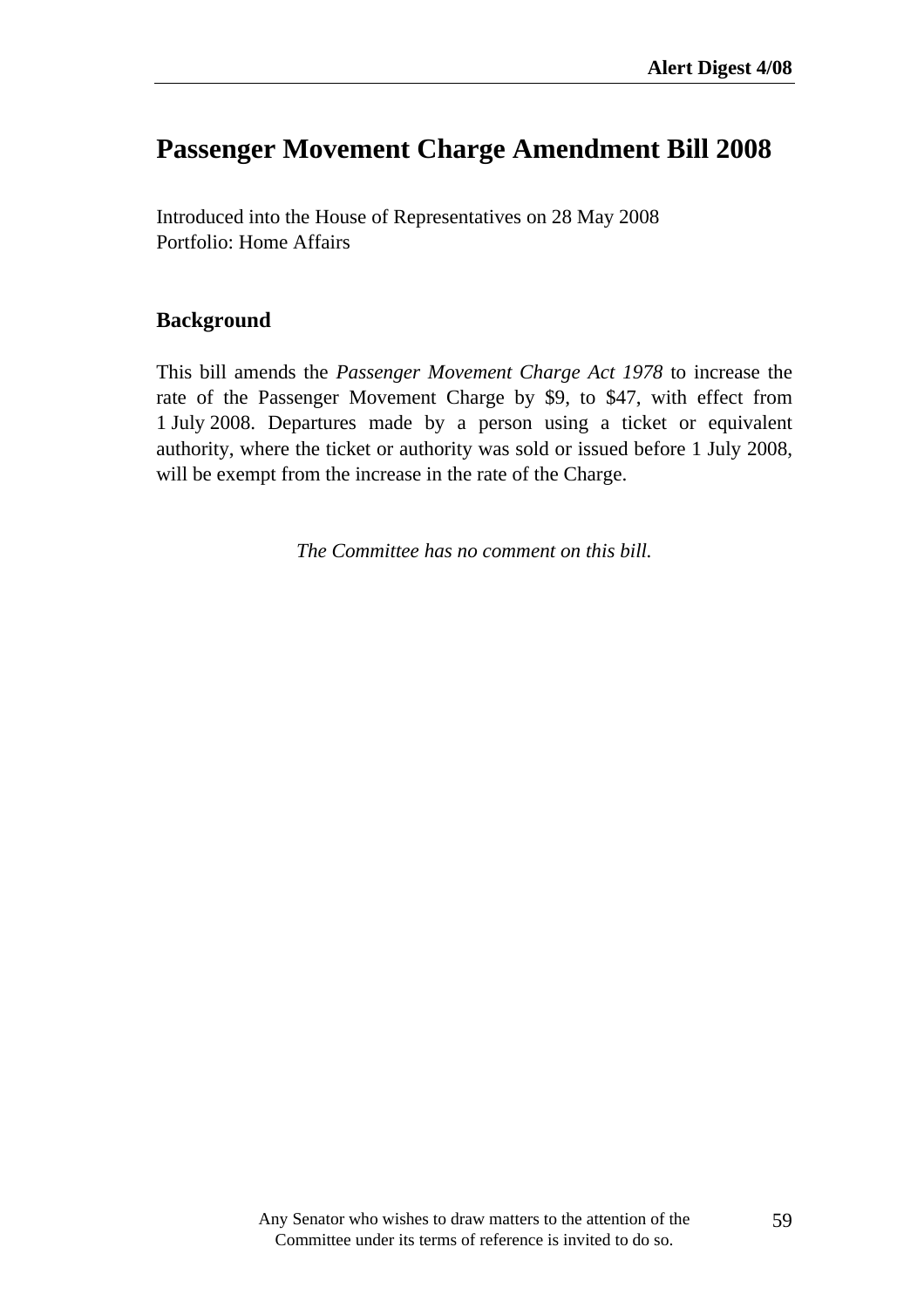# **Private Health Insurance Legislation Amendment Bill 2008**

Introduced into the House of Representatives on 15 May 2008 Portfolio: Health and Ageing

#### **Background**

This bill amends the *Australian Securities and Investments Commission Act 2001*, the *Corporations Act 2001*, the *Insurance Act 1973*, the *Insurance Contracts Act 1984*, and the *Private Health Insurance Act 2007* with the aim of regulating private health insurance more consistently and equitably.

Schedule 1 removes the requirement, due to commence on 1 July 2008, for dual regulation of 'health-related business' conducted through 'health benefits funds' by the Private Health Insurance Administration Council (PHIAC) and the Australian Prudential Regulation Authority. The amendments provide that such 'health-related business' will remain regulated solely by the PHIAC.

Schedule 2 inserts the words 'or rules' into several references to the constitutions of restricted access private health insurers, to ensure that the relevant provisions of the Act can be satisfied by inclusion of statements in relation to membership in the rules or the constitution of such insurers.

Schedule 3 amends the *Private Health Insurance Act 2007* to require a body to be a company within the meaning of the Corporations Act in order to apply to the PHIAC for registration as a private health insurer. It also gives registered bodies until 1 January 2010 to make the transition to a company and provides an exemption from stamp duty and other taxes if the reason for transition was solely for the purpose of registering as private health insurers.

The bill also provides that the following do not constitute a breach of the principle of community rating:

- offering a discounted premium for a corporate product (Schedule 4); and
- conducting a pilot project in accordance with the Private Health Insurance (Complying Product) Rules (Schedule 5).

The bill also contains consequential and transitional provisions.

*The Committee has no comment on this bill.* 

Any Senator who wishes to draw matters to the attention of the Committee under its terms of reference is invited to do so.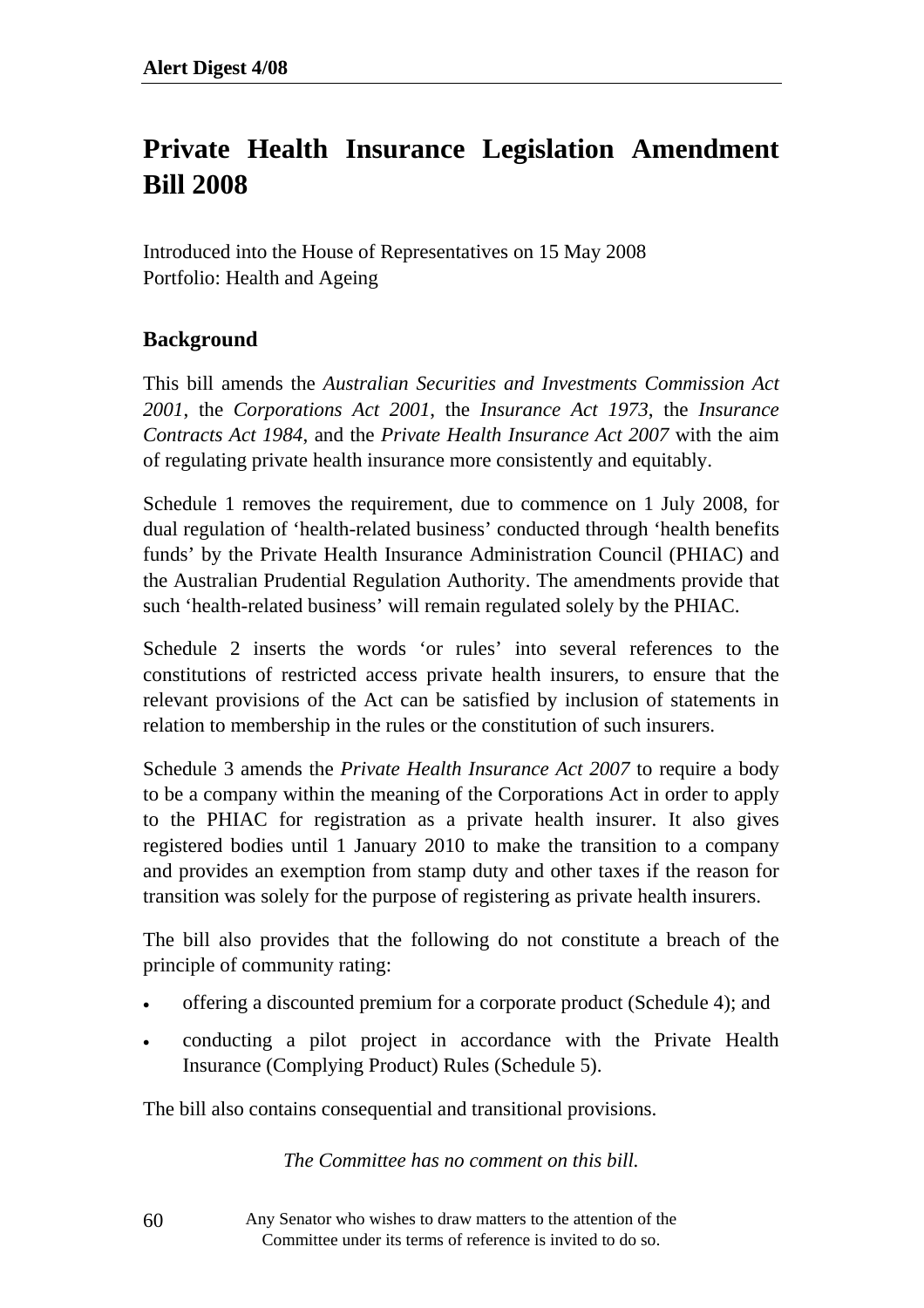# **Renewable Energy (Electricity) Amendment (Feedin-Tariff) Bill 2008**

Introduced into the Senate on 15 May 2008 By Senator Milne

This bill amends the *Renewable Energy (Electricity) Act 2000* to establish a national feed-in-tariff scheme, with a view to providing greater financial support for the commercialisation of a broad range of prospective renewable energy technologies. The bill:

- provides for owners of qualifying electricity generators to register their generator, feed electricity into the grid, and be paid a tariff, as long as certain conditions are met;
- requires the Minister to set a feed-in-tariff scheme rate for qualifying generators each financial year and sets out the circumstances in which the rate may be varied;
- provides that the feed-in-tariff scheme rate set by the Minister, and payable to the owner of a qualifying generator at the date of registration of that generator, is fixed and guaranteed for a period of 20 years from the date of registration;
- requires the Minister to set a feed-in-tariff scheme levy rate annually. The levy is to be payable by all electricity retailers and direct customers of electric energy from the grid and is to be sufficient to cover the estimated cost of payments under the feed-in-tariff scheme; and
- sets out record keeping and reporting requirements.

### **Legislative Instruments Act—declarations Schedule 1, item 2, proposed new subsections 34D(15) and 34E(5)**

Proposed new subsection 34D(15) of the *Renewable Energy (Electricity) Act 2000*, to be inserted by item 2 of Schedule 1, would provide that the feed-intariff rates (to be set under proposed new subsections 34D(1) and (2)) and the statement made by the Minister under subsection 34D(14), are not legislative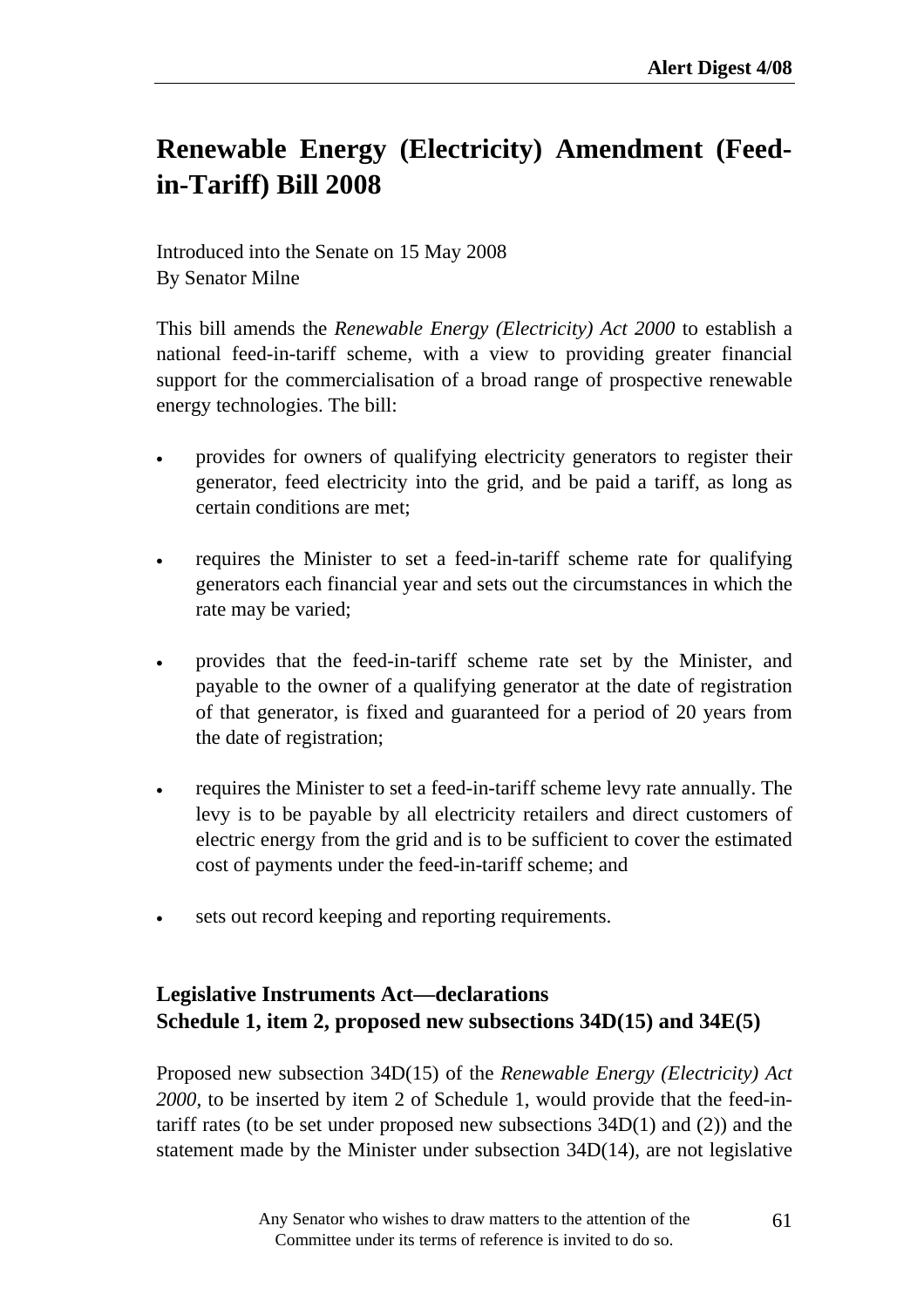instruments and section 42 (disallowance) of the *Legislative Instruments Act 2003* does not apply to them.

Similarly, proposed new subsection 34E(5) of the same Act, also to be inserted by item 2 of Schedule 1, would provide that the feed-in-tariff levy rates (to be set under proposed new subsection 34E(1)) and the statement made by the Minister under subsection 34E(4) are not legislative instruments and section 42 (disallowance) of the *Legislative Instruments Act 2003* does not apply to them.

As outlined in Drafting Direction No. 3.8, where a provision specifies that an instrument is *not* a legislative instrument, the Committee would expect the explanatory memorandum to explain whether the provision is merely declaratory (and included for the avoidance of doubt) or expresses a policy intention to exempt an instrument (which *is* legislative in character) from the usual tabling and disallowance regime set out in the *Legislative Instruments Act 2003.* Where the provision is a substantive exemption, the Committee would expect to see a full explanation justifying the need for the provision.

The Committee notes that, in this instance, the explanatory memorandum makes no reference to these provisions. The Committee **seeks the Senator's advice** whether these provisions are declaratory in nature or provide for a substantive exemption from the usual tabling and disallowance regime set out in the *Legislative Instruments Act 2003* and whether it would be possible to include this information, together with a rationale for any substantive exemption, in the explanatory memorandum.

*Pending the Senator's advice, the Committee draws Senators' attention to the provisions, as they may be considered to insufficiently subject the exercise of legislative power to parliamentary scrutiny, in breach of principle 1(a)(v) of the Committee's terms of reference.* 

### **Setting the rate of a levy by delegated legislation Schedule 1, item 2, proposed new subsection 34E(1)**

Proposed new subsection 34E(1) of the *Renewable Energy (Electricity) Act 2000* requires the Minister to set a feed-in-tariff levy rate per MWh of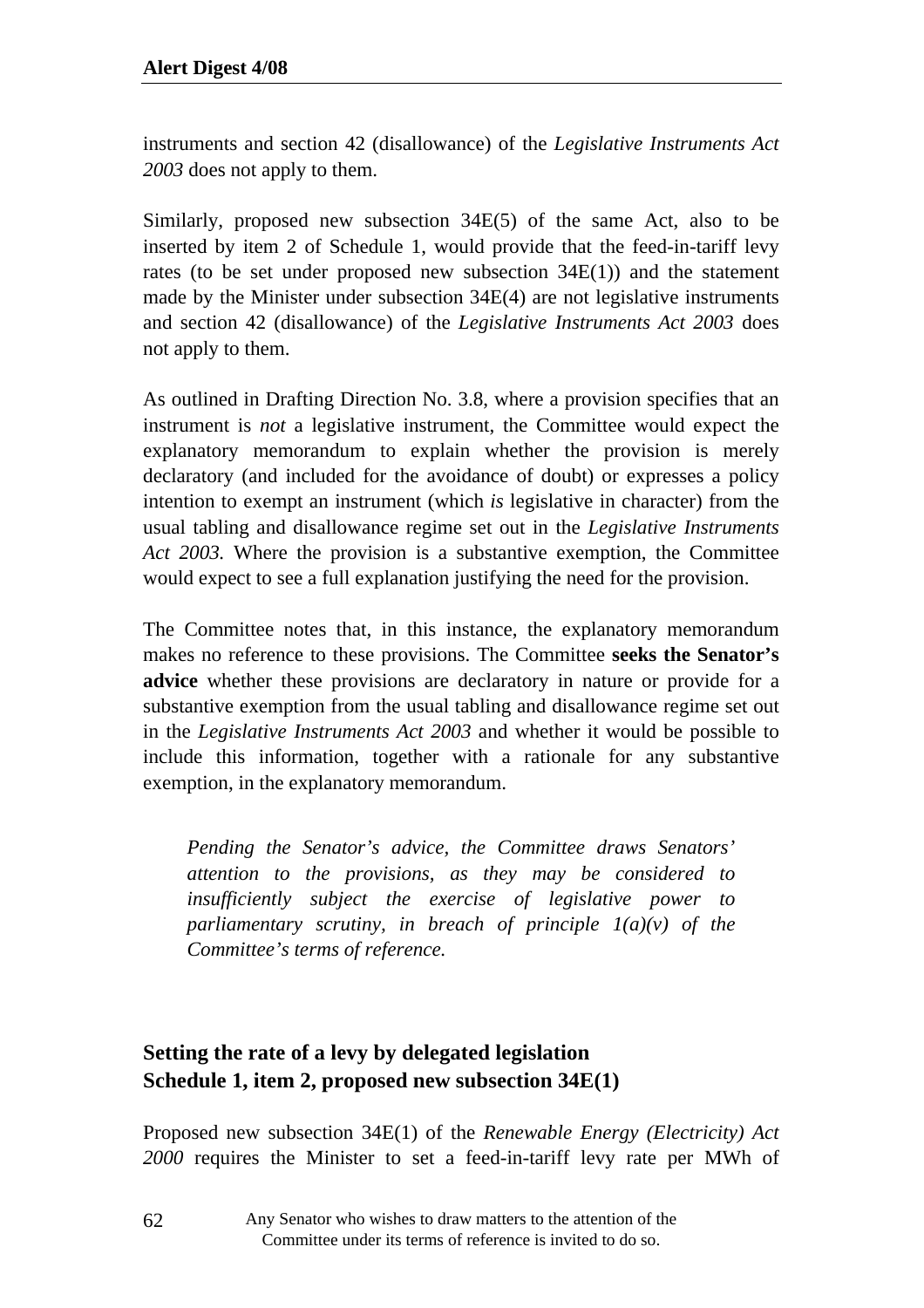electricity acquisition from the electricity grid, to fund the feed-in-tariff rate scheme. The Committee has consistently drawn attention to legislation that provides for the rate of a levy to be set by delegated legislation. This creates a risk that the levy may, in fact, become a tax. In the Committee's opinion, it is for Parliament, rather than the makers of subordinate legislation, to set a rate of tax.

The Committee recognises, however, that where the rate of a levy needs to be changed frequently and expeditiously, this may be better done through amending regulations rather than the enabling statute. Where a compelling case can be made for the rate to be set by subordinate legislation, the Committee expects that there will be some limits imposed on the exercise of this power. For example, the Committee expects the enabling Act to prescribe either a maximum figure above which the relevant regulations cannot fix the levy, or, alternatively, a formula by which such an amount can be calculated. The vice to be avoided is delegating an unfettered power to impose fees.

The Committee notes that in this case, the levy only needs to be set once per financial year, so it is unclear why the levy cannot be set via an amendment to the primary legislation, thus providing the parliament with an opportunity to consider the proposed levy. The Committee also notes that while the bill specifies that the amount of the levy must be 'sufficient to cover the estimated cost of payments under the feed-in-tariff rate scheme' it does not provide for any maximum amount above which the Minister may not set the levy.

Finally, the Committee notes that the bill provides for no parliamentary scrutiny whatsoever of the Minister's power to set the rate of the levy, because proposed new subsection 34E(5) of the bill declares that the feed-in-tariff levy rate set under subsection (1) and the statement made under subsection (4) by the Minister, explaining how the feed-in-tariff levy rate is calculated, are not legislative instruments and section 42 (disallowance) of the *Legislative Instruments Act 2003* does not apply to them.

The Committee **seeks the Senator's advice** as to the reasons why the feed-intariff levy rate is to be determined by the Minister, rather than through an amendment to the primary legislation, and why no provision has been made for parliamentary review of the Minister's determination.

*Pending the Senator's advice, the Committee draws Senators' attention to the provision, as it may be considered to delegate*

> Any Senator who wishes to draw matters to the attention of the Committee under its terms of reference is invited to do so.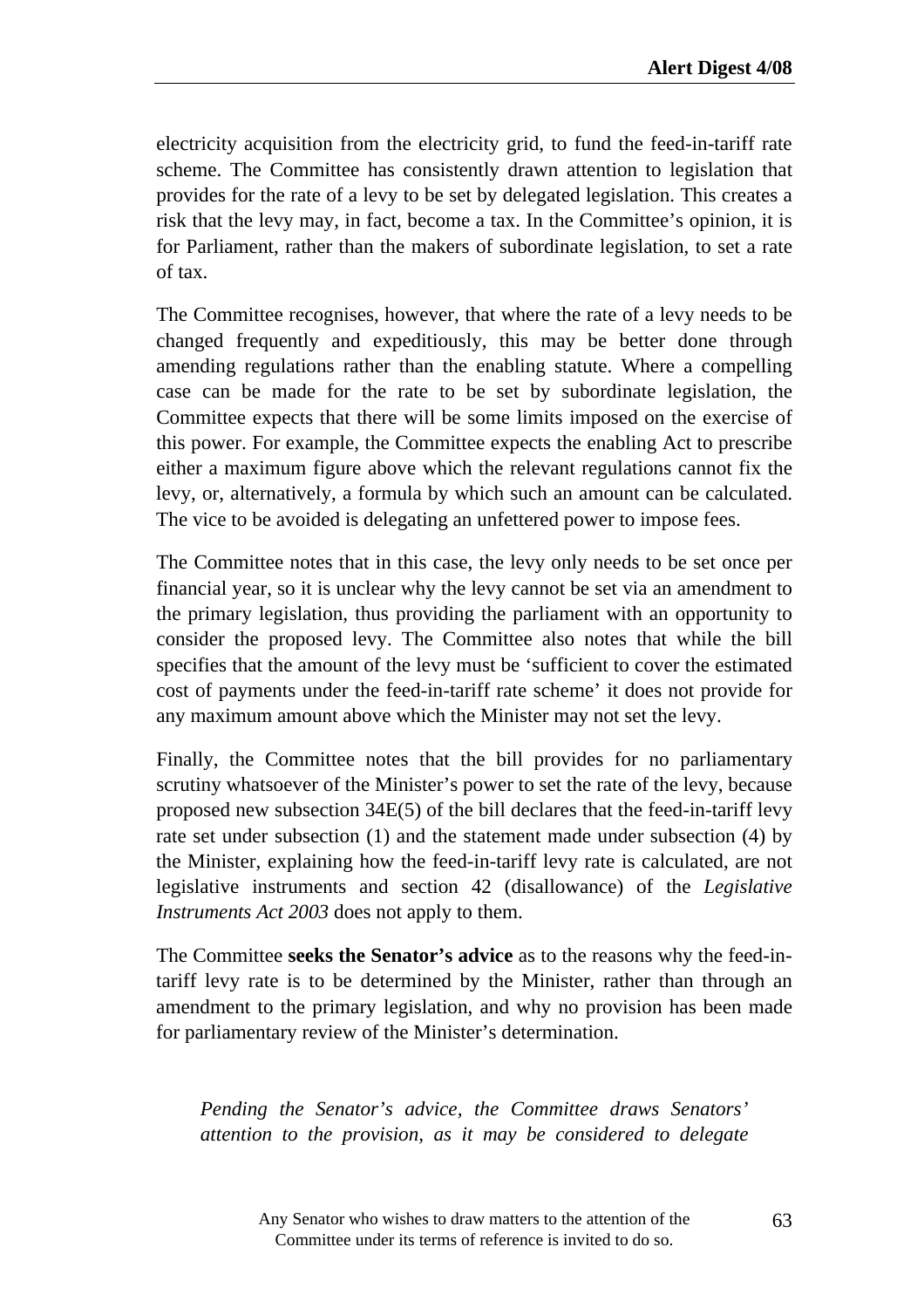*legislative powers inappropriately, in breach of principle 1(a)(iv) of the Committee's terms of reference.*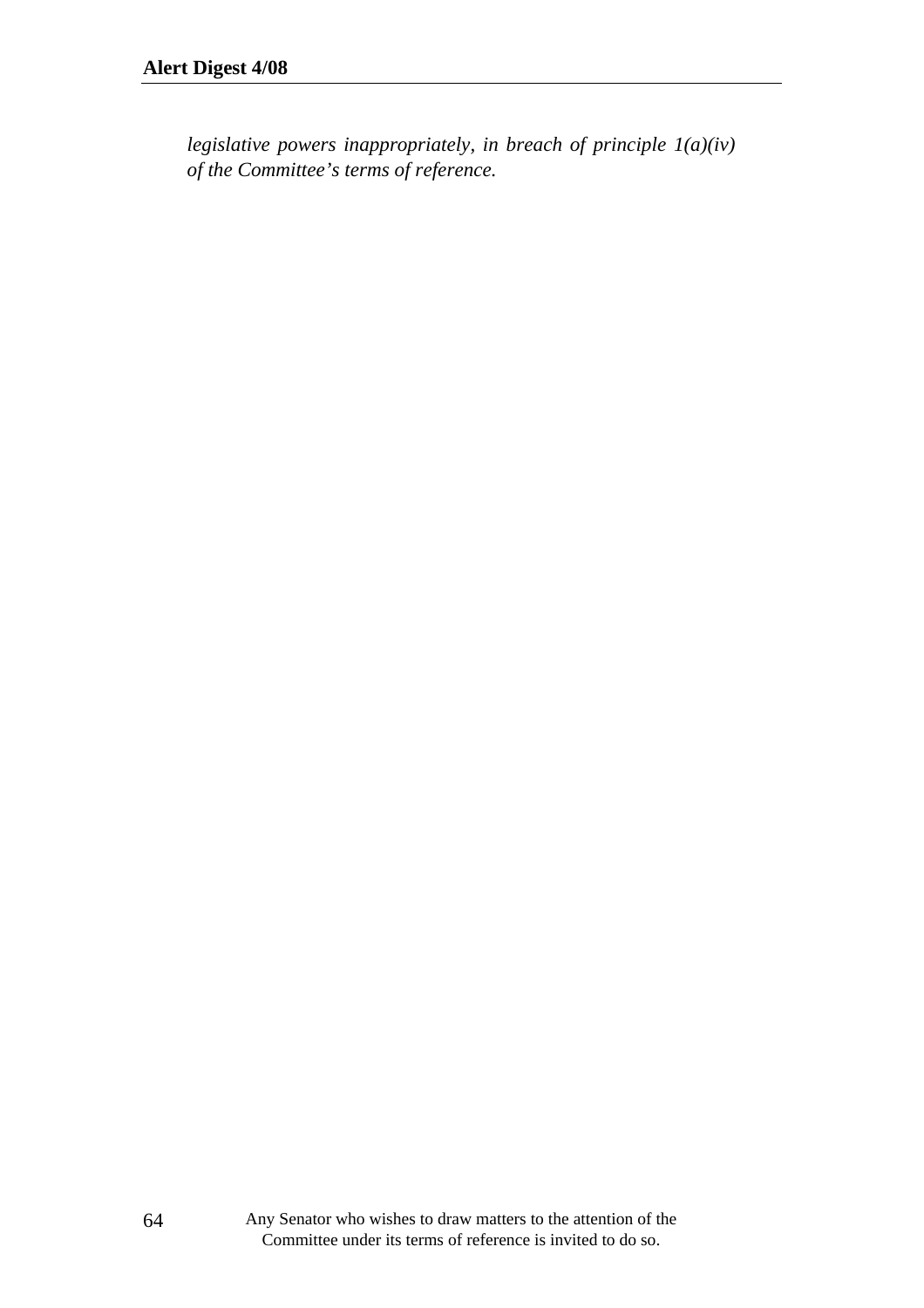# **Same-Sex Relationships (Equal Treatment in Commonwealth Laws—Superannuation) Bill 2008**

Introduced into the House of Representatives on 28 May 2008 Portfolio: Attorney-General

#### **Background**

This bill aims to eliminate discrimination against same-sex couples and the children of same sex relationships by amending the following Acts to enable death benefits to be conferred on de facto same-sex partners and children of a same-sex relationship, where they currently would have no entitlement: the *Parliamentary Contributory Superannuation Act 1948*, the *Superannuation Act 1922,* the *Superannuation Act 1976*, the *Federal Magistrates Act 1999*, the *Judges' Pensions Act 1968*, the *Law Officers Act 1964*, the *Defence Force Retirement and Death Benefits Act 1973*, the *Defence Forces Retirement Benefits Act 1948*, the *Retirement Savings Accounts Act 1997*, the *Small Superannuation Accounts Act 1995*, the *Superannuation (Government Cocontribution for Low Income Earners) Act 2003*, the *Superannuation Industry (Supervision) Act 1993*, the *Income Tax (Transitional Provisions) Act 1997* and the *Governor-General Act 1974*.

The bill also contains application provisions.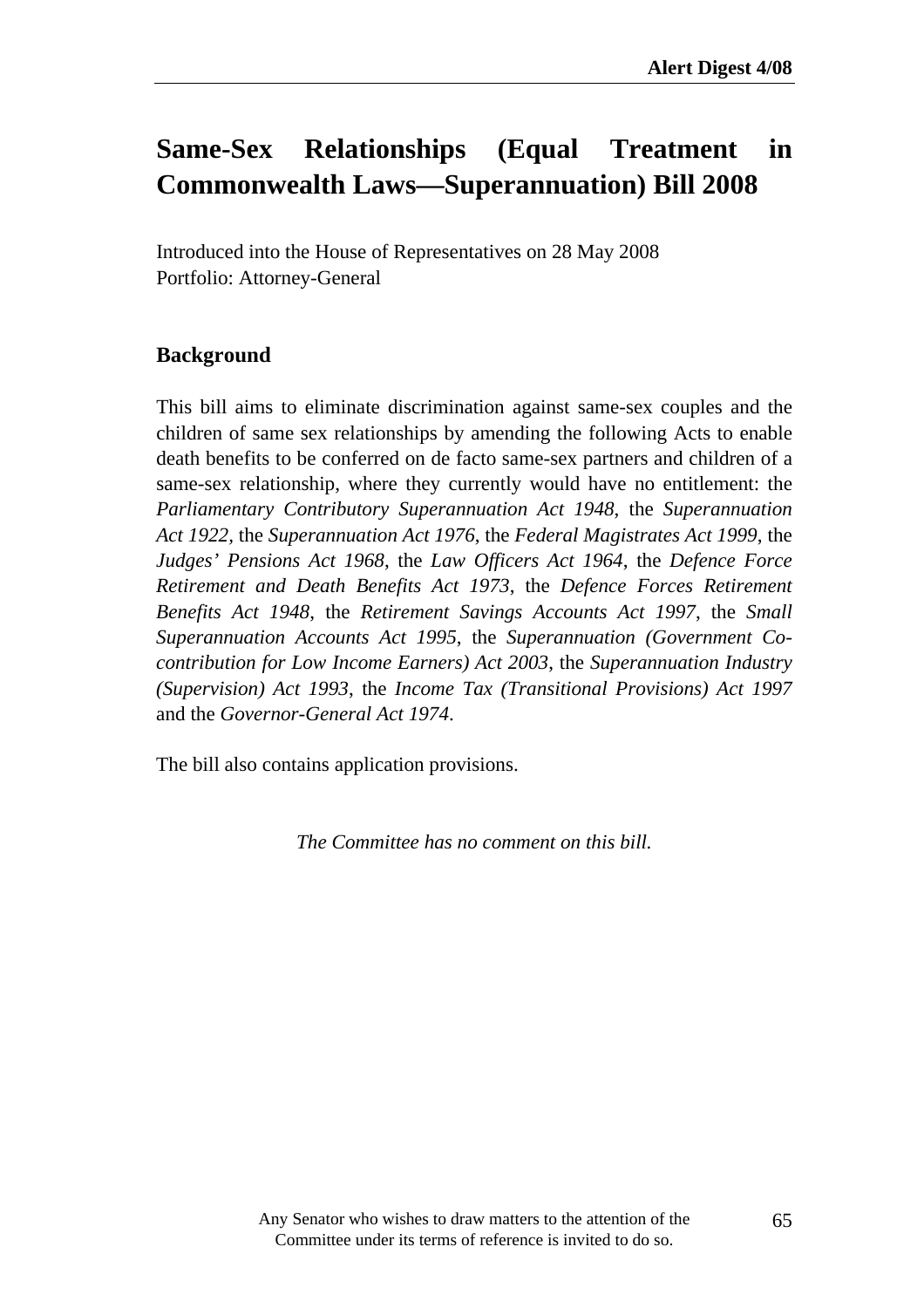# **Social Security and Other Legislation Amendment (Employment Entry Payment) Bill 2008**

Introduced into the House of Representatives on 29 May 2008 Portfolio: Employment and Workplace Relations

#### **Background**

This bill amends the *Income Tax Assessment Act 1997*, the *Social Security Act 1991* and the *Social Security (Administration) Act 1999* to repeal the 'employment entry payment' from 1 July 2008.

The bill also contains transitional provisions.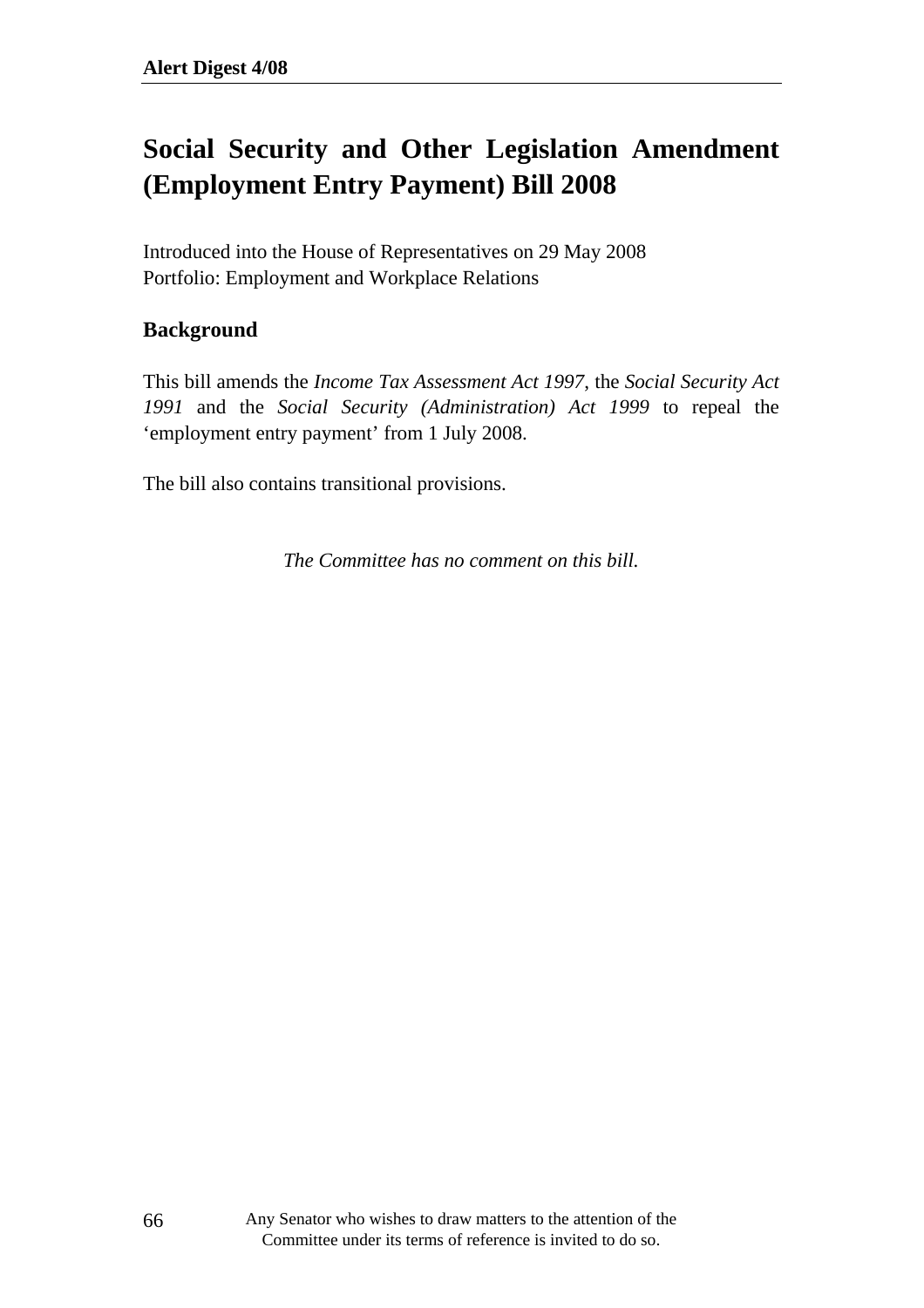# **Social Security and Veterans' Entitlements Legislation Amendment (One-off Payments and Other Budget Measures) Bill 2008**

Introduced into the House of Representatives on 14 May 2008 Portfolio: Families, Housing, Community Services and Indigenous Affairs

### **Background**

This bill amends a range of legislation, including the *Social Security Act 1991*, the *Social Security (Administration) Act 1999* and the *Veterans' Entitlements Act 1986*, to give effect to measures announced in the 2008 Budget to provide extra assistance to certain older Australians, carers and members of the veteran community.

The bill provides for a one-off payment of \$500 to eligible older Australians, eligible veterans, and to people who are receiving widow allowance, mature age allowance, partner allowance, wife pension or widow B pension for a period that includes 13 May 2008. The bill also provides for a one-off payment of \$1,000 to eligible carers.

In addition, the bill:

- contains provisions to enable administrative schemes to be established in relation to the one-off payments; and
- provides for a person's concession card to remain current for a maximum period of 13 weeks when the cardholder leaves Australia temporarily.

The bill also contains application provisions.

### **Determination of important matters by regulation Schedule 2, items 1 and 2 and Schedule 4, item 1**

Item 1 of Schedule 2 would grant to any of the Ministers administering provisions of the *Social Security Act 1991* a discretion to establish, by legislative instrument, a scheme under which one-off payments may be made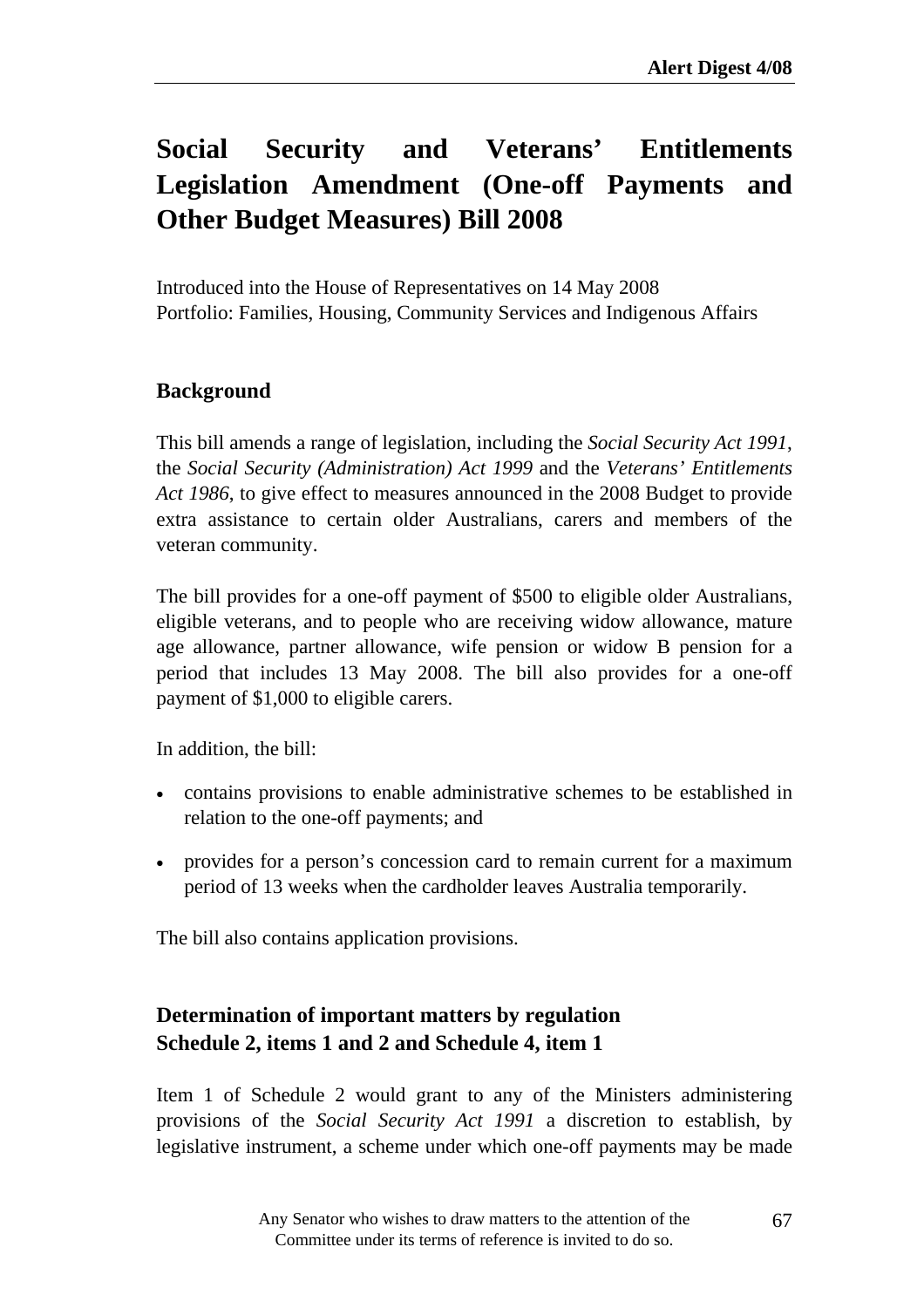to older Australians. Item 2 of the Schedule grants a similar discretion to the Minister administering the *Veterans' Entitlements Act 1986.* Similarly, item 1 of Schedule 4 grants the Minister administering part 2.5 of the *Social Security Act 1991* a discretion to establish, by legislative instrument, a scheme under which one off payments may be made to carers.

The bill further provides for payments under these schemes 'to be made out of the Consolidated Revenue Fund, which is appropriated accordingly.' The only limit on the width of this discretion is that the respective Minister must, among other things, consider that the scheme established by the primary legislation proposed in this bill 'does not produce appropriate results' (see paragraphs  $1(2)(a)$  and  $2(2)(a)$  of Schedule 2 and paragraph  $1(2)(a)$  of Schedule 4). The bill does not provide a definition of 'appropriate results'.

The Committee draws attention to provisions which may be considered to inappropriately delegate legislative powers of a kind that ought to be exercised by Parliament alone. In this instance, the detail of these schemes including, for example, the circumstances in which payments are to be made and the amount of the payment, is to be included in delegated legislation and the bill includes no limit on the amount of funds that can be appropriated to implement the schemes.

In addition, while any legislative instrument made under these provisions would be subject to review by the Senate Standing Committee on Regulations and Ordinances, the Terms of Reference of that Committee do not encompass the question of whether a Minister has properly exercised a discretion in deciding to make the legislative instrument. It therefore appears that these provisions may make the rights of possible beneficiaries of such schemes unduly dependent upon non-reviewable decisions.

The Committee notes that the Social Security and Veterans' Affairs Legislation Amendment (One-off Payments and Other 2007 Budget Measures) Bill 2007 contained almost identical provisions, on which the Committee commented in *Alert Digest No. 6 of 2007*. The Minister for Families, Community Services and Indigenous Affairs responded to that comment, saying, among other things, that

It is unlikely that the provisions in the [various] Acts, enabling a scheme to be made, will ever be used. This is consistent with the fact that the primary oneoff payment provisions were intended to cover all the known situations in which payments should be made. A scheme would be made only to cover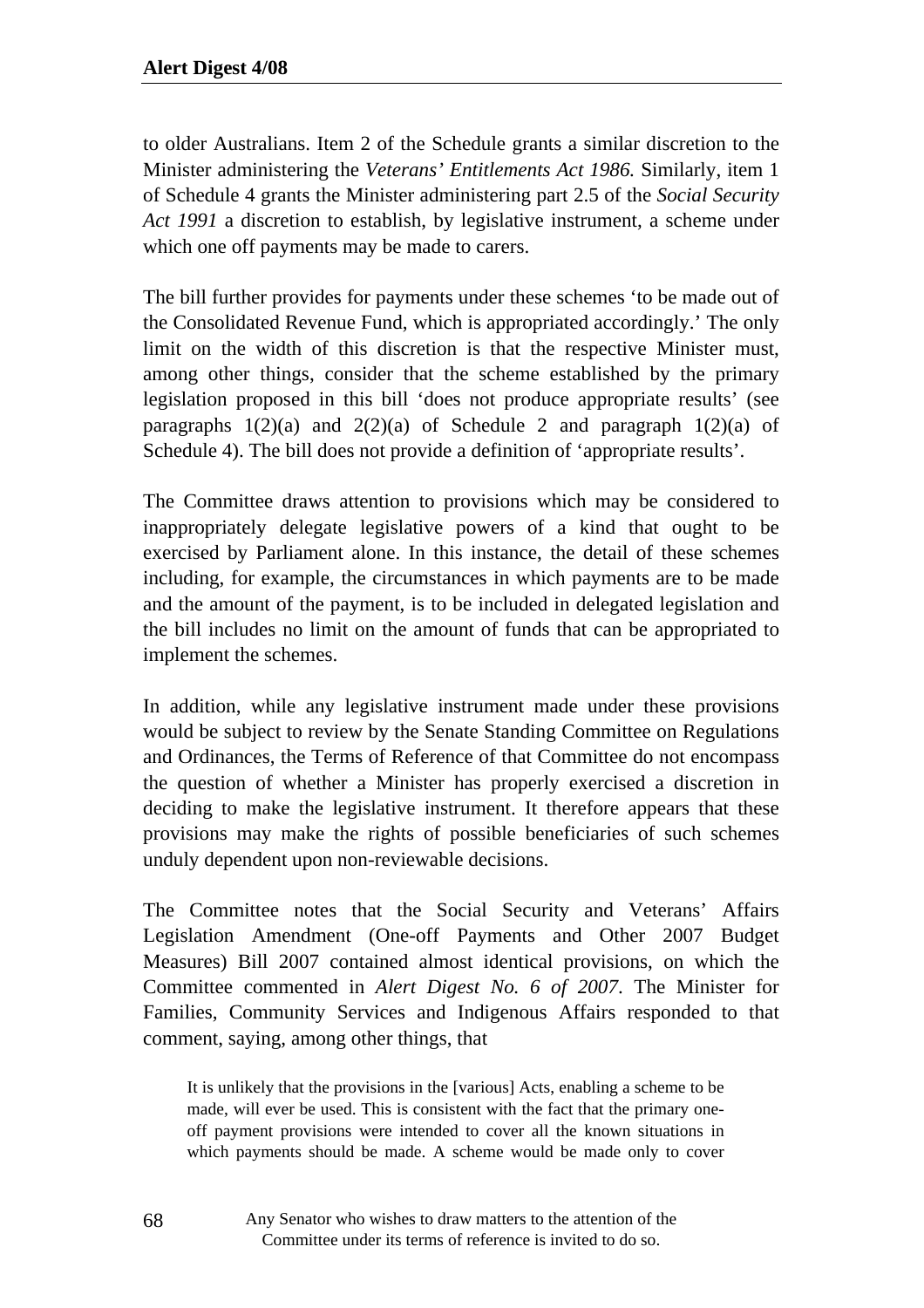unusual and unforeseen situations that come within the spirit of the one-off payment measures but are not strictly covered by the primary legislation. Clearly, it would be impractical to include such situations in primary legislation.

Similarly, and given the very slight use made of the scheme-enabling provisions in the past, and the fact that any future use is unlikely and would be small in scale, it is not considered necessary to provide for any funding limits and formal review of any decision to make a scheme. The special (standing) appropriation mechanism is appropriate to fund any such payments, consistent with the appropriation mechanism for one-off payments under the primary legislation and for payments generally under the family assistance law, social security law and *Veterans' Entitlements Act 1986*.

The tabling and disallowance process for any schemes made would give sufficient opportunity to address any issues arising.

The Committee thanked the Minister for that response, which addressed the Committee's concerns, and noted that 'it would have been helpful if [that] information had been included in the explanatory memorandum.' The explanatory memorandum to the 2008 bill (pages 10-11) gives an explanation of the current provisions which is identical to that provided by the former Minister to the Committee in 2007.

*In the circumstances, the Committee makes no further comment on these provisions.*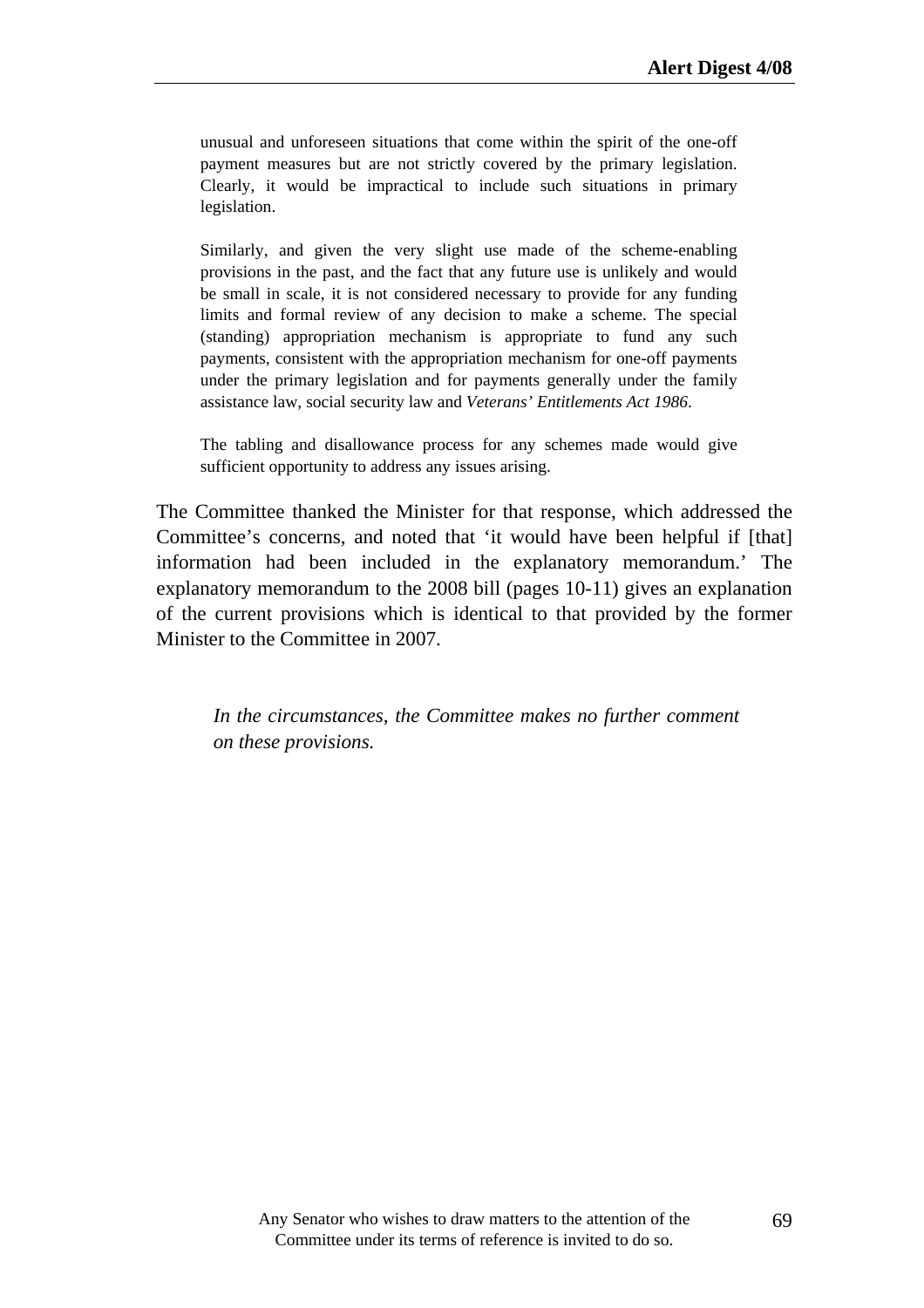# **Tax Laws Amendment (2008 Measures No. 3) Bill 2008**

Introduced into the House of Representatives on 29 May 2008 Portfolio: Treasury

### **Background**

This bill amends the *Income Tax Assessment Act 1997* and the *Taxation Administration Act 1953* to implement a range of changes to Australia's tax law.

Schedule 1 amends the *Income Tax Assessment Act 1997* to restore the original tax treatment of rights issued by companies to shareholders to acquire additional shares. The amendments aim to overcome the impact of the High Court of Australia's decision in *Commissioner of Taxation v McNeil*.

Schedule 2 amends the *Taxation Administration Act 1953* to correct deficiencies in the goods and services tax refund restriction provisions and in the four-year time limit on indirect tax and fuel tax credit related liabilities and entitlements to refunds related to indirect tax and fuel tax credits.

Schedule 3 amends the *Income Tax Assessment Act 1997* to exempt rent assistance paid to Austudy recipients (in the 2007-08 income year and later years) from income tax.

Schedule 4 amends the *Income Tax Assessment Act 1997* to exempt the Carer Adjustment Payment (paid in the 2007-08 income year and later income years) from income tax.

The bill also contains application and transitional provisions.

### **Retrospective application Schedule 1, item 9**

Item 9 of Schedule 1 provides that the amendments made by that Schedule apply to rights issued to shareholders and unitholders on or after 1 July 2001.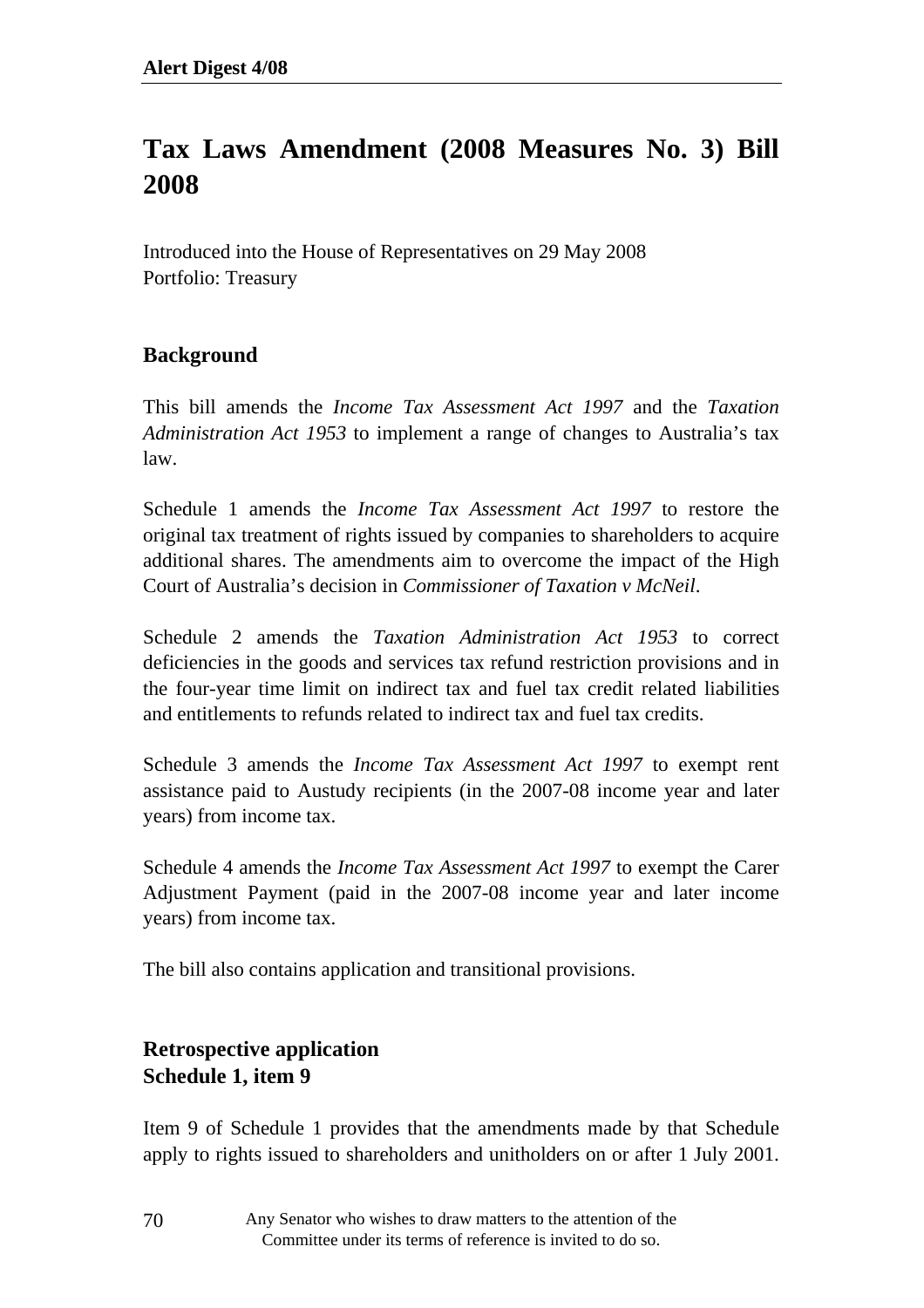As a matter of practice, the Committee draws attention to any bill that seeks to have retrospective impact and will comment adversely where such a bill has a detrimental effect on people. In this instance, however, the Committee notes from the explanatory memorandum that the 'retrospective application of these amendments will not disadvantage taxpayers.'

*In the circumstances, the Committee makes no further comment on this provision.*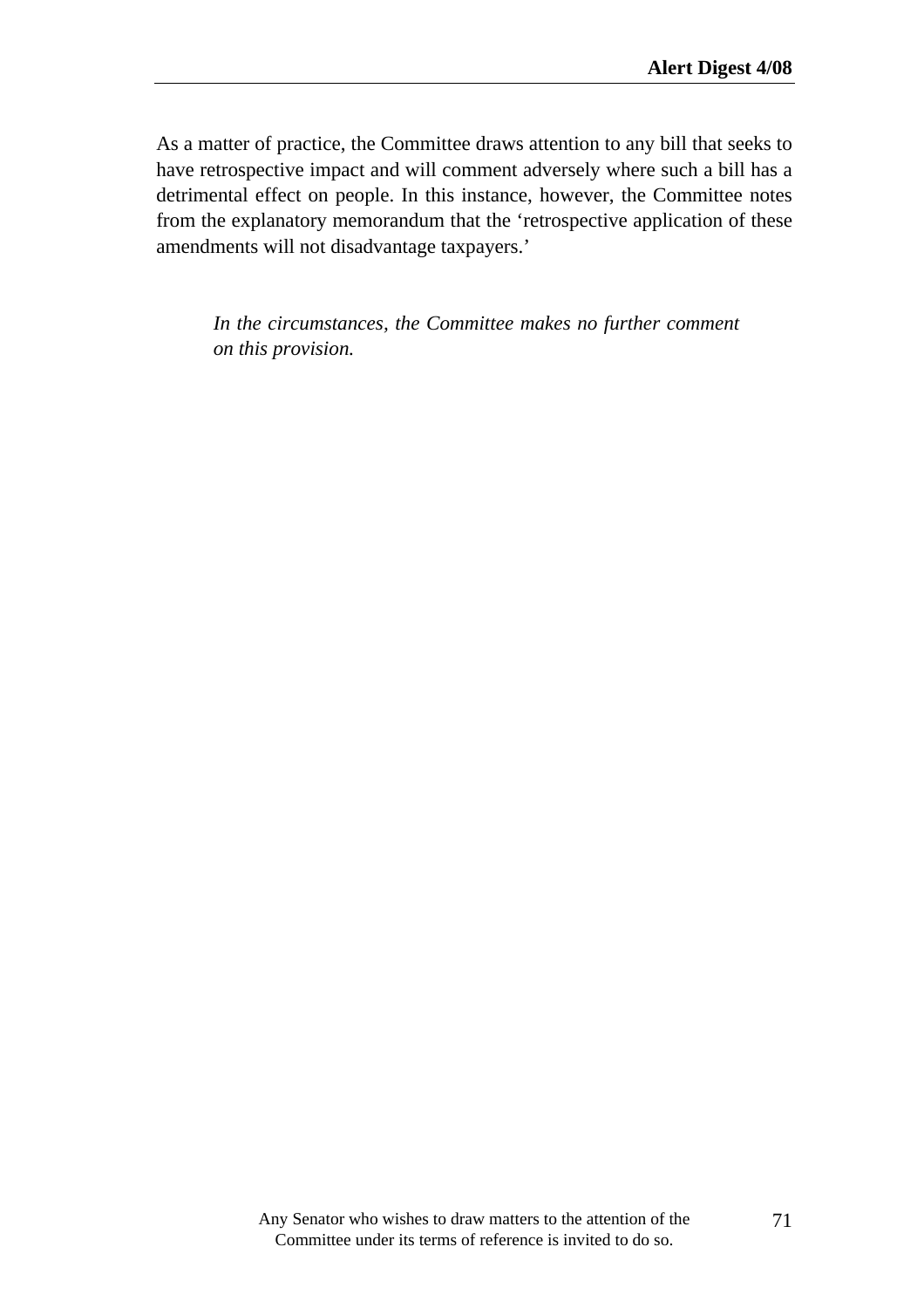## **Tax Laws Amendment (Budget Measures) Bill 2008**

Introduced into the House of Representatives on 27 May 2008 Portfolio: Treasury

#### **Background**

This bill amends the *Fringe Benefits Tax Assessment Act 1986*, the *Income Tax Assessment Act 1936* and the *Income Tax Assessment Act 1997* to implement measures announced in the 2008-09 Budget. The amendments:

- ensure that food or drink provided as part of a salary sacrifice arrangement is excluded from the Fringe Benefits Tax (FBT) exemption that applies to property consumed on an employer's premises;
- restrict the FBT exemption for eligible work-related items to items that are used primarily for work-related purposes and limits the exemption to one item per employee per FBT year, unless the item is a replacement item;
- provide that an employee who wishes to be assessed on discounts on shares or rights received in the year of acquisition must make the election in the income tax return for the income year in which the shares or rights are acquired;
- ensure that a trustee or beneficiary of an employee share trust is not subject to capital gains tax where an employee who exercises employee share scheme rights becomes absolutely entitled to the shares in the trust; and
- increase the period over which taxpayers write off for tax purposes depreciable in-house software, from 2½ years to four years.

The bill also contains application and transitional provisions.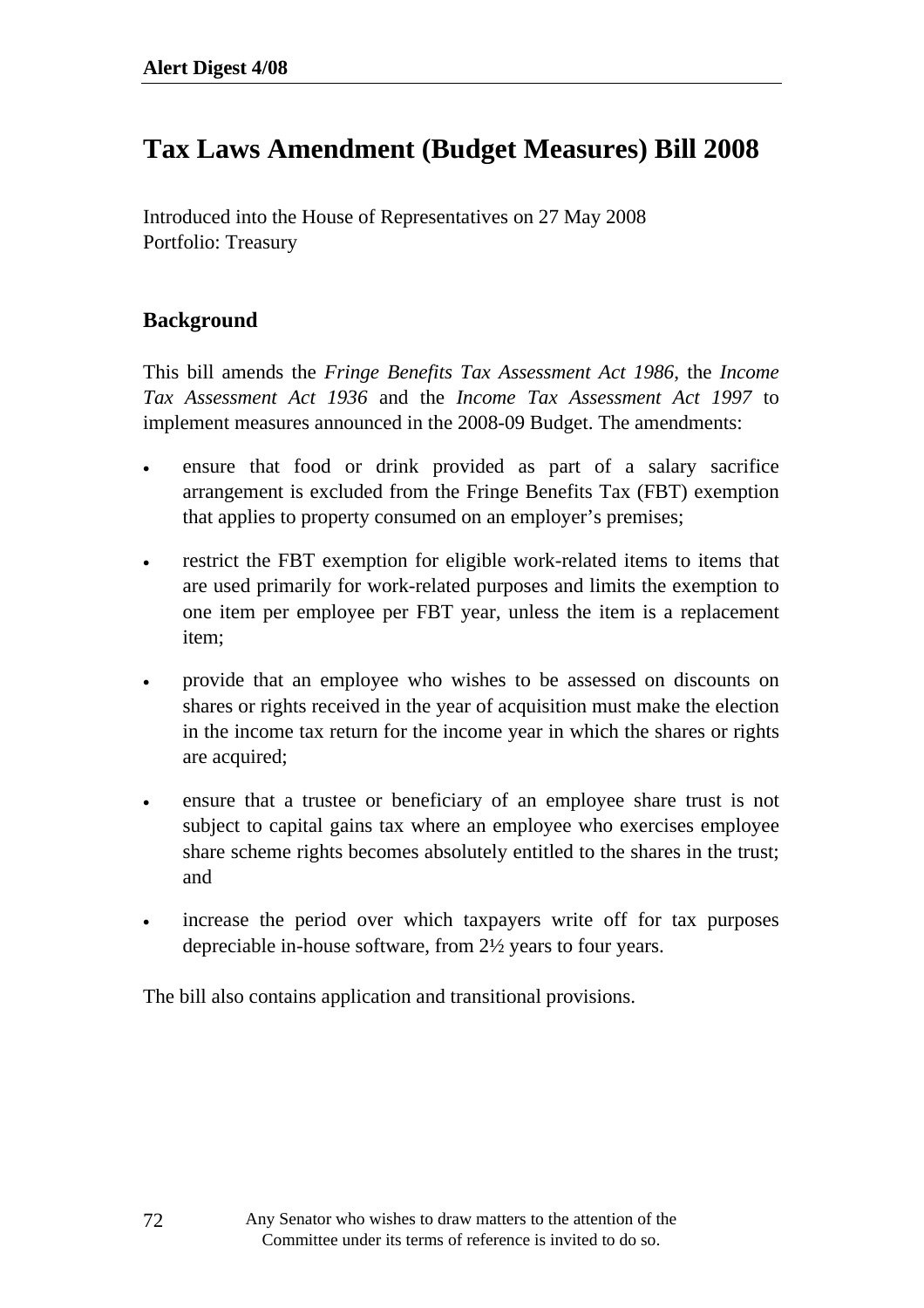### **Retrospective application Schedules 1 and 2**

Most of the substantive amendments made by this bill will apply from 7.30pm on 13 May 2008, and therefore, to some extent, retrospectively. As a matter of practice, the Committee draws attention to any bill that seeks to have retrospective impact and will comment adversely where such a bill has a detrimental effect on people.

The Committee will not generally comment adversely, however, where the bill implements a tax or revenue measure in respect of which the relevant Minister has published a date from which the measure is to apply, the publication took place prior to the date of application, and the legislation is introduced into the parliament within six months. This is the case in respect of the current bill, which implements measures announced in the 2008-09 Budget.

*In the circumstances, the Committee makes no further comment on these provisions.*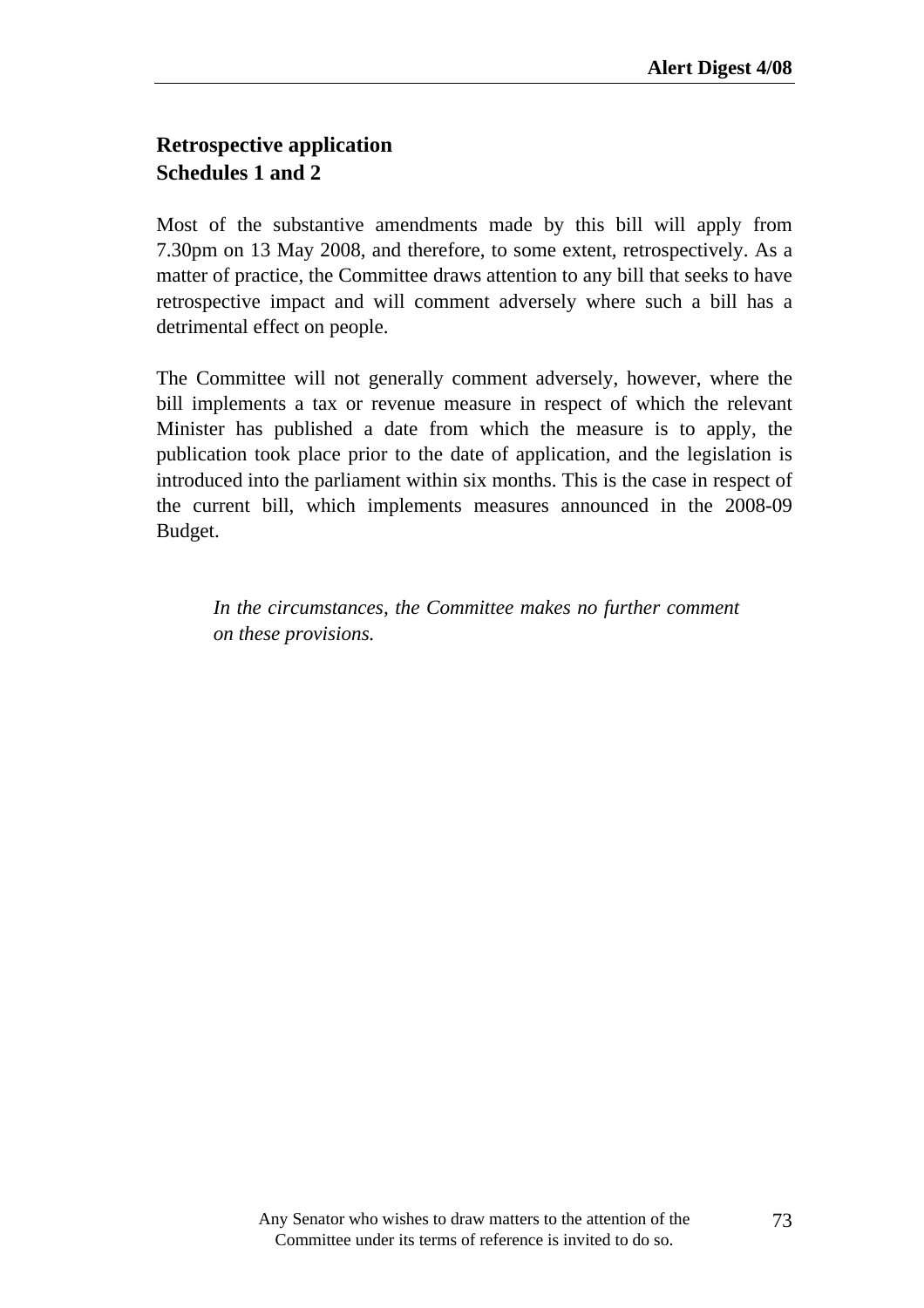# **Tax Laws Amendment (Luxury Car Tax) Bill 2008**

Introduced into the House of Representatives on 26 May 2008 Portfolio: Treasury

#### **Background**

Part of a package of four bills, this bill amends the *A New Tax System (Luxury Car Tax) Act 1999* to insert, into several sections of the Act, a definition of 'rate' – being the rate applicable under the *A New Tax System (Luxury Car Imposition—General) Act 1999;* or the *A New Tax System (Luxury Car Imposition—Customs) Act 1999* or the *A New Tax System (Luxury Car Imposition—Excise) Act 1999.*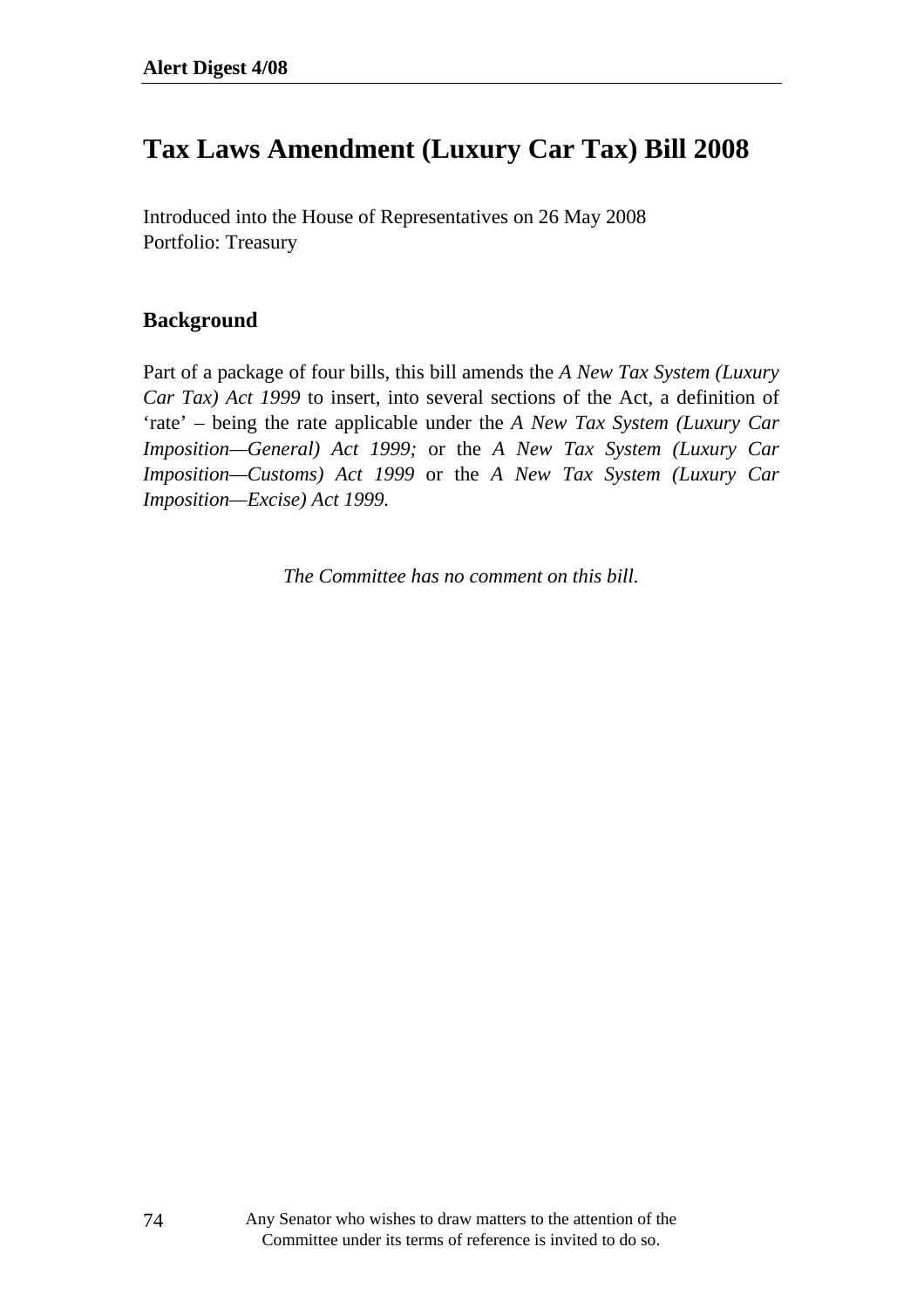# **Tax Laws Amendment (Medicare Levy and Medicare Levy Surcharge) Bill 2008**

Introduced into the House of Representatives on 27 May 2008 Portfolio: Treasury

### **Background**

Introduced with the Tax Laws Amendment (Medicare Levy Surcharge Thresholds) Bill 2008, this bill amends the *A New Tax System (Medicare Levy Surcharge—Fringe Benefits) Act 1999* and the *Medicare Levy Act 1986* to:

- increase the Medicare levy low-income thresholds for individuals and families and the dependent child/student component of the family threshold, in line with movements in the consumer price index; and
- increase the Medicare levy low-income threshold for pensioners below age pension age so that they do not have a Medicare levy liability where they do not have an income tax liability.

The increased thresholds are to apply from the 2007-08 year of income and later years of income.

The bill also contains application provisions.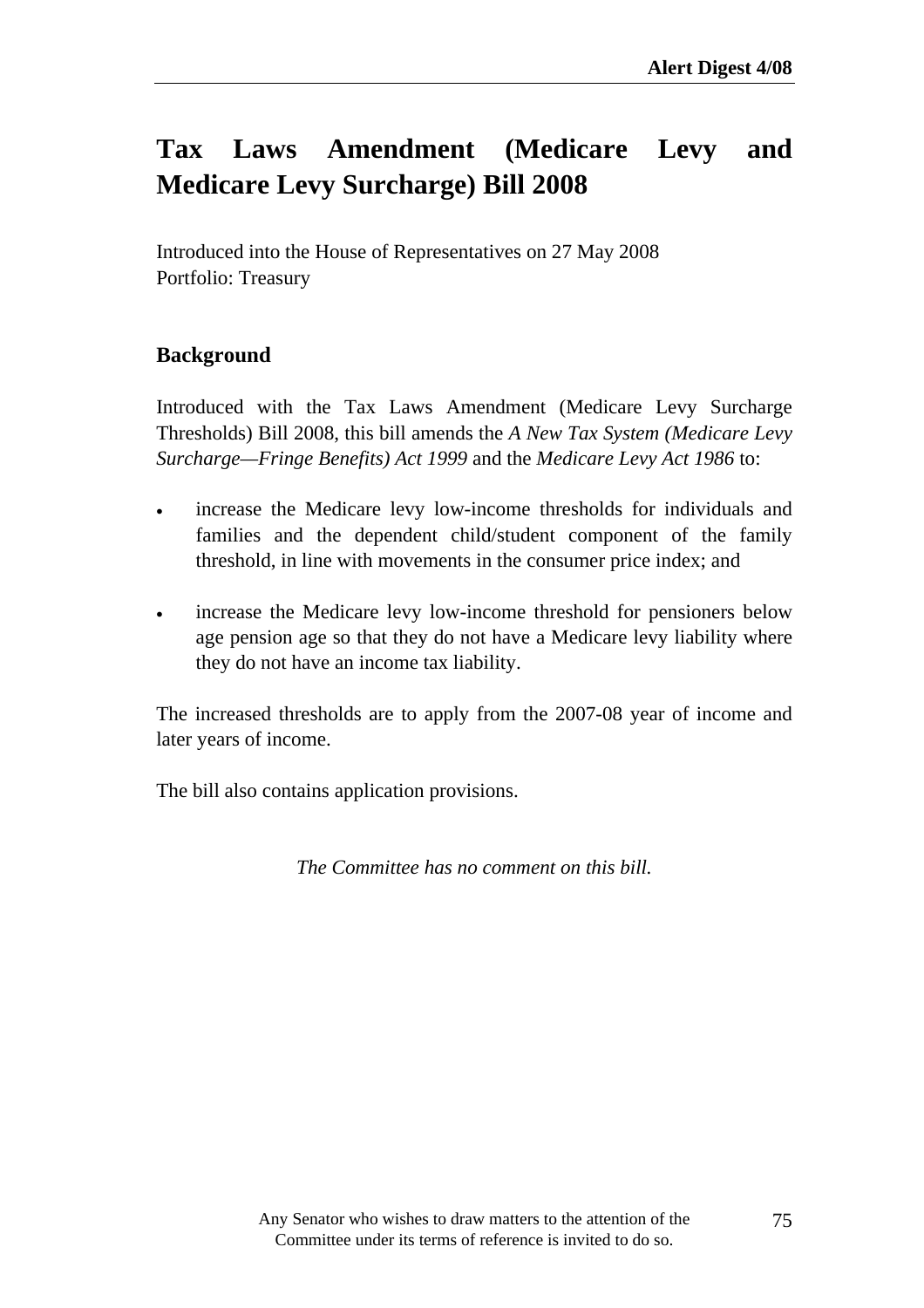# **Tax Laws Amendment (Medicare Levy Surcharge Thresholds) Bill 2008**

Introduced into the House of Representatives on 27 May 2008 Portfolio: Treasury

### **Background**

Introduced with the Tax Laws Amendment (Medicare Levy and Medicare Levy Surcharge) Bill 2008, this bill amends the *A New Tax System (Medicare Levy Surcharge—Fringe Benefits) Act 1999* and the *Medicare Levy Act 1986* to:

- increase the Medicare levy surcharge threshold for individuals from \$50,000 to \$100,000; and
- increase the Medicare levy surcharge threshold for families from \$100,000 to \$150,000.

The thresholds are to apply from the 2008-09 year of income and later years of income.

The bill also contains application provisions.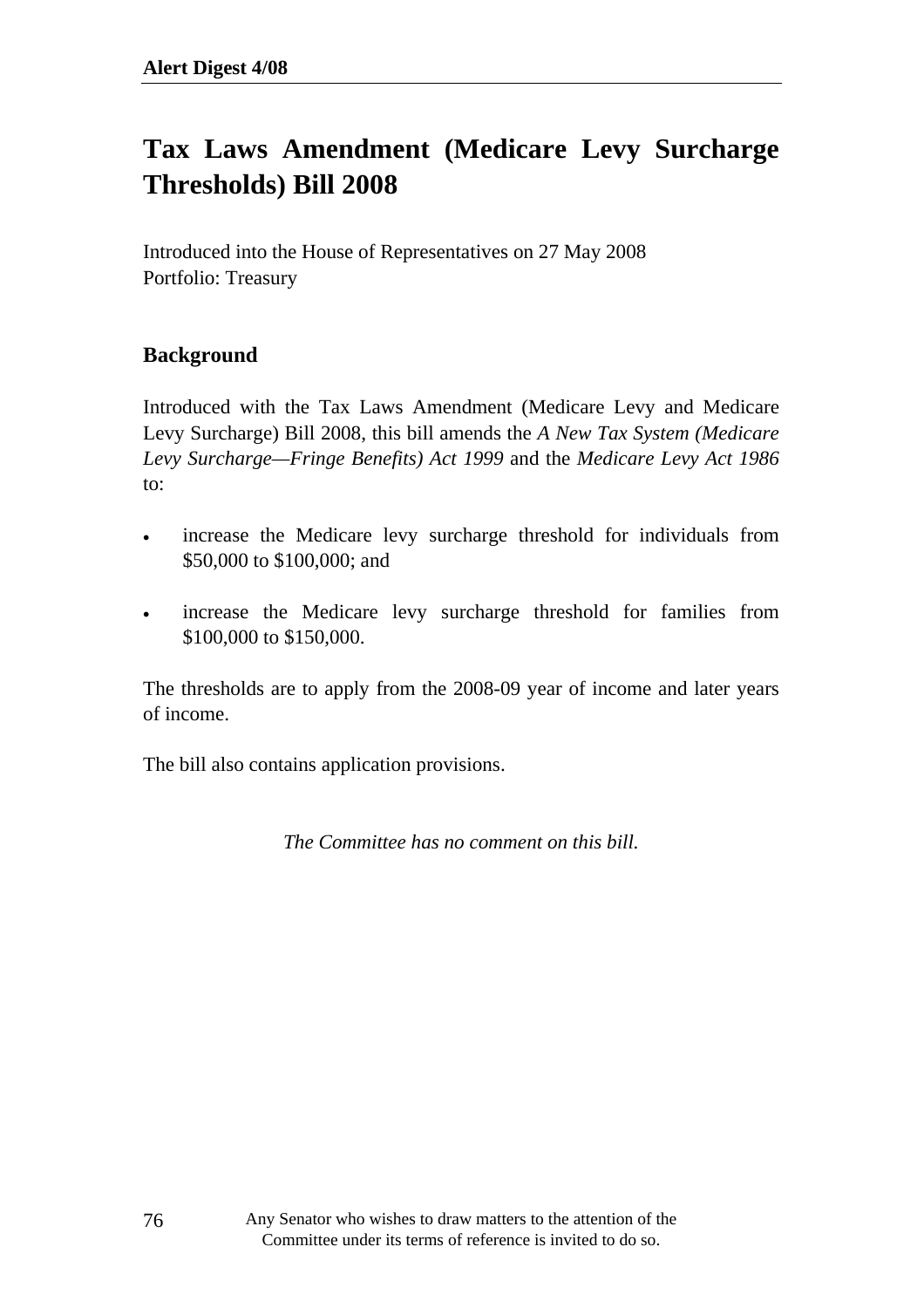# **Unit Pricing (Easy comparison of grocery prices) Bill 2008**

Introduced into the Senate on 15 May 2008 By Senator Fielding

### **Background**

This bill amends the *National Measurement Act 1960* to introduce a compulsory comparative pricing system (also known as unit pricing) for all products sold in retail grocery stores. The bill also:

- requires retailers to prominently display posters and pamphlets containing information about unit pricing and how it can be used by consumers;
- requires retailers to display both the price and unit price for specified grocery items;
- establishes an enforcement regime, including providing for the appointment of unit pricing inspectors and detailing their powers; and
- provides for civil and criminal penalties and infringement notice penalties for breaches of the Act.

### **Explanatory memorandum**

The Committee notes that this bill, introduced as a private Senator's bill, was accompanied only by a second reading speech and was introduced without an explanatory memorandum. The consideration of bills by the Committee and by the Parliament is assisted if they are accompanied by an explanation of the intent and operation of the proposed amendments, preferably in the form of an explanatory memorandum. The Committee recognises, of course, that private Senators and Members do not generally have access to the resources of departments and agencies to assist in the development of such documents. In this case, the Committee notes that the second reading speech provides some explanation of the intent and operation of the proposed amendments.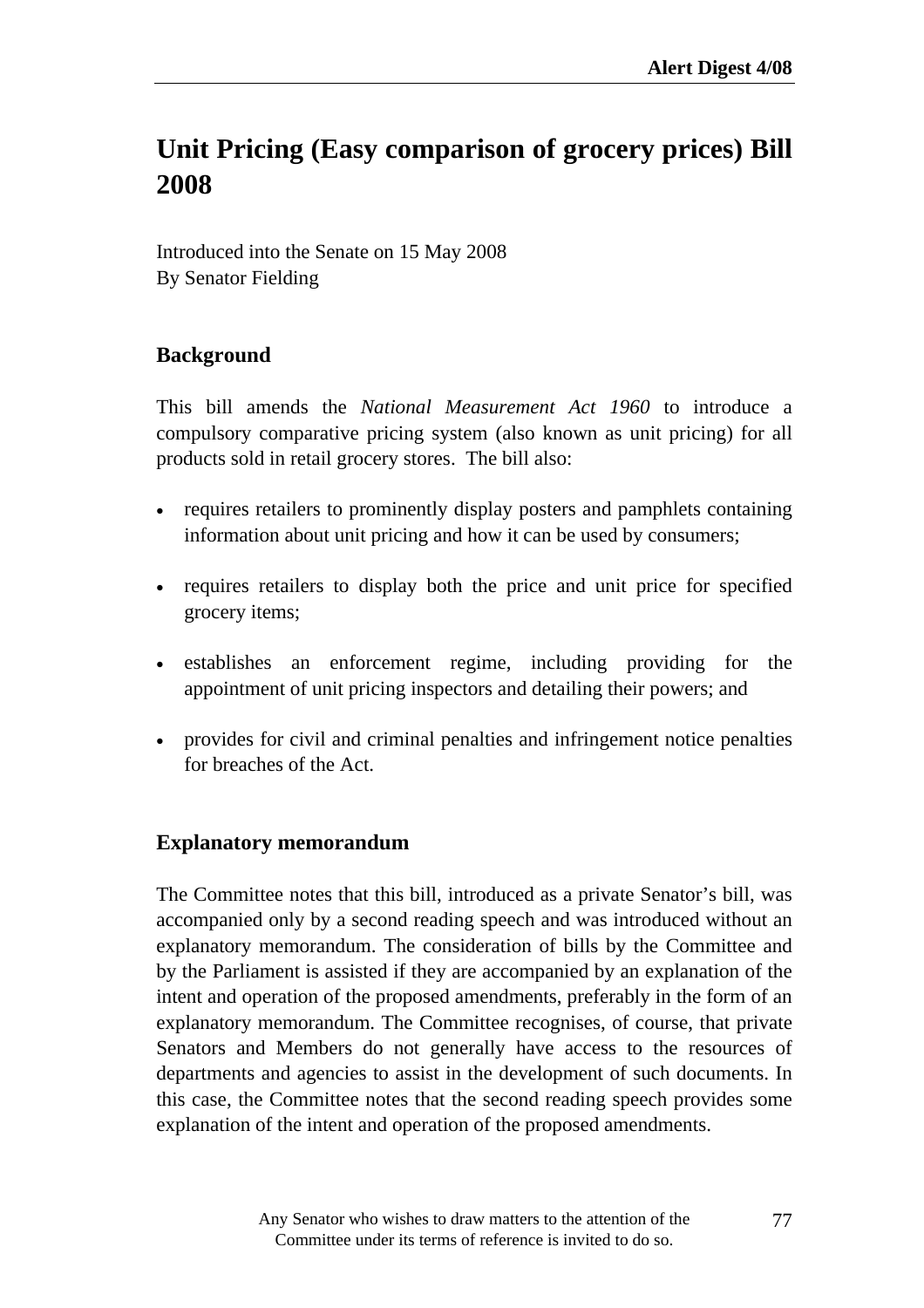In this context, the Committee notes that the Department of the Senate has developed a set of guidelines to assist Senators with the preparation of private bills and explanatory material, *Preparing Private Senator's Bills, Explanatory Memoranda and Second Reading Speeches: A Guide for Senators*. This guide, which is available from the Clerk Assistant (Procedure) and on the Senate's intranet site, may assist Senators and Members in preparing explanatory memoranda.

*In the circumstances, the Committee makes no further comment on this issue.* 

### **Commencement on Proclamation Schedule 1**

Item 2 in the table to subclause 2(1) provides that Schedule 1 shall commence on Proclamation, but that it must commence 12 months after Assent in any event.

The Committee will generally not comment where a bill specifies a period of delayed commencement of six months or less. Where the delay is longer, the Committee expects that the explanatory memorandum to the bill will provide an explanation. This is consistent with Paragraph 19 of Drafting Direction No. 1.3, which states that 'if the Specified period option is chosen, the period should generally not be longer than 6 months. A longer period should be explained in the Explanatory Memorandum'.

Unfortunately, in the absence of an explanatory memorandum, there is no explanation for this extended delay in commencement. The Committee therefore **seeks the Senator's advice** regarding the reasons for this commencement provision.

*Pending the Senator's advice, the Committee draws Senators' attention to the provision, as it may be considered to delegate legislative powers inappropriately, in breach of principle 1(a)(iv) of the Committee's terms of reference.* 

> Any Senator who wishes to draw matters to the attention of the Committee under its terms of reference is invited to do so.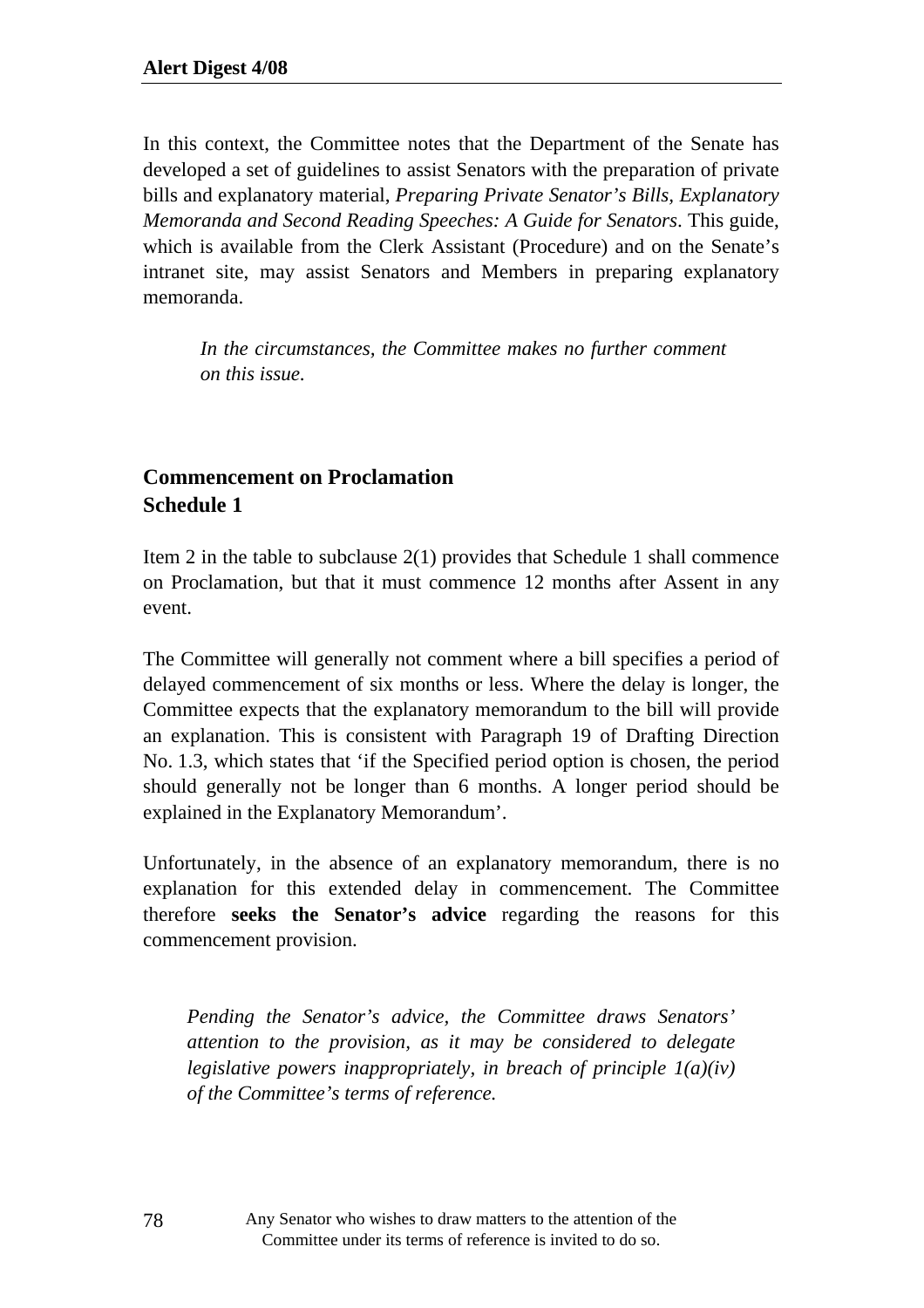### **Legislative Instruments Act—declarations Schedule 1, item 2**

Proposed new subsection 18ZZU(5) of the *National Measurement Act 1960*, to be inserted by item 2 of Schedule 1, provides that a remedial direction, which may be given by the Secretary of the Department administering this provision, is not a legislative instrument. In the absence of an explanatory memorandum, it is not clear to the Committee whether this provision is merely declaratory (and included for the avoidance of doubt) or expresses a policy intention to exempt the remedial direction from the usual tabling and disallowance regime set out in the *Legislative Instruments Act 2003.*

The Committee **seeks the advice of the Senator** whether this provision is declaratory in nature or provides for a substantive exemption. If it provides for a substantive exemption, the Committee **seeks the Senator's advice** about why an exemption is considered appropriate.

*Pending the Senator's advice, the Committee draws Senators' attention to the provision, as it may be considered to insufficiently subject the exercise of legislative power to parliamentary scrutiny, in breach of principle 1(a)(v) of the Committee's terms of reference.*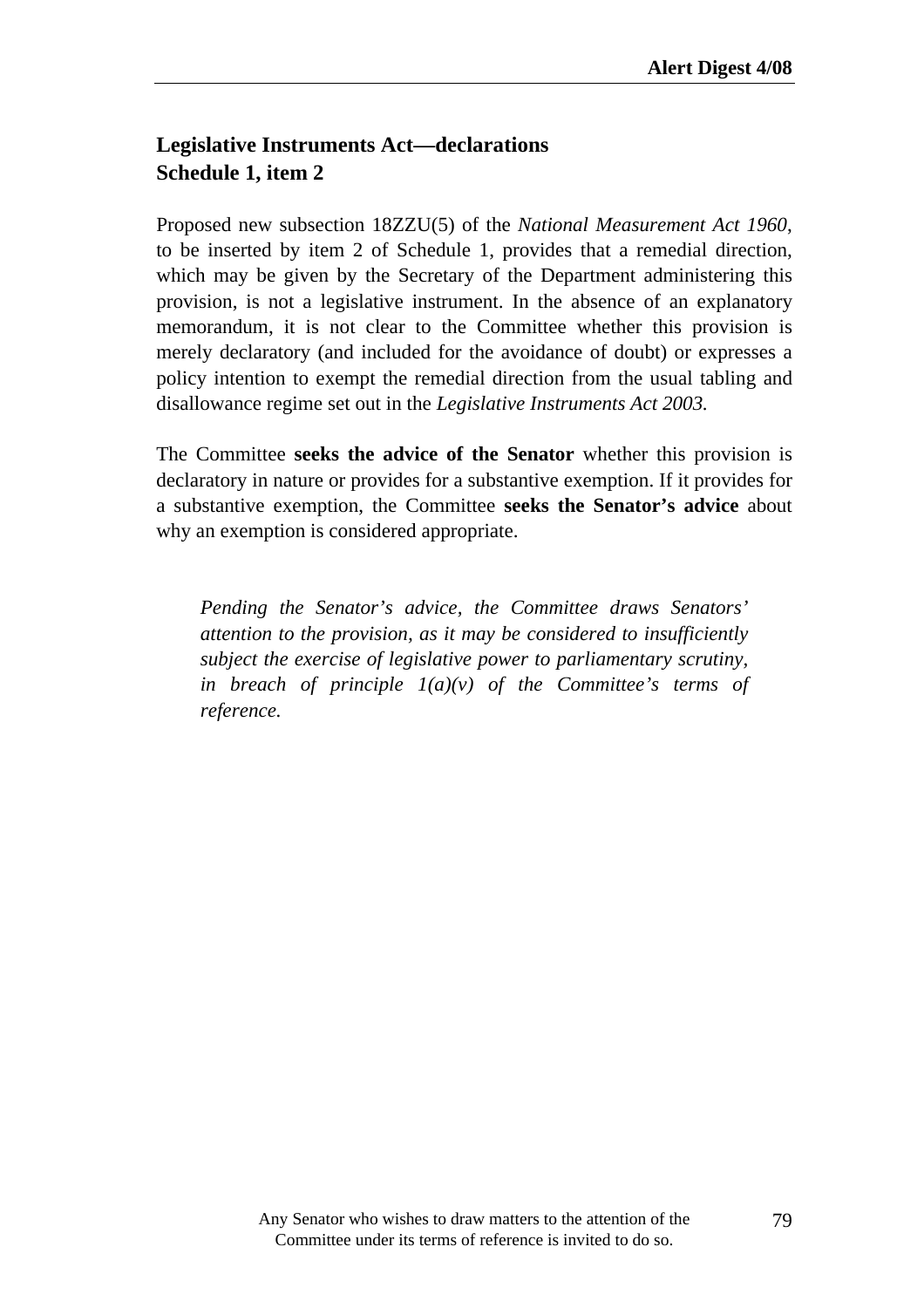# **Wheat Export Marketing Bill 2008**

Introduced into the House of Representatives on 29 May 2008 Portfolio: Agriculture, Fisheries and Forestry

#### **Background**

80

Introduced with the Wheat Export Marketing (Repeal and Consequential Amendments) Bill 2008, this bill establishes a system for regulating the export of bulk wheat. The bill:

- establishes a new industry regulator, Wheat Exports Australia (WEA), which will control bulk wheat exports by managing an export accreditation scheme, and sets out the functions, powers and membership of WEA;
- authorises WEA to formulate a 'wheat export accreditation scheme', by legislative instrument, which provides for the accreditation of companies as accredited wheat exporters;
- establishes criteria for the accreditation of companies under the scheme, conditions of accreditation, cancellation and surrender of accreditation, and reporting requirements;
- provides for an internal review of decisions made by the WEA in respect of the accreditation scheme, and for review by the Administrative Appeals Tribunal;
- provides for WEA to maintain a register of accredited wheat exporters, which is available for inspection on the internet;
- provides WEA with information gathering powers and the power to order an external audit of an accredited wheat exporter;
- establishes a WEA Special Account for the purposes of the *Financial Management and Accountability Act 1997;*
- establishes a civil penalty regime for breaches of the Act; and
- provides for the Productivity Commission to begin to conduct a review of the Act and the accreditation scheme before 1 January 2011.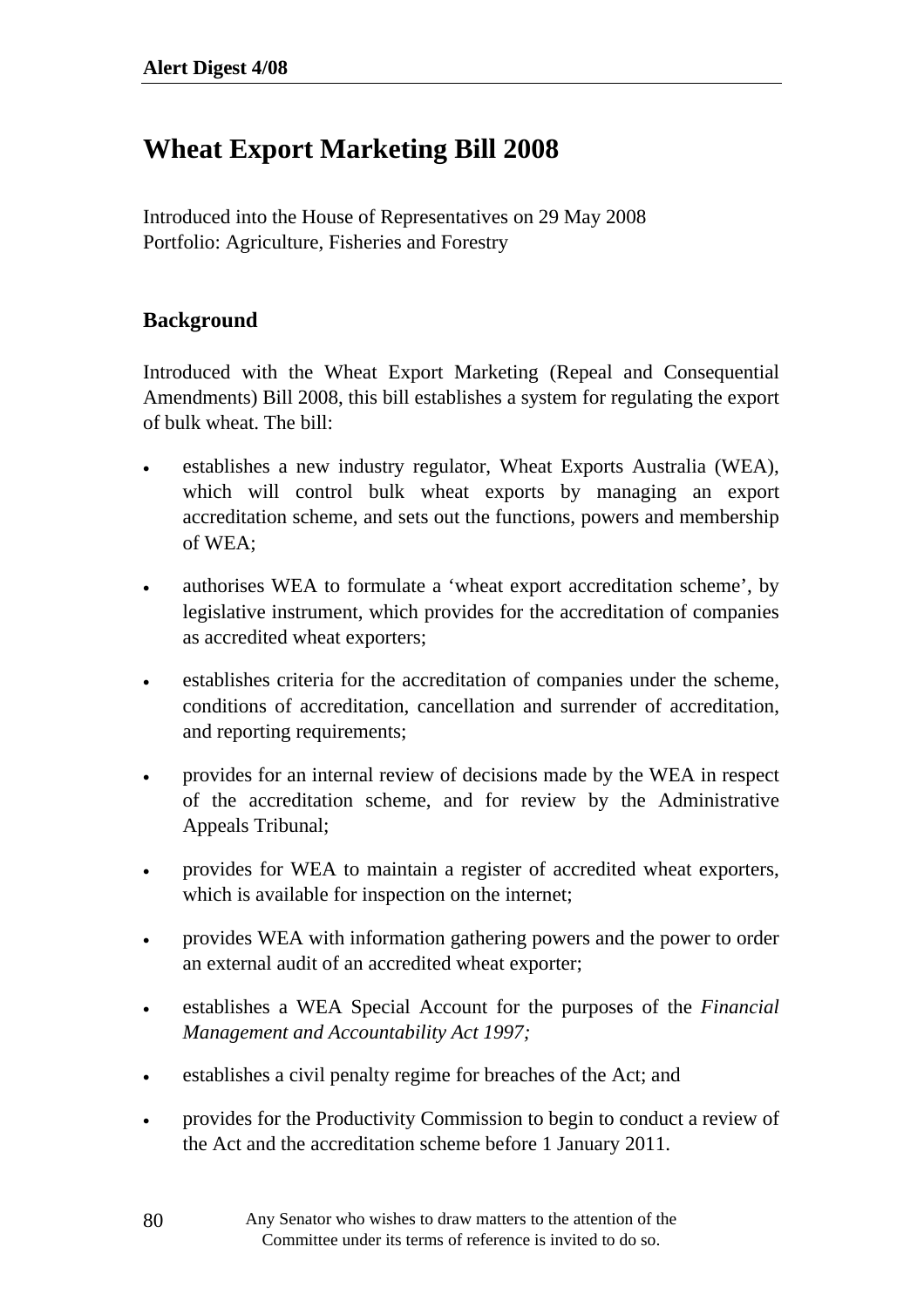### **Setting the rate of a fee by regulation Subclause 10(1) and paragraph 69(2)(c)**

Subclause 10(1) provides that 'The wheat export accreditation scheme may provide that an application under the scheme must be accompanied by the fee (if any) specified in the scheme.' Subclause  $8(1)$  provides that the WEA may formulate the wheat export accreditation scheme by legislative instrument. As such, the combined effect of these subclauses is that a fee may be set by delegated legislation. Similarly, paragraph 69(2)(c) provides that an application for reconsideration of decisions 'must be accompanied by the fee (if any) specified in the legislative instrument made by WEA.

The Committee has consistently drawn attention to legislation that provides for the rate of a fee or levy to be set by regulation. Where the rate of a fee is to be set by subordinate legislation, the Committee expects that there will be some limits imposed on the exercise of this power. In this case, the Committee notes that subclause 10(2) provides that 'a fee under subsection (1) must not be such as to amount to taxation' and subclause 69(5) also provides that a fee specified under [paragraph  $69(2)(c)$ ] must not be such as to amount to taxation', thus implying a limit on the amount of the fees. The Committee further notes that the explanatory memorandum to the bill makes it clear that such fees 'must be charged on a cost recovery basis…'.

*In the circumstances, the Committee makes no further comment on these provisions.*

### **Standing (special) appropriation Clause 58**

Subclause 58 establishes the Wheat Exports Australia Special Account. If an Act establishes a Special Account and identifies the purposes of the account then, by virtue of section 21 of the *Financial Management and Accountability Act 1997,* the consolidated revenue fund is appropriated for those purposes. This proposed new section is, therefore, establishing a standing appropriation.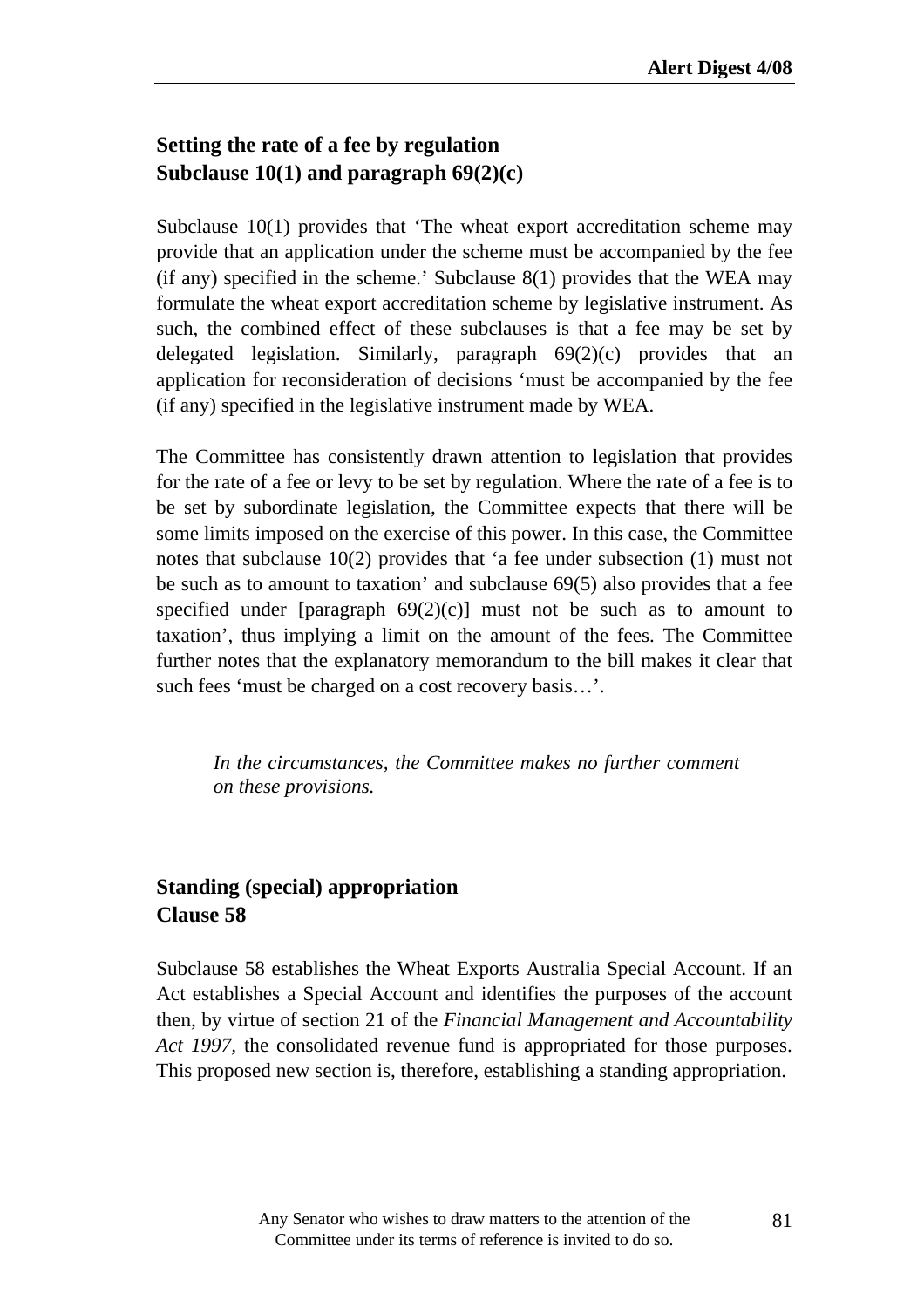In its *Fourteenth Report of 2005*, the Committee stated that:

*The appropriation of money from Commonwealth revenue is a legislative function. The committee considers that, by allowing the executive government to spend unspecified amounts of money for an indefinite time into the future, provisions which establish standing appropriations may, depending on the circumstances of the legislation, infringe upon the committee's terms of reference relating to the delegation and exercise of legislative power.* 

The Committee expects that the explanatory memorandum to a bill establishing a standing appropriation will include an explanation of the reason the standing appropriation was considered necessary. In this instance, the Committee notes that the explanatory memorandum (page 38) states that 'a special account is desired so that revenue raised from the Wheat Export Charge and from application fees will be clearly identifiable to the wheat industry.

*In the circumstances, the Committee makes no further comment on the provision.*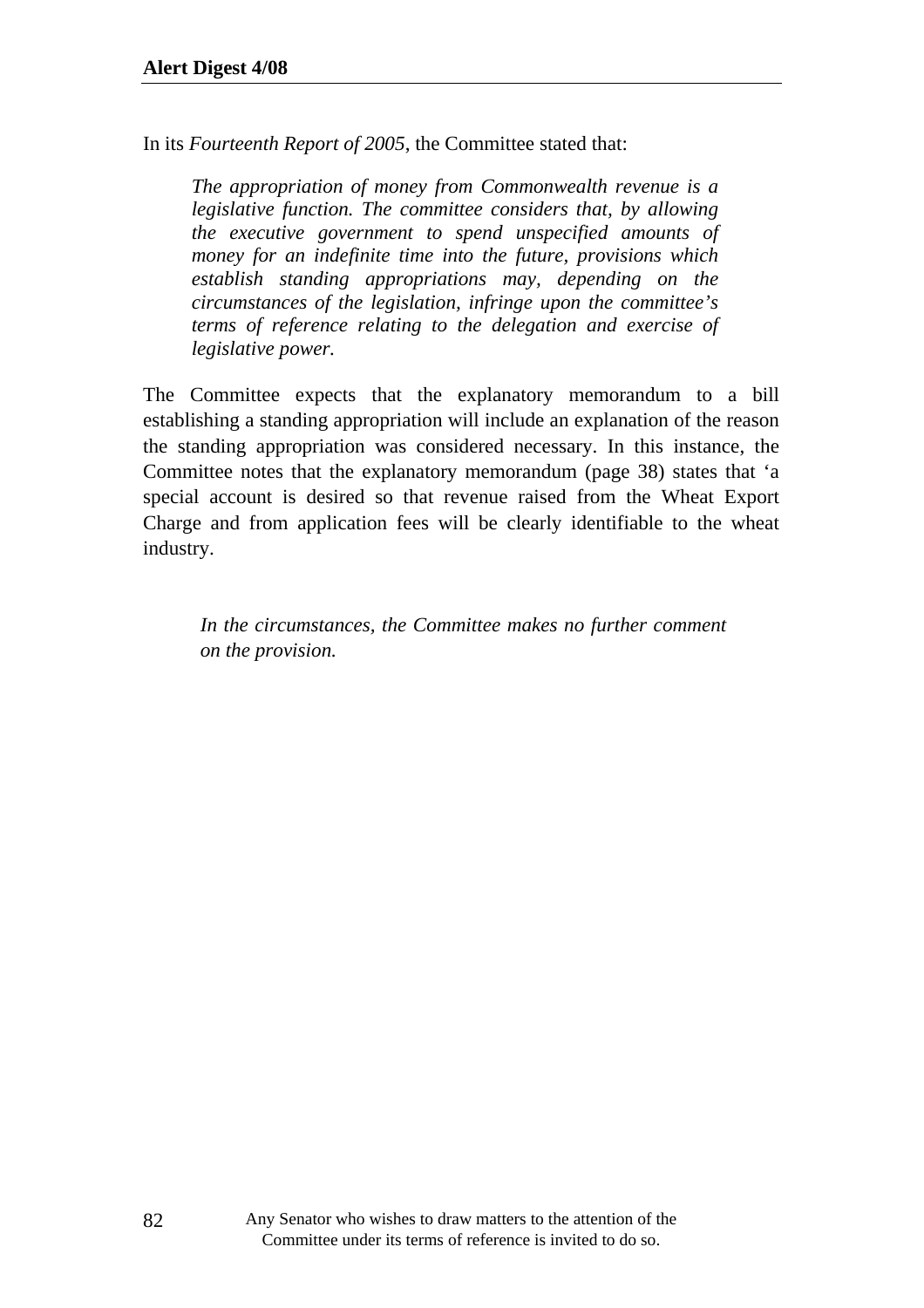# **Wheat Export Marketing (Repeal and Consequential Amendments) Bill 2008**

Introduced into the House of Representatives on 29 May 2008 Portfolio: Agriculture, Fisheries and Forestry

### **Background**

Introduced with the Wheat Export Marketing Bill 2008, this bill repeals the *Wheat Marketing Act 1989* and makes consequential amendments to the *Criminal Code Act 1995*, the Customs (Prohibited Exports) Regulations 1958, the Financial Management and Accountability Regulations 1997, the *Freedom of Information Act 1982*, the *Primary Industries and Energy Research and Development Act 1989* and the *Primary Industries Levies and Charges Collection Act 1991*, to facilitate the effective operation of the Wheat Export Marketing Bill 2008.

The bill also contains transitional provisions.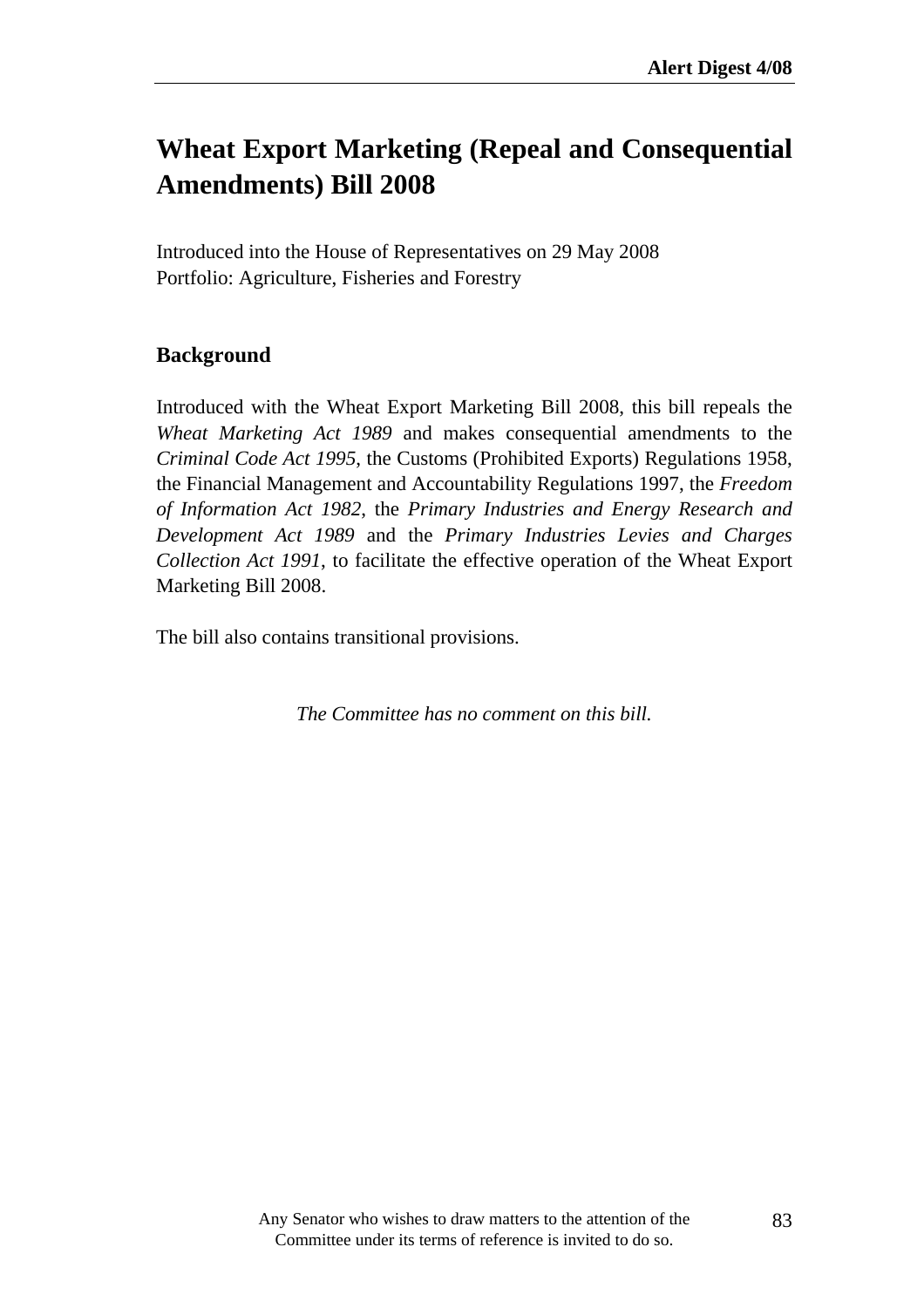## **COMMENTARY ON AMENDMENTS TO BILLS**

#### **Tax Laws Amendment (2008 Measures No. 2) Bill 2008**

On 14 May 2008, the House of Representatives agreed to six amendments to this bill. Amendments 2 to 6 added schedules 7 to 11 to the bill, which were previously Schedules 2 to 6 to the Tax Laws Amendment (2008 Measures No. 1) Bill 2008. Amendment 1 amended the commencement information table at clause 2 of the bill, incorporating commencement information for new schedules 7 to 11, which is identical to that provided for the equivalent schedules in the Tax Laws Amendment (2008 Measures No. 1) Bill 2008.

The Committee commented on the Tax Laws Amendment (2008 Measures No. 1) Bill 2008 in its *Alert Digest No. 1 of 2008.* 

### **Telecommunications (Interception and Access) Amendment Bill 2008**

On 14 May 2008, the Senate agreed to twenty-one amendments to the bill, none of which fall within the Committee's terms of reference.

### **Telecommunications Legislation Amendment (National Broadband Network) Bill 2008**

On 14 May 2008, the Senate agreed to thirteen Government amendments and sixteen Opposition amendments to the bill. On 15 May 2008, the House of Representatives agreed to eighteen amendments, sixteen of which reversed the Opposition amendments that had been passed by the Senate. On 15 May 2008, the Senate agreed to the eighteen amendments made by the House of Representatives.

#### **Non-reviewable decisions Proposed new subsection 531G(3A)**

The Committee's comments in *Alert Digest No. 3 of 2008* (pages 51-52)*,* in respect of non-reviewable decisions relating to the disclosure of information under proposed new subsection 531G(2) and limits on the ability of the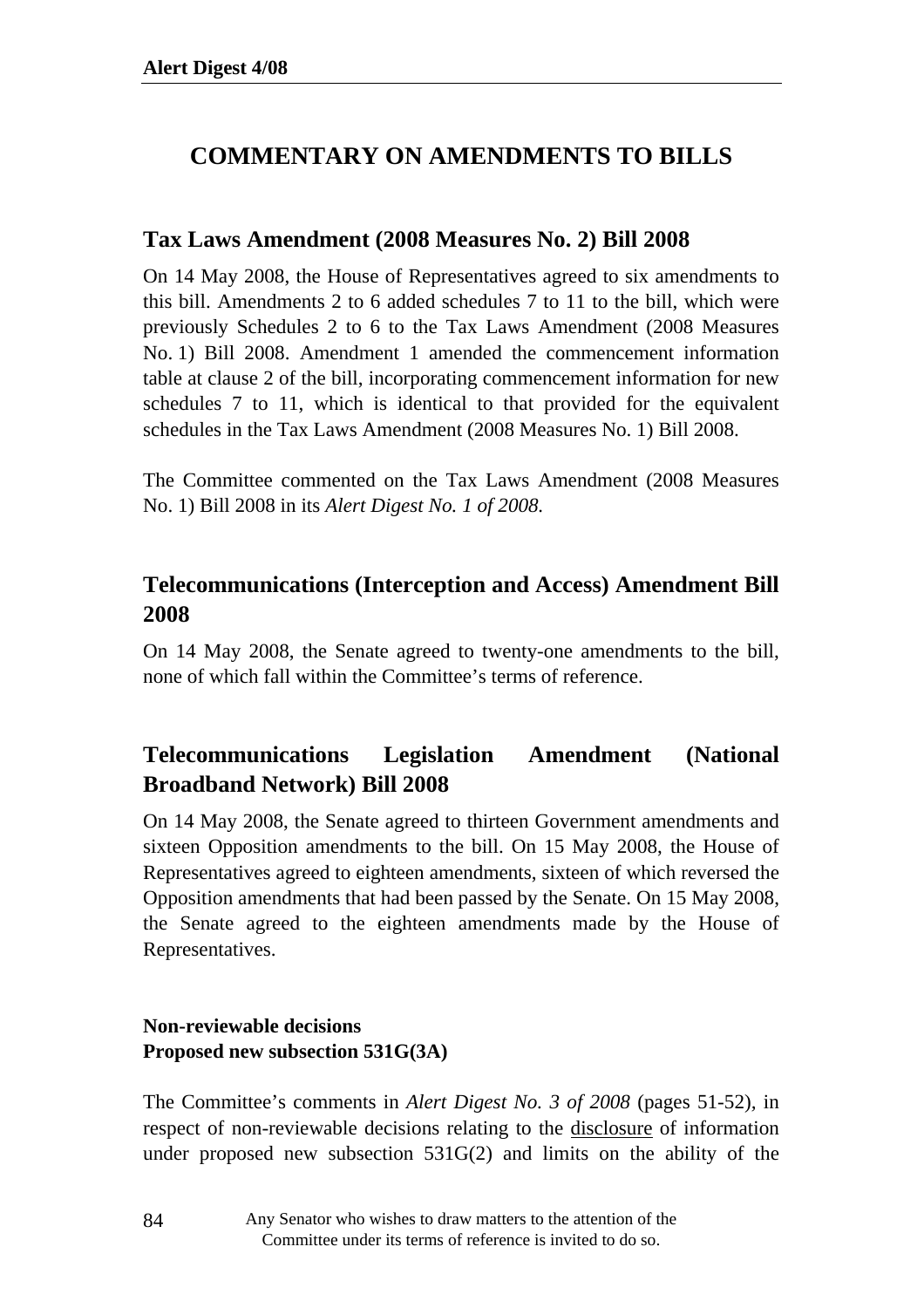Federal Court or the Federal Magistrates Court to order a stay of a decision, apply equally to the use of information under proposed new subsection 531G(3A), which was inserted by one of the government amendments.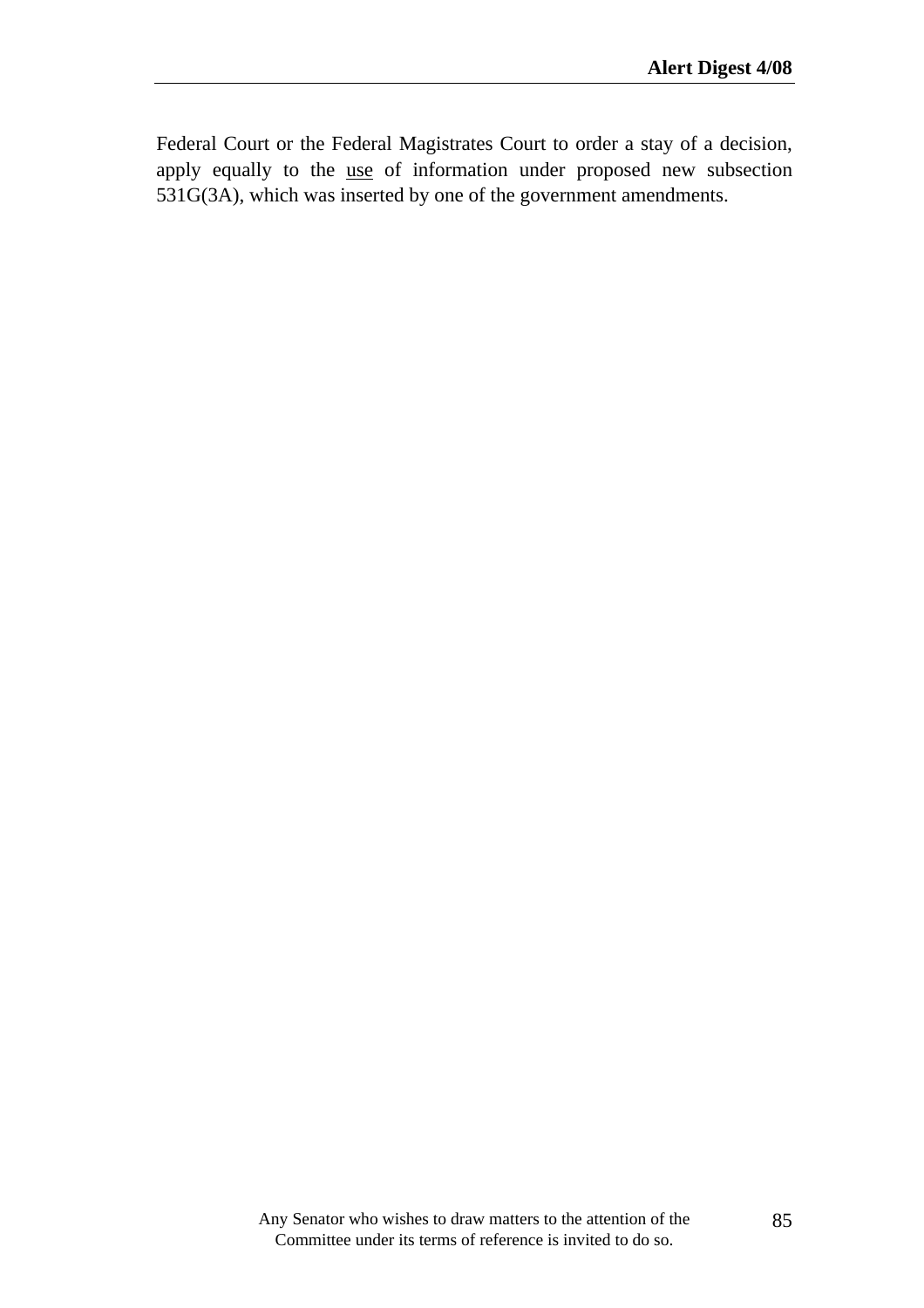### **PROVISIONS OF BILLS WHICH IMPOSE CRIMINAL SANCTIONS FOR A FAILURE TO PROVIDE INFORMATION**

The Committee's *Eighth Report of 1998* dealt with the appropriate basis for penalty provisions for offences involving the giving or withholding of information. In that Report, the Committee recommended that the Attorney-General develop more detailed criteria to ensure that the penalties imposed for such offences were 'more consistent, more appropriate, and make greater use of a wider range of non-custodial penalties'. The Committee also recommended that such criteria be made available to Ministers, drafters and to the Parliament.

The Government responded to that Report on 14 December 1998. In that response, the Minister for Justice referred to the ongoing development of the Commonwealth *Criminal Code*, which would include rationalising penalty provisions for 'administration of justice offences'. The Minister undertook to provide further information when the review of penalty levels and applicable principles had taken place.

For information, the following Table sets out penalties for 'informationrelated' offences in the legislation covered in this *Digest.* The Committee notes that imprisonment is still prescribed as a penalty for some such offences.

| <b>Bill/Act</b>                                                     | <b>Section/Subsection</b>                      | <b>Offence</b>                    | <b>Penalty</b>       |
|---------------------------------------------------------------------|------------------------------------------------|-----------------------------------|----------------------|
| <b>First Home Saver</b><br>Accounts Bill 2008                       | Subclauses $77(2)$<br>and $78(2)$              | Failure to provide<br>information | 30 penalty units     |
| Unit Pricing (Easy<br>comparison of<br>grocery prices) Bill<br>2008 | Schedule 1, item 2,<br>subsection<br>18ZZZE(3) | Failure to provide<br>information | 200 penalty<br>units |

#### **TABLE**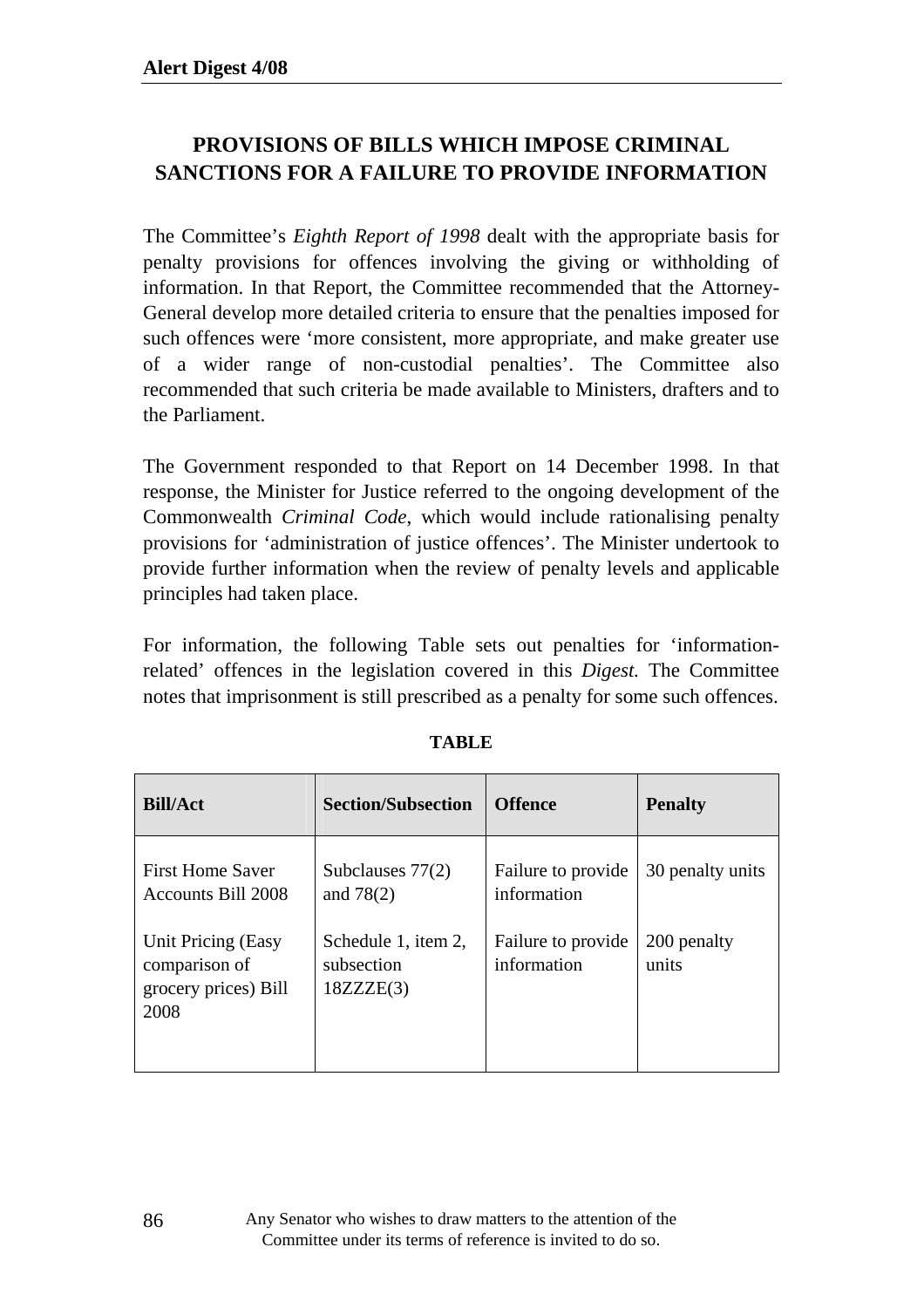### **SCRUTINY OF STANDING APPROPRIATIONS**

The Committee has determined that, as part of its standard procedures for reporting on bills, it should draw senators' attention to the presence in bills of standing appropriations. It will do so under provisions  $1(a)(iv)$  and (v) of its terms of reference, which require the Committee to report on whether bills:

- (iv) inappropriately delegate legislative powers; or
- (v) insufficiently subject the exercise of legislative power to parliamentary scrutiny.

Further details of the Committee's approach to scrutiny of standing appropriations are set out in the Committee's *Fourteenth Report of 2005*. The following is a list of the bills containing standing appropriations that have been introduced since the beginning of the  $42<sup>nd</sup>$  Parliament.

| *Indicates<br>passed by | <b>Bills and Clauses</b>                                                                                                                                                                                                                                                                                 |  |  |  |  |  |  |  |
|-------------------------|----------------------------------------------------------------------------------------------------------------------------------------------------------------------------------------------------------------------------------------------------------------------------------------------------------|--|--|--|--|--|--|--|
| <b>Senate</b>           |                                                                                                                                                                                                                                                                                                          |  |  |  |  |  |  |  |
|                         | <b>Fisheries Legislation Amendment (New Governance Arrangements for</b><br>the Australian Fisheries Management Authority and Other Matters)<br><b>Bill 2008</b> — Schedule 1, item 79, section 94B (CRF appropriated by virtue<br>of section 21 of the Financial Management and Accountability Act 1997) |  |  |  |  |  |  |  |
|                         | <b>Veterans' Affairs Legislation Amendment (International Agreements</b>                                                                                                                                                                                                                                 |  |  |  |  |  |  |  |
|                         | and Other Measures) Bill 2008 - Schedule 1, item 1                                                                                                                                                                                                                                                       |  |  |  |  |  |  |  |
|                         | Defence Home Ownership Assistance Scheme Bill 2008 - Clause 84                                                                                                                                                                                                                                           |  |  |  |  |  |  |  |
|                         | <b>Dental Benefits Bill 2008 – Clause 65</b>                                                                                                                                                                                                                                                             |  |  |  |  |  |  |  |
|                         | <b>Farm Household Support Amendment (Additional Drought Assistance)</b>                                                                                                                                                                                                                                  |  |  |  |  |  |  |  |
|                         | Measures) Bill 2008 - Item 29.                                                                                                                                                                                                                                                                           |  |  |  |  |  |  |  |
|                         | <b>Social Security and Veterans' Entitlements Legislation Amendment</b>                                                                                                                                                                                                                                  |  |  |  |  |  |  |  |
|                         | (One-off Payments and Other Budget Measures) Bill 2008 -                                                                                                                                                                                                                                                 |  |  |  |  |  |  |  |
|                         | Schedule 2, item 1, subclauses $1(4)$ and $2(4)$ and Schedule 4, subclause $1(4)$                                                                                                                                                                                                                        |  |  |  |  |  |  |  |
|                         | <b>Wheat Export Marketing Bill 2008</b> — clause 58 (CRF appropriated by                                                                                                                                                                                                                                 |  |  |  |  |  |  |  |
|                         | virtue of section 21 of the Financial Management and Accountability Act<br>1997)                                                                                                                                                                                                                         |  |  |  |  |  |  |  |

#### **Bills introduced with standing appropriation clauses – 42nd Parliament**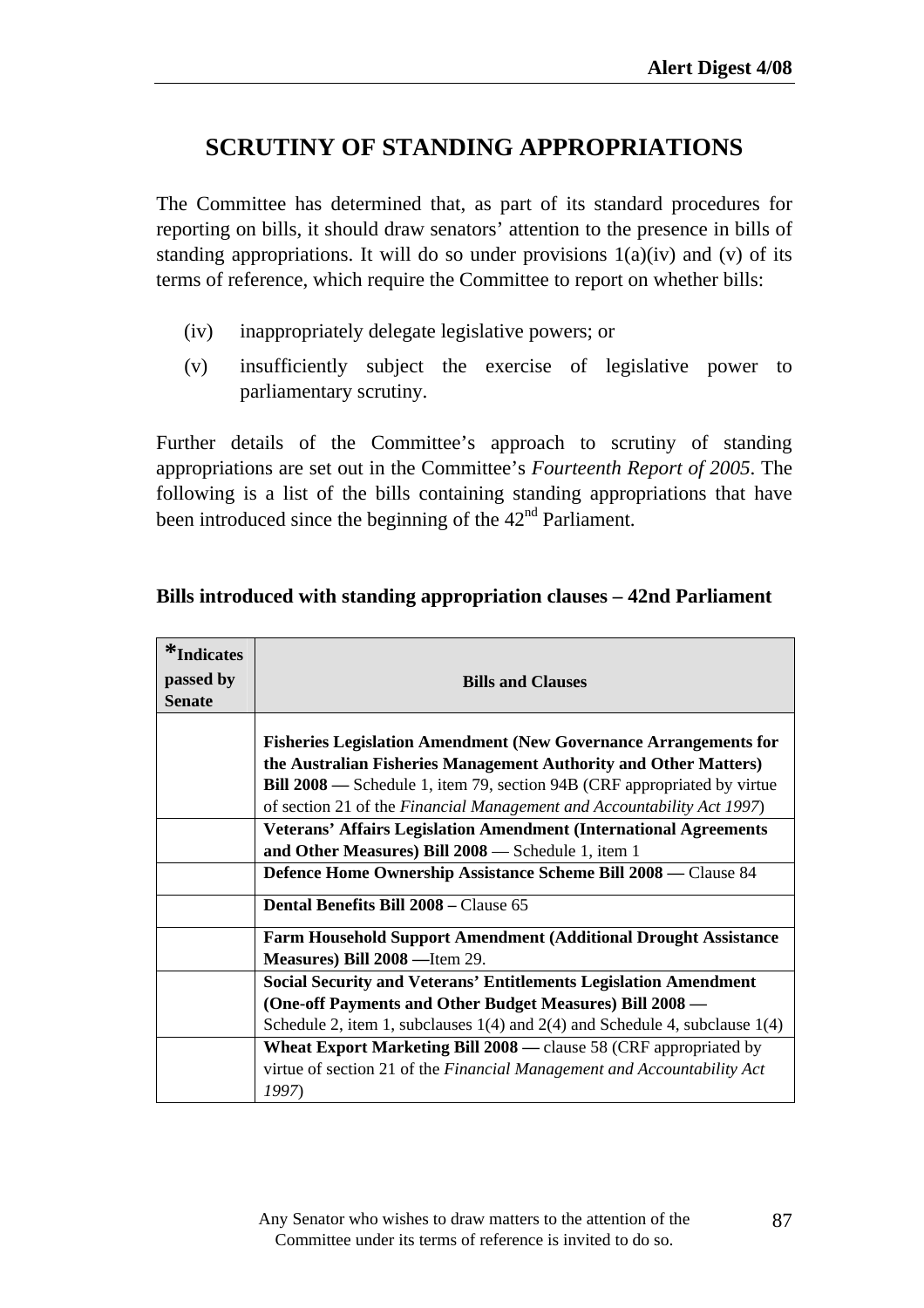#### **STANDING COMMITTEE FOR THE SCRUTINY OF BILLS**

#### **INDEX OF BILLS COMMENTED ON AND MINISTERIAL RESPONSES SOUGHT/RECEIVED - 2007/2008**

**\_\_\_\_\_\_\_\_\_\_\_\_\_\_\_\_\_\_\_\_\_\_\_\_\_\_\_\_\_\_\_\_\_\_\_\_\_\_\_\_\_\_\_\_\_\_\_\_\_\_\_\_\_\_\_\_\_\_\_\_\_\_\_\_\_\_\_\_\_\_\_\_\_\_\_\_\_\_\_\_\_\_\_\_\_\_\_\_\_\_\_\_\_\_\_\_\_\_\_\_\_\_\_\_\_\_\_\_\_\_\_\_\_\_\_\_\_\_\_\_\_\_\_\_\_\_\_\_\_\_\_\_\_\_\_\_\_\_\_\_\_\_\_\_** 

| <b>NAME OF BILL</b><br><b>ALERT DIGEST</b>                                                                                                                                                 |             | <b>INTRODUCED</b><br><b>HOUSE</b><br><b>SENATE</b> |         | <b>MINISTER</b>                                               | <b>RESPONSE</b><br><b>SOUGHT RECEIVED</b> |                     | <b>REPORT</b><br><b>NUMBER</b> |  |  |  |
|--------------------------------------------------------------------------------------------------------------------------------------------------------------------------------------------|-------------|----------------------------------------------------|---------|---------------------------------------------------------------|-------------------------------------------|---------------------|--------------------------------|--|--|--|
| <b>Bills dealt with in 2007</b>                                                                                                                                                            |             |                                                    |         |                                                               |                                           |                     |                                |  |  |  |
| Families, Community Services and<br>Indigenous Affairs and Other Legislation<br>Amendment (Northern Territory National<br><b>Emergency Response and Other Measures</b><br><b>Bill 2007</b> | 9(13.8.07)  | 7.8.07                                             | 8.8.07  | Families, Community Services and<br><b>Indigenous Affairs</b> | 13.8.07<br>13.9.07                        | 16.8.07<br>17.10.07 | 9(12.9.07)<br>1(12.3.08)       |  |  |  |
| <b>Financial Sector Legislation Amendment</b><br>(Discretionary Mutual Funds and Direct<br>Offshore Foreign Insurers) Bill 2007                                                            | 8(8.8.07)   | 21.6.07                                            | 13.9.07 | Treasurer                                                     | 9.8.07                                    | 20.9.07             | 1(12.3.08)                     |  |  |  |
| <b>Financial Sector Legislation Amendment</b><br>(Simplifying Regulation and Review)<br><b>Bill 2007</b>                                                                                   | 8(8.8.07)   | 21.6.07                                            | 13.9.07 | Treasurer                                                     | 9.8.07                                    | 19.9.07             | 1(12.3.08)                     |  |  |  |
| National Greenhouse and Energy<br>Reporting Bill 2007                                                                                                                                      | 11(12.9.07) | 15.8.07                                            | 18.9.07 | <b>Environment and Water Resources</b>                        | 13.9.07                                   | 2.10.07             | 1(12.3.08)                     |  |  |  |
| Northern Territory National Emergency<br>Response Act 2007                                                                                                                                 | 9(13.8.07)  | 7.8.07                                             | 8.8.07  | Families, Community Services and<br><b>Indigenous Affairs</b> | 13.8.07<br>13.9.07                        | 16.8.07<br>17.10.07 | 9(12.9.07)<br>1(12.3.08)       |  |  |  |
| Social Security and Other Legislation<br>Amendment (Welfare Payment Reform)<br>Act 2007                                                                                                    | 9(13.8.07)  | 7.8.07                                             | 8.8.07  | Families, Community Services and<br><b>Indigenous Affairs</b> | 13.8.07<br>13.9.07                        | 16.8.07<br>17.10.07 | 9(12.9.07)<br>1(12.3.08)       |  |  |  |
| Water Act 2007                                                                                                                                                                             | 10(15.8.07) | 8.8.07                                             | 15.8.07 | <b>Environment and Water Resources</b>                        | 16.8.07                                   | 23.11.07            | 1(12.3.08)                     |  |  |  |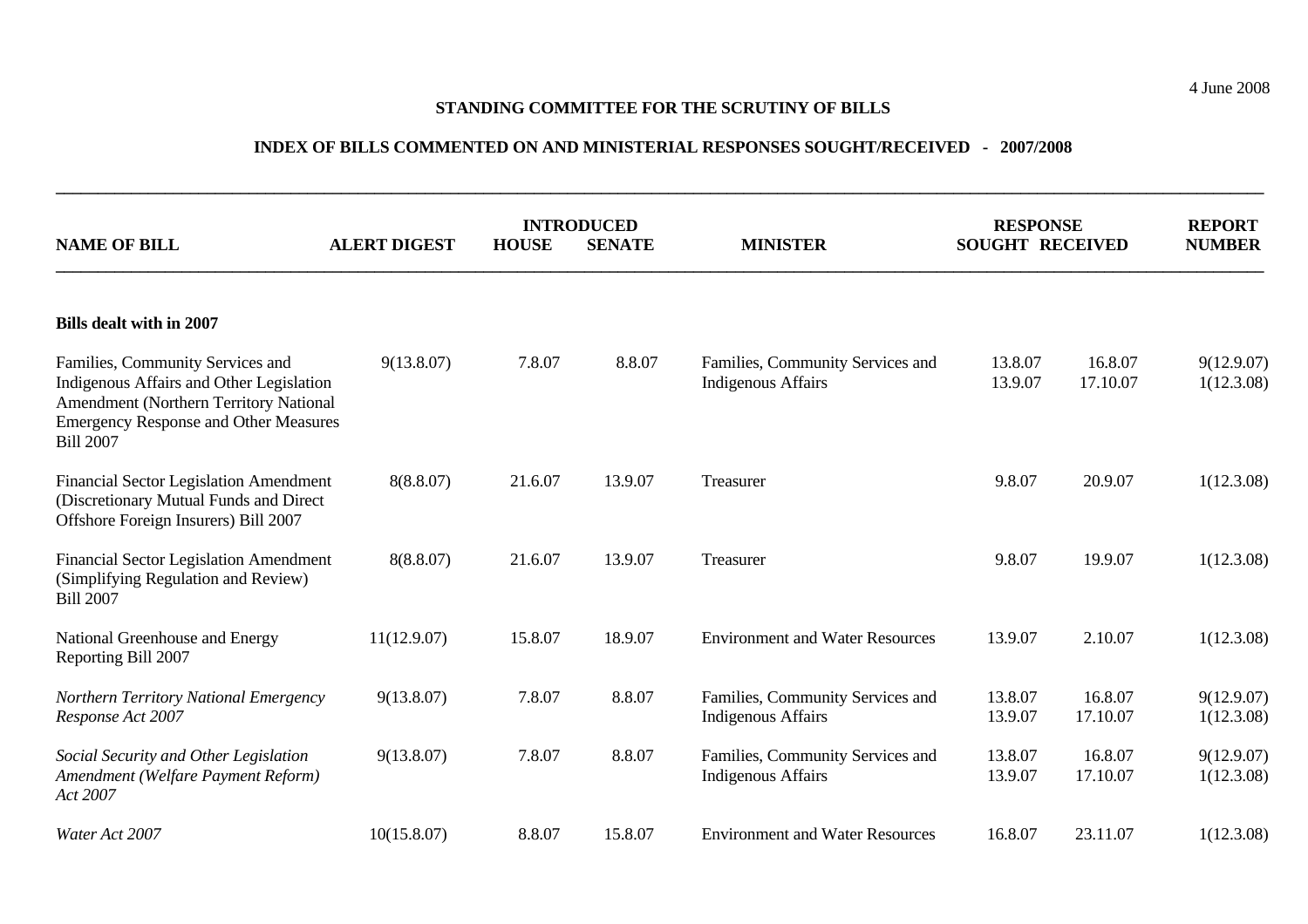|                                                                                                    | <b>INTRODUCED</b>   |         |                     |                                                                         | <b>RESPONSE</b> |                 | <b>REPORT</b> |
|----------------------------------------------------------------------------------------------------|---------------------|---------|---------------------|-------------------------------------------------------------------------|-----------------|-----------------|---------------|
| <b>NAME OF BILL</b>                                                                                | <b>ALERT DIGEST</b> |         | <b>HOUSE SENATE</b> | <b>MINISTER</b>                                                         | <b>SOUGHT</b>   | <b>RECEIVED</b> | <b>NUMBER</b> |
| <b>Bills introduced 2008</b>                                                                       |                     |         |                     |                                                                         |                 |                 |               |
| Aged Cared Amendment (2008 Measures<br>No. 1) Act 2008                                             | 1(12.3.08)          | 13.2.08 | 14.2.08             | Health and Ageing                                                       | 13.3.08         |                 |               |
| <b>Australian Crime Commission</b><br><b>Amendment Act 2007</b>                                    | 3(14.5.08)          | 19.9.07 | 18.9.07             | Home Affairs                                                            | 15.5.08         |                 |               |
| <b>Australian Energy Market Amendment</b><br>(Minor Amendments) Bill 2008                          | 3(14.5.08)          | 20.3.08 |                     | Resources, Energy and Tourism                                           | 15.5.08         | 28.5.08         | 4(4.6.08)     |
| Civil Aviation Legislation Amendment<br>(1999 Montreal Convention and Other<br>Measures) Bill 2008 | 3(14.5.08)          | 20.3.08 |                     | Infrastructure, Transport, Regional<br>Development and Local Government | 15.5.08         |                 |               |
| <b>Communications Legislation Amendment</b><br>(Miscellaneous Measures) Bill 2008                  | 2(19.3.08)          | 17.3.08 | 12.3.08             | Broadband, Communications and the<br>Digital Economy                    | 20.3.08         | 13.5.08         | 3(14.5.08)    |
| <b>Customs Amendment (Strengthening</b><br>Border Controls) Bill 2008                              | 3(14.5.08)          | 20.3.08 |                     | Home Affairs                                                            | 15.5.08         |                 |               |
| <b>Customs Legislation Amendment</b><br>(Modernising) Bill 2008                                    | 3(14.5.08)          | 20.3.08 |                     | Home Affairs                                                            | 15.5.08         |                 |               |
| Drink Container Recycling Bill 2008                                                                | 2(19.3.08)          |         | 13.3.08             | <b>Senator Fielding</b>                                                 |                 |                 |               |
| <b>Financial Sector Legislation Amendment</b><br>(Review of Prudential Decisions) Bill 2008        | 1(12.3.08)          | 11.3.08 | 13.2.08             | Treasury                                                                | 13.3.08         | 18.3.08         | 2(19.3.08)    |